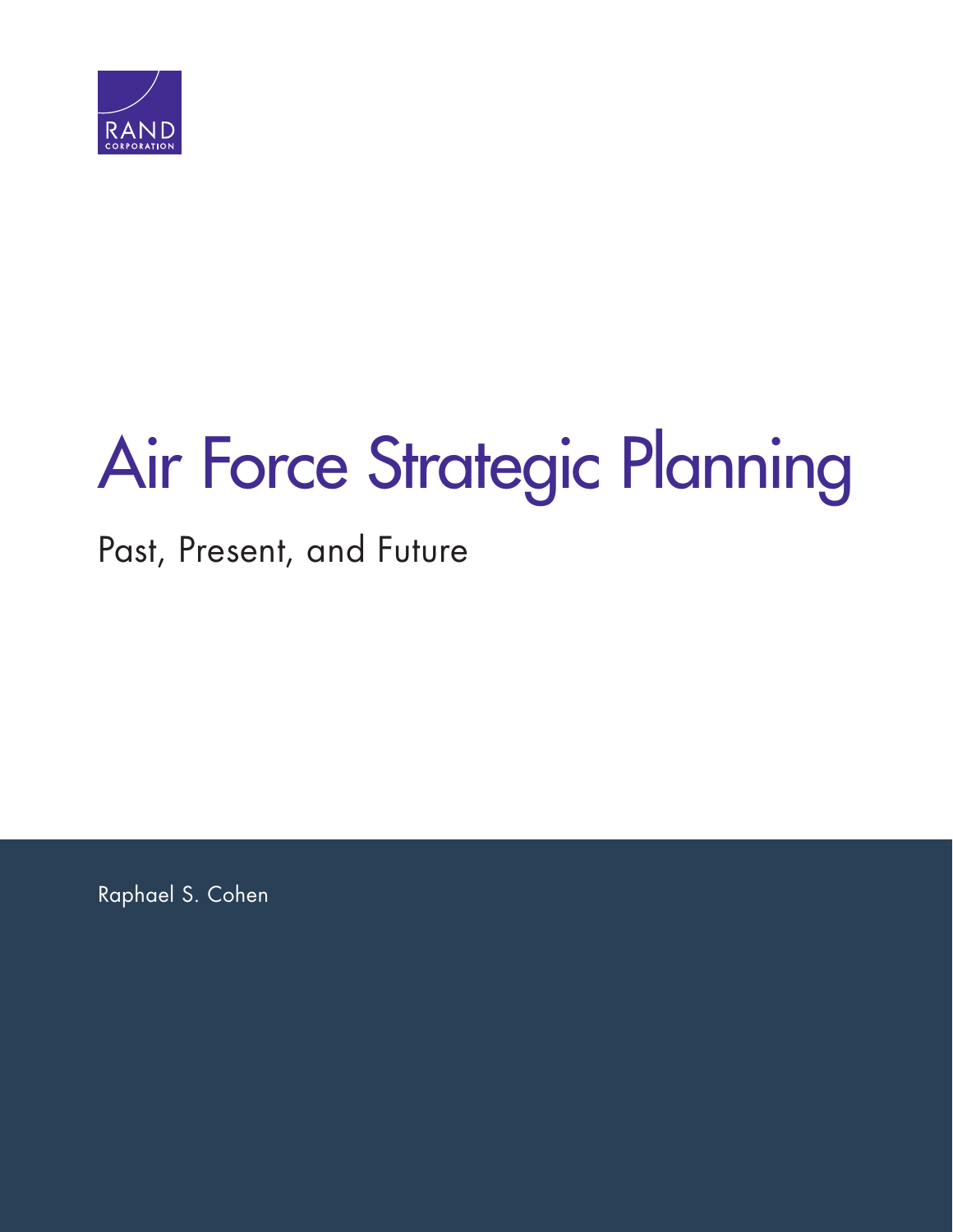For more information on this publication, visit [www.rand.org/t/RR1765](http://www.rand.org/t/RR1765)

Library of Congress Cataloging-in-Publication Data is available for this publication. ISBN: 978-0-8330-9697-5

> Published by the RAND Corporation, Santa Monica, Calif. © Copyright 2017 RAND Corporation RAND<sup>®</sup> is a registered trademark.

#### Limited Print and Electronic Distribution Rights

This document and trademark(s) contained herein are protected by law. This representation of RAND intellectual property is provided for noncommercial use only. Unauthorized posting of this publication online is prohibited. Permission is given to duplicate this document for personal use only, as long as it is unaltered and complete. Permission is required from RAND to reproduce, or reuse in another form, any of its research documents for commercial use. For information on reprint and linking permissions, please visit [www.rand.org/pubs/permissions.](http://www.rand.org/pubs/permissions)

The RAND Corporation is a research organization that develops solutions to public policy challenges to help make communities throughout the world safer and more secure, healthier and more prosperous. RAND is nonprofit, nonpartisan, and committed to the public interest.

RAND's publications do not necessarily reflect the opinions of its research clients and sponsors.

Support RAND Make a tax-deductible charitable contribution at [www.rand.org/giving/contribute](http://www.rand.org/giving/contribute)

[www.rand.org](http://www.rand.org)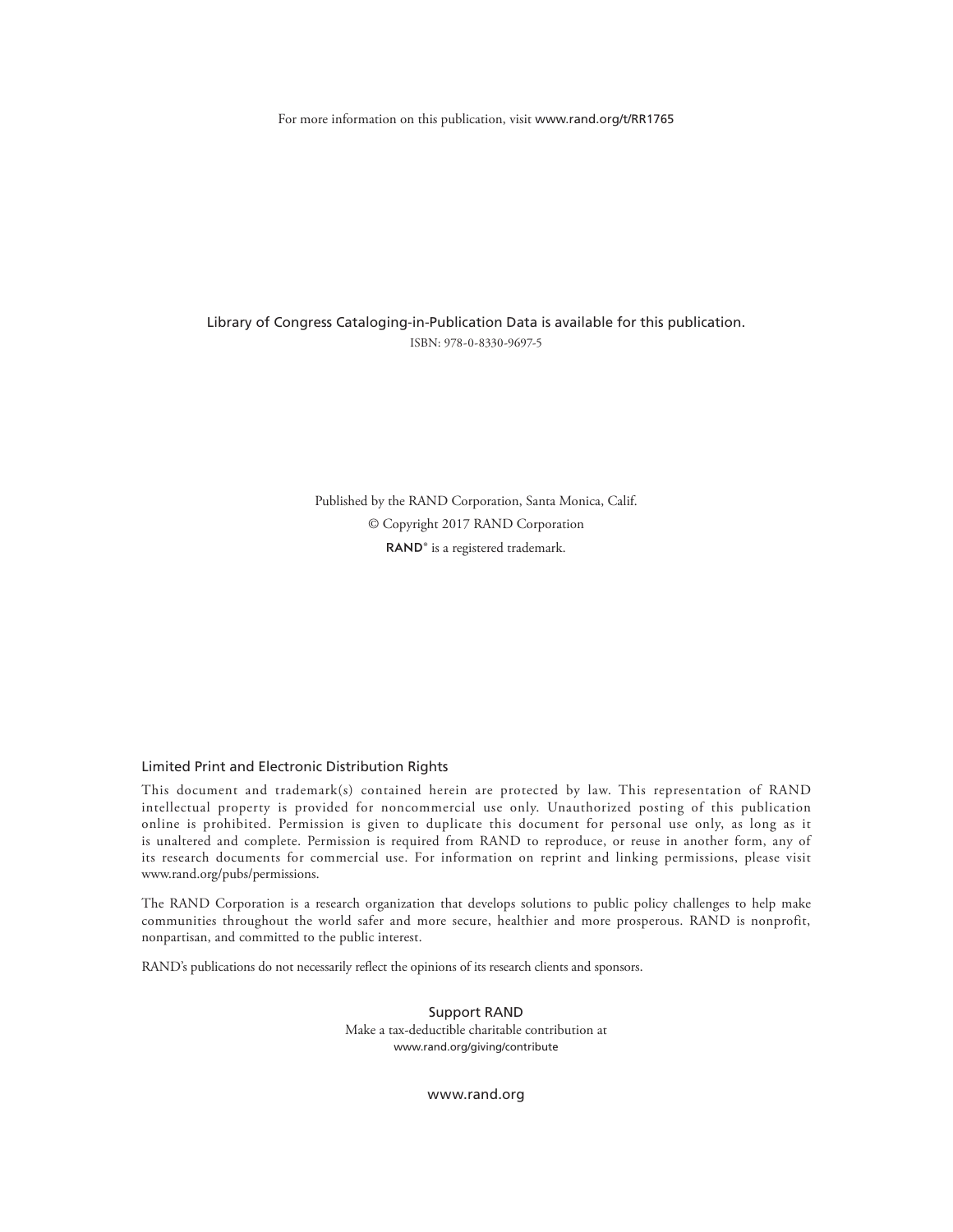#### Preface

For a relatively young service, the U.S. Air Force has a remarkably rich intellectual history. Even before the Air Force's official formation, the development of airpower has been dotted with such visionaries as Billy Mitchell and Henry "Hap" Arnold. The trend continued after the service's formation with such airmen as John Boyd, Richard "Moody" Suter, and John Warden, who were years, if not decades, ahead of their time. At the same time, however, the Air Force's long-term plans have not always proved particularly farsighted or even notable. Indeed, many of the Air Force's senior leaders are skeptical of long-term strategic planning, and some even question why public strategies are produced altogether.<sup>1</sup>

This study, conducted in RAND Project AIR FORCE's Strategy and Doctrine Program, asks the following question: With the Air Force facing increasing pressure to cut its headquarters staff, are public strategic-planning documents worth the time and energy required to produce them? It looks at what the Air Force has gotten out of its previous strategic-planning efforts. This report examines the evolution of Air Force strategic documents, particularly those produced after the Cold War. The report studies the purpose for these various strategies, the process by which they were created, and the effect these documents had on the service and other key constituencies. It concludes with lessons for Air Force leaders in developing future strategies.

This research was sponsored by the Director of Strategy, Concepts and Assessments, Deputy Chief of Staff for Strategic Plans and Requirements (AF/A5S). It is part of a larger study, titled "Support for USAF Strategic Master Plan Implementation," that assists the Air Force with executing its May 2015 *Strategic Master Plan*. 2

This report should be of value to the national security community and interested members of the general public, especially those with an interest in strategic plans and the history of the Air Force. Comments are welcome and should be sent to the author, Raphael S. Cohen, or to the project leaders, Michael Mazarr and Sean Zeigler. Research was completed in September 2016.

#### RAND Project AIR FORCE

 $\overline{a}$ 

RAND Project AIR FORCE (PAF), a division of the RAND Corporation, is the U.S. Air Force's federally funded research and development center for studies and analyses. PAF provides the Air Force with independent analyses of policy alternatives affecting the development, employment, combat readiness, and support of current and future air, space, and cyber forces. Research is

<sup>1</sup> Phillip S. Meilinger, "The Problem with Our Air Power Doctrine," *Air Power Journal*, Spring 1992; interview with a retired senior Air Force general officer, January 6, 2016; interview with a retired senior Air Force general officer, April 14, 2016; interview with a retired senior Air Force general officer, September 1, 2016.

<sup>2</sup> U.S. Air Force, *USAF Strategic Master Plan*, May 2015.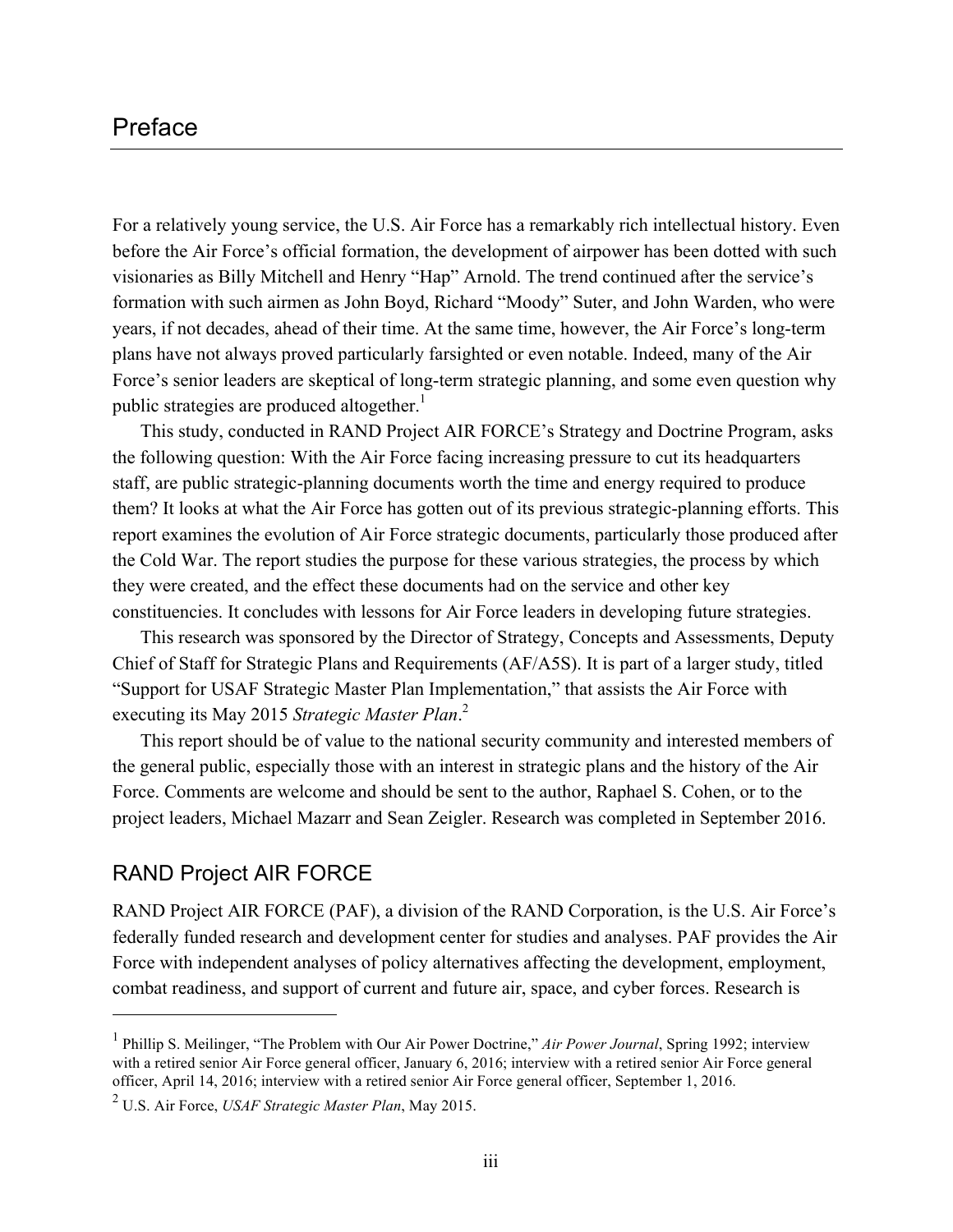conducted in four programs: Force Modernization and Employment; Manpower, Personnel, and Training; Resource Management; and Strategy and Doctrine. The research reported here was prepared under contract FA7014-06-C-0001.

Additional information about PAF is available on our website: [www.rand.org/paf/](http://www.rand.org/paf/) 

This report documents work originally shared with the U.S. Air Force on July 18, 2016. The draft report, issued on May 27, 2016, was reviewed by formal peer reviewers and U.S. Air Force subject-matter experts.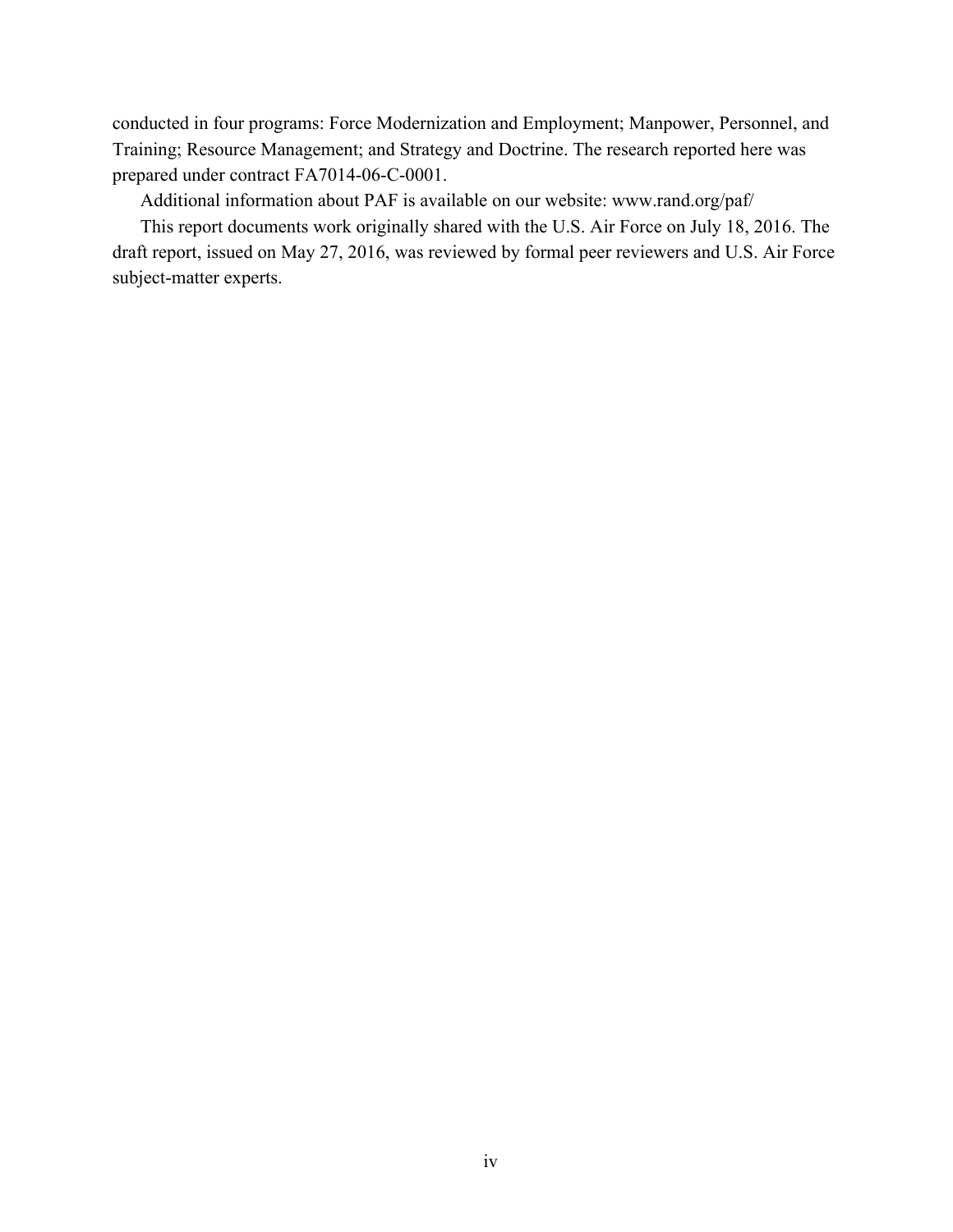# Contents

| 1.                                                                               |  |
|----------------------------------------------------------------------------------|--|
| 2.                                                                               |  |
|                                                                                  |  |
|                                                                                  |  |
|                                                                                  |  |
|                                                                                  |  |
|                                                                                  |  |
|                                                                                  |  |
| Global Reach-Global Power and Blueprints for the Objective Air Force (1990)25    |  |
|                                                                                  |  |
|                                                                                  |  |
|                                                                                  |  |
|                                                                                  |  |
|                                                                                  |  |
|                                                                                  |  |
|                                                                                  |  |
|                                                                                  |  |
|                                                                                  |  |
|                                                                                  |  |
| The World's Greatest Air Force-Powered by Airmen, Fueled by Innovation (2013) 52 |  |
|                                                                                  |  |
|                                                                                  |  |
| Air Force Future Operating Concept: A View of the Air Force in 2035 (2015) 56    |  |
|                                                                                  |  |
|                                                                                  |  |
|                                                                                  |  |
|                                                                                  |  |
|                                                                                  |  |
|                                                                                  |  |
|                                                                                  |  |
|                                                                                  |  |
|                                                                                  |  |
|                                                                                  |  |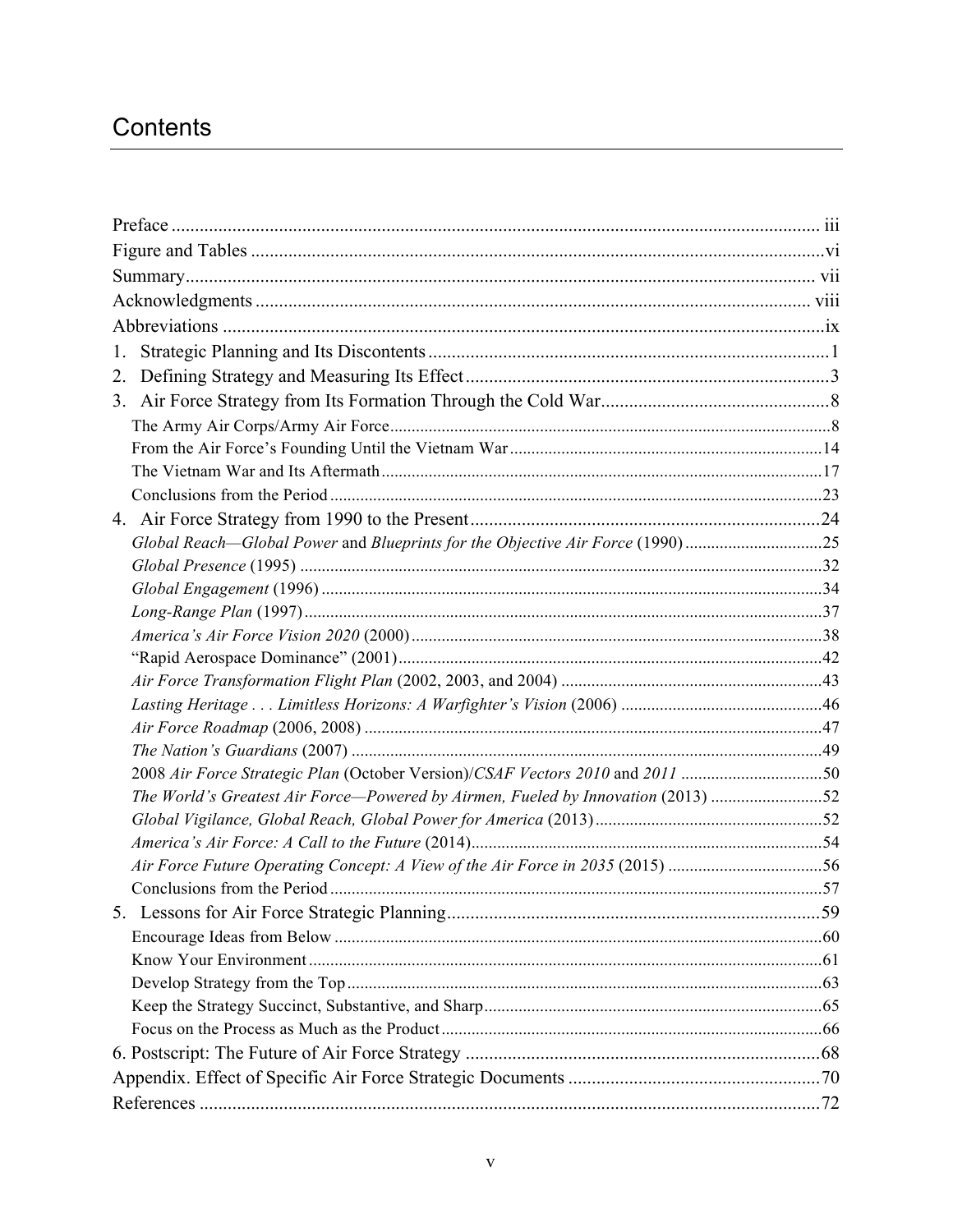# Figure and Tables

# Figure

|--|--|--|--|

## Tables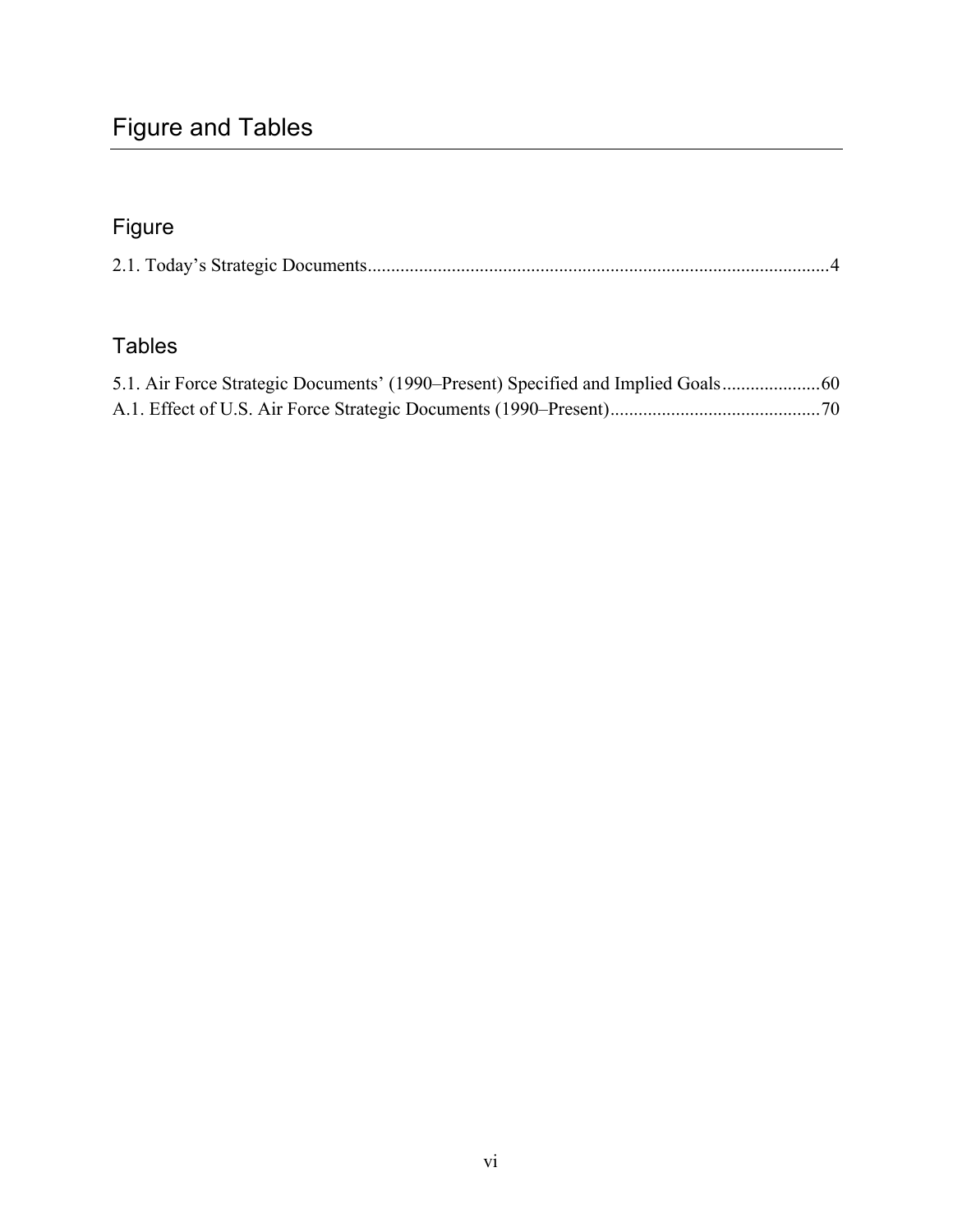#### Summary

 $\overline{a}$ 

For a relatively young service, the U.S. Air Force has a remarkably rich intellectual history. Even before the Air Force's official formation, the development of airpower has been dotted with such visionaries as Billy Mitchell and Henry "Hap" Arnold. The trend continued after the service's formation with such airmen as John Boyd, Richard "Moody" Suter, and John Warden, who were years, if not decades, ahead of their time. At the same time, however, the Air Force's long-term plans have not always proved particularly farsighted or even notable. Indeed, many of the Air Force's senior leaders are skeptical of long-term strategic planning, and some even doubt its utility altogether. $\frac{1}{1}$ 

The general dissatisfaction with the state of Air Force strategic planning comes at a time when the Air Force—like its sister services—faces congressional pressure to dramatically reduce its headquarters staff. $^{2}$  Given the time and energy required to produce these documents, it raises the question: Is strategic planning worth the effort? After laying out a methodology to answer both questions, this report tells the history of the Air Force's relationship with strategic plans, particularly those produced in the post–Cold War years. It describes how different Air Force leaders have used these strategic plans to define the service's identity, protect the service's budgets on Capitol Hill, carve out new roles and missions, and shape the service's future. More importantly, it accounts for how different Air Force leaders developed, packaged, and sold these documents—with varying degrees of success.

Ultimately, this report argues that, indeed, the Air Force still needs strategic planning but perhaps not in its current form. Throughout its history, the Air Force has successfully used strategic planning to accomplish four basic tasks: allocate and justify resources; structure the force; define and shape the service's mission and even identity; and, perhaps most importantly, create a dialogue about the direction of the service. Arguably, five major lessons have made certain strategies comparatively successful—namely, the importance of encouraging ideas from the bottom; knowing and aligning with the policy environment; developing and pushing strategy from the top; clearly articulating the service's needs; and understanding that, in the end, the process is sometimes more important than the final product. Understanding these five basic lessons may not guarantee that the Air Force can produce truly innovative institutional strategy, but it may allow it to make the most out of the process.

<sup>1</sup> Phillip S. Meilinger, "The Problem with Our Air Power Doctrine," *Air Power Journal*, Spring 1992; interview with a retired senior Air Force general officer, January 6, 2016; interview with a retired senior Air Force general officer, April 14, 2016; interview with a retired senior Air Force general officer, September 1, 2016.

<sup>2</sup> Charles Clark, "Pentagon Orders Even More HQ Cuts, Infuriating Employees' Union," *Defense One*, September 9, 2015.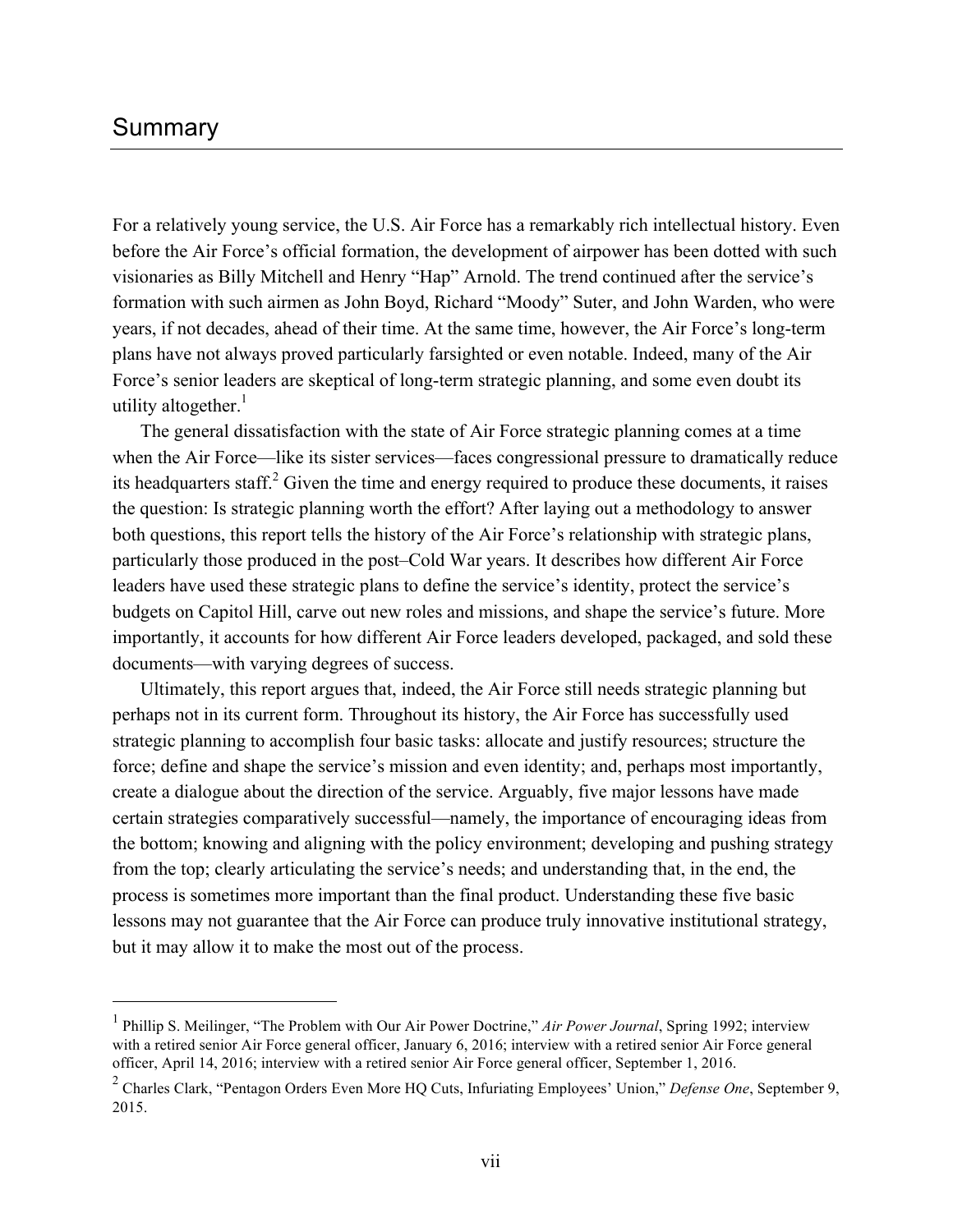## Acknowledgments

I would like to thank Michael J. Mazarr and Sean Zeigler for their guidance and thoughtful critiques of earlier drafts of this report. Paula Thornhill, Alan Vick, Dick Anderegg, former Secretary of the U.S. Air Force Donald Rice, Richard Darilek, and Maj Gen (ret.) Michael Snodgrass also offered helpful suggestions for this report. Patrick Harding of the Air Force A5 and Clark Murdock, formerly of the Center for Strategic and International Studies and the Air Staff, helped with the research phase, filling the intellectual gaps and providing primary sources. I also want to thank Brenna Allen, Rebeca Orrie, and Sean Zeigler for assisting with the interviews for this project. Linda Theung also provided expert editorial assistance. Perhaps most importantly, I would like to thank the dozen and a half Air Force senior civilian and military leaders who consented to be interviewed for this report. Because of human-subjects protection protocols, I cannot thank them by name; their insights proved invaluable in understanding how Air Force strategic planning has evolved over the decades.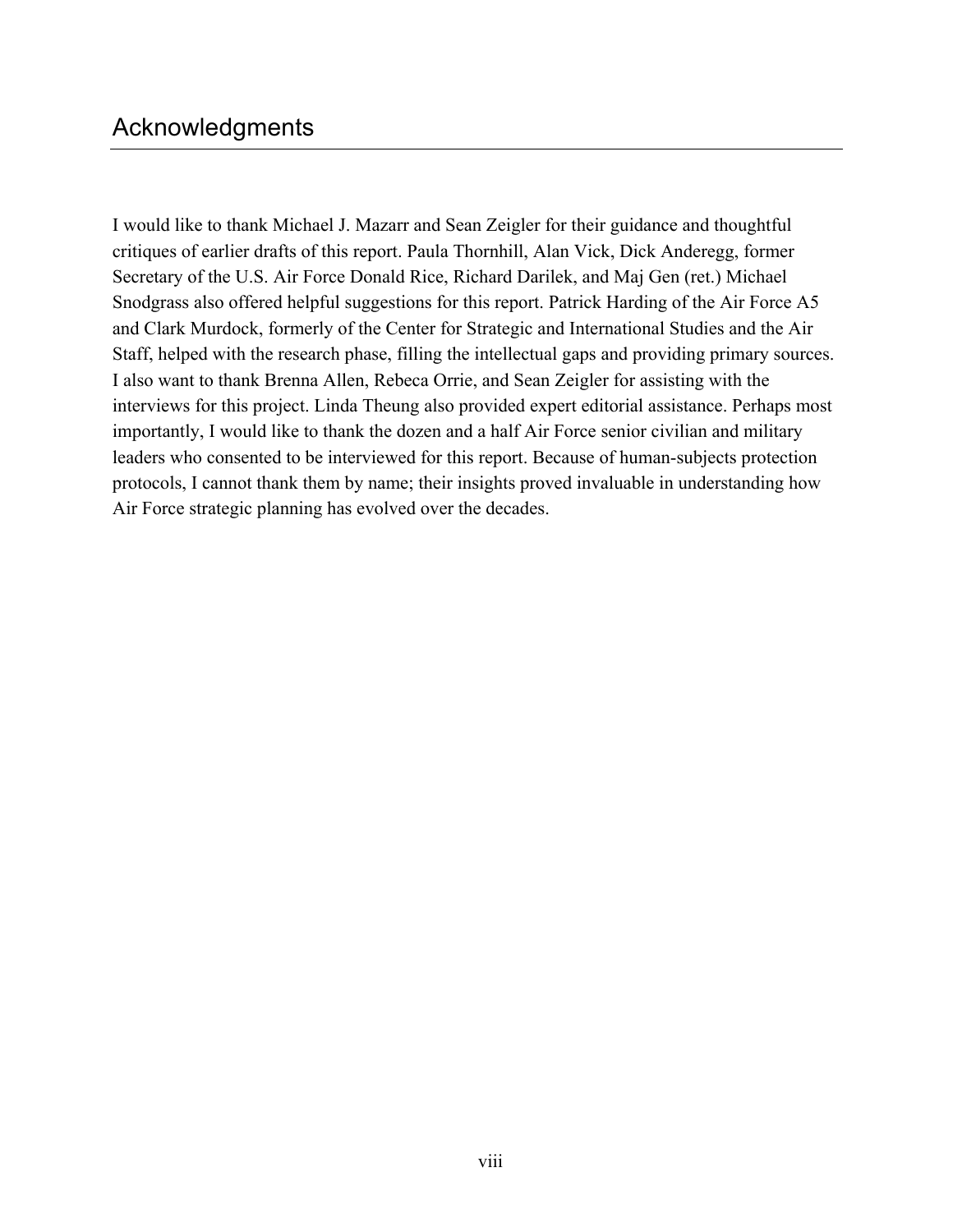# Abbreviations

| <b>AFM</b>   | Air Force Manual                                   |
|--------------|----------------------------------------------------|
| <b>AWPD</b>  | Air War Plans Division                             |
| <b>CONUS</b> | continental United States                          |
| <b>CSAF</b>  | Chief of Staff of the U.S Air Force                |
| DoD          | U.S. Department of Defense                         |
| <b>EAGLE</b> | Evolutionary Air and Space Global Laser Engagement |
| <b>FM</b>    | field manual                                       |
| FY.          | fiscal year                                        |
| <b>ISR</b>   | intelligence, surveillance, and reconnaissance     |
| <b>QDR</b>   | Quadrennial Defense Review                         |
| <b>TAC</b>   | <b>Tactical Air Command</b>                        |
| <b>UAV</b>   | unmanned aerial vehicles                           |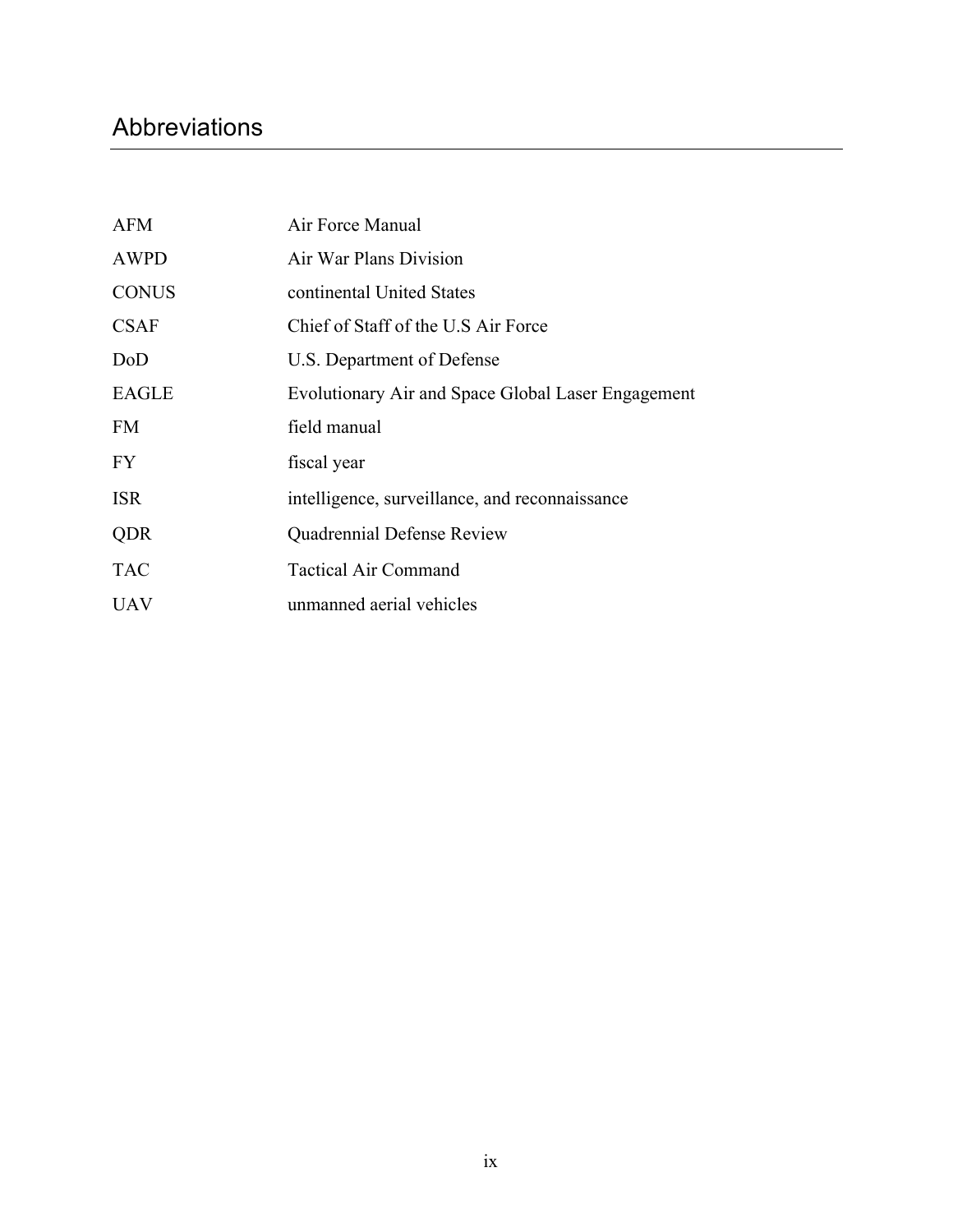Former Chief of Staff of the U.S. Air Force (CSAF) Gen Michael Dugan worried, "We're a service of technology as opposed to strategy."<sup>1</sup> Dugan's fears echo several other senior leaders' frustration with Air Force strategic planning. Despite a rich intellectual tradition, the Air Force has not always embraced strategic planning as an institution, and some of its senior leaders have questioned the purposes for these documents altogether. When asked why he chose to write a strategic plan despite doubting the plan's effect, a former Air Force senior general officer replied, "Well, it's kind of like why you decorate your house for Christmas. Sometimes, it's just far too painful not to."<sup>2</sup> In response to a similar question, another former senior Air Force general officer quipped, "In the Air Force you have a bunch of lieutenant colonels sitting around with nothing else to do except write papers." He added, "you can't be against long range planning; it's like who's going to be against apple pie?"<sup>3</sup> A third retired senior Air Force general officer lamented that, while earlier Air Force strategies served a purpose, today's documents are "full of fluff and gobbledygook."<sup>4</sup> A fourth former senior Air Force general officer echoed this critique and argued that "we [the Air Force] are stuck in talking about airpower in grand terms and not war-fighting in grand terms."<sup>5</sup>

Observers have offered a host of explanations for the Air Force's attitudes toward long-range planning encounters. In his study of Air Force strategic planning, Colin Campbell suggests that the Air Force struggles with strategic planning because of its size and complexity. Campbell notes that the Air Force represented about 4 percent of the U.S. federal budget—or, in absolute terms, only \$21 billion less—than the entire Australian government's budget in fiscal year (FY) 2000.<sup>6</sup> Air Force officer and scholar Phillip Meilinger argues that the Air Force's planning woes stem from the way pilots are trained: "Becoming proficient in an F-15 or F-16 could easily dominate an aviator's life, and little time remained to consider anything other than the tactical aspects of air war."<sup>7</sup> Retired Gen Charles Boyd gives a more tongue-in-cheek explanation:

<sup>&</sup>lt;sup>1</sup> Interview with a retired senior Air Force general officer quoting General Dugan, May 11, 2016; for similar sentiments, see Phillip S. Meilinger, "The Problem with Our Air Power Doctrine," *Air Power Journal*, Spring 1992. Another former Air Force senior leader recounted Dugan, expressing similar sentiments (interview with an Air Force senior civilian leader, September 16, 2016).

 $<sup>2</sup>$  Interview with a retired senior Air Force general officer, January 6, 2016.</sup>

<sup>&</sup>lt;sup>3</sup> Interview with a retired senior Air Force general officer, April 14, 2016.

<sup>&</sup>lt;sup>4</sup> Interview with a retired senior Air Force general officer, September 1, 2016

<sup>5</sup> Interview with a retired senior Air Force general officer, October 11, 2016

<sup>6</sup> Colin Campbell, "Long-Range Corporate Strategic Planning in Government Organizations: The Case of the U.S. Air Force," *Governance*, Vol. 15, No. 4, October 2002, p. 429.

 $<sup>7</sup>$  Meilinger, 1992</sup>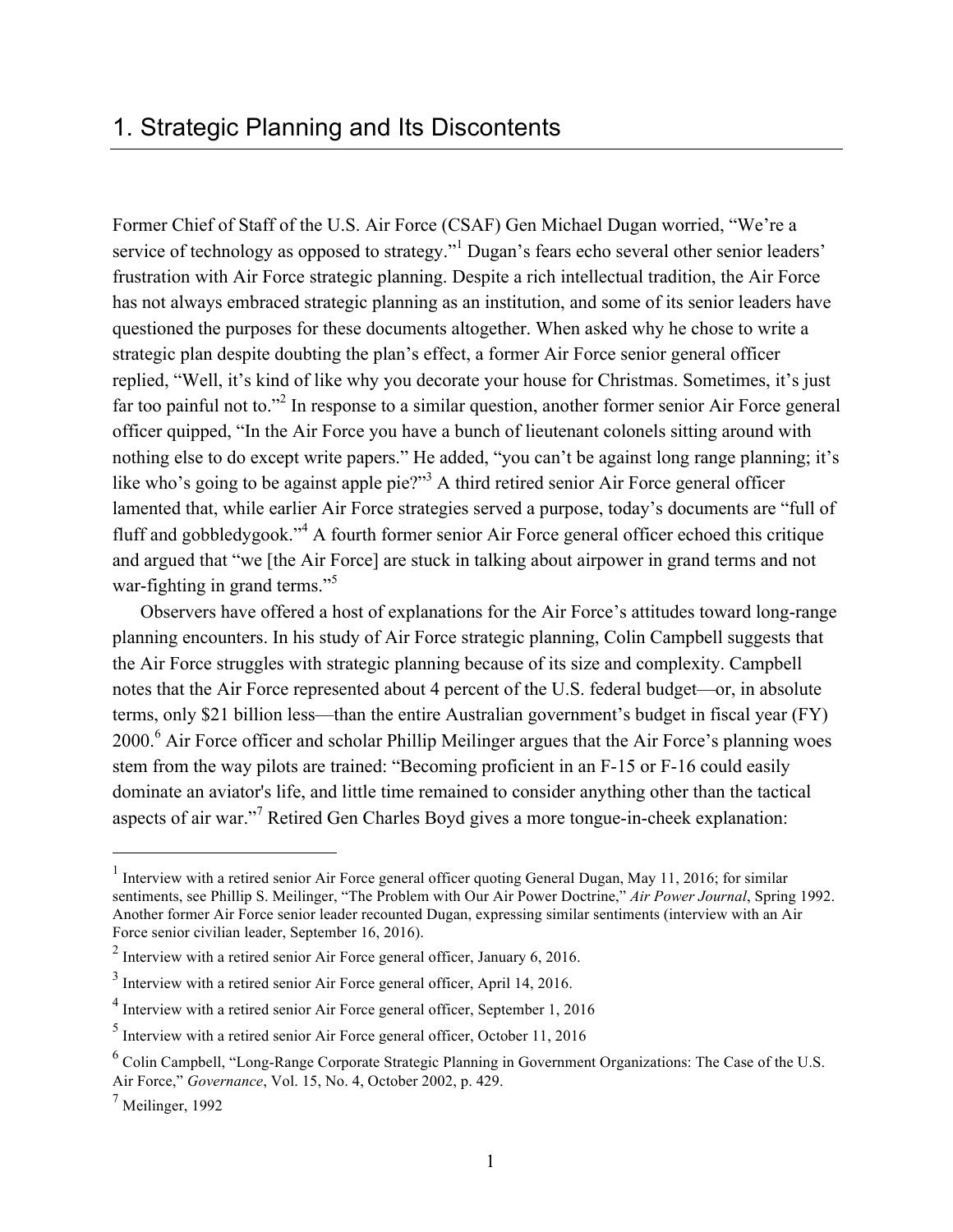"Flying is so much sheer fun that no normal fighter pilot would want to consider something more abstract."<sup>8</sup> Others suggest that Air Force strategy—like military strategy more broadly—simply struggles to keep pace with a rapidly changing world. The former commander of Strategic Air Command and U.S. Strategic Command Gen George Lee Butler analogized, "In many respects, the recasting of military strategy has been very much like painting the proverbial moving train the cars are familiar, but they refuse to stand still as powerful new forces fuel the boiler of the strategic locomotive."<sup>9</sup>

Whatever the reason, the general dissatisfaction with the state of Air Force strategic planning comes at a time when the Air Force—like its sister services—faces congressional pressure to dramatically reduce its headquarters staff.<sup>10</sup> Given the time and effort required to produced these documents, it raises the question: Is strategic planning worth the effort? This study attempts to answer this question in five sections. First, it briefly lays out a methodology for studying the effect of strategy on a military service. Second, it reviews the evolution of Air Force strategy from its beginnings through the end of the Cold War and argues that, while many of the most influential documents came from far-sighted visionaries operating outside of formal channels, official documents proved critical in a different respect—carving out the Air Force's role as an independent service. The third section, the empirical heart of this study, analyzes the major Air Force strategies since the end of the Cold War and details how different service secretaries and chiefs of staff approached long-range planning differently. Fourth, it offers five major lessons for what made certain strategies successful. Finally, in a short postscript, it offers thoughts about the future of Air Force strategy in a resource-constrained age. Ultimately, this study argues that, if done well, strategic planning can accomplish four basic tasks: Allocate and justify resources; structure the force; define and shape the service's mission and even identity; and, perhaps most importantly, create a dialogue about the direction of the service. Doing strategic planning "well," in turn, requires applying five basic lessons: understanding the policy environment; encouraging ideas from the bottom; starting the strategy from the top; keeping the message succinct, substantive, and sharp; and focusing on process as much as product.

<sup>8</sup> Quoted in Meilinger, 1992.

<sup>9</sup> George L. Butler, "Adjusting to Post–Cold War Strategic Realities," *Parameters*, Spring 1991, p. 9.

<sup>10</sup> Charles Clark, "Pentagon Orders Even More HQ Cuts, Infuriating Employees' Union," *Defense One*, September 9, 2015.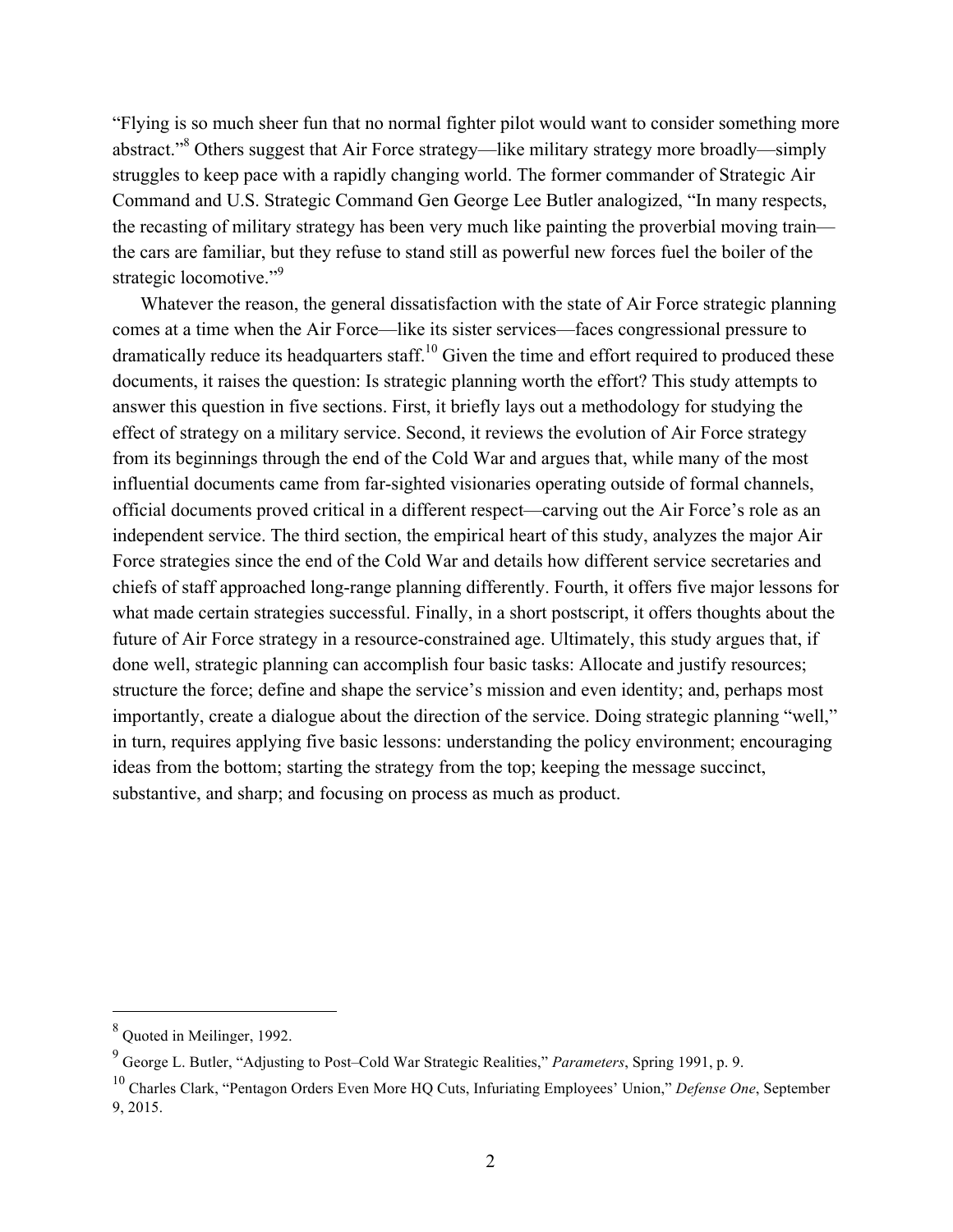Before evaluating an organization's use of strategy, we must first determine the proper unit of analysis. Simply put, what counts as a strategy? The answer is less clear than it might seem. As a service, the Air Force is not legally required to produce a strategy, and for most of its history, there was no single, definitive "Air Force strategy." In theory, strategy should include ends (what are the ultimate objectives), ways (how to get there), and means (what resources it will employ to accomplish these goals) for the entire service. In practice, however, the Air Force only rarely attempted to combine all three elements into a single comprehensive, servicewide, publicly released strategy. Instead, it often chose to divide ends, ways, and means between different documents. Consequently, there is no set canon of "Air Force strategies"; rather, there is a loose collection of Air Force "strategic documents" that vary by context and period.

Through the end of the Cold War, Air Force strategies took a more amorphous, if ad hoc, shape than they do today. Most directly, war plans guided the use, size, and stationing of the force. Senior airpower leaders also offered occasional statements that charted out how they saw the future for airpower. Periodically, the Air Force staff also issued special reports detailing how future technology might affect the service and how new concepts might be implemented. Later, they issued "road maps" detailing what types of platforms the service intended to buy. Although these documents often had a more programmatic and technological edge, they had as much—if not more—say in shaping the future of service than more traditional strategy documents. By determining what types of capabilities the Air Force would invest in, these documents *de facto* determined how the Air Force would structure itself and fight future conflicts.

Doctrine—although not commonly viewed today as a "strategy," since it details how the service operates today rather than how it should operate in the future—also played an important role in the early years, as the Army Air Corps struggled to define its roles and missions and assert its independence. Given the emphasis that the Army places on doctrine, codifying airpower's role in these formal documents became one of the best ways to guarantee its independence in the future. Later, during the Cold War, the Air Force still used doctrine specifically Air Force Manual (AFM) 1-2, *United States Air Force Basic Doctrine—*to define its mission and purpose. Only in the post–Cold War period, when *Global Reach—Global Power* was published, $<sup>1</sup>$  did the Air Force attempt to codify its purpose in a stand-alone strategic</sup> document.

The publication of *Global Reach—Global Power* proved a watershed event for Air Force strategic planning. For the first time, the senior service leadership issued a stand-alone document

<sup>1</sup> Donald B. Rice, *The Air Force and U.S. National Security: Global Reach—Global Power*, white paper, Washington, D.C.: Department of the Air Force, June 1990a.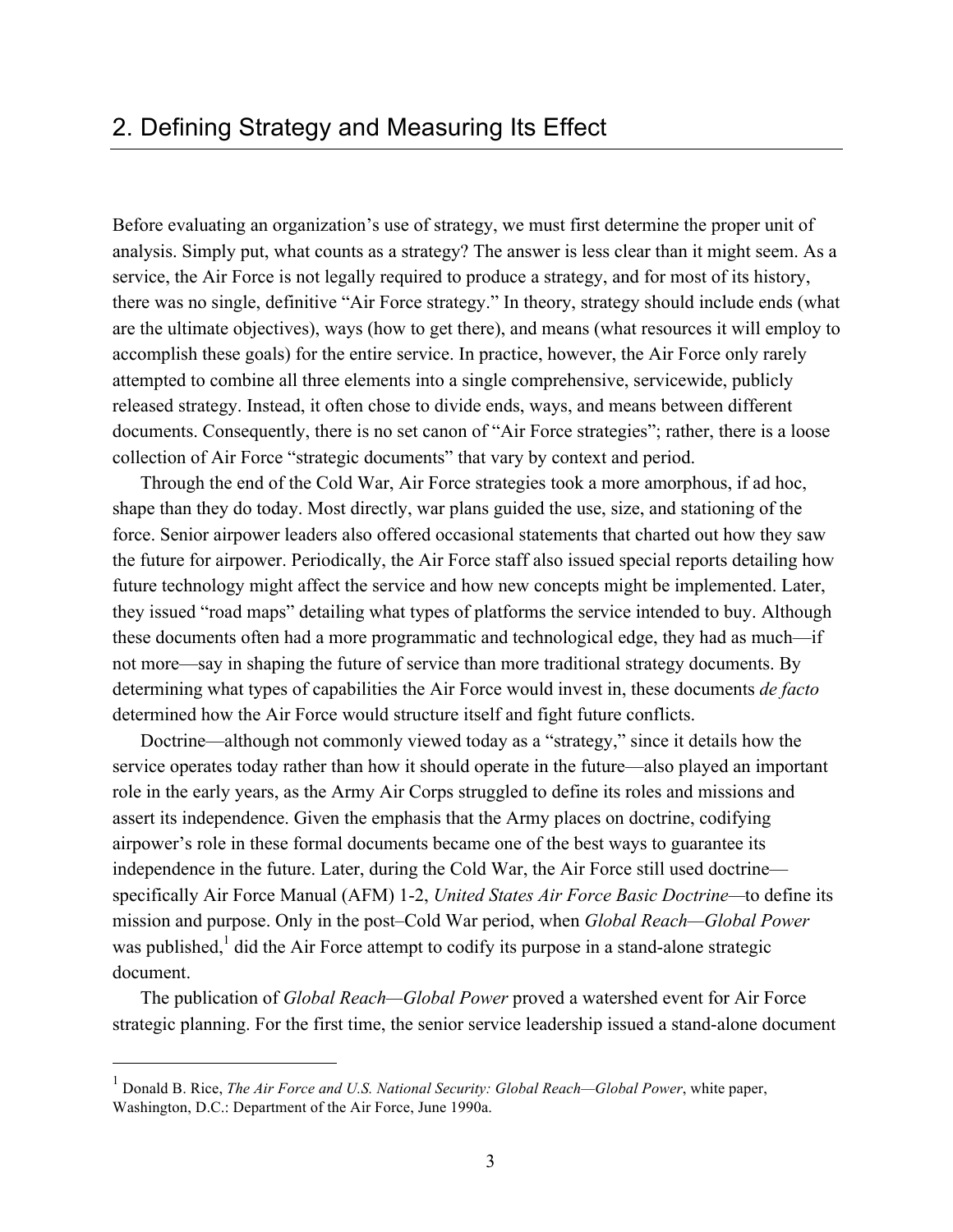attempting to define "just how the U.S. Air Force contributed to national security."<sup>2</sup> While previous Air Force leaders had penned articles, given speeches, or issued guidance, *Global Reach—Global Power* was different in that it was official and included a significant public rollout in ways that other strategies had not. Its publication prompted a series of other vision documents by succeeding Secretaries of the Air Force and Chiefs of Staff.

Over the next quarter century, Air Force strategy became both more public and more formalized—with a series of types of products produced on a semiregular basis (see Figure 2.1). Drawing on national and U.S. Department of Defense (DoD) strategy, today's Air Force produces service-vision documents outlining in broad terms what the Air Force does and where it wants to go; operating concepts detailing how it plans to fight; road maps charting what it wants to buy; strategic plans for what policies and procedures it wants to implement; and doctrine, although the importance of doctrine relative to the other strategic documents has diminished.



**Figure 2.1. Today's Strategic Documents**

<sup>2</sup> Richard P. Hallion, *Storm over Iraq: Air Power and the Gulf War*, Washington, D.C.: Smithsonian Institution Press, 1992, p. 119.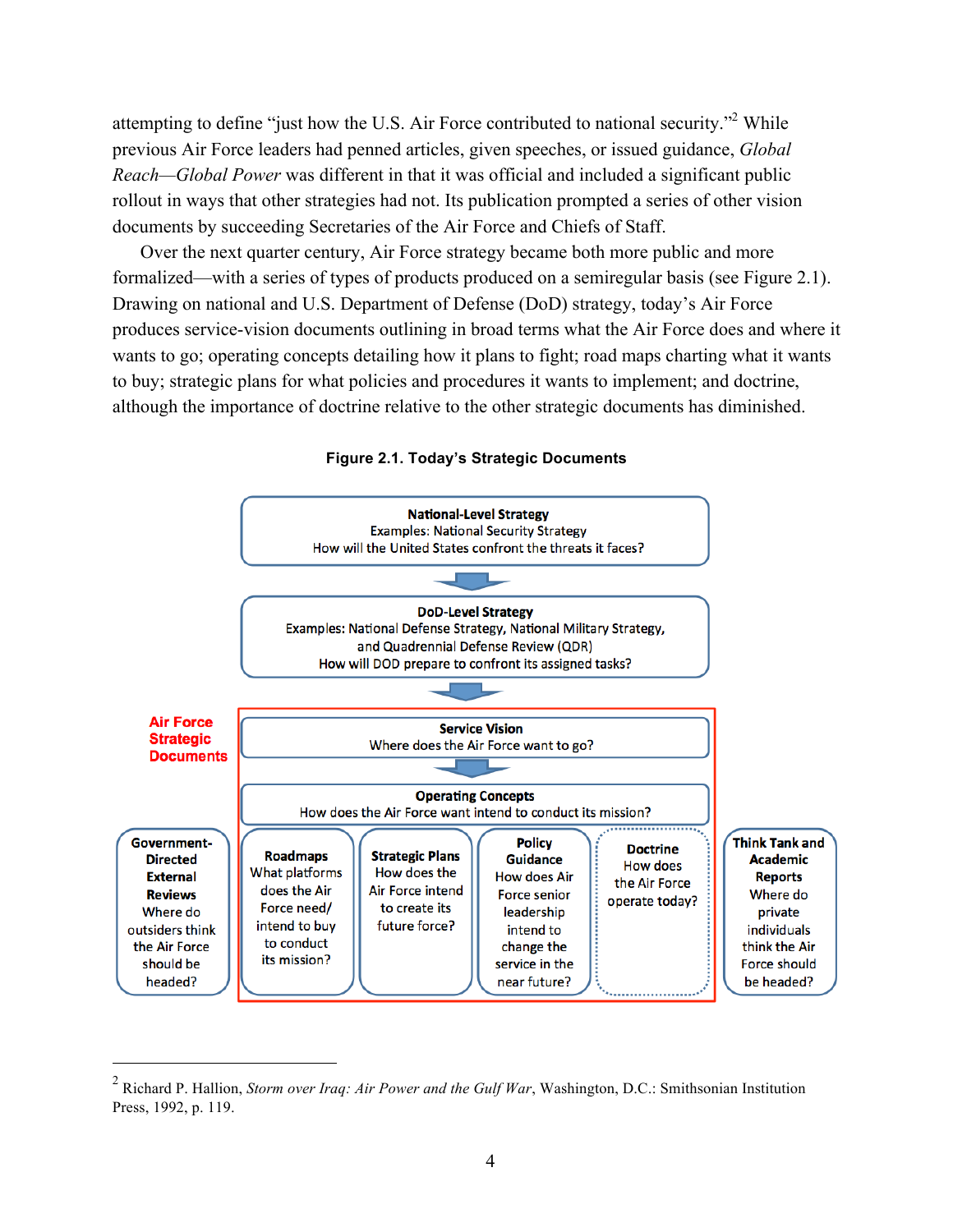Air Force strategy documents, however, differ from national- and defense-level strategies in at least two important ways. First, unlike such national-level policy documents as the *National Security Strategy* or DoD-level documents (e.g., the *National Defense Strategy* or the *Quadrennial Defense Review* [QDR]), the Air Force—like the other services—are not legally required to produce a "strategy." As a result, what specific documents are produced vary depending on the Chief of Staff and the Service Secretary at the time. Second, service-level documents often need to look at a longer time horizon than many national- and defense-level documents, particularly because the time required to develop and field new capabilities to the force can take a decade or longer, which is beyond the lifetime of any administration. Indeed, these different time horizons can create friction between investing in the needs of the future versus managing problems of today.

Ultimately, this report mostly focuses on Air Force strategic documents (outlined in the red box in Figure 2.1), with a particular emphasis on post–Cold War developments, when Air Force strategy really began to take shape. Chapter Three, which covers the Air Force's origins through the Cold War period, focuses on a somewhat different set of documents and places emphasis on doctrine (based largely on the latter's significance during the early years of the service). For the most part, the report does not address outside organizations' strategies (i.e., those produced by think tanks, academic, or even government-sponsored reviews), since the focus here is on Air Force strategic planning, not strategic planning about the Air Force.

A few caveats about scope, however, are in order. First, this report focuses on institutional rather than warfighting strategies or, more specifically, how the Air Force generates and maintains forces rather than how it fights individual wars (which now is the purview of the combatant commands rather than Air Force headquarters). Second, the study looks only at strategic documents designed to shape the Air Force comprehensively, rather than specific policies. For example, the Air Force publishes strategies for specific technological areas (e.g., remote-piloted aircraft) or personnel (e.g., diversity within the force), but for reasons of space, this work limits itself to comprehensive documents affecting multiple facets of the service. Third, also for reasons of space, this report does not offer a comprehensive, year-by-year history of Air Force budgeting or the Program Objective Memorandums, the regularly produced planning documents that shape it, or the statements by the service secretaries and CSAFs to U.S. Congress to justify it. It does, however, look at larger, more ad hoc documents, some of which ultimately profoundly shaped the Air Force and the Program Objective Memorandum.

If defining what constitutes a "strategy" is difficult, then defining what it means to do strategy "well" proves even more ambiguous. Strategies differ in scope and ambitions, complicating cross-case comparisons. Moreover, many strategies' true objectives are not always clear. Often unclassified, publicly released strategies do not clearly spell out concrete changes, leaving analysts to decipher the true motivations for the document by reading between the lines. Even if the motives are known, not all strategies are alike in desired scope and effect. Some have grand objectives and aim to reshape the service for decades to come. Others are more tactical in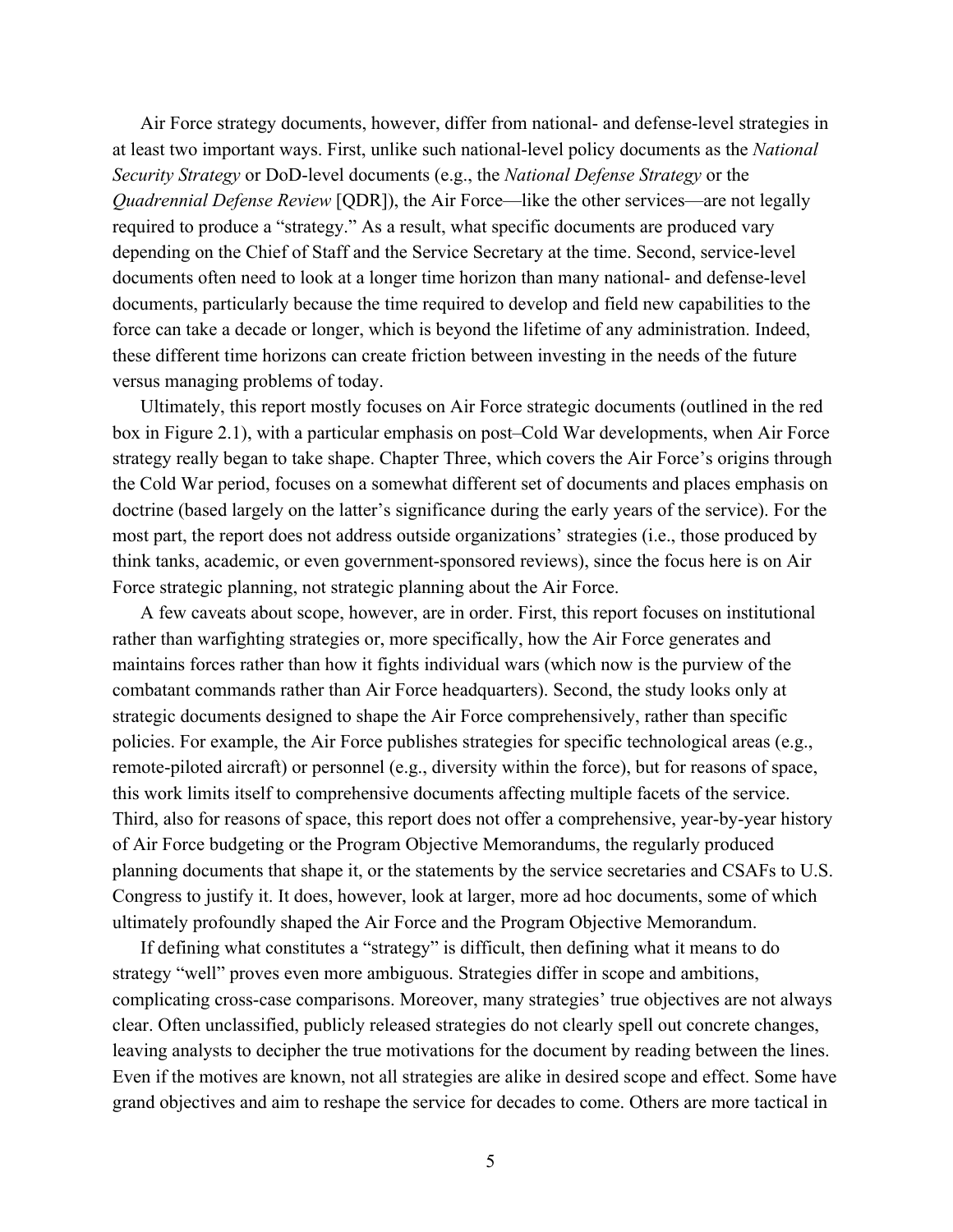nature, designed as signals to specific constituencies and a way to influence certain policy debates. As such, before exploring the strategies themselves, we first need to develop a common set of benchmarks to guide an evaluation.<sup>3</sup>

One obvious criterion to apply to judge the effect of any public strategy is whether it gets read and, if so, by whom? All publicly released strategies presumably hope to attract readers, although which audience is deemed most important often varies. Some aim at servicemembers themselves.<sup>4</sup> Others try to speak to Congress and policymakers who control the purse strings. Still others want to influence an even wider audience—think tanks, academics, and even international audiences—to help shape the broader policy sphere. These public documents can even serve a foreign policy goal, signaling support to allies of the United States and deterring its adversaries.<sup>5</sup> No matter the intended audience, however, the most basic metric of success is whether the intended audience takes notice. There are several ways to evaluate this measure of impression: How often a document is downloaded, whether it generates press coverage, how often it is cited in scholarship, and how adversaries react are all indirect measures of readership.

A second measure of effect is whether a strategy leads to shifts in resources—that is, in how the Air Force spends its budget or dedicates its manpower. Importantly, this does not equate to a strategy's effectiveness. The raw numbers tell little about whether a strategy was, in retrospect, a "good" idea, but they do provide a quantifiable measure of change produced—for better or worse—by the service.

A third measure is permanence. As we will see, many Air Force senior leaders developed their own vision for the service that they articulated during their tenure and infused it—to varying extents—into official documents. One senior Air Force officer remarked, "Everybody wants their DNA to survive . . . to ensure their place in the gene pool. That's why they do and redo these kinds of long-range planning efforts and documents."<sup>6</sup> What separates these visions is how well they stand the test of time and outlast their original authors.

Importantly, we should be explicit about what is *not* used as an evaluation criterion here namely, whether the strategy was "right" or "wrong." Each strategy is a product of a unique set of historical circumstances, some more complex than others. Passing judgment on the strategy requires fully understanding these circumstances, evaluating alternative courses of action, and playing out the counterfactual (i.e., what would have happened if the Air Force pursued another approach). In other words, judgments on strategy would require a far more analytically demanding task than what was set out as the scope of this study. Instead, in an admittedly more

<sup>3</sup> For a similar attempt to assess the effect of doctrine, see Raphael S. Cohen, "A Tale of Two Manuals," *Prism*, Vol. 2, No. 1, December 2011.

<sup>4</sup> Interview with a former Air Force senior leader, April 21, 2016.

 $<sup>5</sup>$  Interview with a retired senior Air Force general officer, January 6, 2016.</sup>

 $<sup>6</sup>$  Interview with a retired senior Air Force general officer, April 14, 2016.</sup>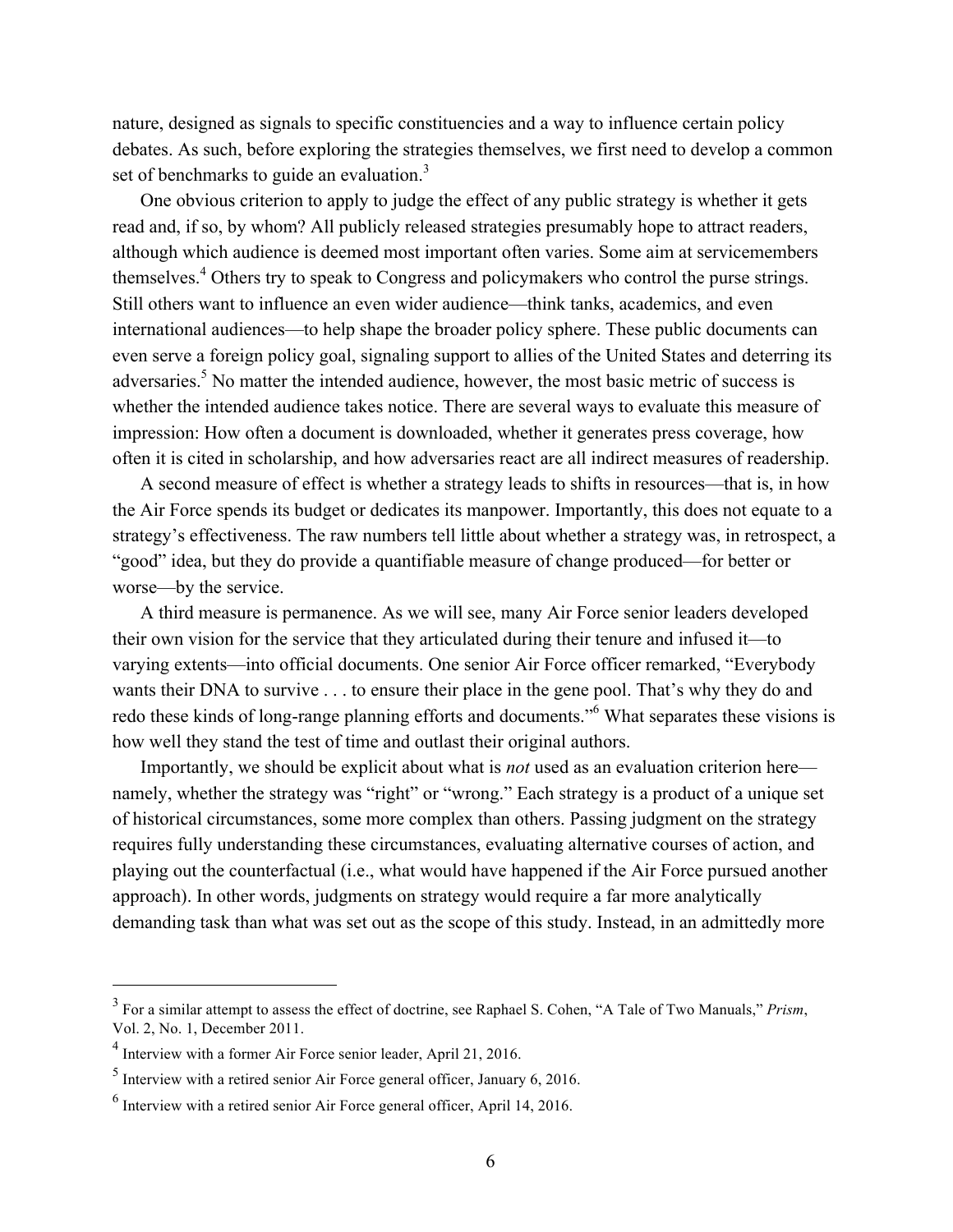modest and imperfect approach, our analysis focuses more on the process surrounding the development and implementation and why some were well received while others fell flat.

Finally, we should touch on the sources used in this analysis. First and foremost, this study analyzes the strategic documents themselves to try and understand their aims. It then examines scholarly and journalistic accounts to better understand the processes behind these documents' creations, these documents' effect on the service, and their reception both within and beyond the Air Force. Finally, this study also draws on more than 15 interviews with senior leaders principally, the heads of the strategic-planning efforts on the Air Force staff, the CSAFs, and the service secretaries—from a range of historical periods to understand the story behind these strategies from the perspectives of those who wrote them and from the senior leaders who provided the vision and implemented them.

There are, however, two limitations with the data. First, since this is an unclassified study, it did not examine any of the classified versions of these plans or classified correspondence surrounding their creation. Second, it also did not look at the archival material, largely because much of the archives for more-recent plans remain classified. As a result, this report is admittedly incomplete. And, with these caveats in mind, we can turn to the history of Air Force strategic thinking.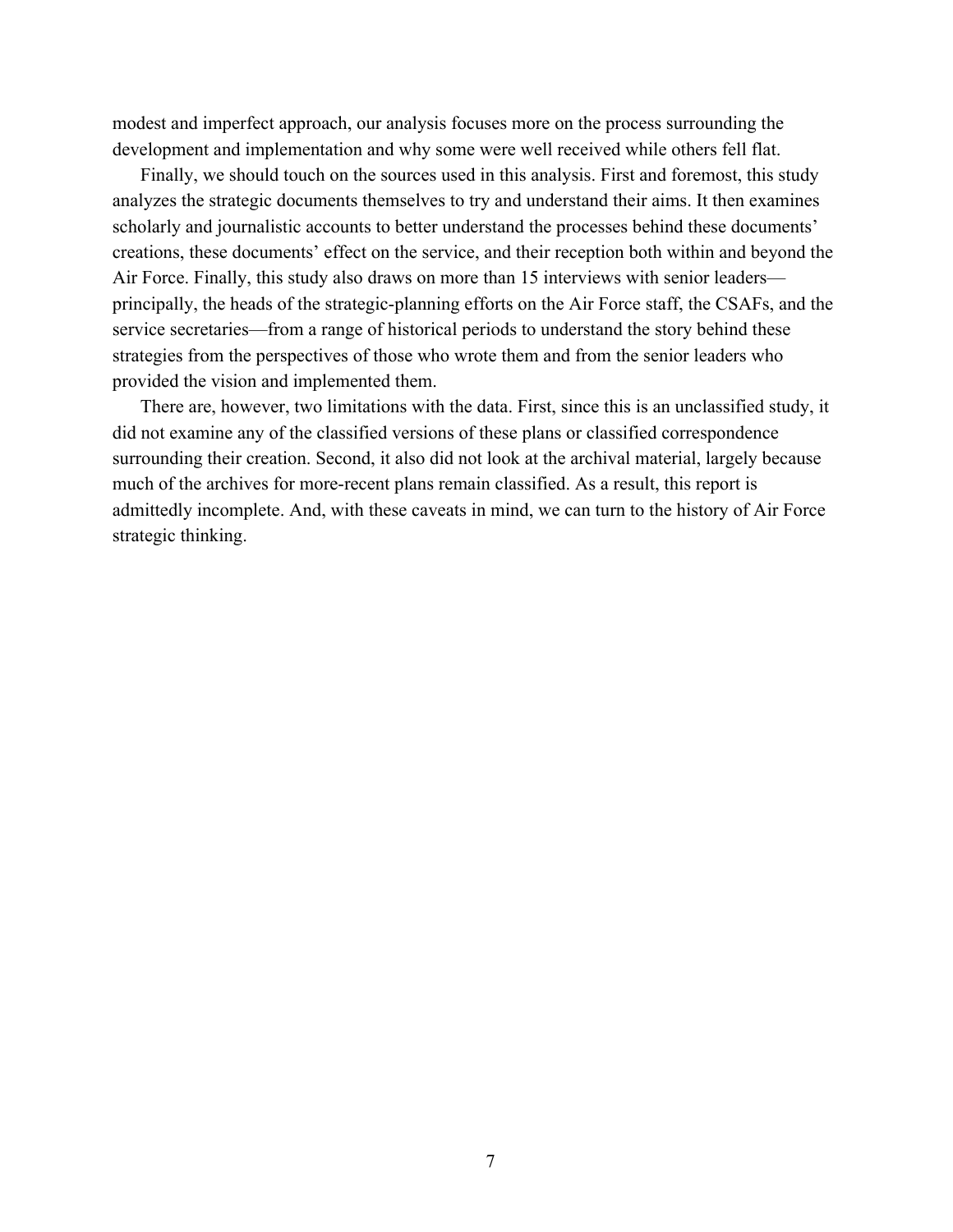Even before the Air Force became a separate and equal service, it developed a reputation for innovative thinking. Starting in the aftermath of World War I, American Billy Mitchell and such fellow pioneers as Italian Giulio Douhet, Briton Sir Hugh Trenchard, and Russian pilot and American airpower strategist Alexander de Seversky foresaw the potential of airpower and were vocal advocates within their respective militaries about its potential. These strategists' effect long outlived their own tenures in the service. Indeed, Douhet's classic book *Command of the*   $Air$  remains on the Air Force's Air University's website today.<sup>1</sup> Importantly, these early airpower advocates often developed their ideas, publications, followings, and influence outside of—and sometimes in opposition to—their own military bureaucracies. Even when these militaries produced official airpower strategies, they were often less innovative and arguably less influential than these visionaries' writings. Nonetheless, early Army Air Corps and later Air Force strategic documents still served three primary functions: They allocated and justified resources; structured the force; and, perhaps most importantly of all, helped define the Air Force's purpose and mission. Ultimately, these early decades teach an important lesson about these documents' utility: Written by committees under careful supervision from layers of bureaucracy, official strategies are—by design—unlikely to be revolutionary documents, but they can still play a crucial role at defining the status quo, carving out bureaucratic turf, and cementing institutional culture.

#### The Army Air Corps/Army Air Force

 $\overline{a}$ 

Although airpower advocates were often outspoken and bold in their development of strategic concepts, the official Army Air Corps' documents proved far more timid. Even the medium for expressing the Air Corps' strategic concepts had a fundamentally conservative bias. Before becoming an independent service, the most-important official statements about the roles and missions of the Air Corps came not in strategy but in doctrine, and doctrine, unlike strategy, does not focus on how the Army should fight within its present capabilities. Given this, rather than envisioning what airpower *could* accomplish in the future, Army doctrine detailed how airpower functioned in today's fight.

Perhaps unsurprisingly, the initial attempts at Air Corps doctrine argued in favor of a limited role for airpower. For example, on January 26, 1926, the Air Corps published Training

<sup>&</sup>lt;sup>1</sup> Giulio Douhet, *Command of the Air*, trans. Dino Ferrari, Washington, D.C.: Air Force History and Museums Program, 1998.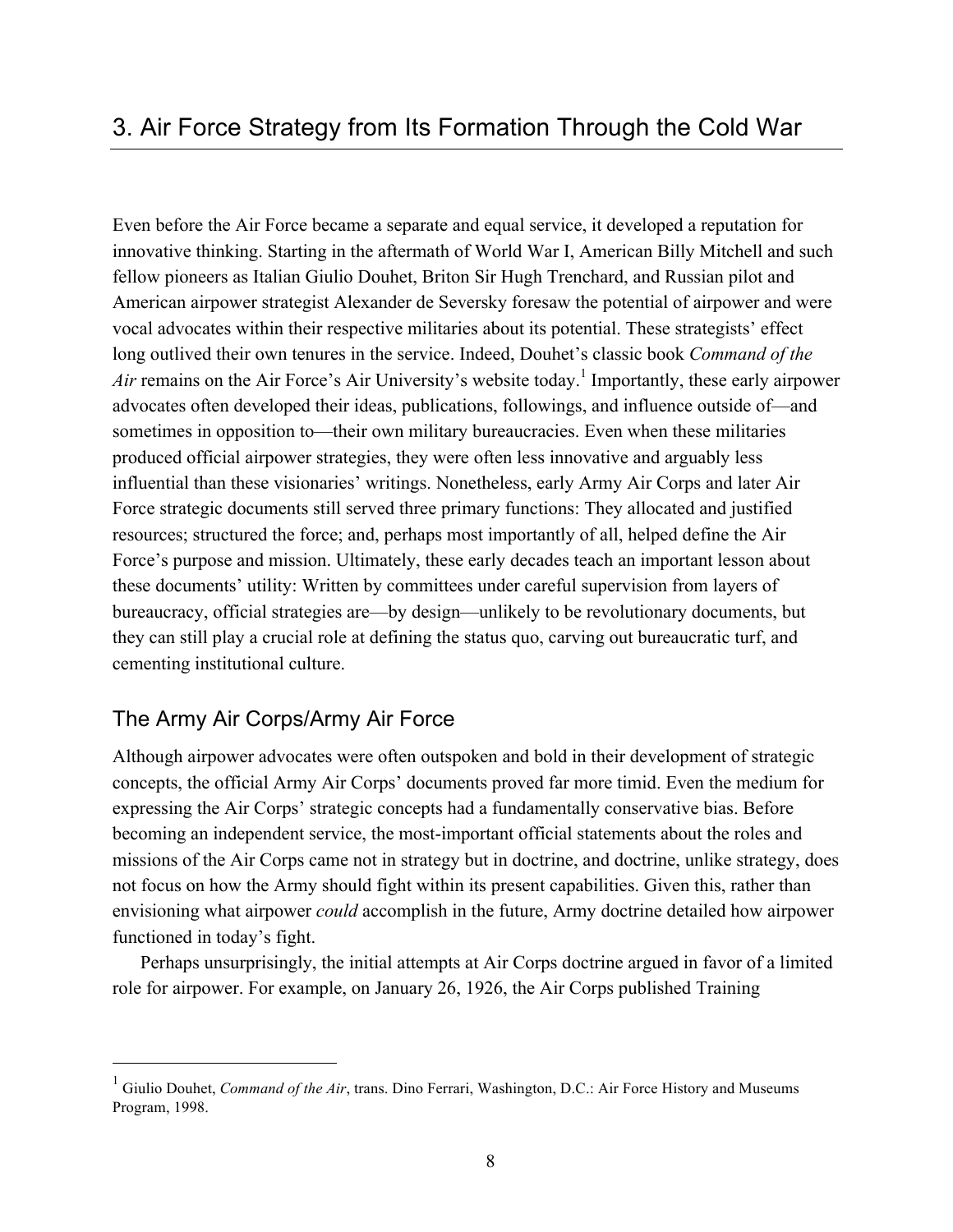Regulation 440-15, *Fundamental Principles for the Employment of the Air Service*. <sup>2</sup> Revised in 1935 and later in 1940, the training regulation became the founding doctrinal document of the Air Corps. Unlike the early airpower advocates who saw airpower at the center of the future combat, the Training Regulation envisioned the Air Corps principally performing a fairly modest role—providing close air support to ground forces.<sup>3</sup> Ultimately, these early debates about doctrine in the 1920s and 1930s were more than just a debate about obscure training manuals; they were debates about bureaucratic identity and doctrine that became the vehicle for defining turf. As Air Force analyst Benjamin Lambeth argues, they were attempts to "earn a place at the table for airpower in the development of national military strategy and capability."4

Even in the run-up to World War II, doctrine continued to officially curtail the role of airpower as independent actor. On April 15, 1940, under the direction of then–Lt Col (later CSAF) Gen Carl Spaatz, the Army Air Corps published its first official doctrine—Field Manual (FM) 1-5, *Employment of the Aviation of the Army*. 5 Unfortunately, for political reasons, "the Air Corps' unwritten doctrine and commitment to strategic attack was, for all intents and purposes, not even mentioned. It is apparent from this that the War Department was still in control of Air Corps doctrine and producing material in which the airmen had little or no faith."6

Army Air Force strategic planning for World War II deserves credit for pushing for a larger independent role for the nascent service. Given the limited role prescribed to airpower in such official doctrine as Training Regulation 440-15, many in the Army Air Corps feared that, left to their own devices, ground-centric Army planners would relegate airpower to a subordinate role.<sup>7</sup> Given this, when Germany invaded Russia in summer 1941, then–head of the Army Air Corps Henry "Hap" Arnold insisted that his staff write the plan for how airpower should be used to defeat U.S. "potential enemies" rather than leave the planning to the Army at large. The plan ultimately labeled Air War Plans Division 1 (AWPD-1)—called for a six-month strategic air campaign before the actual invasion of Germany and laid out the forces it believed it needed to accomplish this aim.<sup>8</sup> About a year later, on August 25, 1942, at the request of President Franklin

<sup>2</sup> War Department Training Regulations, *Air Service: Fundamental Principles for the Employment of the Air Service*, Washington, D.C., TR 440-15, January 26, 1926.

<sup>3</sup> James A. Mowbray, "Air Force Doctrine Problems: 1926–Present," *Air and Space Power Journal*, Winter 1995, p. 2.

<sup>4</sup> Benjamin S. Lambeth, *The Transformation of American Air Power*, Ithaca, N.Y.: Cornell University Press, 2000, p. 258.

*<sup>5</sup>* U.S. Government Printing Office, *Army Air Forces Field Manual: Employment of Aviation of the Army*, Washington, D.C., FM 1-5, 1943.

 $<sup>6</sup>$  Mowbray, 1995, p. 5.</sup>

<sup>7</sup> Haywood S. Hansell, Jr., *The Air Plan That Defeated Hitler*, Atlanta, Ga.: Higgins-McArthur/Longino and Porter, Inc., 1972, p. 64.

<sup>8</sup> Hansell, 1972, p. 78.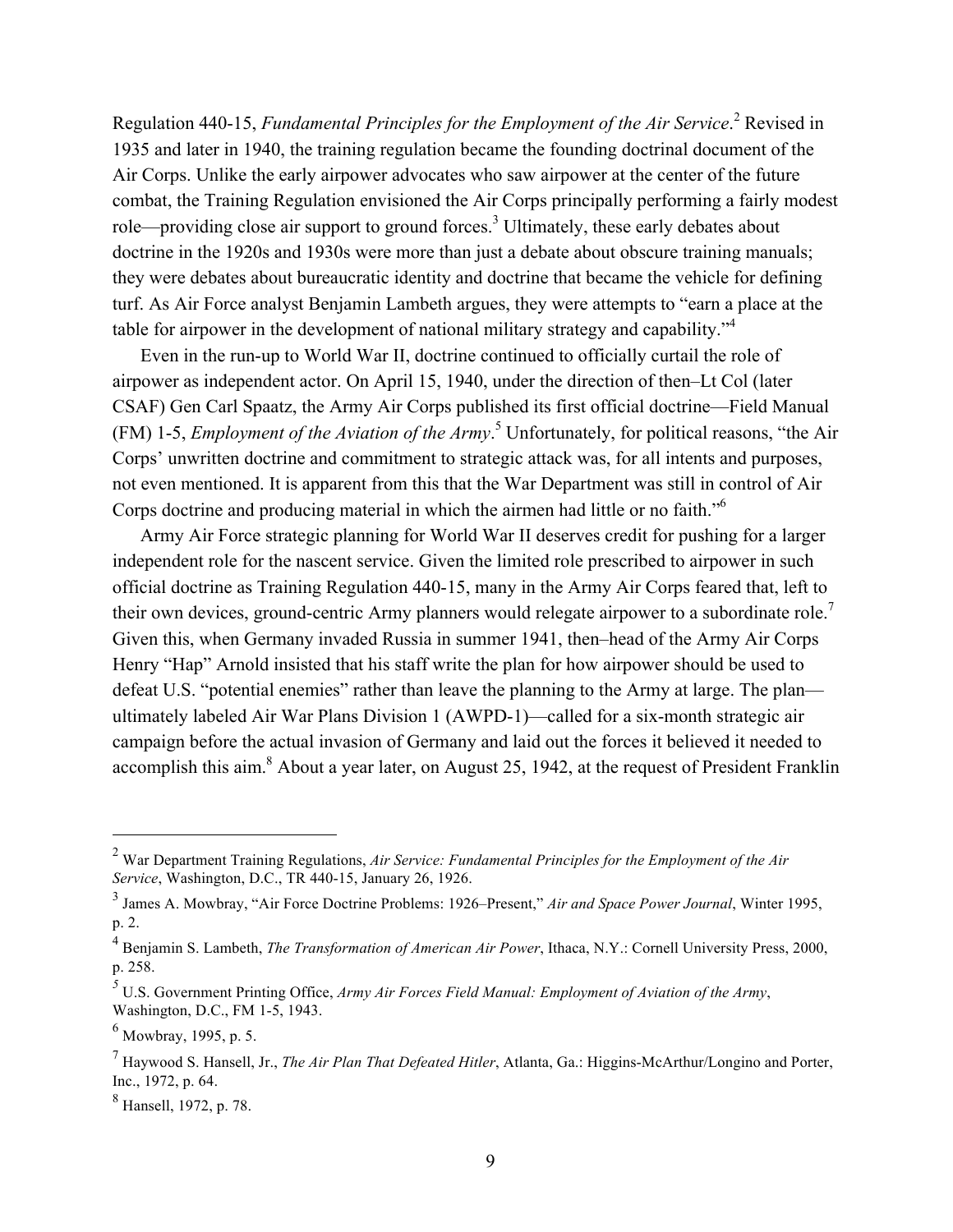D. Roosevelt, the Air Staff updated the estimate of its future needs in another plan, AWPD-42.<sup>9</sup> This revised plan, however, shared many of the same basic strategic assumptions of AWPD-1, including a strategic offensive in Europe.<sup>10</sup>

AWPD-1 and AWPD-42 were not, at least in the traditional sense, service strategies (they were more a combination of a war plan and air doctrine), but they still played an important role in developing the Army Air Force as an institution in two respects. First, they outlined how the Army Air Force should spend its resources. AWPD-1 called for 2,164,916 officers and men, manning some 251 combat groups, with a total fleet of  $61,799$  aircraft.<sup>11</sup> AWPD-42 called for a somewhat larger force of 2,734,347 officers and enlisted, 281 combat groups, and some 127,000 airplanes—85,300 of which would go to the Army Air Force.<sup>12</sup> Ultimately, these estimates proved largely accurate; the actual figures for manpower were off the AWPD-1 numbers by 5.5 percent and combat groups were off by only 2 percent.<sup>13</sup> Second and as important, AWPD-1 and AWPD-42 helped secure the Air Force's role as independent entity. Air Force Maj Gen Haywood Hansell argued that the "moment of conception of the United States Air Force" was when AWPD-1 was briefed to Army Chief of Staff GEN George Marshall, and he accepted its premises.<sup>14</sup> By agreeing to such a massive build-up of the Army Air Force and a strategic air campaign against Germany, Marshall helped pave the way for Army Air Force as an institution.

The development of FM 100-20, *Command and Employment of Air Power*, published on July 21, 1943, further helped define the Army Air Force's mission and future.<sup>15</sup> Although originally only 14 pages long, the doctrine had an outsized effect.<sup>16</sup> It prioritized tactical air missions—air superiority, interdiction, and close support.<sup>17</sup> Beyond that, though, it made an important political statement. According to the late Air University Professor James Mowbray, the doctrine's "most notable feature" came in its first line.<sup>18</sup> It proclaimed: "land power and air

<sup>9</sup> Hansell, 1972, p. 100.

<sup>10</sup> Hansell, 1972, p. 102; and Haywood S. Hansell, Jr., *The Strategic Air Plan Against Germany and Japan*: *A Memoir*, Washington, D.C.: Office of Air Force History, United States Air Force, 1986, pp. 58–59.

<sup>&</sup>lt;sup>11</sup> Hansell, 1972, p. 88; and Hansell, 1986, p. 37. Notably, this figure did not include the number of replacement aircraft to replace attrition. This figure was placed at about 59,400 (Hansell, 1986, p. 39).

 $12$  The rest would go to the U.S. Navy; see Hansell, 1972, p. 109; and Hansell, 1986, p. 60.

<sup>&</sup>lt;sup>13</sup> Hansell, 1972, p. 193.

<sup>14</sup> Hansell, 1986, p. 40.

 $^{15}$  Mowbray, 1995, p. 5.

<sup>16</sup> War Department Field Manual, *Command and Employment of Air Power*, Washington, D.C.: U.S. Government Printing Office, FM 100-20, July 21, 1943.

 $17$  Mowbray, 1995, p. 5.

 $18$  Mowbray, 1995, p. 5.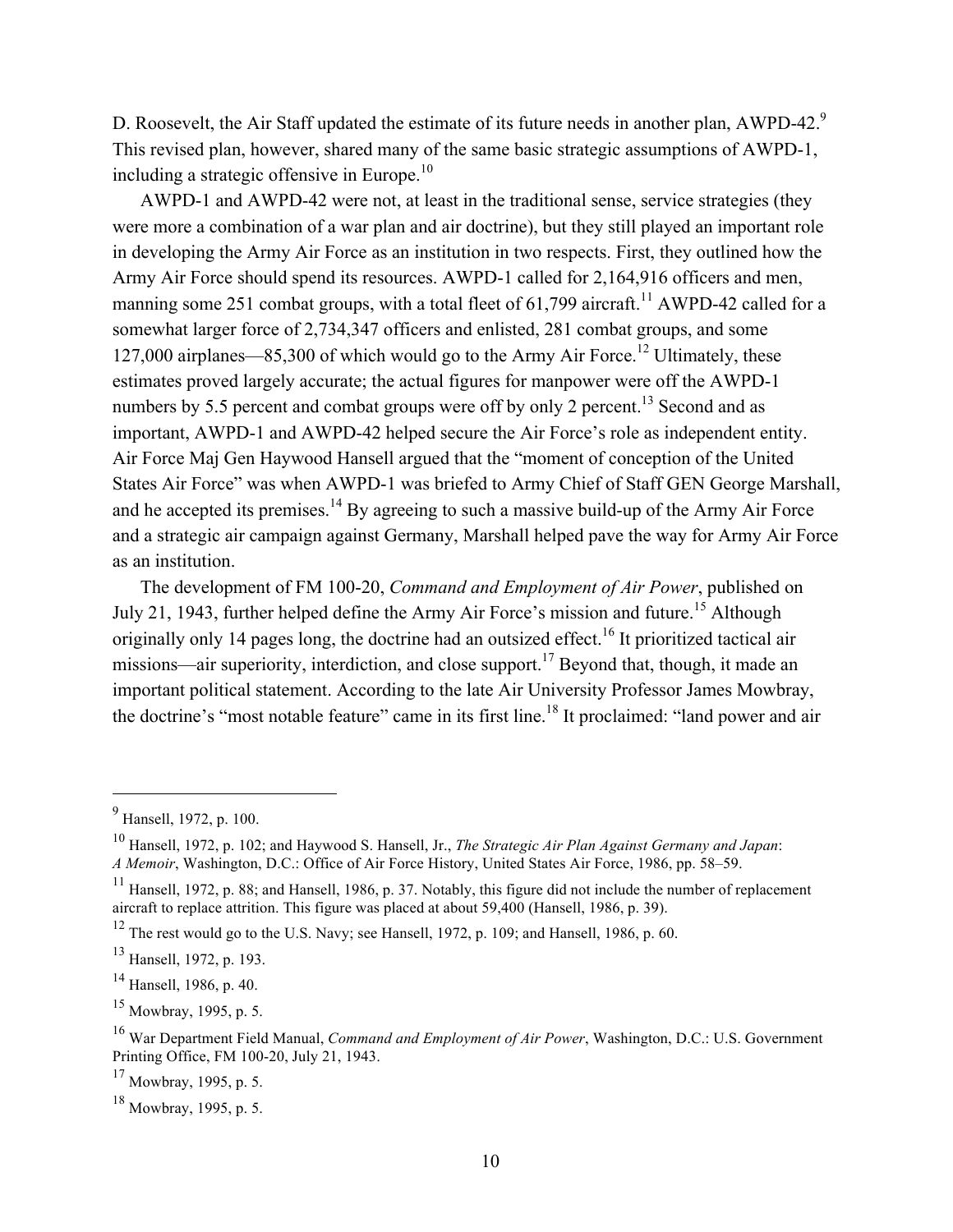power are co-equal and interdependent forces; neither is an auxiliary of the other."19 Given the Army's emphasis on doctrine, this statement had outsized importance in asserting the Army Air Force's growing independence as institution. Indeed, some even label FM 100-20 as the "Air Force's Declaration of Independence."<sup>20</sup>

Yet a third example of the interplay between strategic planning and protecting bureaucratic identity comes from Air Staff's Special Projects office and, perhaps more importantly, the Post War Division of the Air Staff.<sup>21</sup> According to some accounts, the offices were created largely for "parochial reasons"—to push for greater autonomy for the Air Force.<sup>22</sup> And, despite being in existence since 1943, the Post War Division managed to avoid being sucked into planning the war and focused on what happened next for the nascent service.<sup>23</sup> In February 1944, the Post War Division produced *Initial Postwar Air Force: Preliminary Study by Assistant Chief of the Air Force Staff, Plans, which called for 105 groups and 1 million airmen to active duty.*<sup>24</sup> Beyond the topline numbers, the Post War Division also began to work out other issues—such as where the Air Force would be based.<sup>25</sup> Ultimately, the Post War Division work received mixed reviews. The Air Force ultimately adopted a force that was significantly smaller than what was initially proposed (some 70 groups), and Air Force historian and Maj Gen Perry Smith wrote, "It [the Post War Division] opened no new policy vistas, did no really creative planning, and it formed assumptions to justify force levels in a very limited sense."26 Still, it did help accomplish its larger mission: pushing for a large, independent service.

Perhaps a more important Air Force strategy was General Arnold's "Air Power and the Future: Third Report to the Secretary of War by the Commanding General of the Army Air Forces," dated November 12, 1945. Described by some scholars as a "visionary" document, it outlined the roles and mission for the Army Air Forces at the conclusion of World War II.<sup>27</sup> The document reviewed the war's lessons for airpower and included sections on training, intelligence, and research and development.<sup>28</sup> More importantly, "Air Power and the Future"

<sup>19</sup> War Department Field Manual, 1943, p. 1; see, also, Perry McCoy Smith, *The Air Force Plans for Peace, 1943–1945*, Baltimore, Md.: Johns Hopkins Press, 1970, p. 21.

<sup>20</sup> Hallion, 1992, p. 13.

 $21$  Smith, 1970, p. 5.

 $22$  Smith, 1970, p. 107.

<sup>23</sup> Smith, 1970, p. 13.

 $^{24}$  Smith, 1970, p. 57.

 $25$  Smith, 1970, pp. 75–83.

 $26$  Smith, 1970, p. 115.

<sup>&</sup>lt;sup>27</sup> Peter Hays and Karl Mueller, "Going Boldly—Where? Aerospace Integration, the Space Commission, and the Air Force's Vision for Space," *Aerospace Power Journal*, Spring 2001, p. 36.

<sup>28</sup> Henry H. Arnold, "Air Power and the Future," in Eugene M. Emme, ed., *The Impact of Air Power: National Security and World Politics*, Princeton, N.J.: D. Van Nostrand Company, Inc., 1959.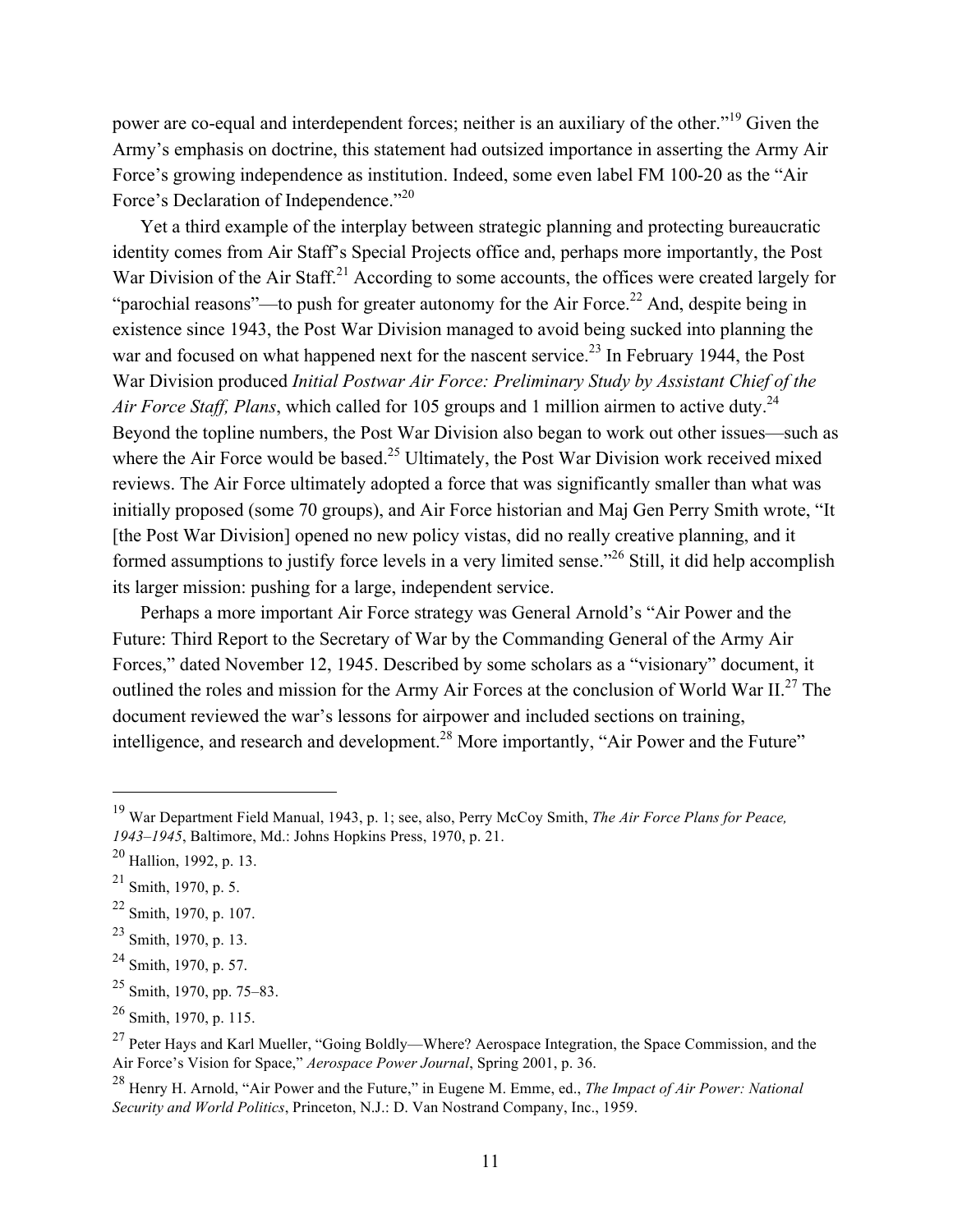served as a political statement. It declared that "Air Power will always be the business of every American citizen." Furthermore, it predicted

> [i]n any future war the Air Force, being unique among the armed services in its ability to reach any possible enemy without long delay, will undoubtedly be the first to engage the enemy and, if this is done early enough, it may remove the necessity for extended surface conflict.<sup>29</sup>

Ultimately, Arnold's comments reflected his beliefs about the lessons learned from World War II: The combination of nuclear weapons, long-range bombers, and ballistic missiles secured the Air Force's leading role in future conflicts and a brewing turf battle with the Navy over power projection and the nuclear mission.30

Arnold also commissioned the multivolume *Toward New Horizons*, 31 another, perhaps equally important if more scientific, document. As a mark of strategic planning, the study was the "first exhaustive review of science as it related to the military services."32 Led by Arnold's scientific adviser, the Hungarian-Jewish scientist Theodore von Kármán, the study looked at the implications of scientific advances for airpower. Beginning work in fall 1944 and concluding late the following year, Von Kármán successfully predicted key trends that would later define airpower, including supersonic flight, target-seeking missiles, missiles able to reach thousands of

 $\overline{a}$ 

<sup>31</sup> See Theodore Von Karman, *Toward New Horizons*, Vol. 1., Cameron Station, Alexandria, Va.: Defense Documentation Center for Scientific and Technical Information, 1945; Theodore Von Karman, *Where We Stand: A Report Prepared for the AAF Scientific Advisory Group*, Vol. 2, Dayton, Ohio: Wright Field, May 1946; H. S. Tsien, H. L. Dryden, F. L. Wattendorf, F. W. Williams, F. Zwicky, and W. H. Pickering, *Technical Intelligence Supplement: A Report to the AAF Scientific Advisory Group*, Vol. 3, Dayton, Ohio: Wright Field, May 1946; H. S. Hsien, W. R. Sears, Iriving L. Ashkenas, C. N. Hasert, and N. M. Newmark, *Aerodynamics and Aircraft Design: A Report of the AAF Scientific Advisory* Group, Vol. 4, Dayton, Ohio: Wright Field, May 1946; T. F. Walkowicz, *Toward New Horizons*, Vol. 5, *Future Airborne Armies*, Dayton, Ohio: Wright Field, September 1945; Frank L. Wattendorf, H. S. Hsien, and Pol Duwez, *Aircraft Power Plants: A Report to the AAF Scientific Advisory Group*, Vol. 6, Dayton, Ohio: Wright Field, May 1946; W. J. Sweeney, L. P. Hammett, A. J. Stosick, and H. S. Tsien, *Aircraft Fuels and Propellants: A Report Prepared for the AAF Scientific Advisory Group*, Vol. 7, Dayton, Ohio: Wright Field, May 1946; H. L. Dryden, W. H. Pickering, H. S. Tsien, and G. B. Schubauer, *Guided Missiles and Pilotless Aircraft: A Report Prepared for the AAF Scientific Advisory Group*, Vol. 8, Dayton, Ohio: Wright Field, May 1946; H. L. Dryden, G. A. Morton, I. A. Getting, *Guidance and Homing of Missiles and Pilotless Aircraft: A Report for the AAF Scientific Advisory Group*, Vol. 9, Dayton, Ohio: Wright Field, May 1946; D. P. Mac Dougall and N. M. Newmark, *Explosives and Terminal Ballistics: A Report Prepared for the AAF Scientific Advisory Group*, Vol. 10, Dayton, Ohio: Wright Field, May 1946; L. A. Dubridge, E. M. Purcell, G. A. Morton, and G. E. Valley, *Radar and Communications: A Report Prepared for the AAF Scientific Advisory Group*, Vol. 11, Dayton, Ohio: Wright Field, May 1946; Irving P. Krick, *War and Weather: A Report Prepared for the AAF Scientific Advisory Group*, Dayton, Ohio: Wright Field, May 1946; and W. R. Lovelace, A. P. Gagge, and C. W. Bray, *Aviation Medicine and Psychology: A Report Prepared for the AAF Scientific Advisory Group*, Dayton, Ohio: Wright Field, May 1946.

<sup>29</sup> Barbara J. Faulkenberry, *Global Reach—Global Power: Air Force Strategic Vision, Past and Future*, Maxwell Air Force Base, Ala.: Air University Press, 1996, pp. 14–15.

<sup>30</sup> Hallion, 1992, pp. 14–15.

<sup>32</sup> Michael H. Gorn, ed., *Prophecy Fulfilled: "Toward New Horizons" and Its Legacy*, Washington, D.C.: Air Force History and Museums Program, 1994, p. 16.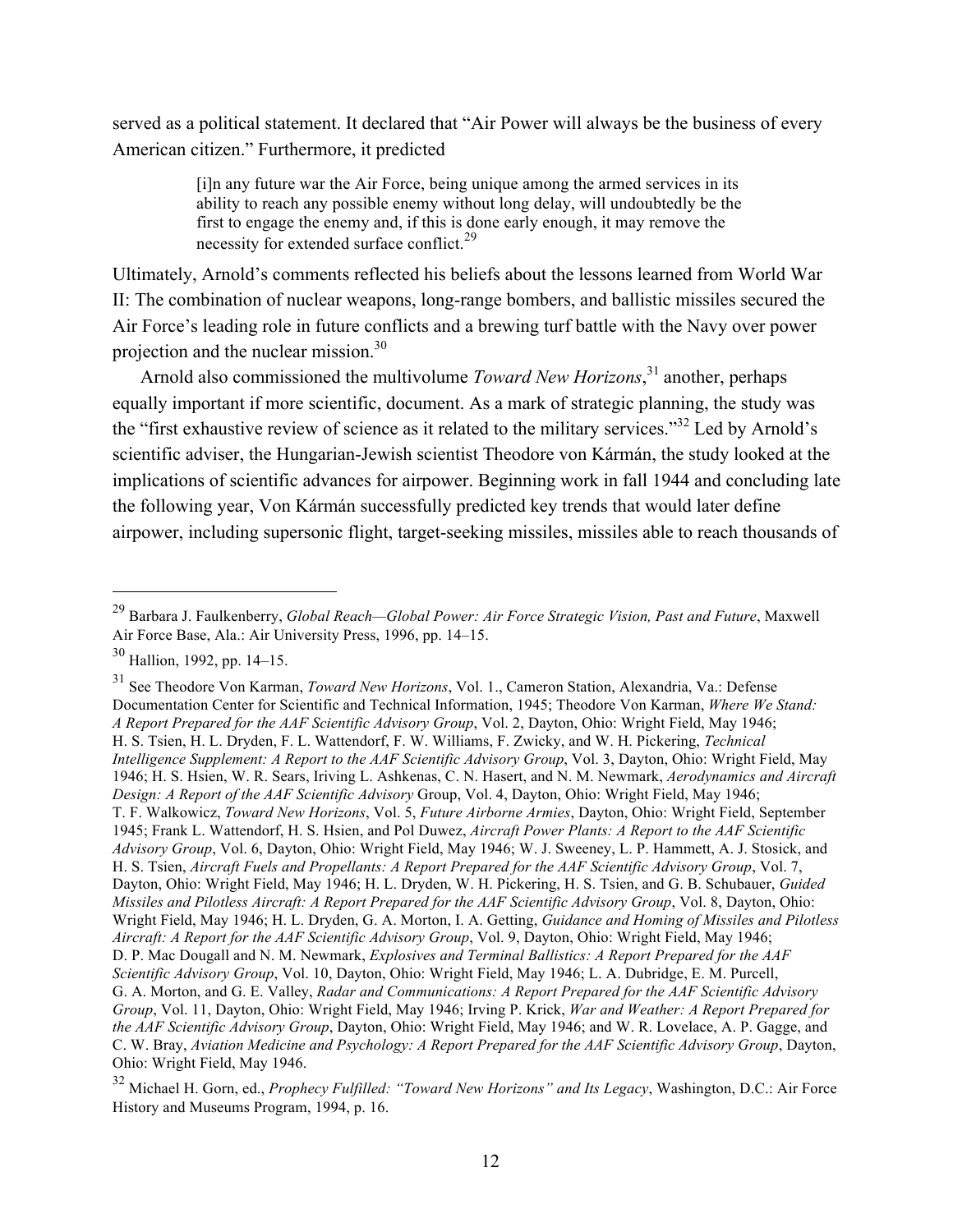miles, and all-weather navigation systems.<sup>33</sup> Widely praised by the Army Air Force leadership at the time, *Toward New Horizons* had multilayered legacy. Most immediately, it helped guide Air Force research and development efforts over the next several decades.<sup>34</sup> More broadly, it paved the way for future large-scale scientific reviews by the Air Force that would shape its approach to long-term strategic planning in the decades to come.

While "Air Power and the Future" laid out the Air Force's future and *Toward New Horizons* outlined the future of Air Force science behind airpower, *Survival in the Air Age: A Report by the President's Air Policy Commission* charted a course for all American aviation. On July 18, 1947, President Harry S. Truman appointed lawyer-turned-statesman and future Secretary of the Air Force Thomas K. Finletter to review U.S. aviation policies.<sup>35</sup> The wide-ranging review published on January 1, 1948, months after the Air Force's founding, proclaimed,

> In our opinion this Military Establishment must be built around the air arm. Of course an adequate Navy and Ground Force must be maintained. But it is the Air Force and naval aviation on which we must mainly rely. Our military security must be based on air power.<sup>36</sup>

*Survival in the Air Age* predicted a world with multiple nuclear actors, where the U.S. homeland would be—for the first time in its history—under direct threat from foreign adversaries.<sup>37</sup> As a result, the Air Force itself needed to be "strong, well equipped and modern, not only capable of meeting the attack when it comes but, even more important, capable of dealing a crushing counteroffensive blow on the aggressor."38

Importantly, *Survival in the Air Age* was a U.S. government, rather than an Air Force, document, and, as such, it differed in scope and substance from later Air Force service–specific strategies. Arguably, its vision of a military with the Air Force at its core was never fully realized. Still*,* by the three measures set forth in Chapter Two, *Survival in the Air Age* proved a success. It attracted a national-level audience. It helped secured the Air Force's resources commanding roughly one-third of all defense in FY 1948, eventually rising to almost one-half of all defense spending a decade later.<sup>39</sup> Finally, it assisted in slowly carving out and institutionalizing the Air Force's role as an independent and coequal service.

<sup>33</sup> Gorn, 1994, p. 9.

 $34$  Gorn, 1944, p. 15.

<sup>35</sup> Robert Frank Futrell, *Ideas, Concepts, Doctrine: Basic Thinking in the United States Air Force, 1907–1960*, Vol. 1, Maxwell Air Force Base, Ala.: Air University Press, December 1989a, p. 225.

<sup>36</sup> President's Air Policy Commission, *Survival in the Air Age: A Report by the President's Air Policy Commission*, Washington D.C.: U.S. Government Printing Office, January 1, 1948, p. 8.

<sup>37</sup> President's Air Policy Commission, 1948, p. 13.

<sup>38</sup> President's Air Policy Commission, 1948, pp. 11–12.

<sup>39</sup> Kevin N. Lewis, *The U.S. Air Force Budget and Posture over Time*, Santa Monica, Calif.: RAND Corporation, R-3807-AF, 1990, p. 12.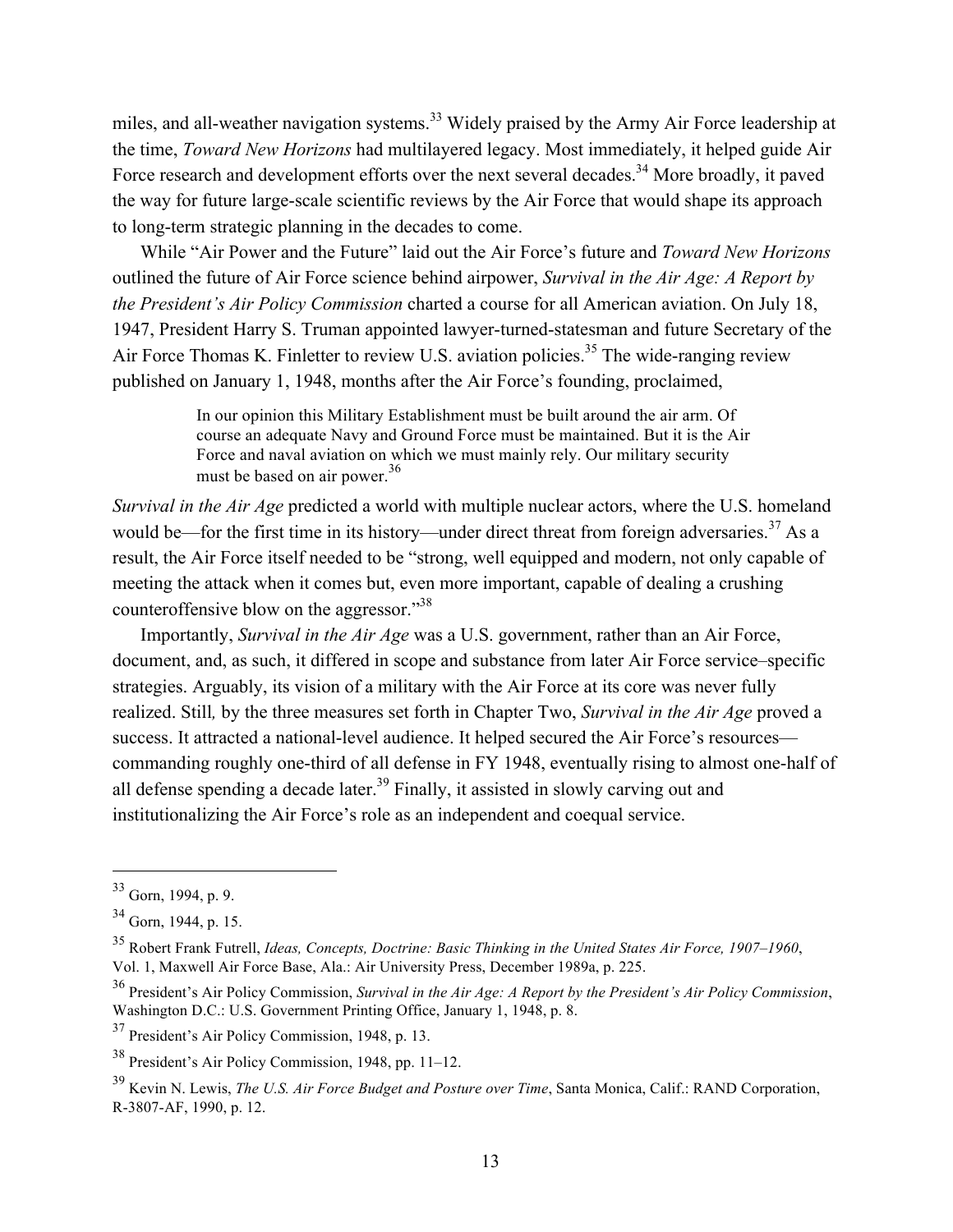#### From the Air Force's Founding Until the Vietnam War

In its early years, Air Force senior leaders often publicized their vision for the future of the service in a variety of venues. Congressional testimony provided one avenue, particularly for procurement priorities. Air Force senior leaders sometimes penned articles in professional journals, such as *Air Force Magazine.* Although the Air Force did not issue separate vision documents in the same way as it did in the post–Cold War period, Air Force doctrine indirectly hinted at the service's vision, particularly the AFM 1-2, *United States Air Force Basic Doctrine*. The first version of the *Basic Doctrine* was published on April 1, 1953, and was motivated by the fact that "airpower had not done very well in Korea *in light of what it promised and could not deliver*."40 In particular, the doctrine attempted to think through the perceived failure of the strategic bombing effort during the Korean War.<sup>41</sup> Arguably, this reconsideration did not last long or go very deep. Fighter pilots may have seen the world differently, but the Air Force's leadership—controlled primarily by bomber pilots who cut their intellectual teeth during World War II—saw the Air Force's principle missions as strategic bombing and waging nuclear war even after the former's lack of success in the Korean War. Indeed, the greatest of these officers, Gen LeMay, who became CSAF in 1961, later remarked, "I think we have been consistent in our concepts since the formation of the GHQ [general headquarters] Air Force in 1935. Our basic doctrine has remained generally unchanged since that time."<sup>42</sup>

Still, early versions of the *Basic Doctrine* did make some key changes to the vision for the future role of the service. The April 25, 1958, version used the term "aerospace power," since the Air Force now had "moved naturally and inevitably to higher altitudes and higher speeds until it now stands on the threshold of space operation."<sup>43</sup> The then-CSAF Thomas D. White coined the term to capture his vision for the future of airpower—as seamlessly extending from air into space, a concept that the Air Force has wrestled with ever since.<sup>44</sup> In a sense, these doctrinal debates were more than questions of terminology or proper operating procedure: They were attempts to define the role and identity of the service itself.

Aside from Air Force doctrine, perhaps the most common way for the Air Force's senior leadership to disseminate their vision was through the "Information Policy Letters for

<sup>40</sup> Mowbray, 1995, p. 6 (emphasis in the original); also see, Futrell, 1989a, p. 393.

<sup>41</sup> Mowbray, 1995, p. 6. Strategic bombing argued that one could defeat an adversary by destroying its industrial base. During the Korean War, however, much of North Korea's warmaking potential was located in China and the Soviet Union, both politically off limits to Air Force bombing efforts (Jeffery J. Smith, *Tomorrow's Air Force: Tracing the Past, Shaping the Future*, Bloomington, Ind.: Indiana University Press, 2013, p. 63).

<sup>42</sup> Michael Worden, *Rise of the Fighter Generals. The Problem of Air Force Leadership 1945–1982*, Maxwell Air Force Base, Ala.: Air University Press, March 1998, p. 103; Smith, 2013, pp. 66–68.

<sup>43</sup> Futrell, 1989a, p. 553; see, also, the description in Robert Frank Futrell, *Ideas, Concepts, Doctrine: Basic Thinking in the United States Air Force, 1907–1960*, Vol. 2, Maxwell Air Force Base, Ala.: Air University Press, 1989b, p. 713.

<sup>44</sup> Lambeth, 2000, pp. 233–234.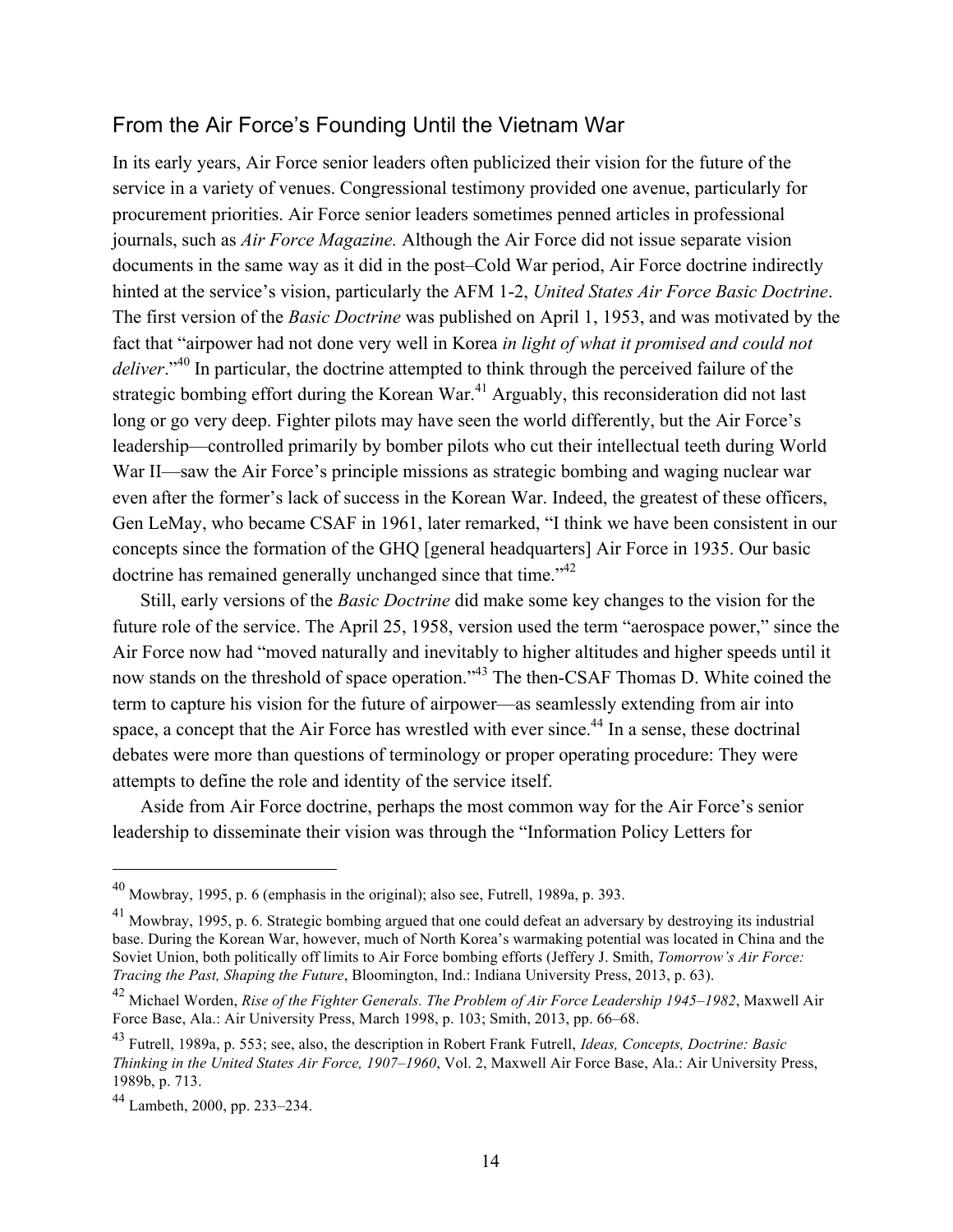Commanders" and the "Supplement to the Information Policy Letters for Commanders." Beginning in September 1961, the Secretary of the Air Force Office of Information published these letters monthly to provide "concepts, doctrine, facts, references, and suggestions for all Air Force commanders and their staff in meeting their responsibility to advance understanding inside and outside the Air Force."<sup>45</sup> While the letters' content varied widely, they remained a key method to spread ideas for the next several decades.<sup>46</sup>

Occasionally, the Air Force engaged in broader, longer-term planning, perhaps best captured by *Project Forecast*. At the beginning of his tenure, Secretary of the Air Force Eugene Zuckert felt that the Air Force—at that point still dominated by bomber pilots—needed to adapt to the "technological shock" posed by long-range missiles and think through their implications for the service.<sup>47</sup> His method was called *Project Forecast*. Commissioned in 1963 by Zuckert and CSAF General Curtis LeMay and led by the commander of Air Force Systems Command, Gen Bernard Schriever, the project aimed to conduct "a comprehensive study and analysis of the Air Force structure projected into the 1965–1975 time period."48 Like *Toward New Horizons* of the previous generation, *Project Forecast* looked at a variety of technologies, from materials research to propulsion to electronics, and their implications for everything from continental defense to intelligence gathering to general war.<sup>49</sup> It evaluated not only the technical feasibility of these technologies but also the effect of costs for future Air Force research and development and acquisition efforts.<sup>50</sup> Perhaps one of *Project Forecast*'s most important advantages was that it was relatively free from the strategic bombing lens that dominated Air Force senior leadership's thinking at the time.<sup>51</sup>

*Project Forecast* shaped the force in both direct and indirect ways. Most directly, *Project Forecast* was about guiding Air Force research and development and procurement efforts for the future. *Project Forecast*, furthermore, also shaped the Air Force more profoundly as an organization. Some *Project Forecast* research team members later authored the August 1964 *Basic Doctrine* and incorporated the former's findings—especially about the need for flexibility, survivability, central direction of command and control, penetration ability, and selective target destruction capability—into the new manual.52 This *Basic Doctrine* also encouraged the Air

<sup>45</sup> Futrell, 1989b, p. 172.

<sup>&</sup>lt;sup>46</sup> For the use of these letters by various Air Force senior leaders from 1961 through the mid-1980s, see Futrell, 1989b.

 $47$  Futrell, 1989b, p. 158.

<sup>48</sup> Futrell, 1989b, pp. 158, 228.

<sup>49</sup> Bernard A. Schriever, "Technology and Aerospace Power in the 1970s," *Air University Review*, September– October 1969; Futrell, 1989b, p. 229.

<sup>50</sup> Futrell, 1989b, p. 158.

<sup>51</sup> Worden, 1998, pp. 150–151.

 $52$  Futrell, 1989b, p. 232.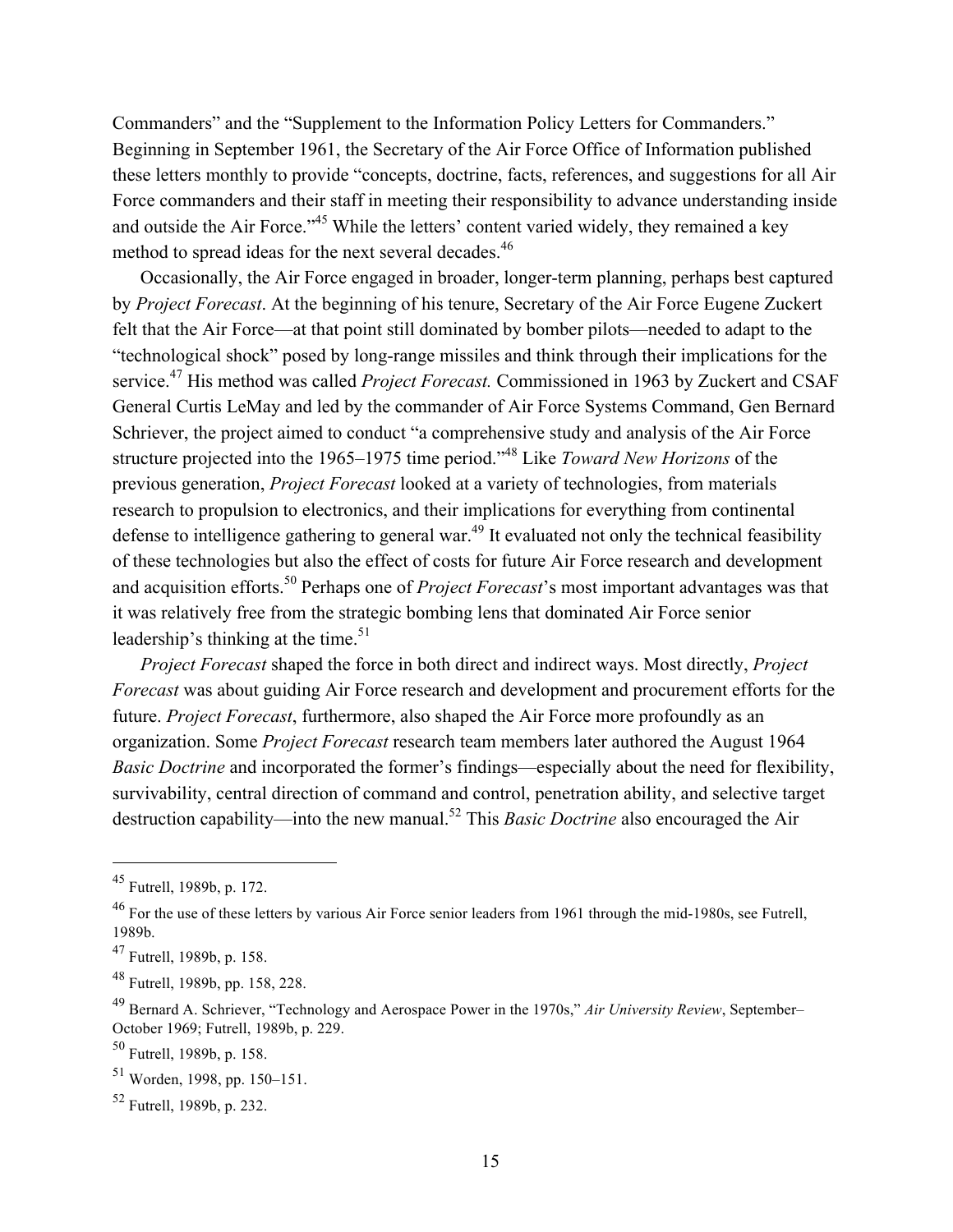Force to pursue new technologies—as *Project Forecast* recommended—such as vertical takeoff and landing capabilities. Drawing on *Project Forecast* and lessons learned from the Cuban Missile Crisis, the *Basic Doctrine* redefined victory not only as defeating the enemy but also "the attainment of our specific political objectives" and that "the guiding principle in all crises is to limit the use of force to that compatible with particular conflict issues"—ideas foreign to prevailing bomber culture of the time. Ultimately, in the judgment of historian Robert Futrell, the 1964 *Basic Doctrine* marked a "radical departure from the AFM 1-2 manuals of the 1950s," and this was, in part, the result of *Project Forecast*. 53

The Air Force also periodically published concept papers on specific strategic issues. For example, in 1962, on the eve of the Vietnam War, the Air Force circulated "The USAF Concept for Limited War."54 Arguing that wars existed on a spectrum between the Cold War and general wars, with limited war falling somewhere between, it explained the Air Force's role in deterrence and controlling crises. The paper saw raw power as key to controlling these conflicts. In fact, it specifically rejected that limited wars were a distinct entity. It argued, "Since limited war against Communist forces is not a separate entity from general war, our strategy and forces for limited war should not be separated from our overall strategy and force structure."<sup>55</sup> In a sense, the Air Force's strategy for limited wars was a rejection of this category's existence altogether.

In 1965, the Air Force produced "Air Force Doctrine on Air Superiority," another document that thought through the challenges of gaining and maintaining air superiority. In it, the Air Force began to wrestle with some of the Vietnam War's challenges. Specifically, the document recognized that enemy aircraft might be operating from political sanctuaries, decreasing the Air Force's ability to destroy fighters on the ground. As a result, strike aircraft should be capable of dropping external ordnances and transitioning to air-to-air combat quickly when the need arose.<sup>56</sup>

Perhaps the most important intellectual advances, however, happened outside of formal documents altogether, with the work of Col John Boyd. A Korean War fighter pilot and an iconoclast, Boyd believed that Soviet aircraft outmatched American fighters in air-to-air combat. Boyd developed the theory of "energy maneuverability," allowing for comparisons of aircraft maneuverability.<sup>57</sup> He coined the term "OODA [observe, orient, decide, and act] loop" and argued that the key to victory in air combat was getting inside of one's enemy's cycle.<sup>58</sup> According to his *New York Times* obituary, his 1960 study, *Aerial Attack Study*, became the

<sup>53</sup> Futrell, 1989b, p. 716.

<sup>54</sup> Futrell, 1989b, p. 56.

<sup>55</sup> Futrell, 1989b, p. 57.

<sup>56</sup> Futrell, 1989b, p. 471.

<sup>57</sup> Robert McG. Thomas, Jr., "Col. John Boyd Is Dead at 70; Advanced Air Combat Tactics," *New York Times*, March 13, 1997; Robert Coram, *Boyd: The Fighter Pilot Who Changed the Art of War*, Boston: Little, Brown and Company, 2002, pp. 327–344; and Frederick W. Kagan, *Finding the Target: The Transformation of the American Military Policy*, New York: Encounter Books, 2006, p. 27.

<sup>58</sup> Thomas, 1997.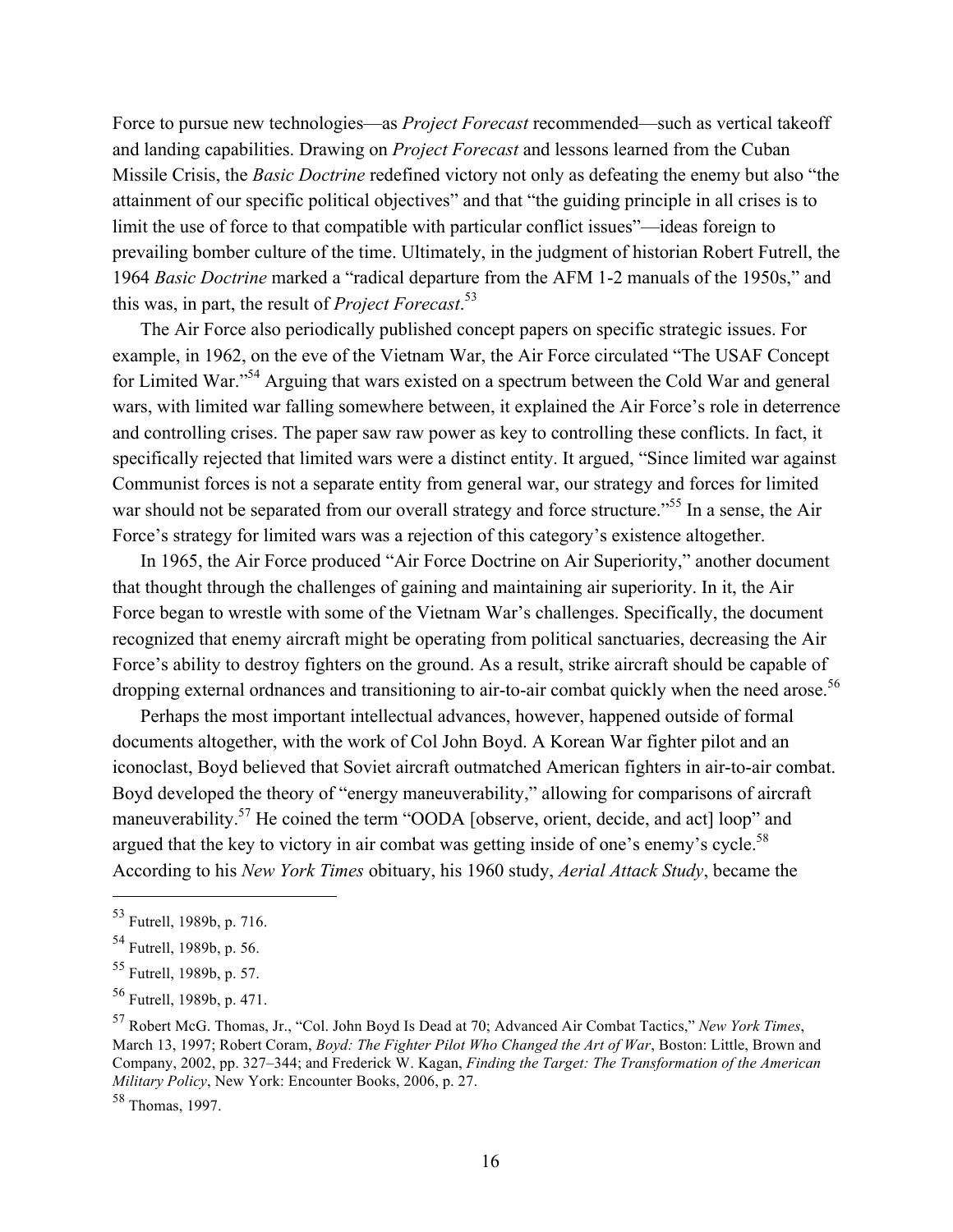"bible of air-to-air combat."59 On a strategic level, like the earlier airpower advocates, Boyd believed that, if airpower successfully targeted an adversary's center of gravity and cut its lines of communication, airpower could produce strategic victory.60 Ultimately, Boyd's thinking according to the *New York Times*—"helped revolutionize American military strategy" and shape a generation of Air Force officers.<sup>61</sup> At the time though, many in the Air Force leadership regarded Boyd as a rebel: a nuisance at best and dangerous at worst.<sup>62</sup>

#### The Vietnam War and Its Aftermath

Despite Boyd's theories and these early attempts to think through the challenges of the Vietnam War, the conflict proved a scarring experience for the Air Force and for airpower more broadly. Across all four services, some 2,561 aircraft and 3,587 helicopters were lost to enemy fire, and about another 1,200 aircraft and 1,300 helicopters were lost for other reasons.<sup>63</sup> The Air Force alone lost 383 of its 833 F-105s in combat.<sup>64</sup> Kill ratios—the number of hostile-to-friendly aircraft lost—dropped from 8:1 in World War II to between 10:1 and 14:1 during the Korea War to only 2.4:1 in Vietnam.<sup>65</sup> On top of these setbacks, the 1973 Arab-Israeli War showed that the Egyptian army's Soviet-made air-defense systems could neutralize the American-equipped Israeli Air Force's edge in the air.<sup>66</sup> All in all, U.S. command of the air became an increasingly open question.

The Air Force responded to these challenges on multiple fronts. It developed new aircraft, including the F-15 Eagle, F-16 Falcon, A-10 Warthog, EF-111 Raven, and E-3A Sentry.<sup>67</sup> It also trained differently. The Air Force founded the "Aggressor Squadron" at Nellis Air Force Base Nevada in 1972 and later instituted Red Flag exercises in 1975.68 Attributed to then–Maj Richard "Moody" Suter, who allegedly developed the concept on the back of a cocktail napkin in the Nellis officers' club, Red Flag offered pilots the opportunity to practice "full-scale realistic combat missions" complete with Airborne Warning and Control Systems, downed pilot

<sup>59</sup> Thomas, 1997.

 $^{60}$  Kagan, 2006, p. 111.

 $61$  Thomas, 1997.

 $62$  See Coram, 2002. For examples of the Air Force senior leadership's distaste for Boyd, see Coram, 2002, pp. 295, 347–350, 354–355, 369–370.

<sup>63</sup> Kagan, 2006, p. 25; Lambeth, 2000, p. 13.

 $^{64}$  Lambeth, 2000, p. 13.

 $^{65}$  Kagan, 2006, p. 25.

<sup>66</sup> Lambeth, 2000, pp. 55–56. For an examination of the effect of the 1973 Arab-Israeli War on American doctrine, see Saul Bronfeld, "Fighting Outnumbered: The Impact of the Yom Kippur War on the U.S. Army," *Journal of Military History*, Vol. 71, No. 2, April 2007.

 $^{67}$  Kagan, 2006, p. 28.

 $68$  Kagan, 2006, p. 44–45.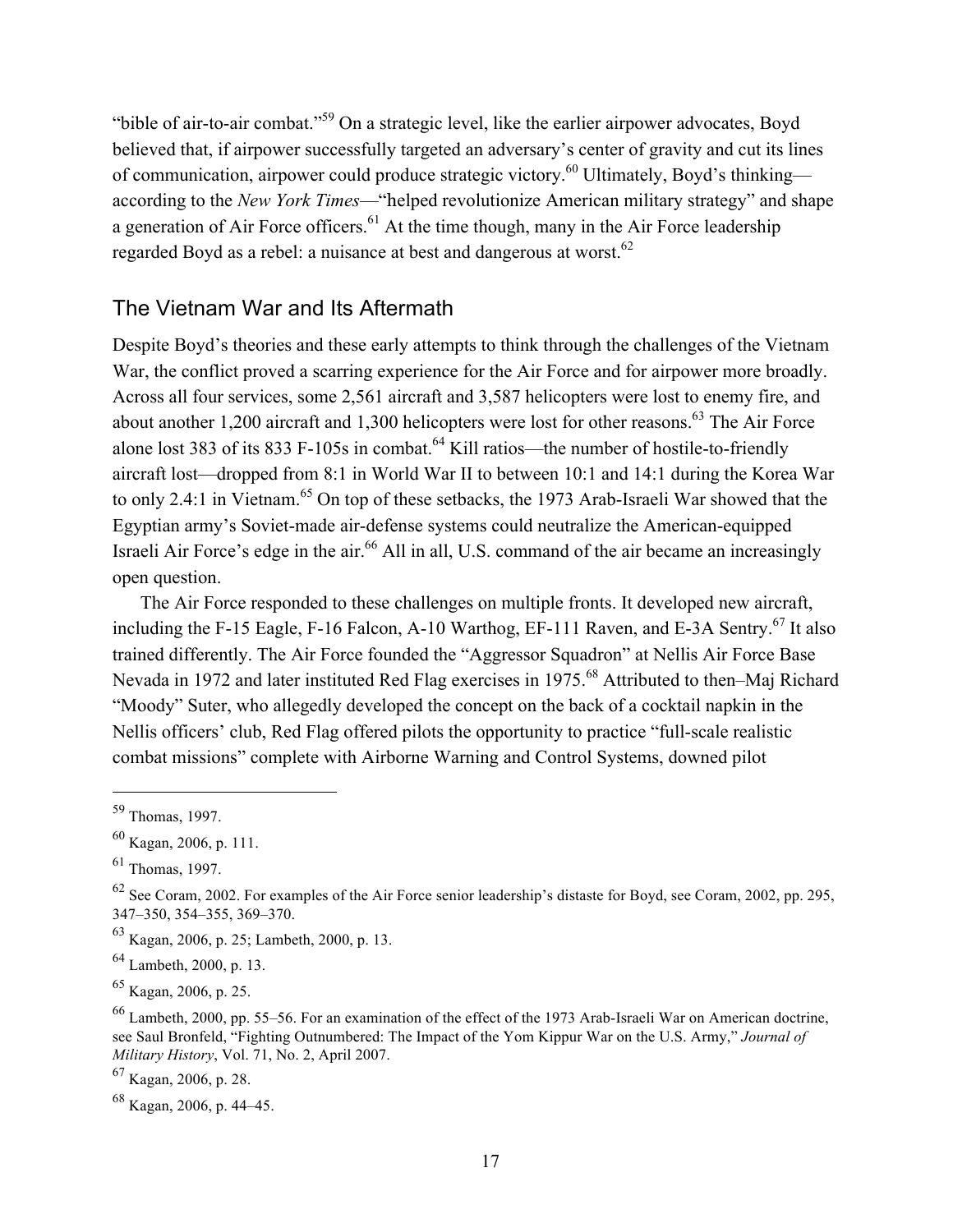scenarios, and surface-to-air missile sites.<sup>69</sup> Finally, the Air Force also rethought its strategy and role as a service. The September 1971 *Basic Doctrine* included a chapter on special operations and addressed such topics as foreign internal defense, psychological operations, and unconventional warfare. It also was less bullish than previous Air Force documents about the U.S. ability to deter small wars. It warned, "Though it is the keystone of the United States' deterrent posture, strategic sufficiency may not be a credible deterrent against hostile acts by small powers, whether such acts are initiated by those powers alone or while serving as proxies for larger powers."<sup>70</sup>

Later variants of the *Basic Doctrine,* however, proved less introspective. Foreshadowing a later trend, the February 1979 *Basic Doctrine* featured "large type, numerous headlines, catchphrases, line drawings, diagrams, portrait drawings, and numbers of quotations."71 Indeed, the format was so flashy that "there was an ongoing rumor that the 1979 edition of AFM 1-1 was written to "tell the Air Force Story" rather than as a doctrinal manual to prepare a military force and its commanders for war."<sup>72</sup> Notably, the 1984 variant of the manual dropped the "drawings" and flamboyant typography" and reverted back to more-traditional discussions of the principles of wars, the need for air superiority, and the growing importance of space.<sup>73</sup>

The Air Force was only a grudging participant in perhaps the most important strategic concept development of the latter half of the Cold War—AirLand Battle. Learning from the American-equipped Israelis' mishaps fighting the Soviet-equipped Arab armies in the 1973 Arab-Israeli War, the doctrine argued that the army needed to win "the first battle of the next war."74 Consequently, commanders needed to look beyond the troops immediately to their front and influence the enemy's rear through the coordination of ground and airpower—or AirLand Battle.<sup>75</sup> Despite the fact that the Chiefs of Staff of the Air Force and the Army formally signed onto AirLand Battle in 1983, the Air Force arguably never fully accepted the concept. As Robert Futrell remarks, "The name AirLand Battle implied that there was cooperation and agreement between the Army and the Air Force, but in fact the doctrine was a unilateral development of the Army."<sup>76</sup>

<sup>69</sup> Alexander Berger, "Beyond Blue Four: The Past and Future Transformation of Red Flag," *Air and Space Power Journal*, Vol. 19, No. 2, Summer 2005, p. 46; Kagan, 2006, p. 44–45. See, also, Walton S. Moody and Jacob Neufeld, "Modernizing After Vietnam," in Bernard C. Nalty, ed., *Winged Sword, Winged Shield: A History of the United States Air Force 1950–1997*, Vol. II, Washington, D.C.: Air Force History and Museums Program, United States Air Force, 1997, pp. 347–348; Lambeth, 2000, p. 62.

<sup>70</sup> Futrell, 1989b, p. 720.

 $71$  Futrell, 1989b, p. 735.

 $^{72}$  Futrell, 1989b, p. 735.

<sup>73</sup> Futrell, 1989b, p. 744.

<sup>74</sup> John L. Romjue, "The Evolution of the AirLand Battle Concept," *Air University Review*, May–June 1984.  $^{75}$  Romjue, 1984.

<sup>76</sup> Futrell, 1989b, p. 551.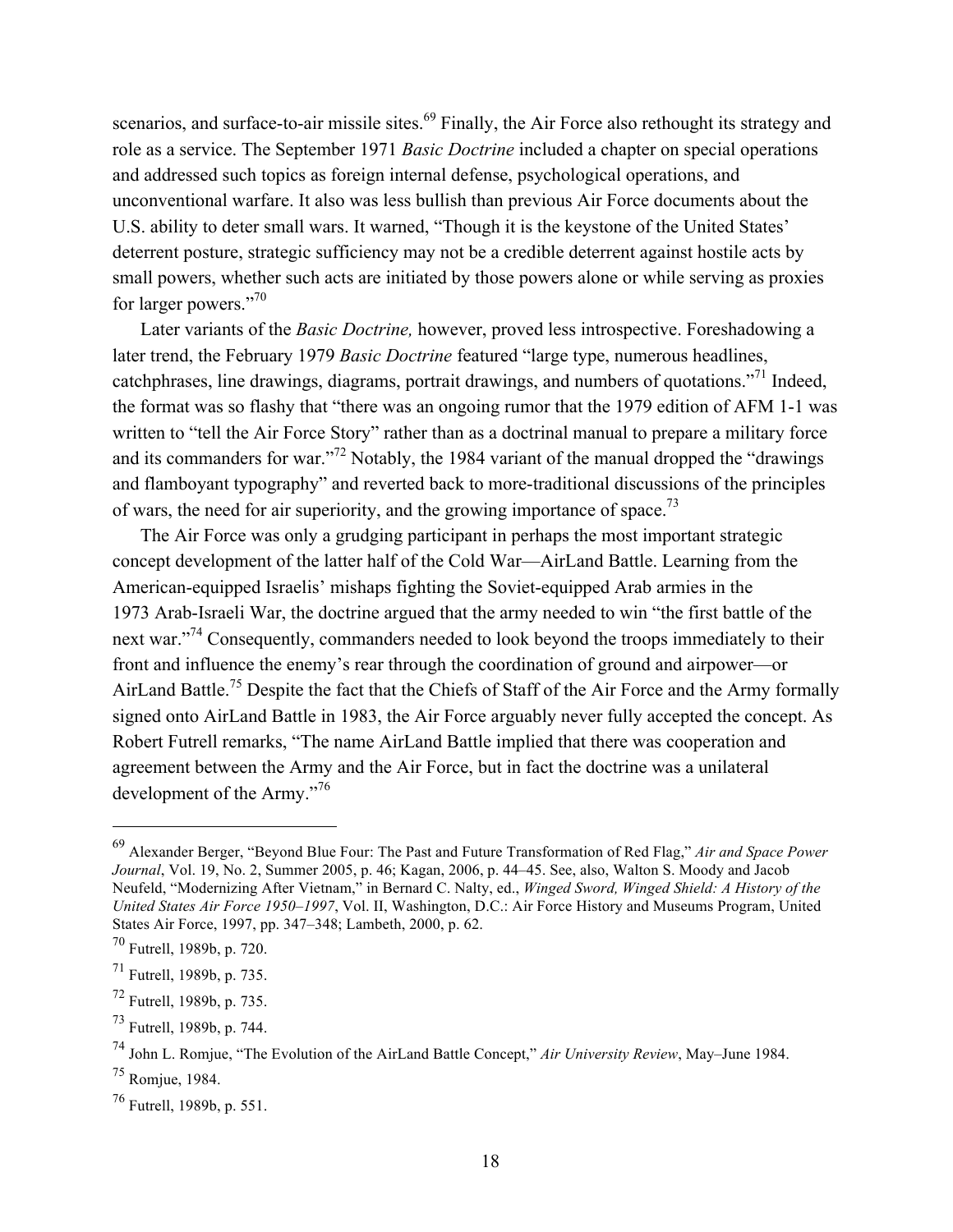From the Air Force's standpoint, airpower should achieve a theaterwide effect, not simply be concentrated 30–50 miles in front of the forward line of troops as AirLand Battle seemed to dictate.<sup>77</sup> As airpower scholar and RAND analyst Benjamin Lambeth notes, from the Air Force's standpoint, "the dominance of [AirLand Battle] over the more classic interdiction strategy in air allocation decisions would undermine the ability of the air component commander to mass resources to engage and destroy enemy ground-force concentrations as needed throughout the theater."78 According to this argument, the Air Force would be able to produce more of an effect if commanders received greater latitude to strike enemy targets wherever they were—not just in front of the Army's ground formations.

Behind the Air Force's reluctance was more than just a debate with the Army over tactics; AirLand Battle struck at the Air Force's very identity as service. At issue was whether the Air Force should primarily support the Army and ground maneuver or whether it should be an independent service capable of producing strategic effect in its own right.<sup>79</sup> For those who believed in a strong independent service, accepting AirLand Battle as a foundational document would be heresy, since it would relegate the Air Force to a subordinate role to the Army and signal "a return to the bad old days of the Army Air Forces."<sup>80</sup>

The Air Force's tepid response to AirLand Battle and uneven relationship with the *Basic Doctrine* marked another trend that was playing out just below the surface: Doctrine was gradually becoming a less important forum for defining the Air Force's role and missions for the future. Doctrine, after all, focused on how the Air Force operates in the present, not how it will need to operate in the future. Instead, defining the Air Force's future increasingly fell to the service's formal long-term strategic planning arm.

In 1977, Secretary of the Air Force John Stetson came into office looking for the Air Force long-range plan.<sup>81</sup> Not finding one, in 1978, Stetson then directed the Air Force to study corporate techniques of long-range planning and whether they could be applied to the service.<sup>82</sup> Led by Brig Gen James P. Albritton, the study looked at a range of examples, including

<sup>77</sup> Lambeth, 2000, p. 87.

<sup>78</sup> Lambeth, 2000, p. 89.

 $^{79}$  Lambeth, 2000, p. 87.

<sup>80</sup> Clark A. Murdock, "Forging the Vision: An Intellectual History of the Post–Cold War Air Force," draft working paper, 2001, p. 4.

<sup>81</sup> Perry McCoy Smith, "Creating a Strategic Vision: The Value of Long-Range Planning," *Air University Review*, September–October 1986.

<sup>82</sup> Jerrod P. Allen, "Institutionalizing Long Range Planning," in Perry M. Smith, Jerrold P. Allen, John H. Stewart II, and F. Douglas Whitehouse, eds., *Creating Strategic Vision: Long-Range Planning for National Security*, Washington, D.C.: National Defense University Press, 1987, p. 31. Some accounts date Stetson's idea for a longrange planning study to 1977; see Smith, 1986; and Perry McCoy Smith, "Long-Range Planning: A National Security Necessity," in Perry M. Smith, Jerrold P. Allen, John H. Stewart II, and F. Douglas Whitehouse, eds., *Creating Strategic Vision: Long-Range Planning for National Security*, Washington D.C.: National Defense University Press, 1987, p. 10.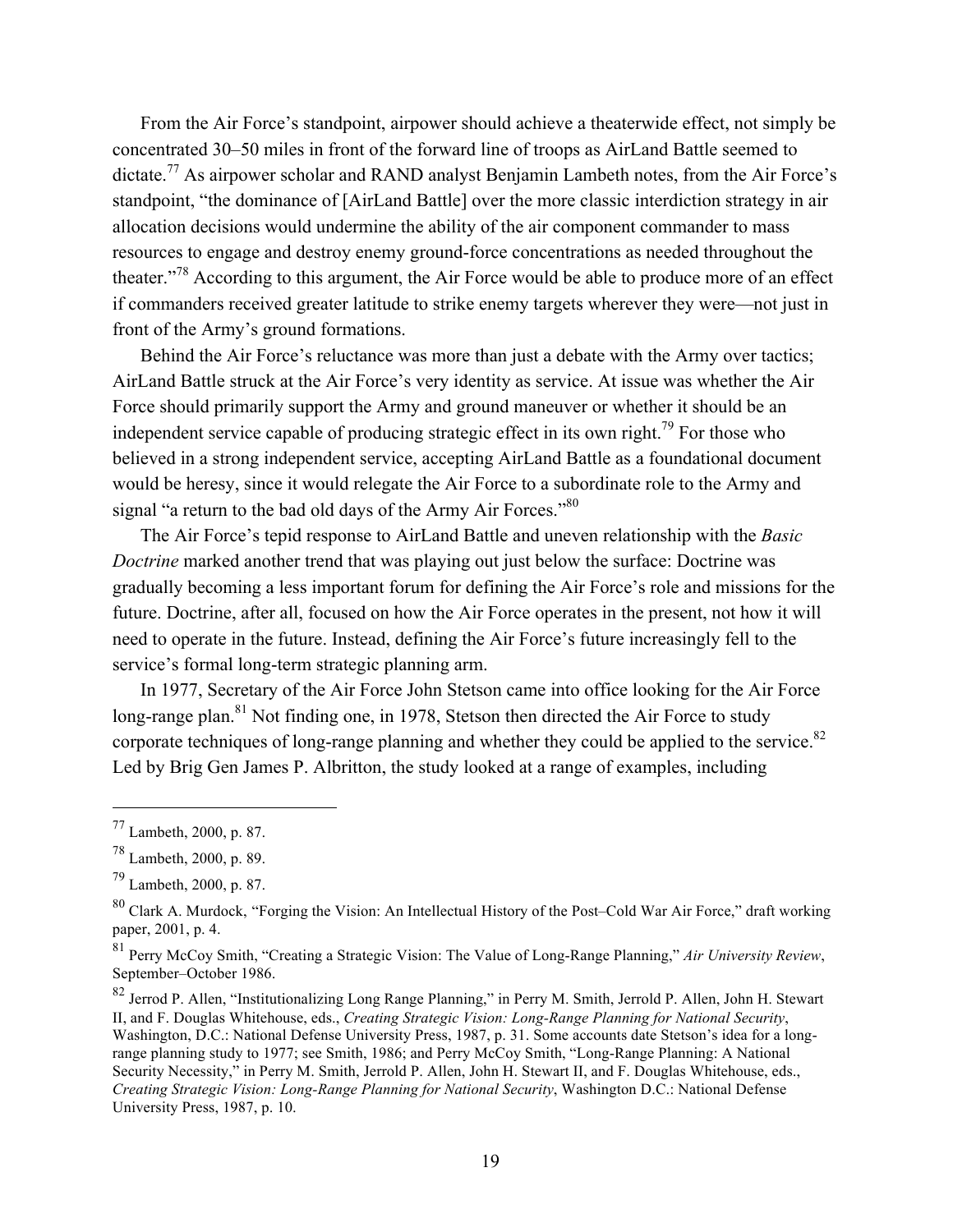International Business Machines (IBM), Ford Motor Company, and General Motors Company.83 While none of these corporations proved a perfect analogy for the Air Force (given its wide set of missions and need to manage many stakeholders, such as Congress and the Executive Branch), the study helped create the Deputy Directorate for Long Range Planning on the Air Staff in 1979.<sup>84</sup> Staffed by about a dozen officers, the directorate was the Air Force's first institutionalized long-range planning arm (as opposed to the ad hoc groups created previously).<sup>85</sup>

The Directorate for Long Range Planning went on to produce a series of documents with varying effect. It began by producing *USAF Global Assessment,* a nearly 200-page document that was "not read cover-to-cover" even by many of the planners themselves but that took each of the issues of interest to the CSAF and the Secretary and tried to look out 15–20 years. The directorate also produced *Planning Guidance Memorandum* and *USAF Planning Guide*, which were less discrete plans and more documents to guide the planning process. Finally, and most importantly, the directorate produced the *USAF Strategy, Force and Capabilities Plan*, which aimed to answer the question of what type of capabilities and structures the Air Force needed to meet national strategic priorities.<sup>86</sup>

Ultimately, the Air Force's decision to enhance its capacity for long-range strategic planning (or at least long-range programmatic planning and resource allocation) proved fortuitous. Starting in the early 1980s, the Air Force also needed to plan how it would spend the extra resources allocated under the Reagan-era defense buildup. To do this, the Air Staff produced *Air Force 2000*. The plan called for investments in three major priorities—stealth, precision, and reliability. With the backing of CSAF Gen Lew Allen and Air Force Secretary Verne Orr, the plan was later socialized with the rest of the Air Force leadership at the Corona conference—the annual gathering of Air Force four-star generals and senior civilian leadership—and also through half-day individual meetings with each of the Air Force four-star generals. $87$ 

Later, the Air Force released a series of acquisition documents outlining its plans for updating parts of its fleet. It initiated an *Airlift Master Plan* in 1982 (later replaced by the *Integrated Airlift Acquisition Strategy* in 1995) to explain to Congress and the broader policy community how the Air Force intended to transition from the old C-141 to the new C-17 aircraft.<sup>88</sup> The 1984 *Tactical Fighter Roadmap* followed the *Airlift Master Plan* and outlined the

<sup>83</sup> Allen, 1987, p. 32.

<sup>84</sup> Allen, 1987, pp. 32–33.

<sup>85</sup> Allen, 1987, p. 33.

<sup>86</sup> Allen, 1987, pp. 34–35.

<sup>87</sup> Interview with a retired Air Force general officer, April 20, 2016.

<sup>88</sup> William T. Y'Blood, "Metamorphosis: The Air Force Approaches the Next Century," in Bernard C. Nalty, ed., *Winged Sword, Winged Shield: A History of the United States Air Force 1950–1997*, Vol. II, Washington, D.C.: Air Force History and Museums Program, 1997, pp. 515–516; see, also, John D. Mayer, Jr. and William P. Myers, *Meeting Future Airlift Requirements: Briefing on Preliminary Analysis of Costs of Alternative Approaches*, Washington, D.C.: Congressional Budget Office, March 1984.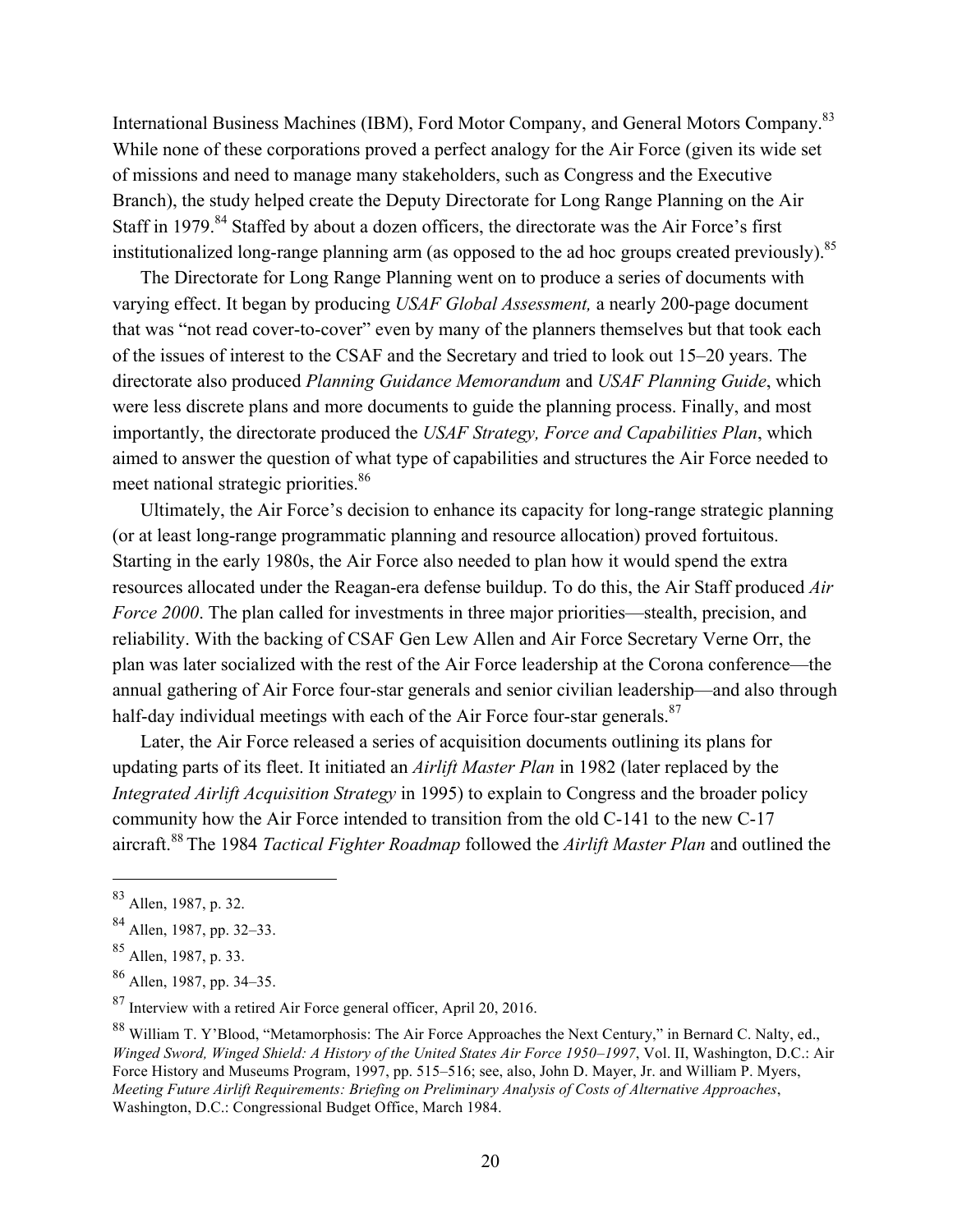Air Force's fighter needs through 1993, as well as its plans to build to a 40 fighter wing– equivalent structure.<sup>89</sup> The *Bomber Roadmap* came later, in 1992 (later replaced by the 1999 *U.S. Air Force White Paper on Long Range Bombers*),<sup>90</sup> after the Cold War's end prompted the Air Force to refocus the bomber fleet away from the nuclear mission.<sup>91</sup> These documents were part strategy and part public-relations documents, signaling to congressional leaders, industry, and the broader policy audience the direction of the service in the near future. Ultimately, these documents in a practical sense set the parameters for how the Air Force would operate in the future by charting out what capabilities it would buy.

The Air Force also updated older strategic documents. In August 1985, it launched a sixmonth study—*Project Forecast II*.<sup>92</sup> Designed as a successor to the original 1963 study and conducted by Air Force Systems Command, the study examined the future technological potential for the Air Force to allocate some \$2 billion in research and development funding.<sup>93</sup> Ultimately, a 150-person research team evaluated some 1,500 ideas and selected 70 technologies with the most potential—ranging from "super helmets" (which would represent friendly and enemy aircraft, as well as targets, in a cartoon display) and nuclear-powered space "pickup trucks" (to shuttle cargo in and out of space) to, perhaps less futuristic but equally important, advances in composite materials and methods of inserting false data in an adversary's command and control computers.<sup>94</sup>

As with the early periods of its history, some of the most important work on Air Force strategy occurred outside of formal strategy documents, most notably with the writings of Col John Warden. Like Boyd, Warden was a fighter pilot and served in Vietnam as a forward air controller, but he is best known as a strategist. His book *The Air Campaign: Planning for Combat* was published by the National War College in 1988.<sup>95</sup> Like its predecessors, *The Air Campaign* argued that the key to victory in modern war was air superiority.<sup>96</sup> Warden argued,

> Since the German attack on Poland in 1939, no country has won a war in the face of enemy air superiority, no major offensive has succeeded against an opponent who controlled the air, and no defense has sustained itself against an enemy who

<sup>89</sup> Y'Blood, 1997, p. 516; for the congressional reaction, see Ralph Vartabedian, "ATF Funding Faces Cut: Defense Firms Plan to Team for Fighter Job," *Los Angeles Times*, July 2, 1986.

<sup>90</sup> U.S. Air Force, *U.S. Air Force White Paper on Long Range Bombers*, March 1, 1999.

<sup>91</sup> Y'Blood, 1997, p. 517.

 $^{92}$  Air Force Office of Scientific Research, "A Brief Organizational History," Wright-Patterson Air Force Base website, July 17, 2016.

<sup>93</sup> Peter Grier, "Air Force Peers into Future; Sees 'Smart' Helmets, Radars in Space," *Christian Science Monitor*, April 24, 1986.

<sup>94</sup> Grier, 1986.

<sup>95</sup> John A. Warden III, *The Air Campaign: Planning for Combat*, Washington, D.C.: National Defense University Press, 1988.

 $96$  Kagan, 2006, p. 113.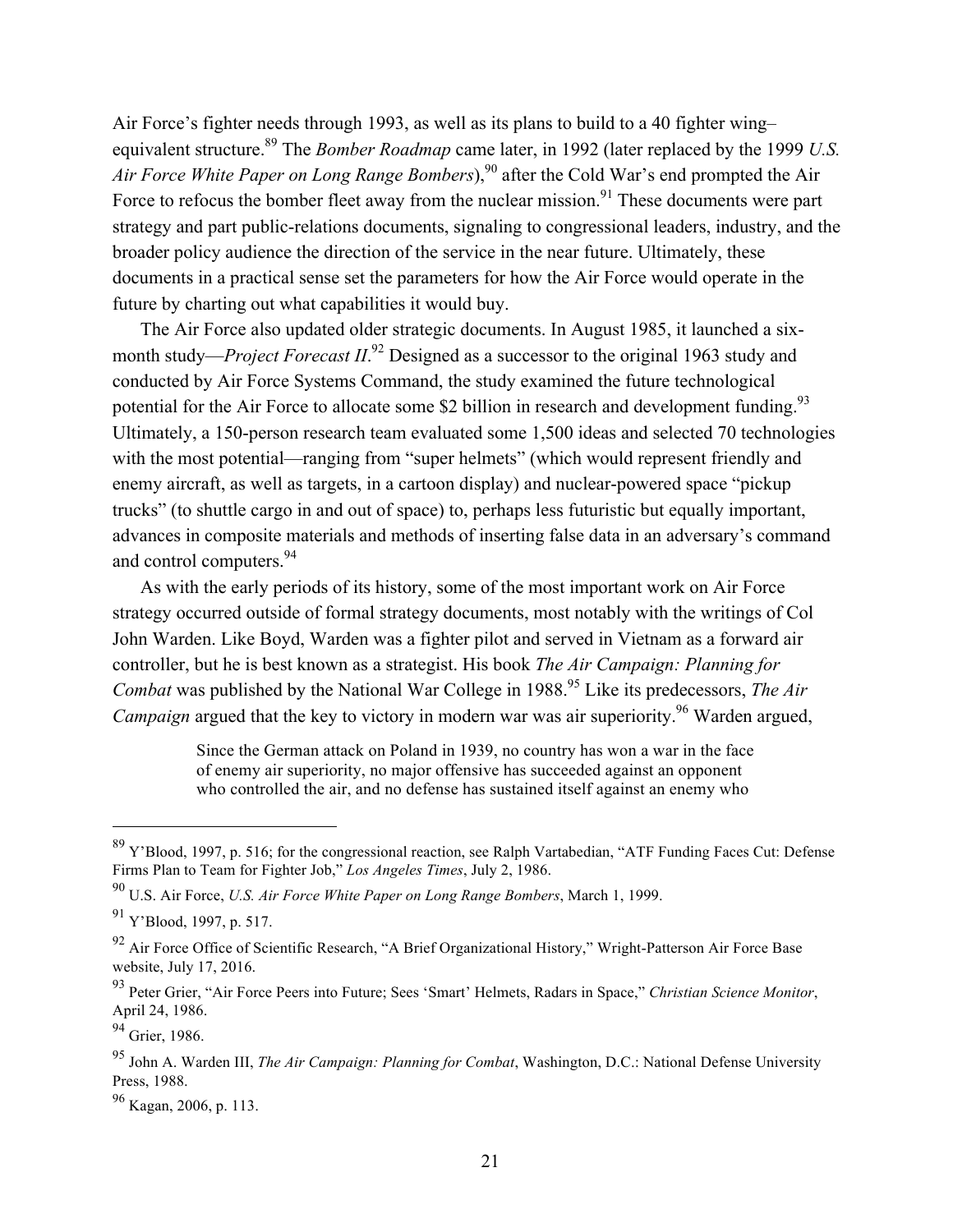had air superiority. Conversely, no state has lost a war while it maintained air superiority, and attainment of air superiority consistently has been a prelude to military victory.<sup>97</sup>

Building on Boyd's theories, Warden also argued that airpower could achieve decisive effect by degrading the adversary's ability to maintain control over its territory and forces.<sup>98</sup>

Warden's theories attracted attention within the Air Force partly for their substance but also because of fortunate timing. For some, Warden became the Air Force's intellectual answer to AirLand Battle, as it was a defense of the service's independence and strategic potential*.* <sup>99</sup> Gen Michael Dugan—then Deputy Chief of Staff, Plans and Operation on the Air Staff and later CSAF—selected Warden as Deputy Director for Strategy, Doctrine, and Warfighting, a department that contained the Air Force's internal think tank, the Checkmate office.<sup>100</sup> From this perch, Warden helped incorporate his theories into Air Force strategy.101 More importantly, Warden also served as one of the lead planners of the Gulf War air campaign. As military analyst Fredrick Kagan commented, "Warden had an opportunity offered to not one military theorist in a thousand—he had the chance to put his ideas into almost immediate practice after Saddam Hussein invaded Kuwait on August 2, 1990."102

Even after the Gulf War ended, it still was not clear whether Warden was right. For some, the Gulf War validated Warden's theories and "the Gulf War was a harbinger of a 'New Way of War'—what some would even dub 'An American Way of War,'" in which airpower proved decisive.<sup>103</sup> There was, however, another possible reading of the Gulf War. Despite 39 days of bombing, the coalition still needed to launch a ground war to expel Iraqi forces from Kuwait.<sup>104</sup> For Warden personally, Desert Storm proved a mixed experience. He clashed with the commander of Central Command Air Forces, then–Lt Gen Charles A. Horner, and was ultimately sent home from Central Command Air Force headquarters in Riyadh, Saudi Arabia.<sup>105</sup> Still, according to Air Force historian Richard Hallion, Warden's book "assumed the de facto role of doctrinal guide and indeed, air power 'bible,'" overshadowing such official documents as

<sup>97</sup> Warden 1988.

<sup>98</sup> Kagan, 2006, p. 141.

 $99$  Murdock, 2001, p. 4.

<sup>100</sup> Interview with a retired senior Air Force general officer, May 11, 2016.

 $101$  Faulkenberry, 1996, p. 21.

 $102$  Kagan, 2006, p. 120.

 $103$  Murdock, 2001, p. 1.

 $104$  For an academic discussion of whether airpower was decisive in the Gulf War, see Daryl G. Press, "The Myth of Air Power in the Persian Gulf War and the Future of Warfare," *International Security*, Vol. 26, No. 2, Fall 2001.

<sup>105</sup> For a description of this briefing, see Richard T. Reynolds, *Heart of the Storm: The Genesis of the Air Campaign Against Iraq*, Maxwell Air Force Base, Ala.: Air University Press, January 1995, pp. 120–130.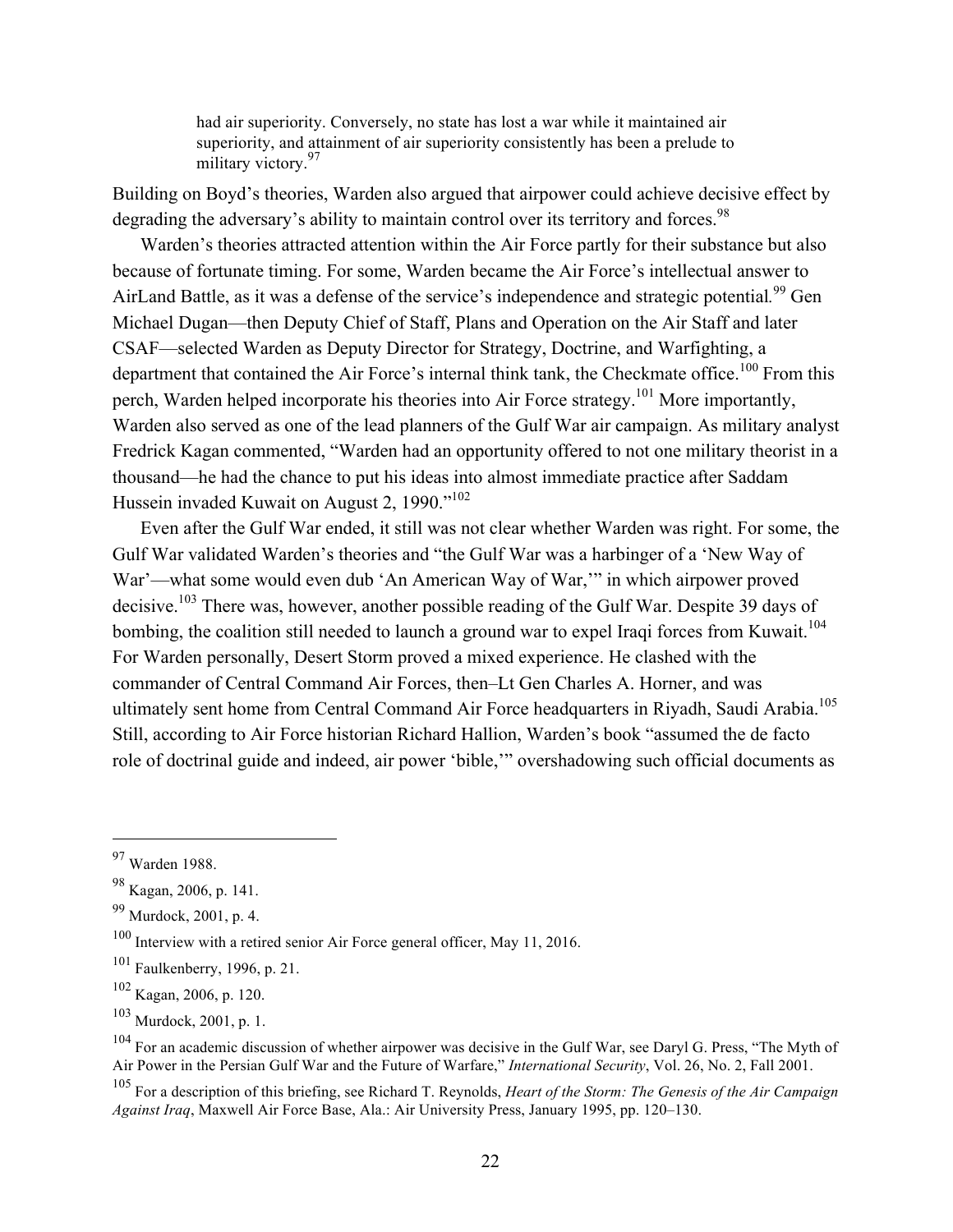AFM 1-1 (*Functions and Basic Doctrine of the United States Air Force*), and Warden himself became to the Gulf War what the authors of AWPD 1 were to World War II.<sup>106</sup>

#### Conclusions from the Period

Ultimately, this brief intellectual history points to a broader conclusion about the Air Force's relationship to strategy, doctrine, and planning documents. Overall, the Air Force has a remarkably rich intellectual history, especially given its comparatively short existence. Beyond a handful of exceptions usually focused on projecting the future of technology, such as *Toward New Horizons* and *Project Forecast*, the most influential pieces were often the work of individuals—from Mitchell and LeMay to Boyd and Warden—and not the work of a deliberate, bureaucratic planning process. In many cases, it took a forceful civilian leader to push the Air Force to embrace long-range planning, as with Zuckert in the case of *Project Forecast* or Stetson with the creation of the *Long-Range Planning Directorate*. Even the many versions of the *Basic Doctrine* seem largely to reflect—rather than drive—strategic thinking at the time.

Although it may not have been particularly revolutionary, Air Force strategic planning still performed three important functions during this period. Some documents—such as *Air Force 2000,* the "Tactical Fighter Roadmap," and the "Airlift Master Plan"—helped guide the service's resource allocation. This was no small task. In fact, some of the influential documents—*Toward New Horizons* and *Project Forecast*—were primarily scientific reviews seeking to answer the questions about what technology would shape the future of airpower in the years to come. Other documents—such as *Initial Postwar Air Force—*helped define how the then–Army Air Force should be structured. Perhaps most importantly, these documents slowly but surely helped carve out a bureaucratic role for the Air Force as a separate but coequal branch of service. In this sense, all the doctrinal documents, be it FM 100-20 or the later iterations of *Basic Doctrine*, played a crucial if understated role by etching into a semipermanent document the Air Force's role and mission. This idea—of using strategy to define the service's identity—would later become increasingly important as the Air Force entered the post–Cold War period.

<sup>106</sup> Hallion, 1992, p. 118.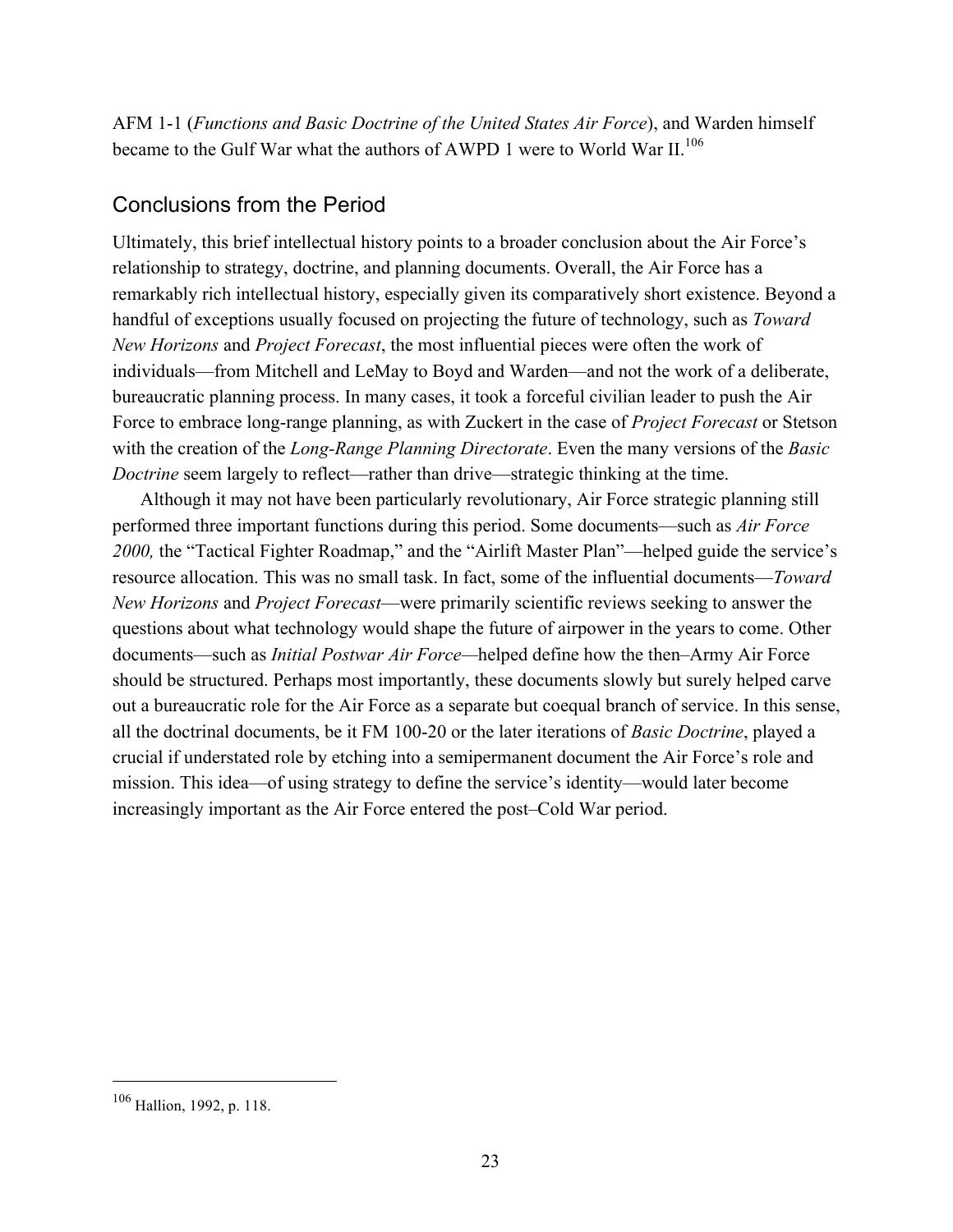In 1990, the U.S. military faced a strategic crossroads. The Berlin War had fallen, the Soviet Union was collapsing, and the Cold War was ending. As a result, the guiding strategic imperative—how to defeat a Soviet invasion—was rapidly becoming irrelevant, but it was not clear what was to come next. Without a clearly defined, credible threat on the horizon, the military faced the prospect of massive budget cuts, as politicians wanted to reap a "peace dividend" and redirect resources to domestic spending. The services needed to define their role in the post–Cold War age, and they needed to do so quickly. What that argument would be for the Air Force in particular, however, was not immediately clear. The service's leadership was divided between those who saw the Air Force's primary role as providing tactical air support to the Army and those who saw airpower as a tool to win wars in its own right.<sup>1</sup> For many airmen, the Air Force seemed to be a service that had lost its way.<sup>2</sup>

An internal Air Force analysis, written by then–Lt Col Michael Hayden for then-CSAF Gen Larry Welch and circulated in fall 1989, argued that, as "an institution, we have unwittingly crippled our capacity to deal with the realities of the late 20th century even though these realities in any objective sense should be less threatening to the Air Force than to any other service."<sup>3</sup> The paper cited senior Air Force leaders who argued that the service focused on systems rather missions.<sup>4</sup> Moreover, the paper posited that, despite this equipment focus, the Air Force resisted technological change. It noted that, after a joint task force recommended more unmanned systems, "[t]he Air Staff 'circled the wagons' around the inviolable role of the manned penetrator and the task force's recommendations were diluted."5

Above all, the paper argued that the Air Force lost its identity. In a backhanded swipe at the of AirLand Battle advocates, the paper suggested that the Air Force delegated its identity to others: "When the commander of TAC declares his forces are there *to support the Army in achieving its battlefield objectives*, the Air Force (rightly or wrongly) abdicates the definition

<sup>&</sup>lt;sup>1</sup> In 1988, Gen John "Mike" Loh, then the commander of Tactical Air Command (TAC), said, "Tactical aviators have two primary jobs—to provide air defense for the North American continent and support the Army in achieving its battlefield objectives." To service parochialists, this statement seemed to relegate the Air Force to subordinate status." (Murdock, 2001, p. 4)

<sup>&</sup>lt;sup>2</sup> Perhaps another example of this overall dissatisfaction with the state of the service was an Air Force "brown" paper" circulated around the service in 1991. Widely distributed within the service and eventually leaked to the press, the anonymously authored paper mocked the Air Force fighter pilot–dominated culture. Embedded within the paper was a serious critique of Air Force culture—which faced a growing divide between the fighter pilot wing and the rest of the service (Smith, 2013, pp. 108–109).

<sup>&</sup>lt;sup>3</sup> "A View of the Air Force Today," brown paper, Fall 1989, p. 3.

 $4$  "A View of the Air Force Today," 1989, p. 6.

 $5$  "A View of the Air Force Today," 1989, p. 14.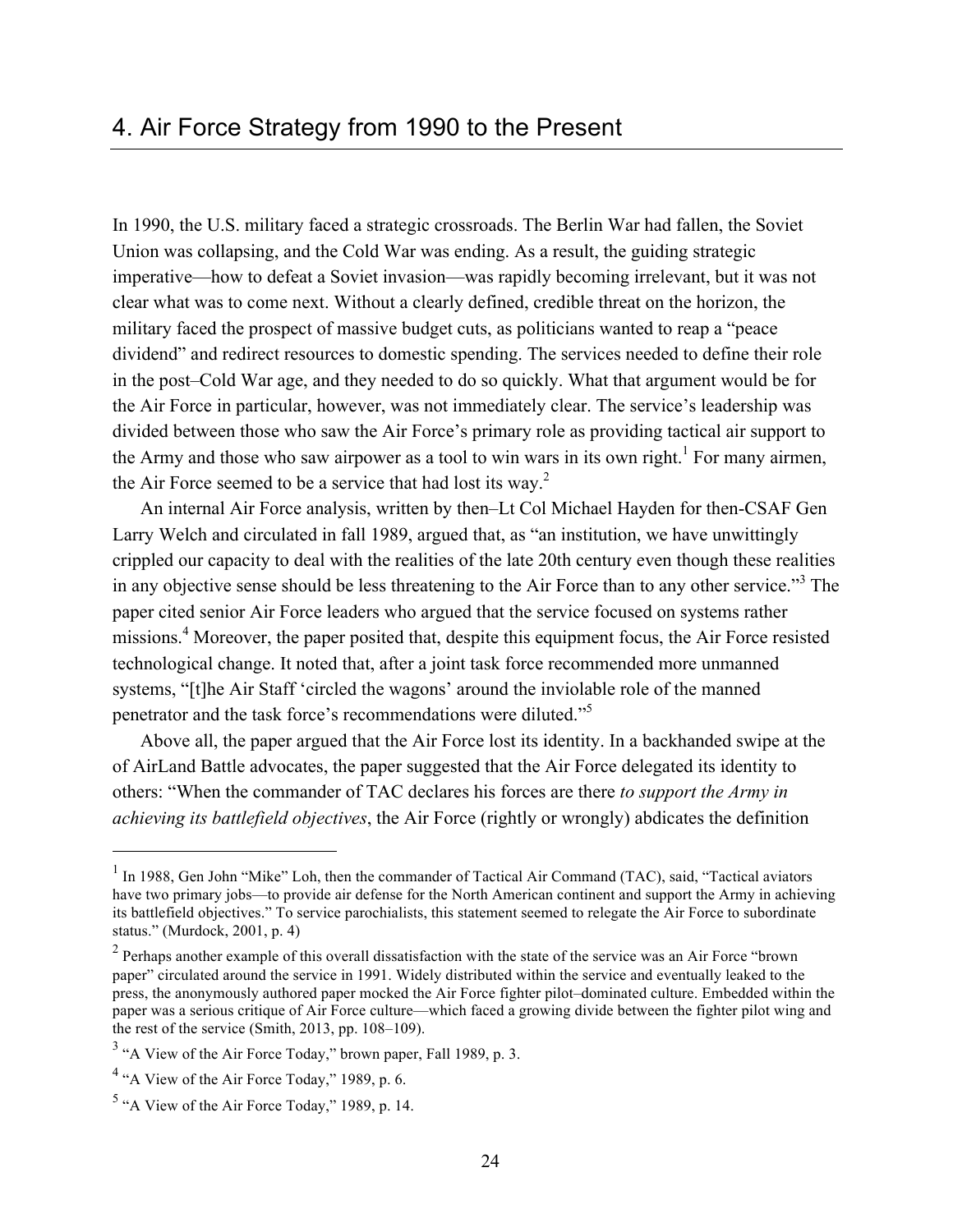about much of what it is about to the Army."<sup>6</sup> The paper also noted that "there is no contemporary Air Force statement comparable to the integrating vision of the Maritime Strategy or AirLand battle."<sup>7</sup> Ultimately, the paper concluded the following:

> Carl Builder of RAND was one of the most alarmist people we talked to, declaring he believed "100% that the Air Force as an institution had lost a sense of identity." Conversely, he was also one of the most optimistic. Of the three Services, he said, the Air Force was the most capable of appreciating the problem and acting upon it. . . . We share both Builder's optimism and his strong sense of urgency. 8

Over the next 25 years, strategic documents attempted to answer the paper's challenge and give the Air Force its missing sense of identity.<sup>9</sup> Along the way, they accomplished several other critical objectives as well: justifying and allocating the Air Force's budget; shaping and structuring the force; and, perhaps more importantly, encouraging a dialogue about the future of the service.

## *Global Reach—Global Power* and *Blueprints for the Objective Air Force* (1990)

The first of the major Air Force strategic documents of the post–Cold War period was also, perhaps, the most controversial and influential. In June 1990, Secretary of the Air Force Donald Rice unveiled the white paper, *The Air Force and the U.S. National Security: Global Reach— Global Power.*10 A trained engineer and economist, and the former president and chief executive officer of the RAND Corporation, Rice brought an academic flavor to his time as Secretary, along with a deep knowledge of Air Force institutional issues.<sup>11</sup> When the academic journal *International Security* published a critique of the new B-2 bomber, Rice penned a 28-page

<sup>6</sup> "A View of the Air Force Today," 1989, p. 10 (emphasis in the original).

<sup>7</sup> "A View of the Air Force Today," 1989, p. 7.

 $8$  "A View of the Air Force Today," 1989, p. 28.

<sup>&</sup>lt;sup>9</sup> More recently, Paula Thornhill argues that the Air Force has had not one but five different cultural narratives over its history and has struggled to find a single unifying narrative. See Paula G. Thornhill, *"Over Not Through": The Search for a Strong, Unified Culture for America's Airmen*, Santa Monica, Calif.: RAND Corporation, OP-386-AF, 2012.

<sup>10</sup> Glen W. Moorhead III, *Global Reach—Global Power and the USAF Tactical Air Forces*, Carlisle Barracks, Pa.: U.S. Army War College, April 15, 1991, p. 2.

<sup>&</sup>lt;sup>11</sup> One retired general officer remarked, because of Rice's time overseeing RAND and Project AIR FORCE, "Rice knew more about Air Force than three and four stars because he studied it from macro level rather than stovepipe perspective. He is by nature analytic, thinking about the future" (interview with a retired senior Air Force general officer, May 11, 2016).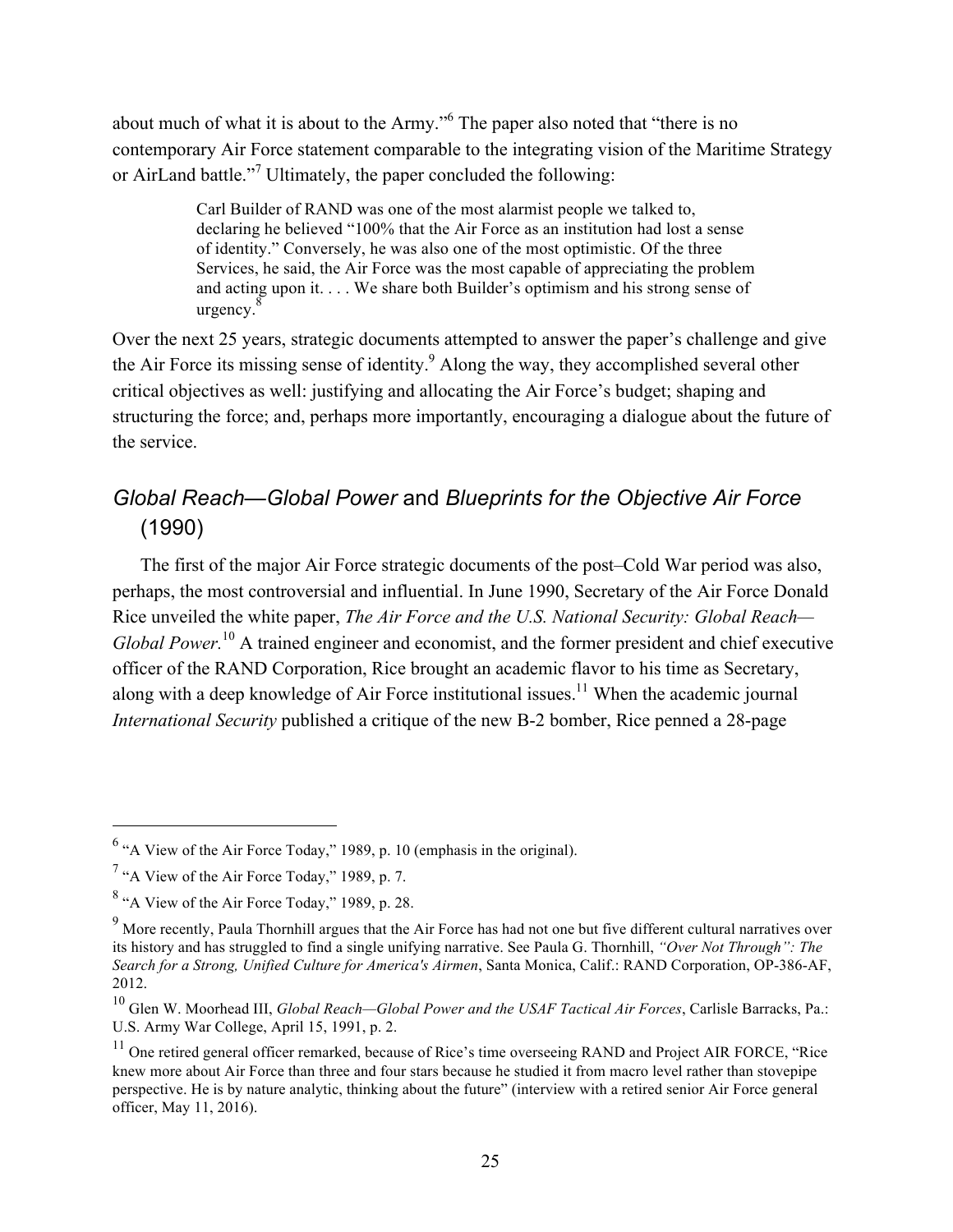journal article in response.12 Perhaps unsurprisingly then, Rice later wrote his *Global Reach— Global Power* white paper to help guide the Air Force through a period of strategic uncertainty.

Rice's white paper served multiple goals. On a basic level, it attempted to confront the real concerns posed by the end of the Reagan build up and start of the post–Cold War drawn down.<sup>13</sup> As the United States attempted to reap a "peace dividend," Air Force funding declined by 34 percent, active duty personnel contracted by 27 percent, and base installations were cut by 24 percent over a ten-year period from 1986 to 1995.<sup>14</sup> Gen Merrill McPeak—who became CSAF right after his predecessor, Gen Michael J. Dugan, was fired for talking too openly about what airpower could do in the Gulf War and shortly after *Global Reach—Global Power*'s release—downplayed these budget influences on strategy.15 He noted, "We would want to pursue these initiatives even if there were no budget pressure to do so," but undeniably, these issues still lurked in the background.16 Even McPeak acknowledged that *Global Reach—Global Power*  provided "the framework for corporate strategic planning. It guides us in resource allocation, providing the conceptual foundation on which we build programs that produce the Air Force of tomorrow."<sup>17</sup>

*Global Reach—Global Power* went beyond budgets, however: It attempted to define Air Force identity. In a June 1992 speech, McPeak recounted,

> At one level, *Global Reach—Global Power* is a statement of first principles. It asserts that we are an air- and space-faring nation and describes how this fact is central to achieving our national objectives. But it is also more than this. *Global Reach—Global Power* describes how airpower contributes to national security, highlighting the attributes—speed, range, flexibility, precision, lethality—that, in combination, set us apart from other purveyors of military force.<sup>18</sup>

*Global Reach—Global Power* captured the Air Force's uniqueness among the services. "Air, naval and land forces are fundamentally and necessarily different," McPeak argued. "For them, air operations are seen as an extension of surface activity, needed to make possible safer, more

<sup>12</sup> See Michael E. Brown, "The U.S. Manned Bomber and Strategic Deterrence in the 1990s," *International Security*, Vol. 14, No. 2, Fall 1989; and Donald B. Rice, "The Manned Bomber and Strategic Deterrence: The U.S. Air Force Perspective," *International Security*, Vol. 15, No. 1, Summer 1990b.

<sup>&</sup>lt;sup>13</sup> One of the authors, then-Col David Deptula, argued that one of the document's main intended audiences was the Defense Planning Resource Board for precisely this reason (Murdock, 2001, p. 3).

<sup>14</sup> Michael Barzelay and Colin Campbell, *Preparing for the Future: Strategic Planning in the U.S. Air Force*, Washington, D.C.: Brooking Institution Press, July 31, 2003, p. 37.

<sup>15</sup> John M. Broder, "Air Force Chief Fired by Cheney," *Los Angeles Times*, September 18, 1990.

<sup>16</sup> Rebecca Grant, "End of the Cold War Air Force," *Air Force Magazine*, July 2012, p. 42. Importantly, media accounts at the time argued that *Global Reach—Global Power* provided the basis for the defense reductions. See Patrick E. Tyler, "Military Chiefs Detail Plans to Cut Troops, Weapons," *Washington Post*, May 12, 1990, p. A1.

<sup>&</sup>lt;sup>17</sup> Speech at Airpower Dining-In at Maxwell Air Force Base, Alabama, June 19, 1992, in Merrill A. McPeak, *Selected Works of Merrill A. McPeak: 1990–1994*, Maxwell Air Force Base, Ala.: Air University Press, August 1995, p. 154

<sup>18</sup> Speech at Airpower Dining-In, Maxwell Air Force Base, Alabama, June 19, 1992, in McPeak, 1995, p. 154.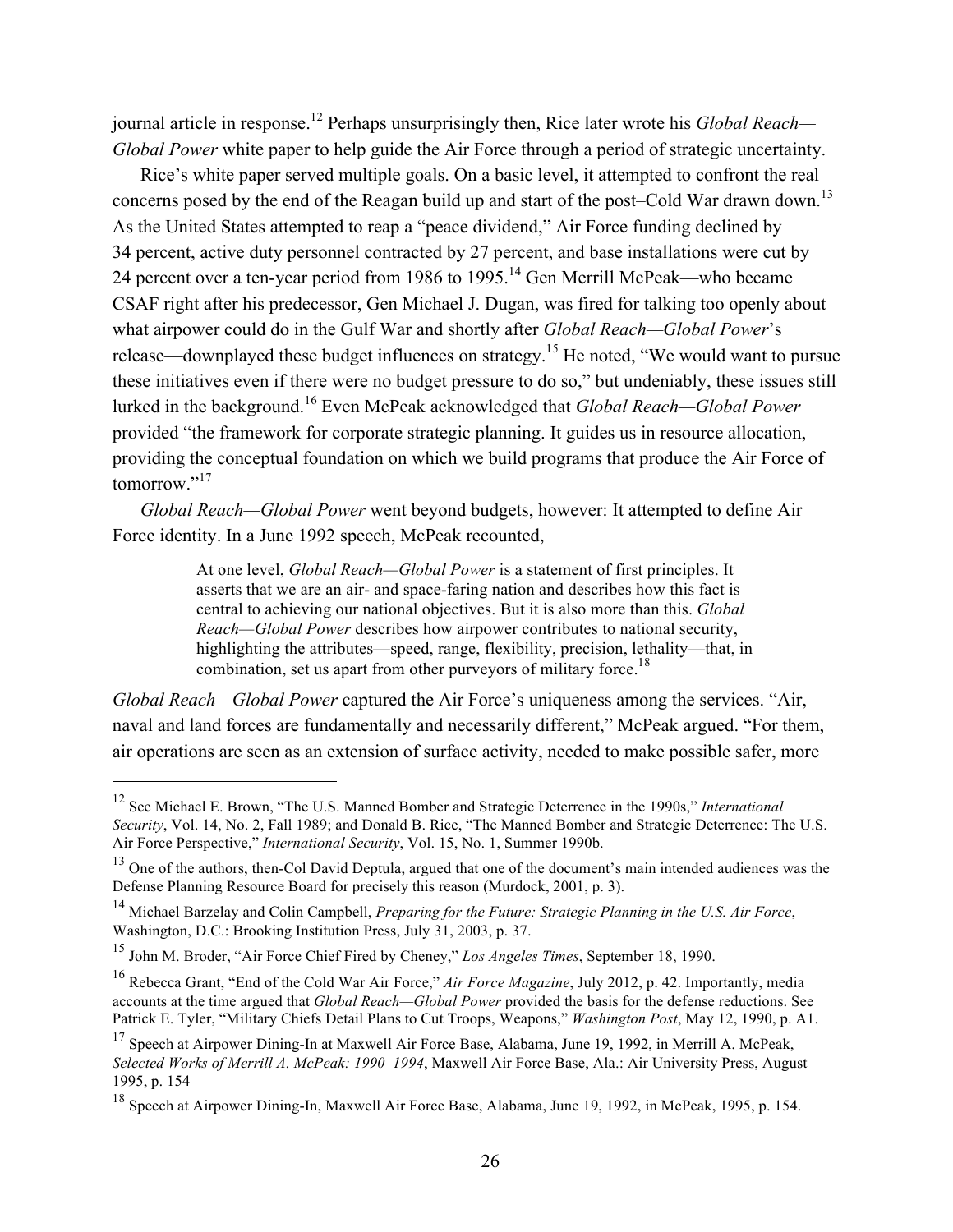effective maneuvers on land or at sea. We, on the other hand, seek to control and exploit air and space—not to facilitate operations somewhere else but to achieve national objectives in and through this dimension."19 Drafted by staff officers who were intellectual disciples of Warden, *Global Reach—Global Power* pushed back against AirLand Battle and the notion that the Air Force would play a supporting role to the Army. Instead, the white paper argued that airpower could be an end unto itself.<sup>20</sup> As one Air Force senior leader recounted, "the Air Force had a heart, but [with *Global Reach—Global Power*] I wanted to articulate its soul."<sup>21</sup>

As a document, *Global Reach—Global Power* was intentionally short (at just 15 pages, with a two-paragraph introduction), no photographs, and only a handful of diagrams.<sup>22</sup> In contrast to later documents that tended to be cosigned by the Secretary and the CSAF, *Global Reach— Global Power* only bears Rice's signature, not the then-CSAF Gen Larry Welch's, although Welch saw the document before its publication.<sup>23</sup> Its message was similarly simple: The paper stressed the Air Force's role in power projection both in terms of striking long distances and in rapid airlift and refueling capabilities.<sup>24</sup> With the Cold War's end and overseas base closures on the horizon, *Global Reach—Global Power* argued that "rapid power projection from the continental United States [CONUS] would be tomorrow's *soup de jour—*and the Air Force was already there."<sup>25</sup>

*Global Reach—Global Power* reverberated throughout the force. Then–Air Force Maj and later Maj Gen Barbara Faulkenberry recounts, "The concept of 'Global Reach—Global Power' certainly took the Air Force by storm. Soon it could be seen on hangars, placards, and in publications. There were even plans to produce a bumper sticker with the phrase."26 There are several reasons for *Global Reach—Global Power*'s popularity. As already mentioned, it came when the United States was at a strategic crossroads with the end of Cold War, and the white paper provided direction. *Global Reach—Global Power* also provided a retort to the Air Force's seeming loss of bureaucratic ground to the Army in AirLand Battle. Finally, *Global Reach—*

<sup>&</sup>lt;sup>19</sup> Speech at Airpower Dining-In at Maxwell Air Force Base, Alabama, June 19, 1992, in McPeak, 1995, p. 158. Importantly, some media accounts argue that this distinction was also directly tied to protecting Air Force budget interests. For example, the *Washington Post*'s Patrick Tyler argued, "The title [of *Global Reach—Global Power*] reflects the competitive assertion that Air Force, not the Navy, should assume a greater share of the 'power projection' mission in the future." Similarly, Don Oberdorfer, also of the *Washington Post*, argued that *Global Reach—Global Power* was the Air Force's attempt to respond to the Army's claim to the mantle of being the nation's power projection force (Don Oberdorfer, "Strategy for Solo Superpower: Pentagon Looks to 'Regional Contingencies,'" *Washington Post*, May 19, 1991, p. A1).

 $^{20}$  Murdock, 2001, pp. 4, 5.

<sup>21</sup> Interview with a former senior Air Force civilian leader, September 16, 2016.

 $^{22}$  Rice, 1990a; and interview with a retired senior Air Force general officer, May 11, 2016.

 $^{23}$  Interview with a retired senior Air Force general officer, May 11, 2016.

 $^{24}$  Rice, 1990a, pp. 8, 11.

 $^{25}$  Murdock, 2001, p. 6.

<sup>26</sup> Faulkenberry, 1996, pp. 17–18.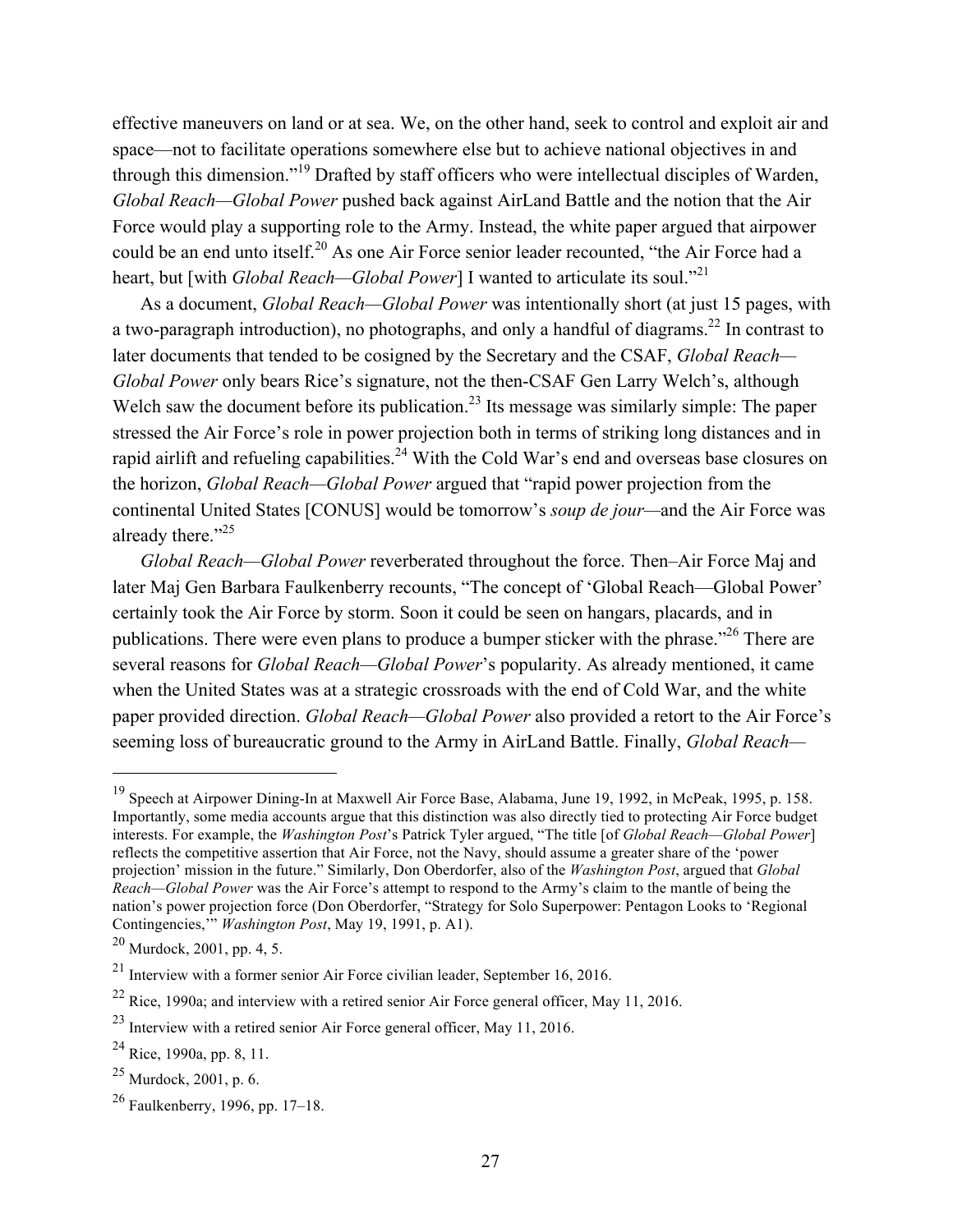*Global Power* was novel: It was the first vision statement of its kind.<sup>27</sup> A former senior Air Force general officer recounts how at last *Global Reach—Global Power* provided something the Air Force "could stand for," a document to unite the services' different tribes under a single banner.<sup>28</sup> Whatever the true reason, if readership is one of the first measures of effectiveness, *Global Reach—Global Power* passes with flying colors, as it certainly gained the Air Force's attention.

*Global Reach—Global Power*'s fame was also aided by a chance turn of events. In August 1990, just months after the paper's release, Iraq invaded Kuwait, and the defense establishment turned its attention to more-concrete tasks, namely planning for Operations Desert Shield and Desert Storm.<sup>29</sup> According to Air Force strategist Clark Murdock, "Rarely has a vision document" been so rapidly reinforced by events, but as the evolving intellectual debate within the Air Force would demonstrate, it was the punchy bumper sticker—'Global Reach—Global Power'—that has stuck [and] not the actual content of the vision."<sup>30</sup> Desert Storm, after all, featured some 1,624 B-52 sorties over Iraq—flow by aircraft from bases in Louisiana, Great Britain, Spain, and Diego Garcia atoll and throughout the Middle East.<sup>31</sup>

Despite its seeming validation during the Gulf War, *Global Reach—Global Power* still proved controversial. First, some faulted the process by which it was developed. While the document was reviewed by the CSAF and his staff, Michael Barzelay and Colin Campbell argue that the plan was primarily the outgrowth of Rice's thinking but lacked buy-in from the Air Force overall.<sup>32</sup> Others criticize *Global Reach—Global Power*'s execution. Faulkenberry noted, "Though studies attempted to quantify the Air Force's physical ability to provide its promised global power and reach, no attempt was made to see what effect the vision statement had on the force internally or if the message was perceived as intended."33 Still others criticized *Global Reach—Global Power*'s content. Some Air Force officers dismissed it as "advertising, a coffee

 $27$  Murdock, 2001, p. 4.

 $^{28}$  Interview with a retired senior Air Force general officer. September 1, 2016.

<sup>29</sup> Barzley and Campbell, 2003, p. 28.

<sup>30</sup> Murdock, 2001, p .7.

<sup>31</sup> Hallion, 1992, pp. 163, 218.

 $32$  Barzelay and Campbell, 2003, p. 43; and interview with a former senior Air Force civilian leader, September 16, 2016.

<sup>&</sup>lt;sup>33</sup> Faulkenberry, 1996, p. 18. For example, the Air Force Center for Studies and Analyses publishes a paper on how *Global Reach—Global Power* should influence Secretary of Defense Dick Cheney's *Major Aircraft Review*  (including the C-17, B-2, advanced attack aircraft, and advanced tactical fighter) and ongoing congressional budget fights. See Gregory S. Parnell, Richard L. Eilers, Philip A. Richard, Steve P. Doucet, John A. Rolando, Larry D. Autry, Gregg M. Burgess, Patricia M. Fornes, Patrick J. Thomas, and John L. Burkhart, *Methodology for Analyzing Global Reach—Global Power*, white paper, Washington, D.C.: Air Force Center for Studies and Analyses, the Pentagon, October 11, 1990, p. 2.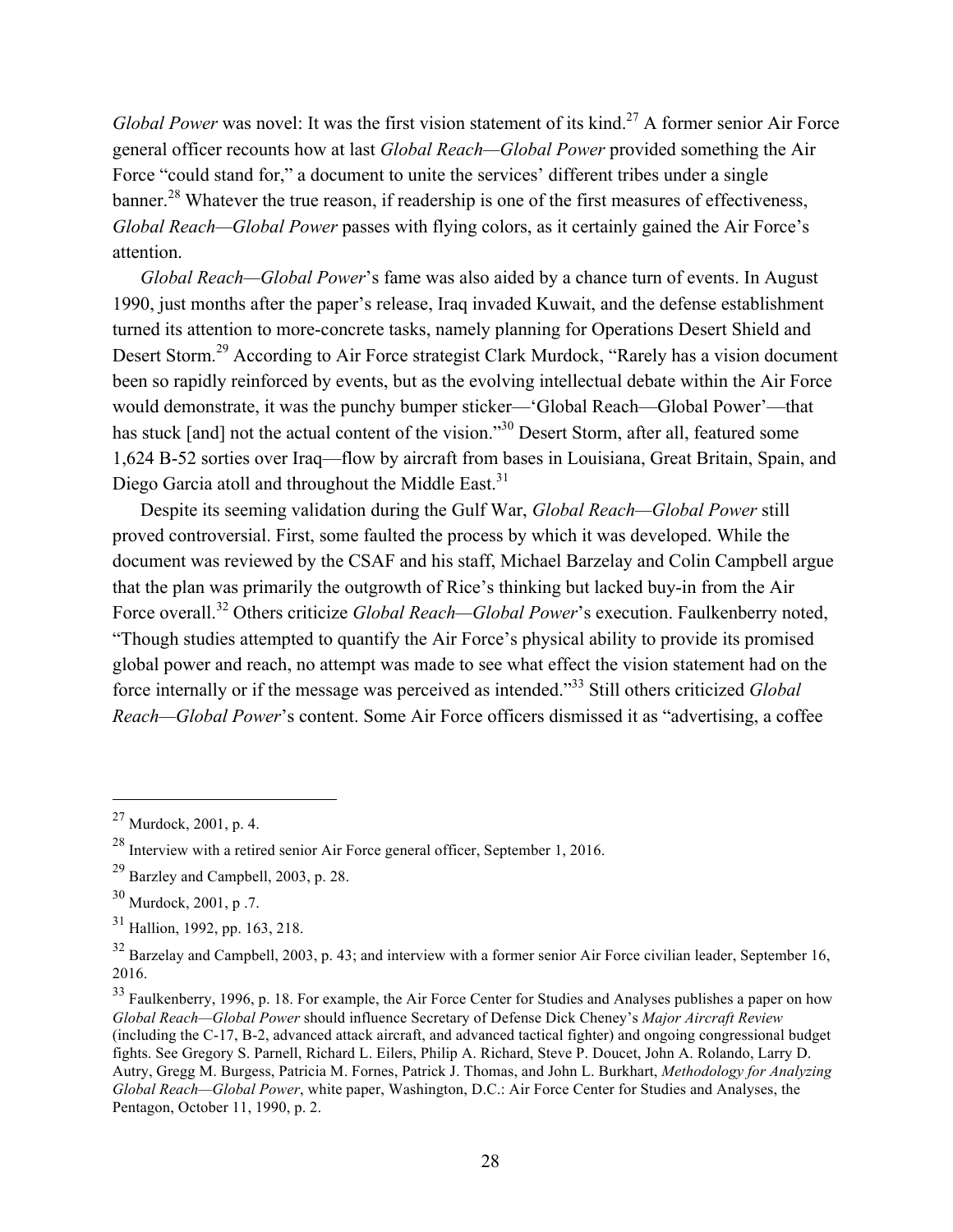table document," while others accused it of marginalizing space, information, and nonlethal operations.<sup>34</sup>

Perhaps the more cutting critique of *Global Reach—Global Power* was that it did not present a practical plan. For example, RAND political scientist Alan Vick argues, "This USAF document [*Global Reach—Global Power*] read more like the White House National Security Strategy or Joint Chiefs of Staff National Military Strategy than a service document, describing and illustrating how the USAF had and would contribute to achieving diverse U.S. national security objectives."35 While the paper provided a vision for a "garrison force with extensive overseas basing rights to a smaller CONUS-based 'expeditionary force,'" it provided few specifics.<sup>36</sup>

The most damning critique of all, however, was that neither airpower's successes during the Gulf War nor *Global Reach—Global Power* spared the Air Force from the budget battles that followed. Immediately after Desert Storm, the George H. W. Bush administration called for a 25-percent reduction across all the services as part of a post–Cold War draw down.<sup>37</sup> The other side of the aisle was similarly intent on cutting the Air Force. In July 1992, Chairman of the Senate Armed Services Committee Sam Nunn said on the Senate floor, "we're the only military in the world with four air forces . . . [and] this redundancy and duplication is costing us billions every year."38 Then–Arkansas Governor Bill Clinton endorsed Nunn's comment and pledged that, as President, he would "reduce redundancies, save billions of dollars and get better teamwork."<sup>39</sup>

Ironically, thanks to these budget shortfalls, some accuse the Air Force of cutting some the very systems that provided "global reach" and "global power." For example, defense analyst Gene Myers labeled Rice's paper as "a stillborn doctrine" because of the gap between the strategy's proposed means and available resources.<sup>40</sup> He notes that, despite Rice and McPeak preaching "global reach" in theory, in practice, the Air Force cut long-range bombers (particularly the B-1 and B-2 fleets), leaving it with F-15s, F-16s, and F-117s, all of which

<sup>&</sup>lt;sup>34</sup> Faulkenberry, 1996, p. 26. Similarly, then–Lt Col Phillip Meilinger argues that the Air Force strategy more broadly has been unable to envision the new world order: "Unfortunately, it is ill-prepared to move into the new world; in fact, the Air Force was becoming increasingly unable to deal with the old world. Since the end of the Vietnam war, our service has been uncertain of its overall purpose and unsure of the fundamental principles underlying air power" (Meilinger, 1992).

<sup>35</sup> Alan Vick, *Proclaiming Airpower: Air Force Narratives and American Public Opinion from 1917 to 2014*, Santa Monica, Calif.: RAND Corporation, RR-1044-AF, 2015, pp. 70–71.

<sup>36</sup> Moorhead, 1991, p. 15; see, also, Barzelay and Campbell, 2003, p. 51.

 $37$  Murdock, 2001, p. 8.

<sup>38</sup> Thomas P. Ehrhard, *An Air Force Strategy for the Long Haul*, Washington, D.C.: Center for Strategic and Budgetary Assessments, 2009, p. 2.

<sup>39</sup> Michael R. Gordon, "Report by Powell Challenges Calls to Revise Military," *New York Times*, December 31, 1992.

<sup>40</sup> Gene Myers, "Global Reach—Global Power: A Stillborn Doctrine," *Defense Analysis*, Vol. 8, No. 3, 1992, p. 319.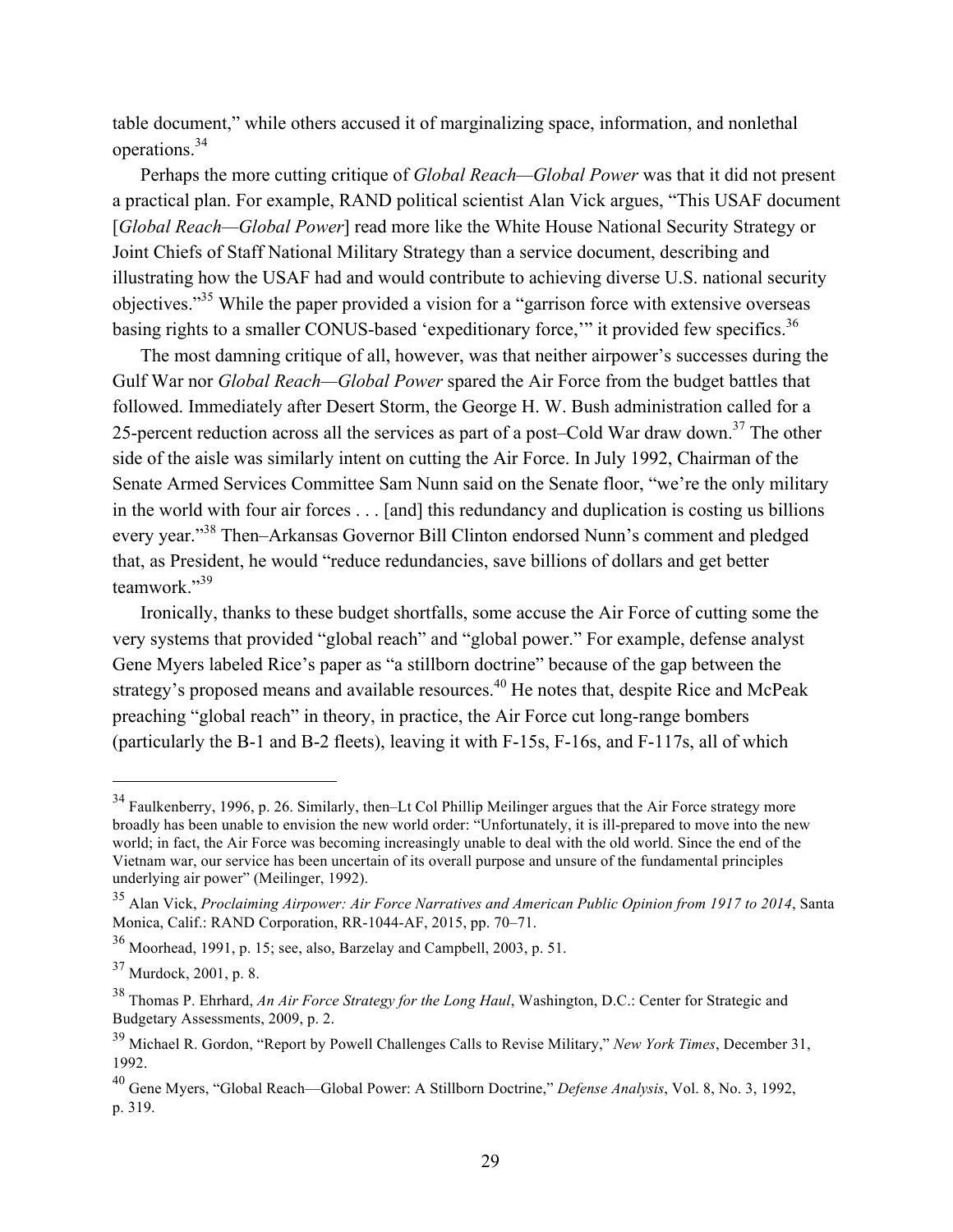require "runways within 500–600 miles of their targets to be really effective."<sup>41</sup> (By contrast, the Air Force leadership at the time countered that they preserved much of these capabilities, proven by the fact that the B-2 fleets flown from Missouri equipped with the newly developed Joint Direct Attack Munitions, would strike some of initial blows during the 1999 Kosovo Air Campaign). $42$ 

Another, more concrete document was needed to help make *Global Reach—Global Power*  practical and to guide the service through the postwar period of budget austerity. McPeak believed in *Global Reach—Global Power*'s message about range and precision, but he felt the Air Force needed a more definitive set of long-range plans. As a result, he began work on *Blueprints for the Objective Air Force* with the service.<sup>43</sup> In McPeak's words, "This very important work describes where we are headed (and, maybe more important, where we are not headed) with our organizational structure. It 'creates facts' and therefore helps us believe that the problem is boundable, manageable."<sup>44</sup> The document outlined his vision for the structure of the Air Force but also practical considerations about where to station units and which units to keep and which to disband.

Processwise, however, *Blueprints for the Objective Air Force* was very similar to *Global Reach—Global Power*. McPeak believed that he—not the Air Staff—was primarily responsible for long-range planning and that he should be the main driving force behind it.<sup>45</sup> For better or worse, it was less a consensus document of common wisdom and more the CSAF's vision for where the service should head in the future. If *Global Reach—Global Power* was Rice's document, *Blueprints* was McPeak's.

McPeak and Rice soon implemented widespread reforms. Inside headquarters, the Air Staff was reorganized to better align with *Global Reach—Global Power*'s vision, but larger moves were in store for the rest of the service.<sup>46</sup> Military Airlift Command became Air Mobility Command. TAC folded into the newly formed Air Combat Command. Strategic Air Command was abolished and divided its assets into Air Mobility Command and the newly formed Air Combat Command, while a new joint "U.S. Strategic Command," a new functional combatant command, assumed the nuclear mission.<sup>47</sup> Air Systems Command and Air Logistics Command

<sup>41</sup> Myers, 1992, p. 320.

<sup>42</sup> Interview with a former Air Force senior leader, September 16, 2016.

<sup>&</sup>lt;sup>43</sup> Interview with a retired senior Air Force general officer, April 14, 2016.

<sup>44</sup> McPeak, 1995, p. xxiii.

<sup>45</sup> Interview with a retired senior Air Force general officer, April 14, 2016.

<sup>46</sup> Interview with a retired senior Air Force general officer, May 11, 2016.

<sup>&</sup>lt;sup>47</sup> Some analysts argue that the abolishment of Strategic Air Command caused the Air Force to lose focus on the nuclear mission and, particularly, on the Intercontinental Ballistic Missile force. Indeed, the Intercontinental Ballistic Missile force would decades later be plagued with a series of scandals, including cheating on tests and drug use, eventually pushing the Air Force to create a new Global Strike Command in 2009. See Adam Lowther, "A Year Later: Responding to Problems in the ICBM Force," *Bulletin of the Atomic Scientists*, February 12, 2015.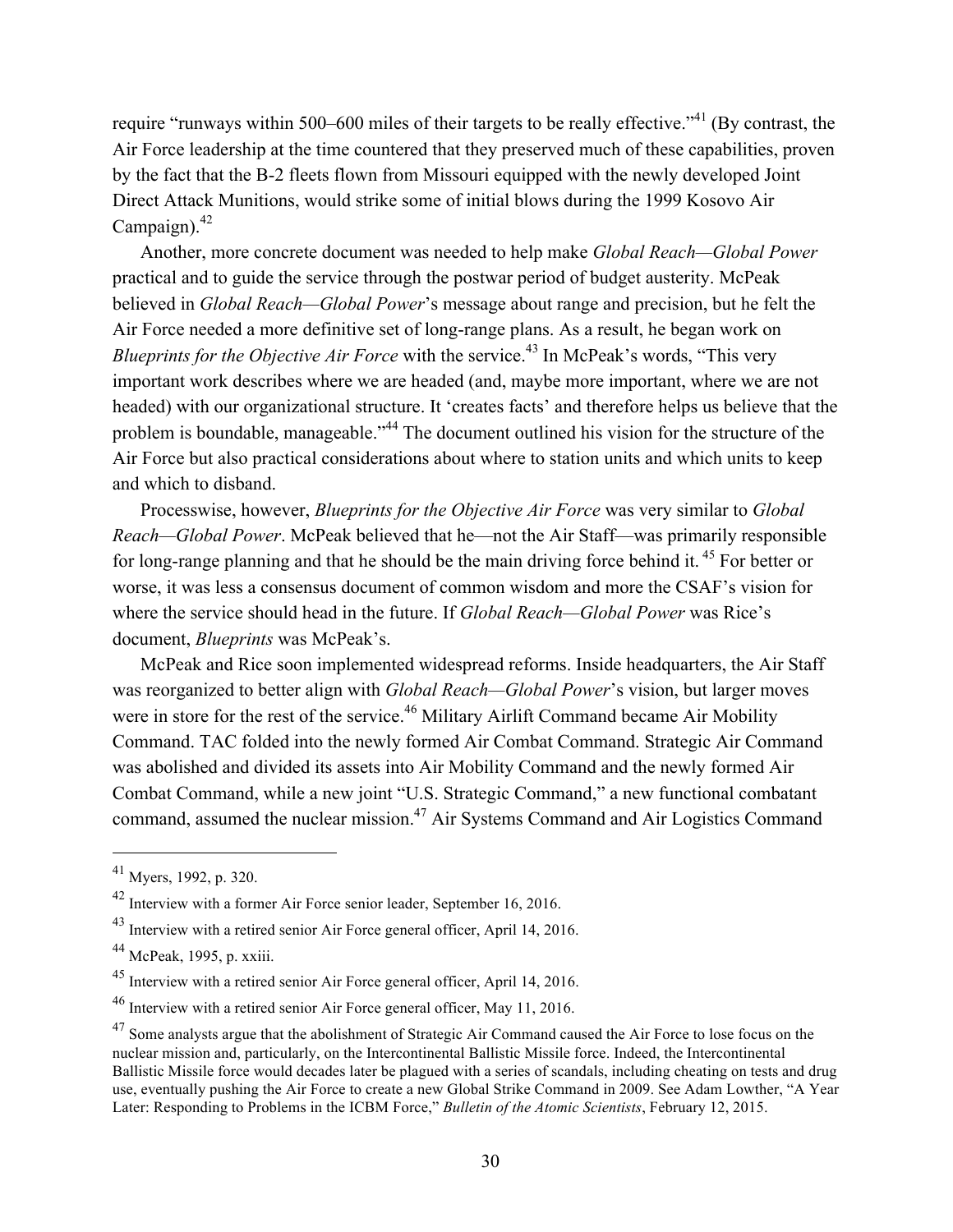folded into Air Force Material Command.48 Additionally, smaller commands—including Air Force Communications Command, Air University, Alaskan Air Command, and Air Force Intelligence Command—were reorganized and lost their major command status. 49 Rice and McPeak also eliminated general officer billets on staff and put brigadier generals in command of 65 of the 115 air wings.50 The reforms reflected the Goldwater-Nichols Act vision of commands working directly for the Combatant Commanders as part of the Joint Force, and much of the acquisition authority was centralized under DoD.<sup>51</sup> The reforms, however, also left the Air Force with a flatter structure and its projection capability under a small number of major commands, thus better enabling the Air Force to fulfill its goal of having global reach and global power.<sup>52</sup>

Rice eventually returned to strategy toward the end of his tenure as Secretary of the Air Force and published an updated *Global Reach—Global Power: The Evolving Air Force Contribution to National Security* in December 1992.<sup>53</sup> This version was less about breaking new ground and more about "taking stock about what we had learned and reasserting the basics."<sup>54</sup> As Faulkenberry recounts,

> Less attention seems to have been expended on disseminating the message, probably due to the "update" sense of the document. Public Affairs provided copies to politicians, the media and key defense corporations and civil leaders. Again, no attempt was made to measure the effectiveness of the message. Secretary Rice stepped down in January 1993 and attention turned to a new secretary and other issues.<sup>55</sup>

Despite the lack of fanfare for the updated message, there is no denying that Rice and McPeak reshaped the Air Force dramatically during their tenures. Indeed, many of their reforms still shape the Air Force today. Much of this was because of the unique set of historical

<sup>48</sup> Grant, 2012, pp. 40–41.

 $49$  Grant, 2012, p. 44.

<sup>50</sup> Grant, 2012, p. 43. The move had major second-order effects. Some support roles—such as intelligence—were left with only a handful of general officer billets and understrength at the senior levels, compared with the Air Force's sister services (interview with a retired senior Air Force general officer, May 11, 2016).

<sup>51</sup> According to McPeak, the logic of the reorganization was twofold. First, it centralized most of the Air Force's combat capabilities under Air Combat Command. Second, on the support side, the reorganization also partially responded to the Goldwater-Nichols Act of 1986, which stripped much of the acquisition authority from the services. See Grant, 2012, pp. 42, 44; also Hallion, 1992, p. 259.

<sup>52</sup> See Harry Levins, "Flying High . . . 'Big Bomb' Takes a Back Seat in the New Air Force," *St. Louis Post-Dispatch*, September 22, 1991, p. 1C; Hallion, 1992, p. 265.

<sup>53</sup> Air Force Association, *Global Reach—Global Power: The Evolving Air Force Contribution to National Security*, Arlington, Va., December 1992.

<sup>54</sup> Interview with a former Air Force senior leader, September 16, 2016.

<sup>55</sup> Faulkenberry, 1996, p. 20. Another retired senior Air Force general officer agreed: "I don't think it accomplished a whole lot. It was the next regime wanting to update and incorporate Desert Storm lessons" (interview with a retired senior Air Force general officer, May 12, 2016).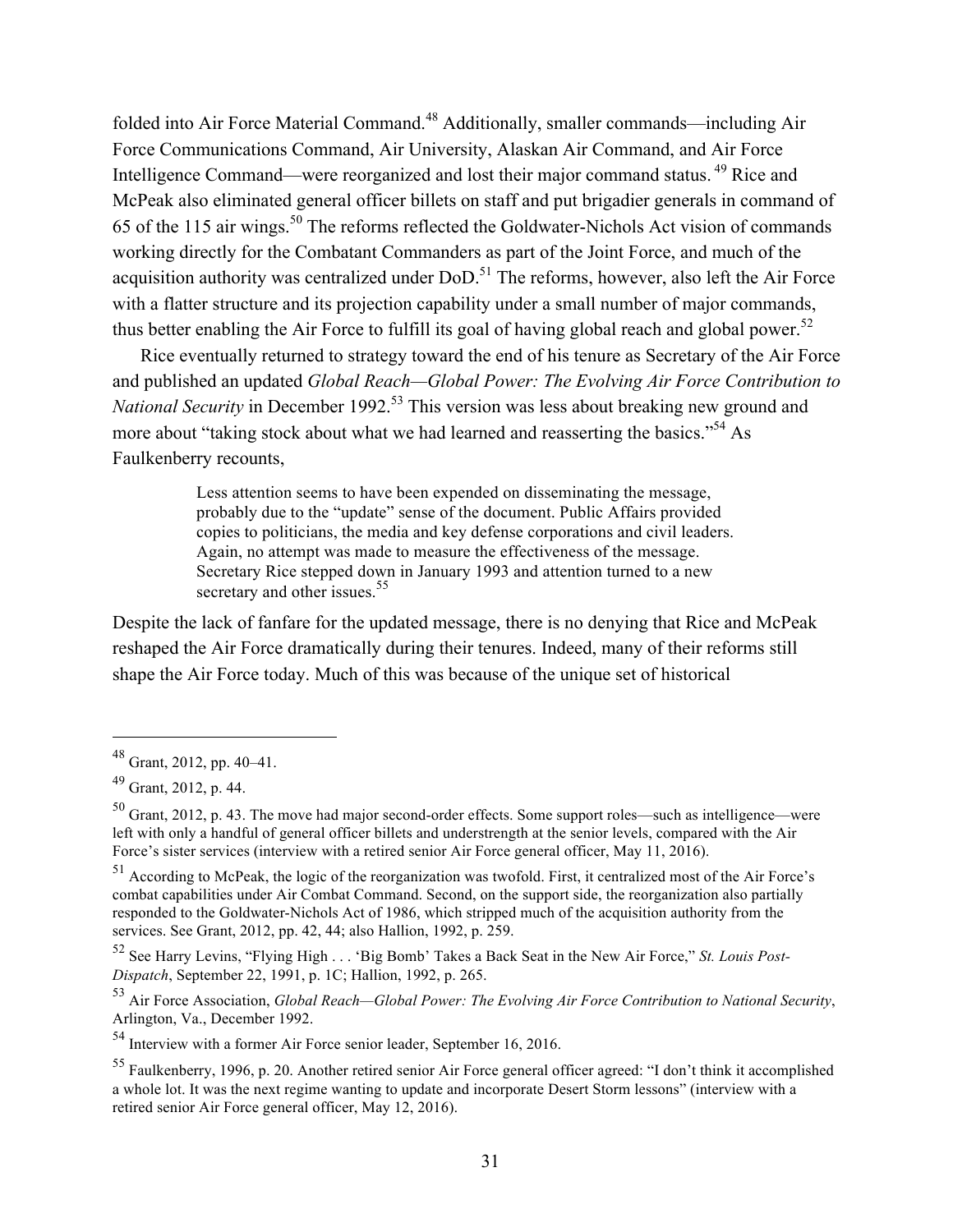circumstances stemming from the end of the Cold War and the beginning of the unipolar age.<sup>56</sup> And yet, parts of these changes are at least summed up in *Global Reach—Global Power*.

# *Global Presence* (1995)

After Rice left as Secretary of the Air Force, the onus for Air Force strategy informally passed from the Secretary to the CSAF.<sup>57</sup> In August 1994, the Air Force began work on another strategy, *Global Presence*. 58 McPeak's successor, Gen Ronald R. Fogleman, and the new Air Force Secretary Sheila Widnall completed the strategy. Unlike the *Blueprints for the Objective Force*, *Global Presence* did not reorganize the Air Force nor did it attract the same media attention. Indeed, Maj Gen Robert Linhard, then the director of Air Force planning, told journalists that *Global Presence* "doesn't point toward any big changes in the service's mix of aircraft or its spending patterns."59 Rather, *Global Presence* had a narrower purpose, namely to rethink the role of the Air Force now that the post–Cold War period heralded a return to more of a garrison posture and to stake out the Air Force's role in American military engagement abroad.60 Specifically, it attempted to convince policymakers that the Air Force was a cheaper but equally productive alternative to sending an aircraft carrier overseas to show the flag.<sup>61</sup> Indeed, Fogleman even "recolored from 'blue,' highlighting the role the Air Force plays in the nationally directed presence mission, to 'purple,' emphasizing the role of airpower in a 'common core mission."<sup>52</sup>

Intentional or not, *Global Presence* succeeded in rankling the Navy and the Marine Corps, which saw it as a threat to their traditional roles.<sup>63</sup> In 1992, the Navy had released its own strategy, *Forward . . . From the Sea*. It argued, "The Cold War may be over, but the need for American leadership and commensurate military capability endures. Many of our most vital

<sup>56</sup> Indeed, the Air Force's internal look occurred within the context of a wider push to reevaluate the size of the U.S military and posture post–Cold War, beginning with DoD's *Bottom Up Review* published in 1993. See Les Aspin, *Report of the Bottom-Up Review*, Washington, D.C.: U.S. Department of Defense, October 1993.

<sup>57</sup> Murdock, 2001, p. 9. The shift in the onus for strategic planning from the service secretary to CSAF was partly because of personality. As already mentioned, Rice was in some ways uniquely suited for the task given his background in Air Force strategy from his days at RAND. There were also institutional reasons. After Rice left, McPeak took a "never again" approach to letting the Secretary dictate the Air Force vision and shifted some of the Secretary's planning staff back under the CSAF (interview with a retired senior Air Force general officer, May 11, 2016).

<sup>58</sup> Faulkenberry, 1996, p. 24. See, also, Sheila E. Widnall and Ronald R. Fogleman, *Global Presence*, Washington, D.C.: National Defense University, Institute for National Strategic Studies, Fort Lesley J. McNair, 1995.

<sup>59</sup> Thomas E. Ricks, "Air Force Says It Can Offer 'Presence' in Peacetime at Lower Cost than Navy," *Wall Street Journal*, February 27, 1995.

<sup>60</sup> Faulkenberry, 1996, p. 25; and interview with a former Air Force general officer, June 27, 2016.

<sup>61</sup> Ricks, 1995.

<sup>62</sup> Faulkenberry, 1996, p. 24.

 $^{63}$  Y'Blood, 1997, p. 515.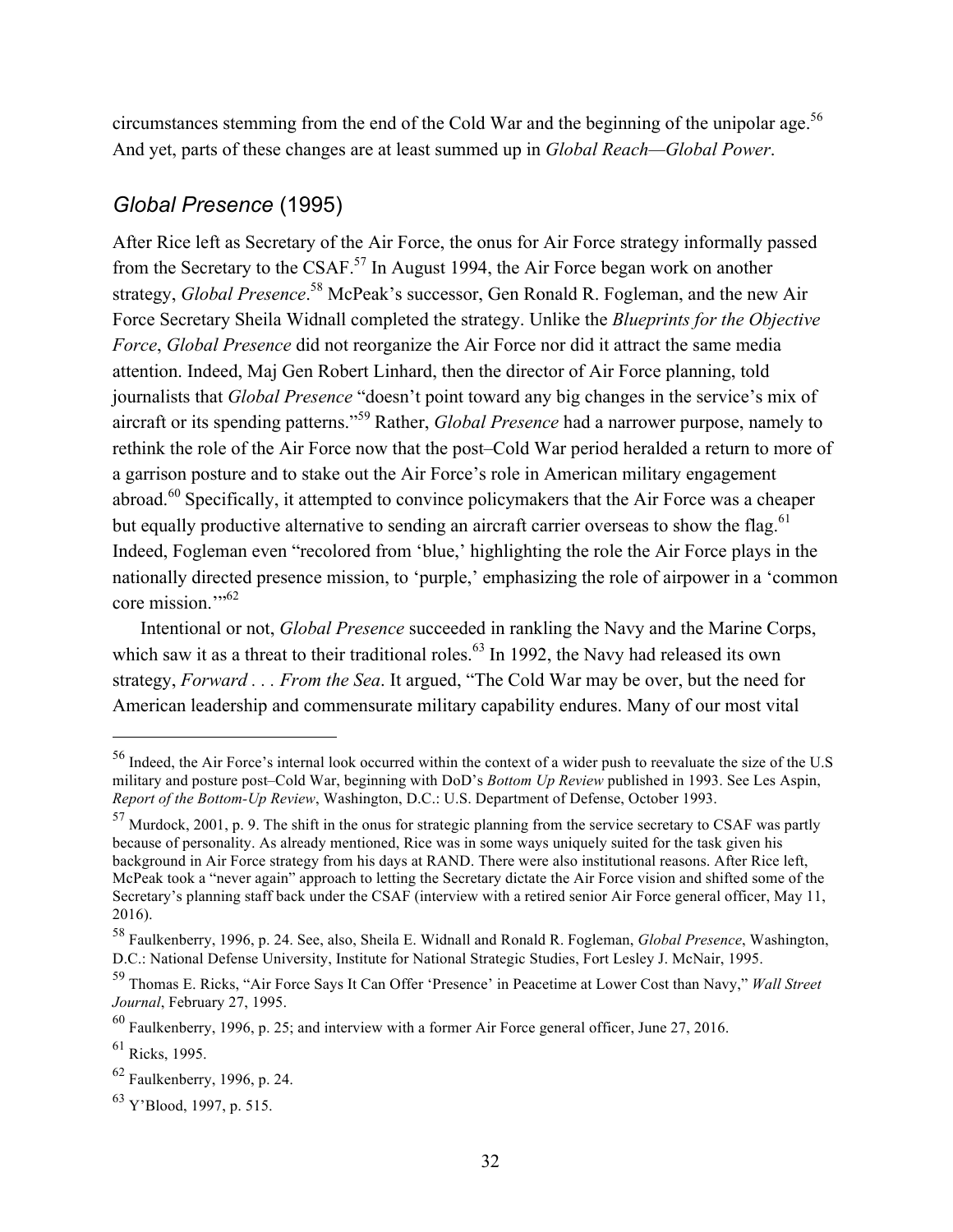interests remain overseas where the Navy and the Marine Corps are prepared for new challenges—*forward* deployed, **ready** for combat, and **engaged** to preserve the peace."64 *Global Presence* seemed to argue that the Air Force could perform the Navy and Marine Corps' forward engagement function, both by flying aircraft in and out when needed and through "virtual means," such as with space and information assets.<sup>65</sup> Then–Chief of Naval Operations ADM Jeremy Boorda told reporters that he was blindsided by the paper: "I didn't know they [the Air Force] were doing this." He dismissed the idea that Air Force aircraft could substitute for carrier strike groups, saying "we're never going to have a 'virtual Navy."<sup>66</sup>

In fairness, the reaction to *Global Presence* must be viewed in context. In 1993, Congress mandated a national review of the services' roles in the post–Cold War period. With service budgets at stake, the "Commission on Roles and Missions of the Armed Forces" proved a politically charged affair.67 The Air Force presentation—spearheaded by then–recently retired McPeak—unabashedly pushed for a larger role for the Air Force in airlift, space, deep strike, and other domains, a move that was interpreted by the other services as "all but a declaration of interservice war."68 In fact, the Army's point person on the Commission, LTG Jay Garner, even summed up the Air Force's position as "Air Force *uber alles*."<sup>69</sup> In this atmosphere, such documents as *Global Presence* struck an already-raw nerve.

Still, *Global Presence* accomplished its admittedly narrow task. Faulkenberry argues that *Global Presence* was a "successful white paper," since the Commission on Roles and Missions of the Armed Forces' *Directions on Defense* June 1995 argued that DoD should "experiment with new approaches for achieving overseas presence objectives."<sup>70</sup> It is impossible to say whether the commission would have reached this recommendation simply with McPeak's forceful, if impolitic, advocacy without *Global Presence*, but the commission's recommendation was a bureaucratic victory for the Air Force, albeit a politically costly one. As Murdock notes, Fogleman, who came into office wanting to set a less confrontational tone than McPeak, "must have been chagrined by the Navy's reaction to 'Global Presence.'"<sup>71</sup>

*Global Presence*'s bureaucratic victory teaches a broader point: In general, service strategies prove effective if they are nested inside the broader DoD perspective and national security environment at the time. *Global Presence* came out at a time when DoD looked to increase its

<sup>64</sup> U.S. Department of the Navy, *Forward . . . From the Sea*, Washington, D.C., 1992 (emphasis in original).

<sup>65</sup> Murdock, 2001, p. 10.

 $66$  Ricks, 1995.

<sup>67</sup> Lambeth, 2000, p. 275.

<sup>68</sup> Lambeth, 2000, p. 278.

<sup>69</sup> Lambeth, 2000, p. 278.

 $^{70}$  Faulkenberry, 1996, p. 25. U.S. Department of Defense, "A Commission on Roles and Missions," June 1995, pp. 2–21.

<sup>71</sup> Murdock, 2001, p. 11.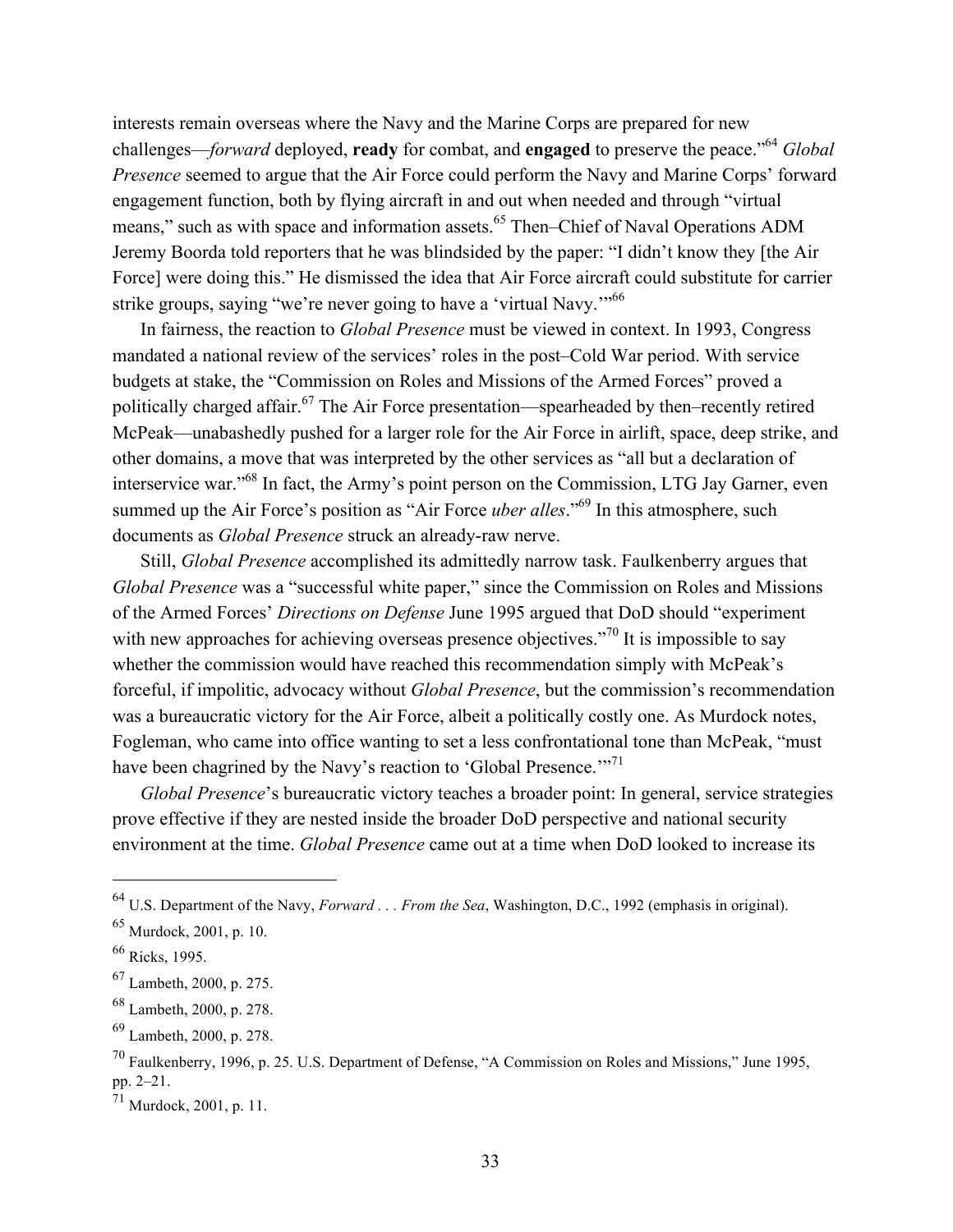worldwide military engagement, but without the implicit price tag. *Global Presence* gave DoD and Congress (albeit indirectly through the Roles and Missions Commission) such an alternative.

### *Global Engagement* (1996)

Fogleman and Widnall's next document, *Global Engagement: A Vision for the 21st-Century Air Force*, served multiple purposes. According to its stated purpose, *Global Engagement* aimed to "forge a new vision that will guide [the Air Force] into the 21st Century."72 Politically, Widnall and Fogleman worried that Congress might strip the Air Force of its space mission and form a separate service unless "it geared up culturally and programmatically for greater emphasis on space."<sup>73</sup> It also was a response to the fear that the Air Force was being excluded from interservice dialogues.74 Others claim that *Global Engagement* came from Fogleman's inherent belief in the value of long-term strategic planning and his desire to leave his mark on the Air Force.75 Whatever the true reason for its creation, *Global Engagement* is commonly cited as the benchmark for Air Force strategic documents in the post–Cold War period.

Fogleman believed that "before you can get your senior leadership to sell anything, they've got to believe it," and he developed a process to gain their buy-in.76 Particularly after the Goldwater-Nichols reforms, which stripped the service chiefs of some of their institutional power, Fogleman needed support from his fellow senior general officers. He appointed a lieutenant general as director of the Long-Range Planning Board of Directors to underscore the effort's importance. Fogleman then insisted that that the deputy commanders of all the major component commands—rather than lower-ranking staff officers—attend the planning sessions. Fogleman then extended the Corona conference from three to five days in October 1996. At the conference, the Long-Range Planning Board presented some 16 briefing papers for the senior leadership's approval, thereby securing buy-in for the concepts embedded within *Global Engagement* across the service.<sup>77</sup> Drawing on lessons from the conference, the Air Force published *Global Engagement* in 1996, signed by Fogleman and Widnall.

*Global Engagement* made three principal claims. First, it stated that, "[i]n the twenty-first century, it will be possible to find, fix or track and target anything that moves on the surface of the earth. This emerging reality will change the conduct of warfare and the role of air and space

<sup>72</sup> Ronald R. Fogleman and Sheila E. Widnall, *Global Engagement: A Vision for the 21st-Century Air Force*, 1996.

<sup>73</sup> Campbell, 2002, p. 438; Barzelay and Campbell, 2003, p. 1; and interview with a senior Air Force leader, May 5, 2016.

<sup>74</sup> Barzelay and Campbell, 2003, p. 35.

<sup>75</sup> Campbell, 2002, p. 425; and interview with a former Air Force general officer, June 27, 2016.

 $^{76}$  Barzelay and Campbell, 2003, p. 1.

 $^{77}$  Barzelay and Campbell, 2003, pp. 44, 46, 55.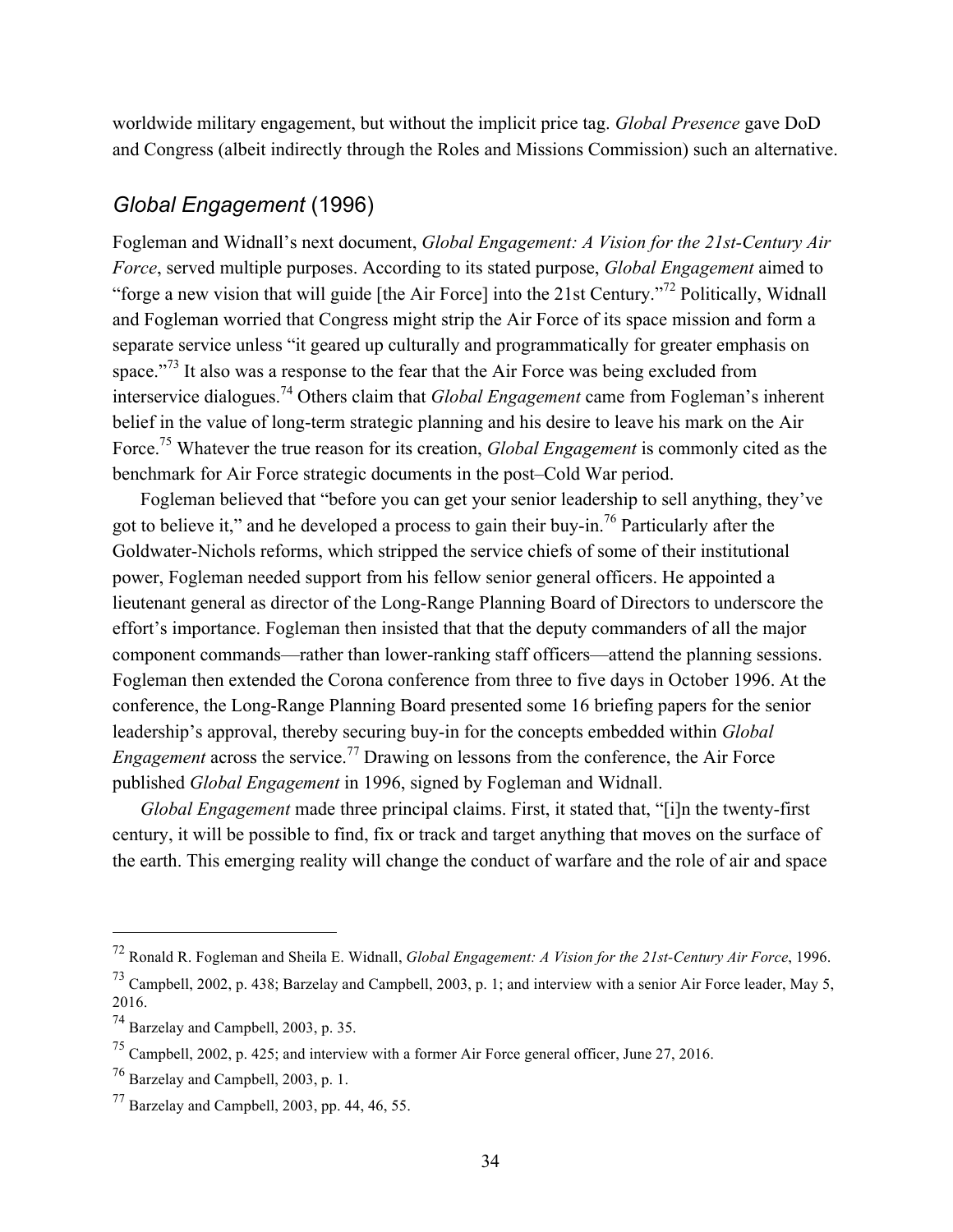power."78 With this statement, *Global Engagement* asserted that airpower's primary role was no longer supporting ground forces, but a tool to win wars in its own right.<sup>79</sup> The second claim redefined the relationship between airpower and space-based assets. As *Global Engagement*  proclaims, "We are now transitioning from an *air and space* force on an evolutionary path to a *space and air* force."80 Third, and perhaps most importantly, *Global Engagement* tried to define Air Force culture. The document made the Air Force Academy's core values—integrity first, service before self, and excellence in all we do—core Air Force values.<sup>81</sup> *Global Engagement* also tried to define the six Air Force core competencies—rapid global mobility, precision engagement, global attack, air and space superiority, information superiority, and agile combat support.<sup>82</sup>

At the end of the day, *Global Engagement* proved mostly successful. On the technological level, Fogleman and *Global Engagement*, arguably, successfully spurred the Air Force to more fully embrace unmanned aerial vehicles (UAVs).<sup>83</sup> Similarly, *Global Engagement*'s statement about being able to "find, fix or track and target anything" would be a harbinger of the kill chain that would define the service's approach to operation.

Perhaps more important, however, were *Global Engagement*'s strides in defining a coherent, unified Air Force culture. The Air Force core competencies and its core values outlined in *Global Engagement* remain largely the same today.<sup>84</sup> The values and competencies provided a first step in uniting the Air Force's different tribes and giving the Air Force a coherent identity.

*Global Engagement* also blunted some of the calls from external audiences to create a separate space force, albeit at a cost. Peter Hays and Karl Mueller suggest that the document "raised more issues than it resolved," arguing that "[m]any saw it as a divisive vision because it clearly seemed to promote space separatism without providing much guidance concerning critical issues such as the rationale or timing for the Air Force's evolution to a space and air force."85 Similarly, James Smith, a retired Air Force officer turned Air Force Academy faculty, argued that the concept "fractured" the service and said, "Air Force officers are, overall and

<sup>78</sup> Kagan, 2006, p. 230.

 $^{79}$  Barzelay and Campbell, 2003, p. 35. For a description of the lingering doubts by some in the Air Force about the ability of airpower to win wars even after the Gulf War, see Meilinger, 1992.

<sup>80</sup> Fogleman and Widnall, 1996 (emphasis in the original).

<sup>81</sup> Interview with an Air Force senior leader, May 5, 2016.

<sup>82</sup> Fogleman and Widnall, 1996.

<sup>83</sup> Fogleman and Widnall, 1996; Thomas P. Ehrhard, *Air Force UAVs: The Secret History*, Arlington, Va.: The Mitchell Institute, 2010, pp. 47–57.

<sup>84</sup> Murdock, 2001, p. 17; and U.S. Air Force, *Air Force Future Operating Concept: A View of the Air Force in 2035*, Washington, D.C., September 2015, p. 12.

<sup>85</sup> Hays and Mueller, 2001, p. 37.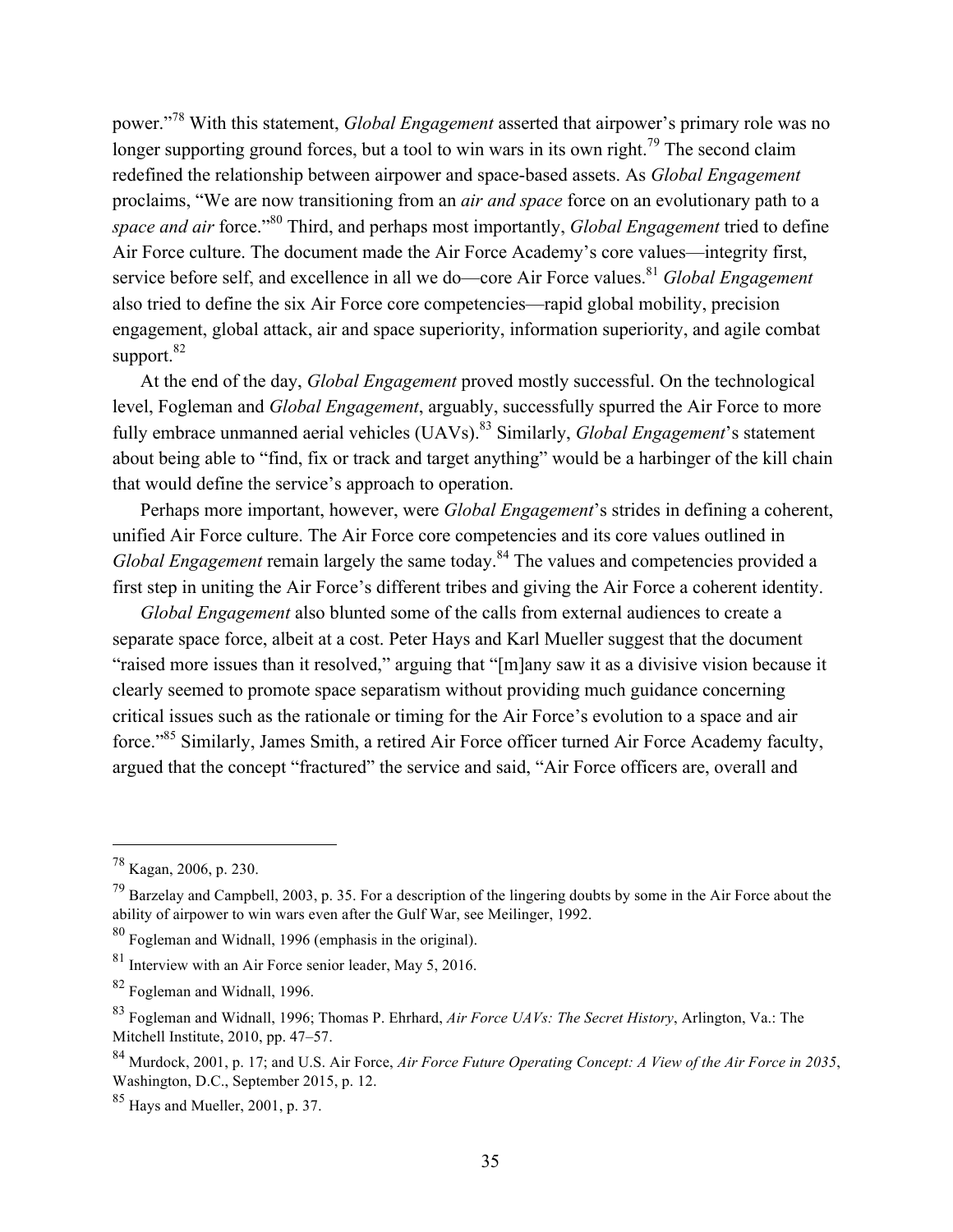particularly within the rated community, not yet ready to make that transition."86 In his study of the Air Force's relationship to space, airpower analyst Benjamin Lambeth argued that, despite *Global Engagement's* statements about becoming a "space and air force,"

> both friends and critics nonetheless expressed concern over the extent to which that service's leaders were genuinely committed to moving the Air Force into space and, indeed, whether the Air Force was even the appropriate service to inherit the mantle of military space exploitation to begin with. $87$

Ultimately, he concluded,

although one can readily imagine the Air Force evolving naturally into a transitional "air and space force," a more fully developed "space and air force" seems counterintuitive—almost analogous to the tail wagging the dog.<sup>88</sup>

Perhaps, the true value of *Global Engagement* was more in the process rather than the product.<sup>89</sup> By being personally involved in the development of these documents and insisting that all the major commands' senior leadership show the same commitment, Fogelman created a process that allowed Air Force senior leadership from all the various fiefdoms within the service to come together and collectively decide on the services' future.<sup>90</sup> Indeed, Fogleman himself thought so. In congressional testimony in 1997, he remarked,

> It was an exciting and fascinating process. Even if we had never produced a document, the intellectual effort would have been worthwhile for the US Air Force. Most importantly, the long-range planning effort left us superbly prepared and finely focused as we entered the QDR. We used the ideas generated by our long-range planning to prepare for the QDR. We will use those same ideas to fulfill our responsibilities in the future.  $91$

This is an important and often overlooked point about the role of these strategic plans. Even if these plans do not produce wholesale transformation, there is virtue in the planning process and having the entire senior leadership—from the Chief of Staff and Service Secretary down discuss the purpose and direction of the service. If nothing else, the process ensures that the disparate parts of the service have a chance to flesh out their differences and ideally agree on a vision of the future. And perhaps this process—even more than *Global Engagement* itself—is Fogleman's legacy to the service.

<sup>86</sup> James M. Smith, "Air Force Culture and Cohesion: Building an Air and Space Force for the Twenty-First Century," *Airpower Journal*, Fall 1998.

<sup>87</sup> Benjamin S. Lambeth, *Mastering the Ultimate High Ground: Next Steps in the Military Uses of Space*, Santa Monica, Calif.: RAND Corporation, MR-1649-AF, 2003, p. 2.

<sup>88</sup> Lambeth, 2003, p. 166.

<sup>89</sup> Campbell, 2002, p. 448.

 $90$  Interview with senior former Air Force strategist, March 2, 2016.

<sup>91</sup> Ronald R. Fogleman, "Statement for General Ronald R. Fogleman Chief of Staff, U.S. Air Force," 1997.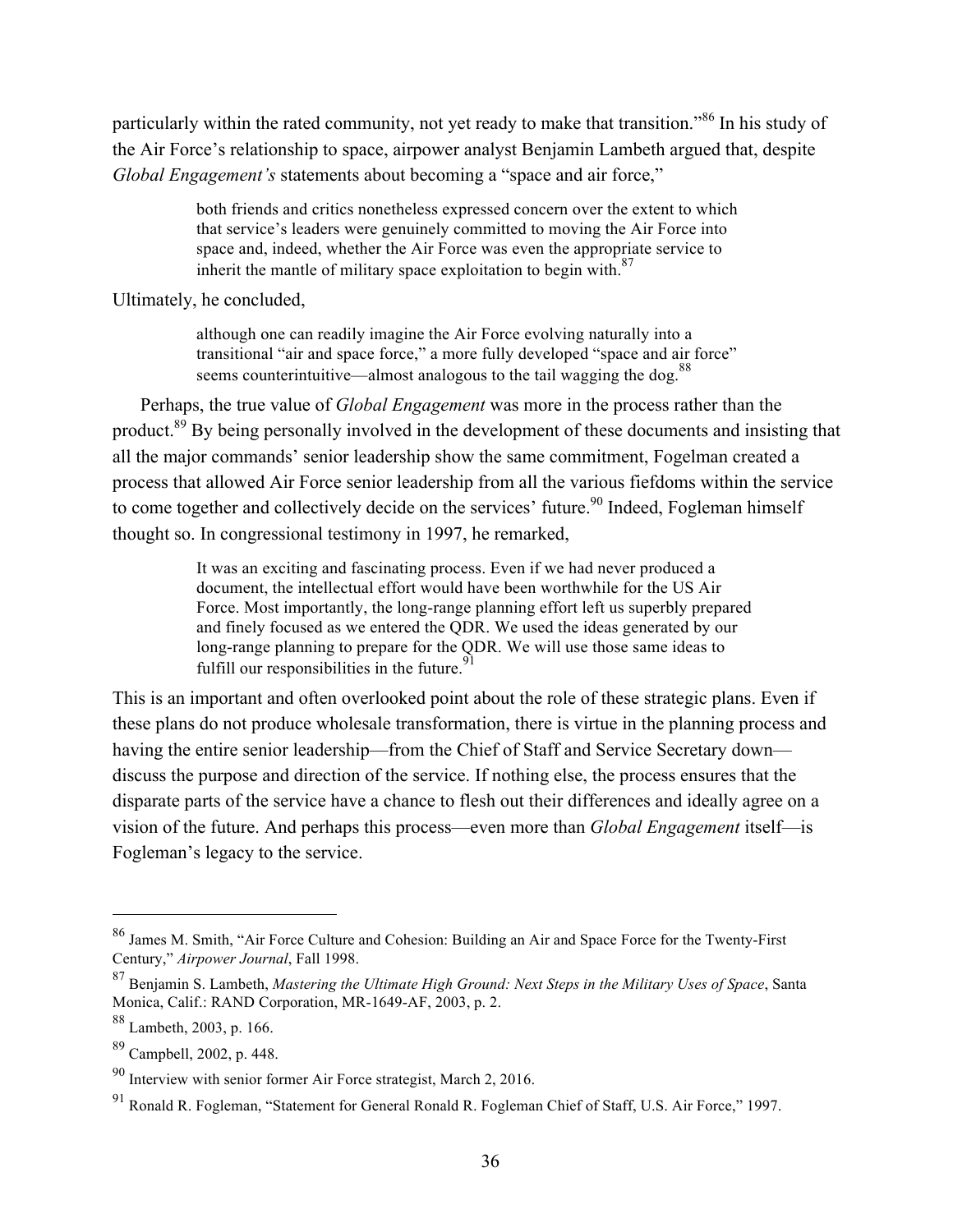### *Long-Range Plan* (1997)

The following year, the Air Force produced a successor document—the *Long-Range Plan.*  Unlike *Global Reach—Global Power* or *Global Engagement,* the *Long-Range Plan* was not a vision document unto itself, but rather, it aimed at "identify[ing] those initial steps and transition decisions which are necessary to reach the goals" in *Global Engagement*. 92 As Fogleman described,

> It is the road map—the architectural framework—for where we go in the future. The second product is a no-kidding, long-range plan that contains objectives and milestones and serves as the actionable part of this process.<sup>93</sup>

Although the *Long-Range Plan* was classified, the Air Force produced an unclassified summary version "to encourage dialogue with industry, think tanks, academia and the public at large on the means to attain these goals."94 The summary comprised three parts—describing "the 2000– 2025 planning context," "sustaining the Air Force core competencies," and then, in the heart of the document, "directive statements."95 In the latter section, each of the basic issues agreed to at the 1996 Corona conference were broken down by assumptions and constraints; a desired end state; "representative actions" (i.e., a generic set of tasks to accomplish the end state); and, perhaps most importantly, an "office of primary responsibility" responsible for overseeing each task $^{96}$ 

By the "directed statements," the Air Force turned fairly vague guidance into concrete tasks. Even the unclassified summary version contains fairly specific guidance for everything from developing and fielding high-altitude UAVs to revamping career progression and professional education.97 More importantly, perhaps, the *Long-Range Plan* began to shift resources around and turn abstract decisions into fiscal reality. Fogleman understood that strategy and budgeting formed a symbiotic relationship: Strategy needed to affect budgets to produce concrete changes on the service, and the budgeting required a strategy to guide it. For its part, the *Long-Range Plan* reallocated some \$2 billion starting in FY 1998, increasing to \$8.3 billion in FY 2003. And, in keeping with *Global Engagement*'s focus on space, about 60 percent of these resources were earmarked for "future space operations."<sup>98</sup>

<sup>&</sup>lt;sup>92</sup> Clark A. Murdock, "The Search for a Systemic Solution: Air Force Planning Since the Persian Gulf War," working paper, 2002, p. 11.

<sup>93</sup> Fogleman, 1997.

<sup>94</sup> U.S. Air Force, *The 1997 Air Force Long-Range Plan: Summary*, Washington, D.C., 1997, p. 1.

<sup>95</sup> U.S. Air Force, 1997, p. 2.

<sup>&</sup>lt;sup>96</sup> U.S. Air Force, 1997.

<sup>&</sup>lt;sup>97</sup> U.S. Air Force, 1997, pp. 9, 13. For an analysis of Fogleman's role in driving UAV development, see Caitlin Lee, *The Culture of U.S. Air Force Innovation: A Historical Case Study of the Predator Program*, doctoral dissertation, London: Kings College, 2016, pp. 147–183.

<sup>98</sup> Murdock, 2002, p. 17.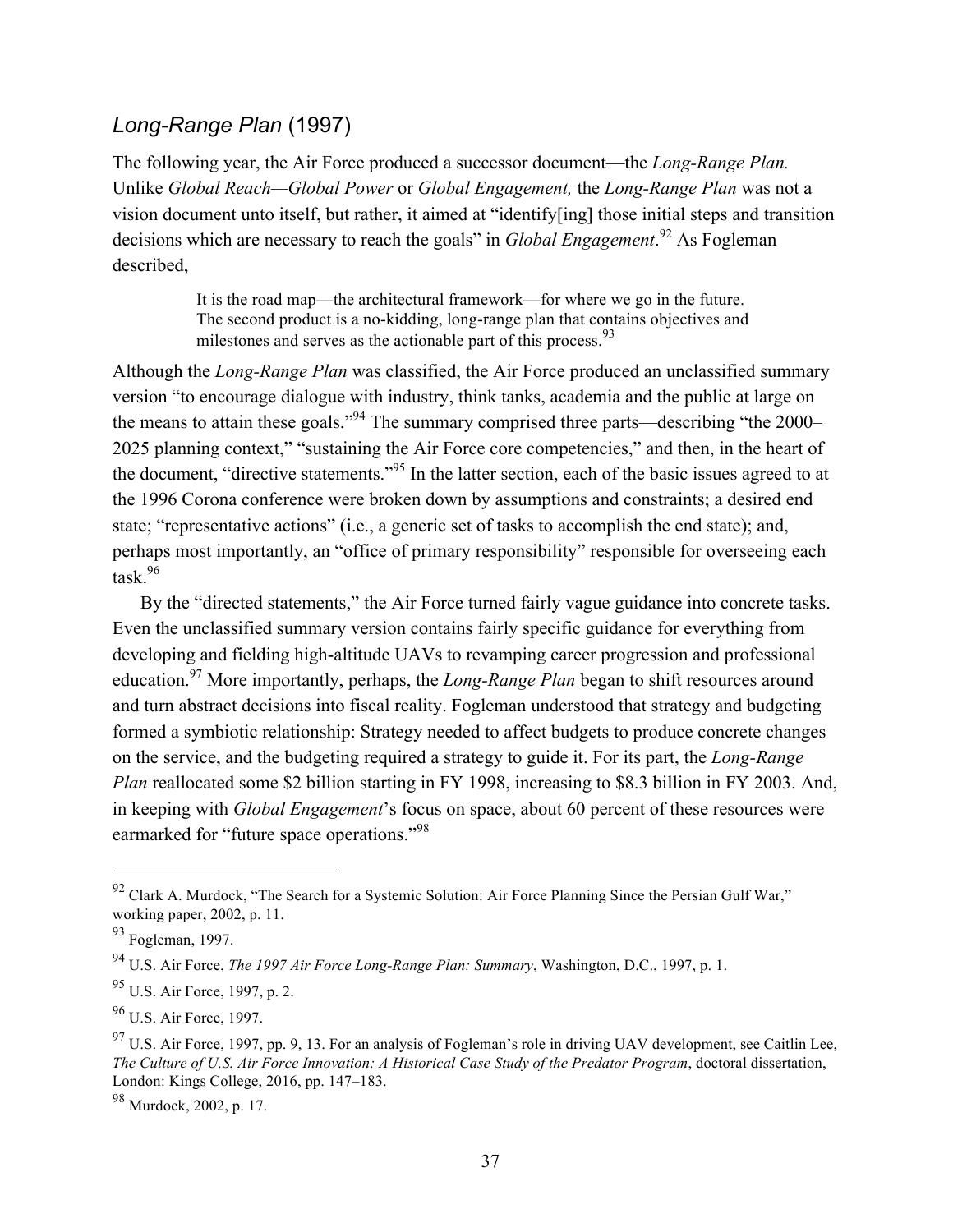Ultimately, the *Long-Range Plan*'s success was more ambiguous than *Global Engagement*. On a budget front, the *Long-Range Plan* struggled to find offsets or cost savings for all its new investments. Originally, Fogleman planned to pay for *Global Engagement* by "divesting" or retiring older systems, but the planners were bogged down about which systems should be retired. In the end, the Air Force decided to shed 35,000 personnel of end strength to pay for modernization, but that was still insufficient.<sup>99</sup> Indeed, according to some observers, the implementation of *Global Engagement* and the *Long-Range Plan* slowed after Fogleman resigned as CSAF in September 1997 in the aftermath of the Khobar Towers terrorist attack. After that, the Air Force turned to other priorities.<sup>100</sup>

### *America's Air Force Vision 2020* (2000)

Fogleman's successor, Gen Michael Ryan, never intended to coin a new strategy. Indeed, an article in *Air Force Magazine*, written shortly after Ryan took over as CSAF, was titled "The Chief Holds Course."101 The article quoted Ryan as saying that *Global Engagement* was "an Air Force project, a year and a half in the making, involving all the commands. This was a corporate view of the future. It was not based on individuals."102 Indeed, Ryan believed that *Global Engagement* was "fundamentally sound" and "a good road map, a good glide path" and argued that "it's now up to us to go out and execute it."<sup>103</sup>

However, several factors changed Ryan's mind. First, the Air Force faced congressional pressure from U.S. Senator Robert Smith to weaponize space and renewed calls for the creation of a separate space force.104 Second, and perhaps more importantly, in 1999, an American-led North Atlantic Treaty Organization coalition intervened in Kosovo to protect ethnic Albanians from Serbian aggression. Although a comparatively small operation, the Kosovo Air Campaign disproportionally influenced strategy: "Kosovo seemed to validate the Air Force's capacity to halt aggression without waiting for the Army to marshal its divisions and engage."<sup>105</sup> Third, deployments to the Balkans, policing the no-fly zones in Iraq, and others missions were taking

<sup>99</sup> Murdock, 2002, p. 18.

<sup>100</sup> Tom Bowman, "Air Force Chief Resigns over Disputes '97 Terrorist Bombing Was Source of Division," *Baltimore Sun*, July 29, 1997; and Barzelay and Campbell, 2003, p. 73. In 1996, a terrorist attack killed 19 airmen at Khobar Towers in Saudi Arabia. After the attack, DoD and Congress disputed who was responsible for the incident and for failing to adequately protect the servicemen.

<sup>101</sup> John A. Tirpak, "The Chief Holds Course," *Air Force Magazine*, January 1998.

<sup>102</sup> Tirpak, 1998, p. 37.

<sup>103</sup> Tirpak, 1998, p. 38.

 $104$  Barzelay and Campbell, 2003, p. 79; interview with a retired senior Air Force general officer, June 2, 2016. See, also, Murdock, 2001, pp. 25–26.

<sup>&</sup>lt;sup>105</sup> Barzelay and Campbell, 2003, p. 81. For the debate on whether airpower did indeed win the Kosovo campaign, see Daniel L. Byman and Matthew C. Waxman, "Kosovo and the Great Air Power Debate," *International Security*, Vol. 24, No. 4, Spring 2000.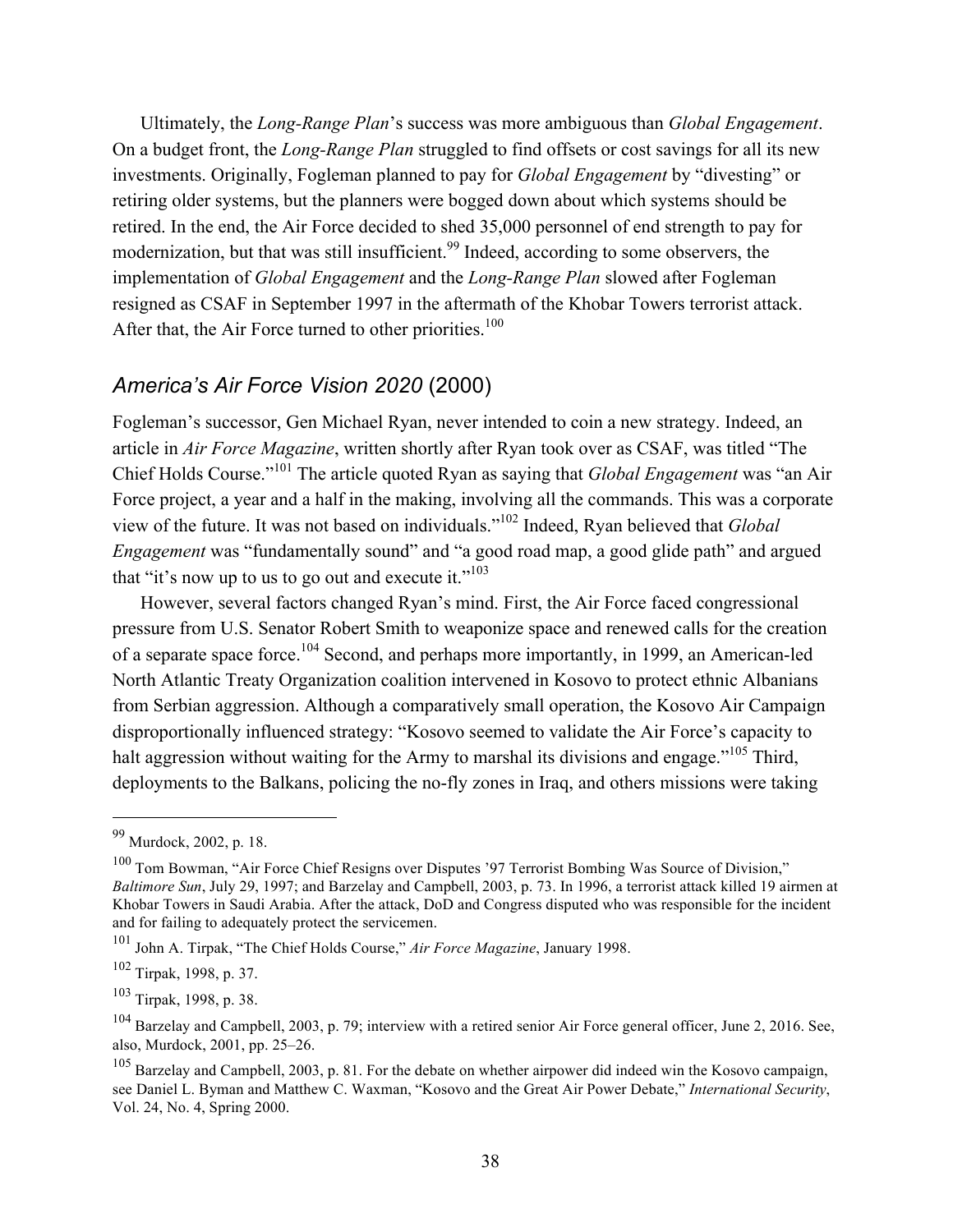their toll on the service, and the Air Force was facing a retention problem.<sup>106</sup> Fourth, the Air Force faced an ongoing budget draw down, and the Air Force's senior leaders felt like they needed to better justify their force structure and programs to Congress and DoD's senior leadership.<sup>107</sup> Finally, the Air Force became increasingly worried about the growth of potential adversaries' antiaccess and aerial denial capabilities. In the Air Force–run 1999 futures game, the opponent established an air-exclusion zone of more than 500 miles, beyond the range of many Air Force platforms, including the F-22 Raptor and the F-35 Joint Strike Fighter.<sup>108</sup> According to former Fogleman executive officer Col Jim Engle,

> They [the Air Force leaders] made anti-access/standoff warfare an issue for the fall 1999 Corona and pushed it over the hump from an interesting point of debate to a future policy commitment by the Air Force. $109$

Like Fogleman, Ryan made an active effort to gather and incorporate ideas, although perhaps to a lesser degree.<sup>110</sup> In addition to the Corona conferences, Ryan and Secretary of the Air Force F. Whitten Peters also met with the Air Force four stars every six to eight weeks to further flesh out major decisions confronting the service.<sup>111</sup> The new vision statement, however, was further articulated during a 1999 Corona conference, where the generals wrestled with

> striking the balance between theater specific and global reach and shooting versus enabling platforms. The resolution is to remain theater focused but ask for budget expansion for more global power.<sup>112</sup>

This resolution later became the basis for *America's Air Force Vision 2020: Global Reach, Vigilance, and Power.* Finally, Ryan's planning staff also briefed each of the major Air Force commands on the nascent document, incorporating each Air Force four star's input into the final paper, ultimately released in 2000.<sup>113</sup>

As a process, the crafting of *America's Air Force Vision 2020* generally receives lower marks than Fogleman's *Global Engagement*. Some argue that Peters's (in his role as Under Secretary) participation in the long-term strategy group had a "chilling" effect on discussion.<sup>114</sup> Others blame Ryan. According to Colin Campbell, some participants in the Corona conference

 $106$  Interview with an Air Force senior leader, May 9, 2016; interview with a retired senior Air Force general officer, June 2, 2016.

<sup>107</sup> Interview with a retired senior Air Force general officer, June 2, 2016.

<sup>&</sup>lt;sup>108</sup> Barzelay and Campbell, 2003, p. 81.

<sup>109</sup> Barzelay and Campbell, 2003, p. 206.

<sup>110</sup> Interview with a former Air Force general officer, June 27, 2016.

<sup>&</sup>lt;sup>111</sup> Interview with an Air Force senior leader, May 9, 2016.

<sup>112</sup> Barzelay and Campbell, 2003, p. 92.

<sup>113</sup> Interview with a retired senior Air Force general officer, April 27, 2016.

<sup>114</sup> Barzelay and Campbell, 2003, p. 86.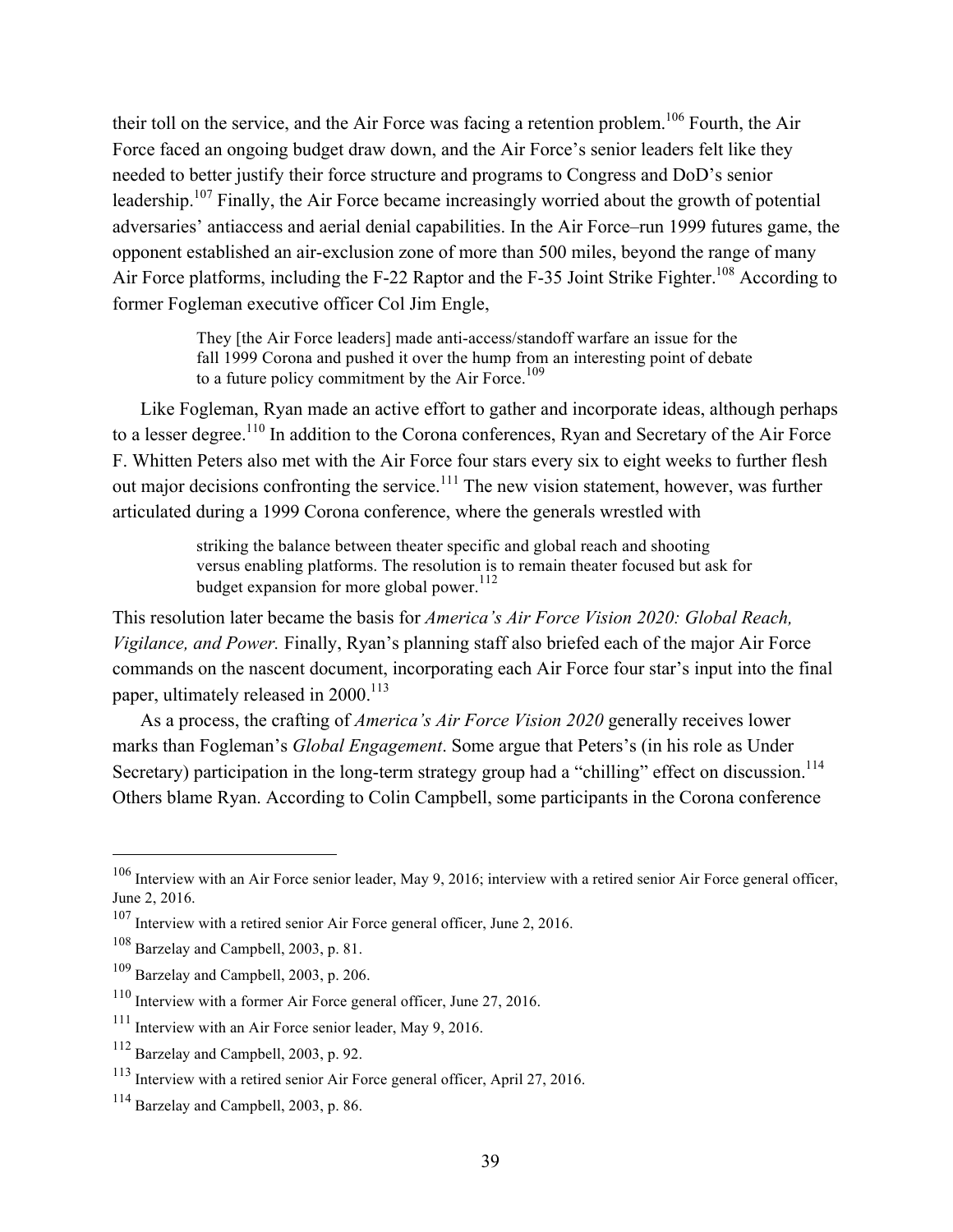dismissed Ryan as "not visionary, not a strategist."115 Still others suggest that *America's Air Force Vision 2020* was never intended to be a particularly revolutionary document, but rather a public-relations one—helping to explain to the rank and file, as well as to Capitol Hill, the shift to a rotational force.116 Either way, *America's Air Force Vision 2020* was not considered to be particularly path-breaking document compared with its predecessors.

As a document, *America's Air Force Vision 2020* adopted a high-level look with few specifics. Clark Murdock argues that it was "mostly an exploration of the identity of the Air Force," rather than a concrete planning document.<sup>117</sup> With a striking picture of the earth on its cover, approximately one-third of the pages are dedicated to photomontages of airmen and aircraft. Much of the text dedicates the Air Force to longstanding, if rather bland, objectives, such as "providing seamless aerospace power," "recruit[ing], train[ing] and maintain[ing] America's best young men and women," and "integrating air, space, and information operations, while leveraging the strengths of each."<sup>118</sup> It, however, successfully quelled some of the discontent left from the *Global Engagement*'s seeming prioritization of space power at the expense of airpower. *America's Air Force Vision 2020* focused on "the blending of air and space capabilities and personnel to advance aerospace power, regardless of where the platforms are located or which ones are chosen."<sup>119</sup>

Ryan championed the Aerospace Expeditionary Force, and its concepts feature prominently in *America's Air Force Vision 2020*. 120 The concept's historical roots lay in the composite air strike task force first proposed after the Korean War.<sup>121</sup> In 1994, under Fogleman's direction, the then–Central Command Air Force commander Lt Gen John Jumper developed the modern incarnation of the concept to enable the Air Force to rapidly deploy to the theater as a response to Iraqi aggression.122 The concept proposed building self-contained force packages, called *Aerospace Expeditionary Forces*, that could deploy to theater and conduct independent operations relatively quickly.123 In *America's Air Force Vision 2020*, Ryan took Jumper's idea and expanded the concept and applied it throughout the Air Force.<sup>124</sup> The strategy called for the

 $\overline{a}$ 

 $122$  Dowdy, 2000, pp. 1, 3.

<sup>123</sup> Dowdy, 2000; and interview with a retired senior Air Force general officer, October 11, 2016.

 $124$  Dowdy, 2000, p. 3; and interview with a retired senior Air Force general officer, June 2, 2016. Critics argue that the Aerospace Expeditionary Force proved overly focused on deploying forces, and, consequently, it failed to

<sup>115</sup> Campbell, 2002, p. 445.

<sup>116</sup> Interview with an Air Force senior leader, May 9, 2016.

<sup>117</sup> Murdock, 2001, p. 24.

<sup>118</sup> U.S. Air Force, *America's Air Force Vision 2020: Global Reach, Vigilance, and Power*, 2000.

 $119$  Hays and Mueller, 2001, p. 35.

<sup>120</sup> Barzelay and Campbell, 2003, p. 80.

<sup>121</sup> William L. Dowdy, *Testing the Aerospace Expeditionary Force Concept: An Analysis of AEFs I–IV (1995–97) and the Way Ahead*, Maxwell Air Force Base, Ala.: College of Aerospace Doctrine, Research and Education, Air University, Research Paper 2000-01, 2000, pp. 1, 3.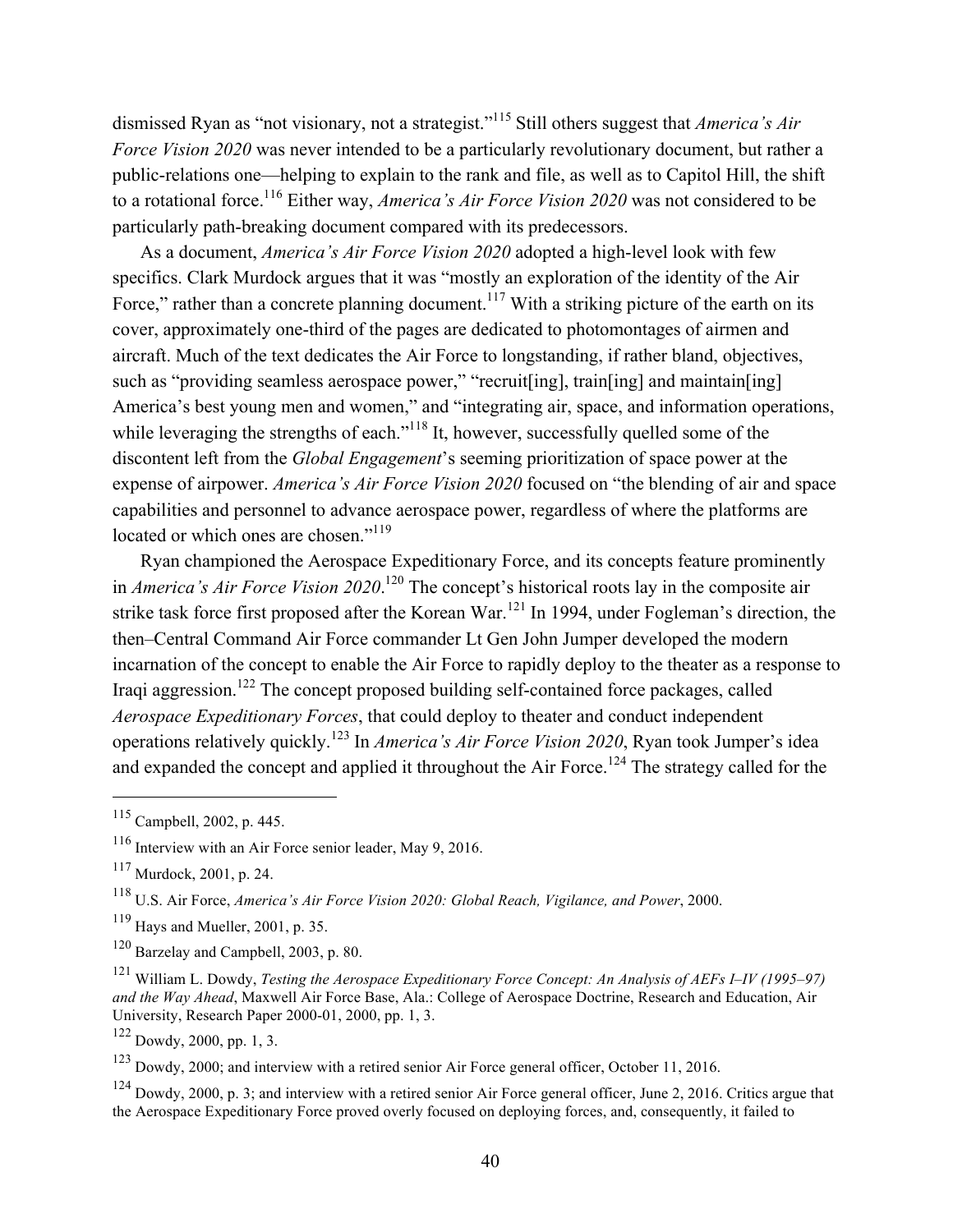Air Force to be able to form up to ten Aerospace Expeditionary Forces, a deployable Air Force unit capable of providing command and control, intelligence support, air superiority, and strike force for an area about half the size of Texas. The concept was for one Aerospace Expeditionary Force to be always ready to deploy within 48 hours, while another four would be ready to go within 15 days.<sup>125</sup>

The move to Aerospace Expeditionary Forces held the promise for other benefits besides making the force more rapidly responsive. The Aerospace Expeditionary Forces offered the potential to be to the Air Force what carrier strike groups are to the Navy—a relatively simple construct to help Congress and the broader defense community understand its force structure. It also promised to help reduce the strain on the force by shifting to a rotational construct. Given that only one Aerospace Expeditionary Force would be on a short string for a deployment at any given time, the rest of the force could be in a reset phase. The idea was that, by making deployments more predictable for airmen's families, it would increase the service's retention numbers<sup>126</sup>

Perhaps *America's Air Force Vision 2020*'s most memorable line is the title. Ryan explained it in a joint statement to the House Armed Services Committee on July 11, 2001, with the newly confirmed Secretary of the Air Force James G. Roche:

> Across this spectrum, it was *Global Vigilance, Reach, and Power* that was essential for assuring U.S. national security and international stability. We provided global vigilance using our intelligence, surveillance, and reconnaissance (ISR) assets; force protection measures; and deterrence missions. Our mobility assets and pre-positioned munitions contributed to our global reach. Finally, we displayed global power in Iraq and the Balkans with our unmatched capability to create precise military effects when called upon or threatened. These three facets of aerospace power are interdependent, collectively providing rapid aerospace dominance for America. Perhaps most importantly, all these accomplishments were against the backdrop of a pivotal transformation in the way we structure our forces to support expeditionary operations.<sup>127</sup>

In essence, Ryan argued that vigilance, reach, and power captured the Air Force's core competencies—rapid global mobility, precision engagement, global attack, air and space superiority, information superiority, and agile combat support—and the range of Air Force missions.

<u>.</u>

adequately address the supporting infrastructure requirements. Consequently, it never lived up to its expectations (interview with a former Air Force general officer, June 27, 2016).

<sup>125</sup> U.S. Air Force, 2000.

<sup>126</sup> Interview with an Air Force senior leader, May 9, 2016; and interview with a retired senior Air Force general officer, June 2, 2016.

<sup>&</sup>lt;sup>127</sup> James G. Roche and Michael E. Ryan, "Joint Statement of the Honorable James G. Roche Secretary of the Air Force and General Michael E. Ryan, Chief of Staff, United States Air Force," July 11, 2001.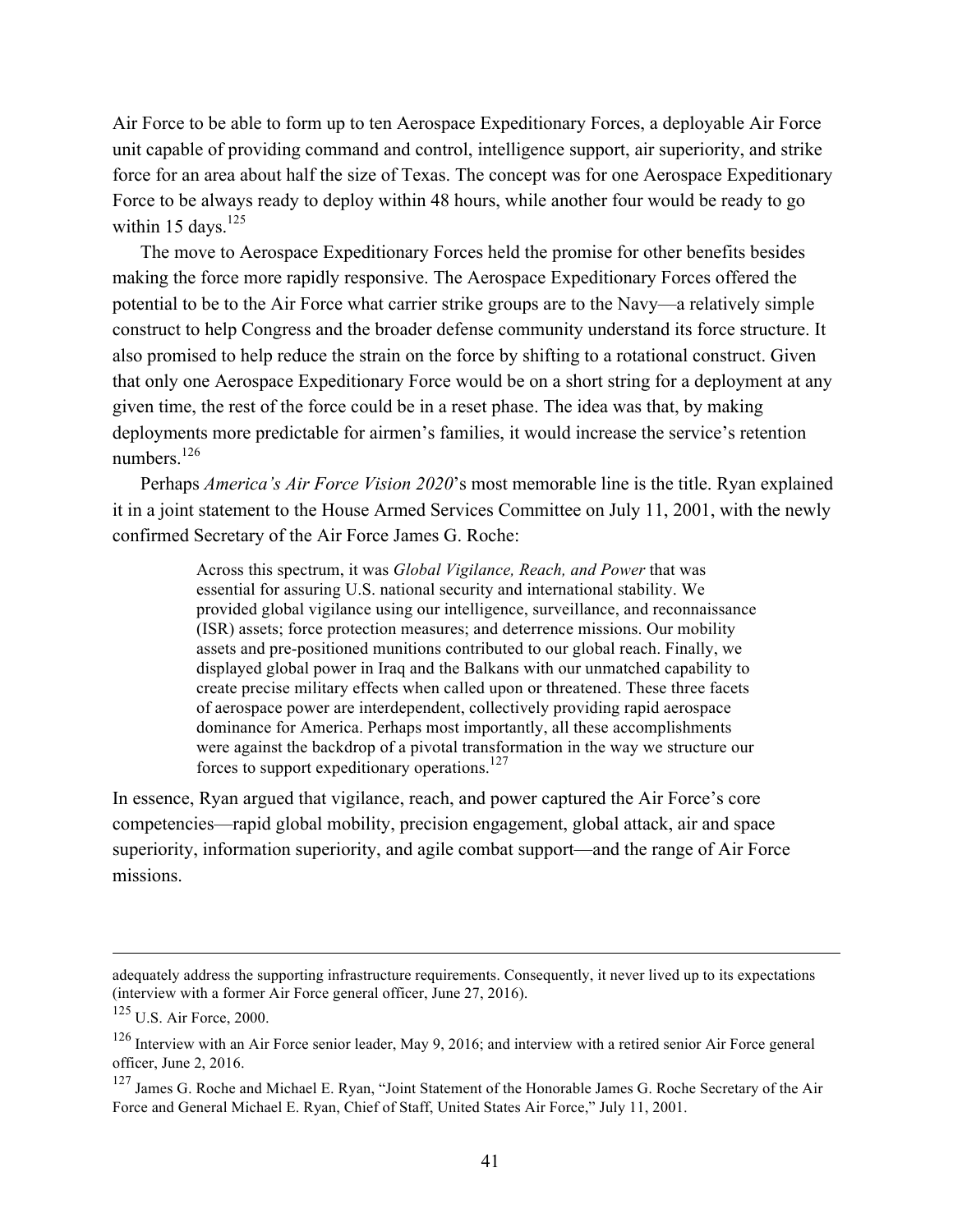# "Rapid Aerospace Dominance" (2001)

Not all strategic documents developed made it to publication, but understanding the process behind their development—and why they stalled—can prove equally valuable. "Rapid Aerospace Dominance" provides one such example. After the development of *America's Air Force Vision 2020*, the Air Staff's strategic planning arm, under Maj Gen John Barry, set to work on a strategic concept: rapid aerospace dominance. The concept was designed to link the broader vision of the Air Force expressed in *America's Air Force Vision 2020* with more operational documents to explain "why" the Air Force operates in the way it does.<sup>128</sup> In a nutshell, the concept argued that the Air Force aimed to be able to quickly dominate both *in* the air and space domains and *from* air and space domains to effect surface operations.<sup>129</sup> Beyond simply providing the Air Force with added intellectual coherence, the "Rapid Aerospace Dominance" concept aimed to provide the service a way of explaining Air Force operations to Capitol Hill and the broader policy audience. $130$ 

Inside the Air Force, the term *rapid aerospace dominance* began to catch on. *Air Force Magazine* noted that the term encompassed "popular themes of future military planning" and called it "seductive and empirical" and "a perfect fit with strategic airpower."<sup>131</sup> And there were plans for a much larger public rollout. By August 2001, the Air Staff produced a series of "Rapid Aerospace Dominance" products—including a draft pamphlet, a draft article intended for *Foreign Affairs* (designed to influence the wider policy audience), an article for *Aerospace Power Journal* (designed to reach more of an Air Force internal audience), and a briefing of more than 80 slides for Air Force senior leaders.<sup>132</sup> Unfortunately, by the time these documents were produced, Ryan's tenure was coming to a close. Ryan tasked the Air Staff to get input from the other Air Force four-star general officers—most importantly, his successor Gen John Jumper, then the commander of Air Combat Command.<sup>133</sup>

Jumper, however, chose not to pursue "Rapid Aerospace Dominance" further. Several possible explanations are given for why that was the case. The new concept came just at the start of a new administration, with the new Secretary of Defense Donald Rumsfeld making a push to transform the department and the military. According to some accounts, Jumper was focused on the Air Force's inputs to the DoD-wide QDR going on simultaneously with "Rapid Aerospace

<sup>128</sup> John Barry, "Rapid Aerospace Dominance: A Unifying Concept for the Air Force," unpublished briefing, July 2001.

 $^{129}$  Barry, 2001.

 $130$  Interview with a retired Air Force general officer, May 5, 2016.

<sup>131</sup> Rebecca Grant, "The Redefinition of Strategic Airpower," *Air Force Magazine*, October 2003.

<sup>&</sup>lt;sup>132</sup> Draft copies provided to authors.

<sup>133</sup> Interview with a retired Air Force general officer, May 5, 2016.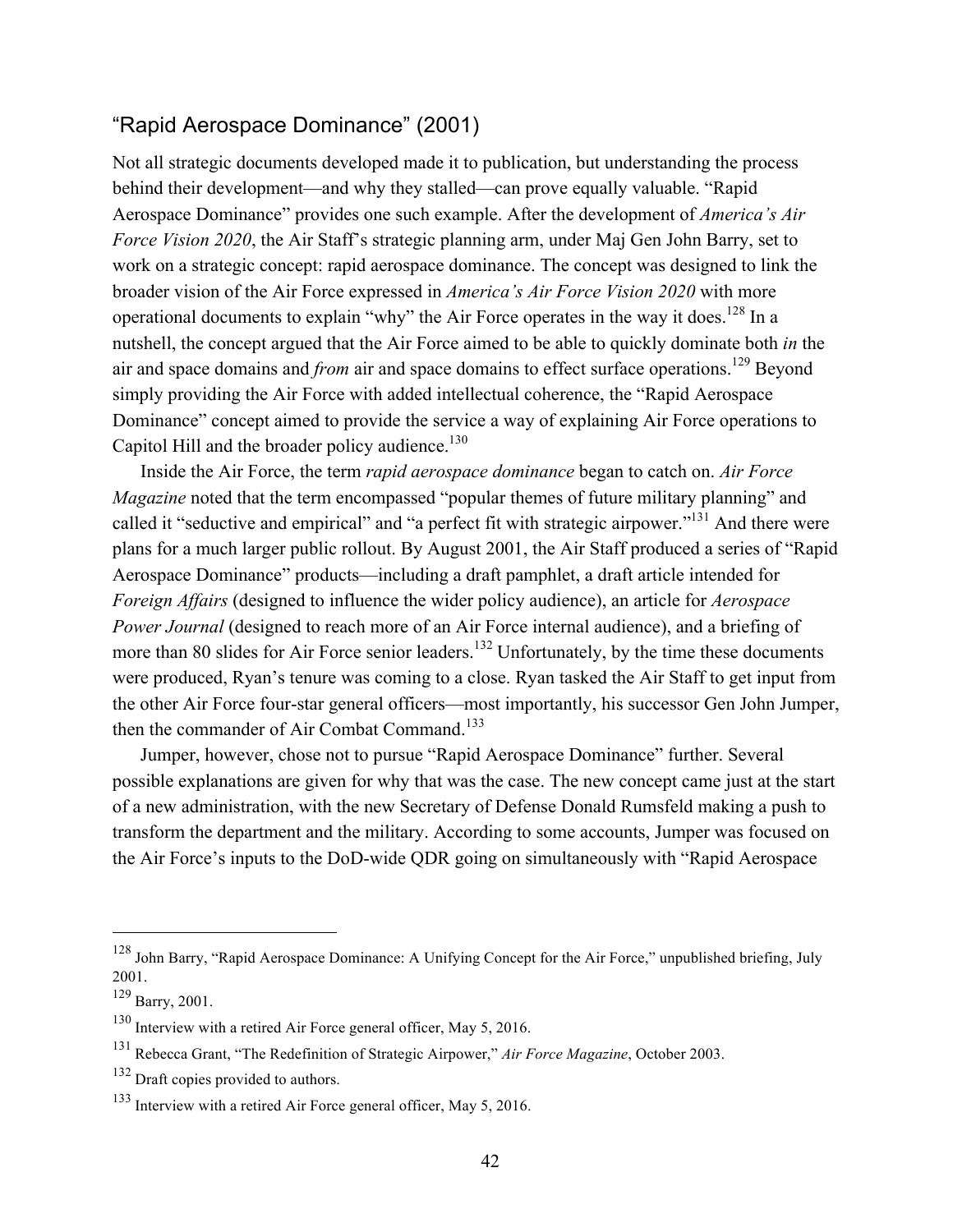Dominance."<sup>134</sup> There also may have been concerns about whether the message—which called for the Air Force dominating the surface (the realm of the Army and Navy) from the air—would cause friction with the other services rather than encourage more joint solutions.<sup>135</sup> Finally, "Rapid Aerospace Dominance" suffered from poor timing. Within days of Jumper taking the helm as CSAF, the September 11 terrorist attacks occurred, and the Air Force's focus turned to Afghanistan and the War on Terrorism.<sup>136</sup> Whatever the reasons, however, without the backing of the Air Force's senior leadership, the strategic concept never took flight, and "Rapid Aerospace Dominance" was never published.

### *Air Force Transformation Flight Plan* (2002, 2003, and 2004)

Secretary of the Air Force Roche and CSAF General Jumper's tenures at the helm of the Air Force were marked by comparatively fewer public strategy documents than in other periods. In the aftermath of the September 11 attacks, the Air Force's focus turned to supporting the Afghanistan and Iraq Wars, rather than producing public documents.<sup>137</sup> This outlook, however, also fit with the Air Force senior leadership's overall approach to strategy at the time. From their standpoint, strategy should start with a concept of operations—how the Air Force would fight in the joint environment—and programs and budgets should flow from that, not with grand theories about airpower or, worse yet, simply replacing old systems with newer ones, without any attention to how these systems would be employed on the battlefield.<sup>138</sup>

One of few public Air Force strategic documents published during this period came in November 2003, when the Air Force released the *U.S. Air Force Transformation Flight Plan*. Signed by Roche and Jumper and spanning 87 pages with almost the same number of pages worth of annexes, the report presented the Air Force's intended transformation efforts over the next several decades.<sup>139</sup> The report was both programmatic and strategic—laying out what equipment the Air Force would buy and implicitly how the service would fight future wars. In a sense, the plan reflected the Air Force senior leadership's thinking at the time, which was that the Air Force did not simply need to prepare to fight the wars taking place at present, but ones

<sup>&</sup>lt;sup>134</sup> Interview with a retired Air Force general officer, May 5, 2016.

<sup>&</sup>lt;sup>135</sup> Interview with a retired Air Force general officer, April 27, 2016; and interview with a retired senior Air Force general officer, October 11, 2016.

<sup>136</sup> Interview with a senior Air Force leader, April 21, 2016; and interview with a retired senior Air Force general officer, October 11, 2016.

<sup>&</sup>lt;sup>137</sup> Interview with a retired senior Air Force general officer, October 11, 2016.

<sup>138</sup> Interview with a retired senior Air Force general officer, October 11, 2016.

<sup>139</sup> Headquarters, U.S. Air Force/Future Concepts and Transformation Division, *The U.S. Air Force Transformation Flight Plan*, November 2003, p. i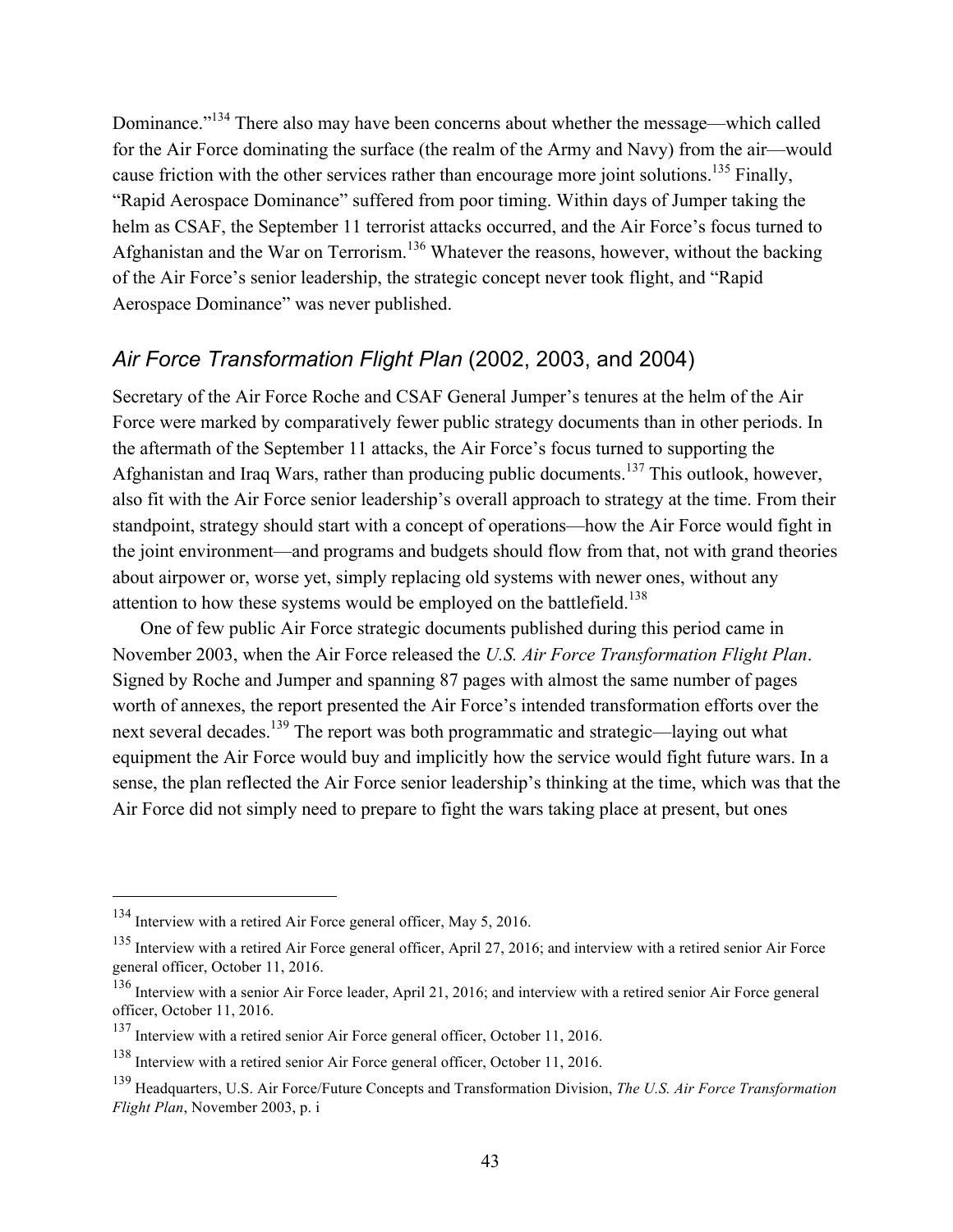decades out.<sup>140</sup> Despite the difficulties of projecting that far ahead, planning for the future allowed the Air Force an opportunity to help shape it. $^{141}$ 

*U.S. Air Force Transformation Flight Plan* was never intended as a strategy, but rather as an internal reporting document.<sup>142</sup> Then–Secretary of Defense Rumsfeld, an advocate of the revolution in military affairs, believed the services and DoD more broadly were mired in the status quo and needed to change. He therefore pushed the services to detail how they were pursuing transformation. The Air Force dutifully submitted the initial Transformation Flight Plan to the Office of Force Transformation in June 2002, detailing the ways it was trying to evolve.<sup>143</sup> At least as perceived by some on the Air Staff, the initial report proved remarkably successful: Rather than Rumsfeld pressuring the Air Force about the service's perceived rigidity, the Air Force became one of the poster children of transformation.<sup>144</sup>

The Air Force chose to publicly release an updated version of the report in November 2003. Since "Rapid Aerospace Dominance" was never published, the Air Force faced a perceived strategic-messaging void.<sup>145</sup> The Air Force felt it needed a way to publicly explain where it was headed in the future. *The U.S. Air Force Transformation Flight Plan* also was an attempt to explain the Air Force's new approach to strategy, in which a distinct concept of operations detailing how the Air Force would respond to future needs was part of the joint force that would drive the Air Force's planning and programming.<sup>146</sup> And so, almost accidentally, what originally was an internal reporting document became a strategic plan.

*The U.S. Air Force Transformation Flight Plan*'s scope was remarkably broad. It included chapters on reforming everything from the Air Force's culture to its business processes. The part of the report that attracted the most attention, however, was Chapter Seven, "Developing Transformational Capabilities," detailing the Air Force's research and development and procurement priorities in the near (until 2010), middle, and long terms (post-2015). Most of the programs were fairly traditional, such as the Global Hawk long-range remotely piloted vehicle, F-35 Joint Strike Fighter, and the next-generation bomber.<sup>147</sup> A handful of the proposals for longer-term development, however, were more cutting edge. The report called for research on "hypervelocity rod bundles" (heavy metal [e.g., tungsten] rods placed in space that could be

<sup>140</sup> Interview with a senior Air Force leader, April 21, 2016.

<sup>141</sup> Interview with a senior Air Force leader, April 21, 2016.

<sup>142</sup> Interview with an Air Force action officer, September 13, 2016.

<sup>143</sup> Headquarters, U.S. Air Force/Future Concepts and Transformation Division, 2003, p. i

<sup>144</sup> Interview with an Air Force action officer, September 13, 2016.

<sup>145</sup> Interview with an Air Force action officer, September 13, 2016.

<sup>146</sup> Headquarters, U.S. Air Force/Future Concepts and Transformation, 2003, pp. v–vii; and interview with a retired senior Air Force general officer, October 11, 2016.

<sup>&</sup>lt;sup>147</sup> Headquarters, U.S. Air Force/Future Concepts and Transformation, 2003, pp. 55, 66.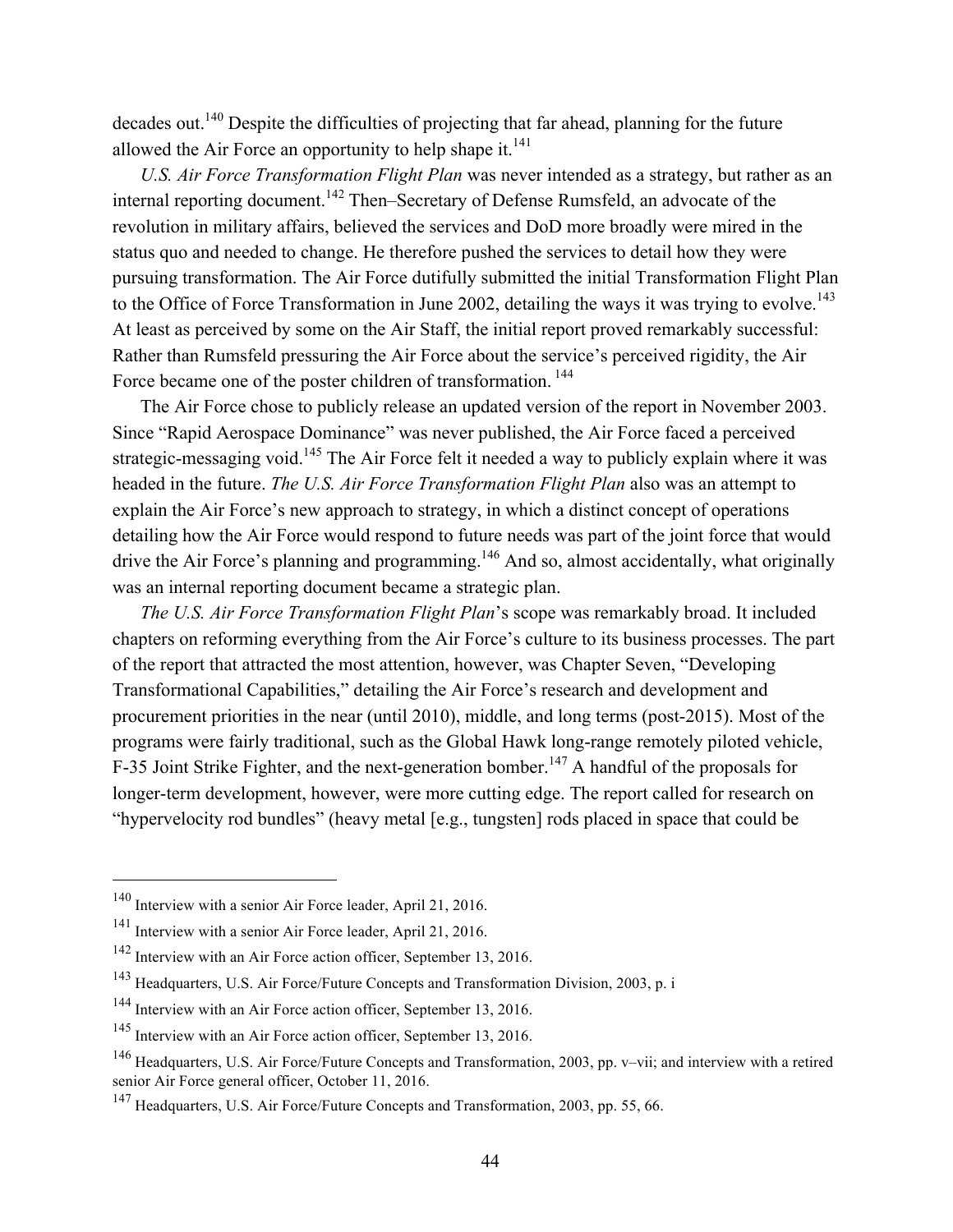dropped on an adversary) and "Evolutionary Air and Space Global Laser Engagement (EAGLE) Airship Relay Mirrors," to name two.<sup>148</sup>

Perhaps because it was originally intended to report current efforts at transformation rather than necessarily drive new initiatives, the white paper did not appear to have a significant effect on the debates about Air Force transformation. The *Flight Plan* received glancing mentions in a handful of academic and think-tank works, which primarily discussed the technical and policy implications of missile defense and long-range strike.<sup>149</sup> There is also little evidence that the *Flight Plan* translated into budgetary gains for the service. Indeed, both the Brookings Institution and Federation of American Scientists came out with papers advocating to cancel many of the more futuristic Air Force proposals—particularly the offensive space weapons (i.e., the lasers and the hypervelocity rod bundles)—in favor of cheaper alternatives.<sup>150</sup>

In the popular press, the *Flight Plan* was a public-relations debacle. NBC News labeled it as a "futuristic flight plan" that "plans for a future war in space."151 The *New York Times* raised questions about the costs and practicality of some of the concepts.152 The *Atlanta Journal-Constitution* argued the technologies listed in the *Flight Plan*—such as EAGLE—were horribly misaligned for U.S. strategic needs, namely winning the war on terrorism.<sup>153</sup> ABC News noted widespread opposition to the plan, from arms-control advocates both within the United States and among European allies.<sup>154</sup> The *Flight Plan* even attracted attention on the other side of the globe. The *New Zealand Herald* ran editorials arguing that the *Flight Plan*'s proposal defied physics and jeopardized arms control.<sup>155</sup> If part of the purpose of strategic documents is to help favorably shape public opinion both in the United States and abroad, the *Flight Plan* clearly struggled.

<sup>148</sup> Headquarters, U.S. Air Force/Future Concepts and Transformation, 2003, pp. 65–66.

<sup>149</sup> See, for example, Michael Krepon, "A Case Study in Policy Entrepreneurship," Washington, D.C.: The Stimson Center, undated, p. 8; Barry D. Watts, *Long-Range Strike: Imperatives, Urgency and Options*, Washington, D.C.: Center for Strategic and Budgetary Assessments, April 2005, p. 73; and Bruce M. Sugden, "Speed Kills: Analyzing the Deployment of Conventional Ballistic Missiles," *International Security*, Vol. 34, No. 1, Summer 2009, p. 114.

<sup>150</sup> Deborah Shapley, "Space: FAS Redefines the Threat," *Journal of the Federation of American Scientists*, Vol. 57, No. 4, Fall 2004; and Jeffrey M. Tebbs, "Pruning the Defense Budget," Washington, D.C.: The Brookings Institution, January 2007.

<sup>&</sup>lt;sup>151</sup> Leonard David, "Air Force Plans for Future War in Space," NBC News, February 23, 2004.

<sup>152</sup> Jonathan Shainin, "Rods from God," *New York Times Magazine*, December 10, 2006.

<sup>153</sup> In a biting editorial, Jay Bookman, deputy editorial page editor of the *Atlanta Journal-Constitution,* quipped,

So we are going to shoot this laser up into space, bounce it off this perfectly positioned mirror, and them aim the beam down into Baghdad to evaporate Abu Musab al Zarqawi? This is madness. As [counterinsurgency author Robert] Taber might put it, we cannot win the war of the flea by building a bigger, more powerful and expensive purebred dog. (Jay Bookman, "U.S. Planning for the War It Wishes For," *Atlanta Journal-Constitution*, May 19, 2005, p. 19A)

<sup>154</sup> Marc Lallanilla, "Shooting Stars," ABC News, March 30, 2004.

<sup>155</sup> Peter Huck, "The Race of the Space Warriors," *New Zealand Herald*, September 22, 2006.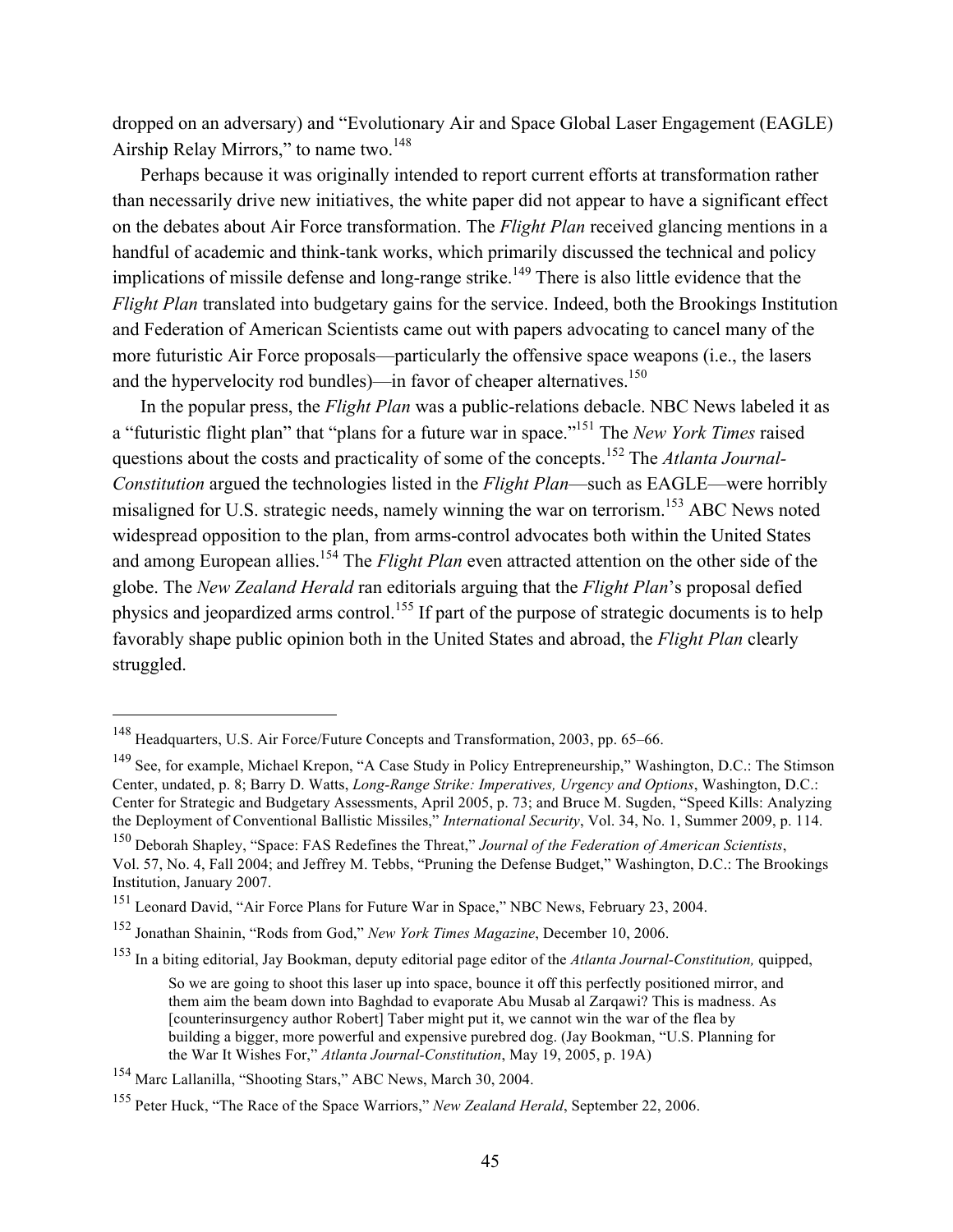In 2004, the Air Force released a new *Transformation Flight Plan*. This version made a conscious effort to tone down the earlier version's futuristic voice.<sup>156</sup> It did not include any reference to hypervelocity rod bundles and only a passing mention of airborne lasers.<sup>157</sup> By 2005, the series was discontinued altogether. As the Iraq and Afghanistan Wars heated up, Rumsfeld's push toward transformation began to falter. The Air Force still provided the data contained in *Transformation Flight Plan* to Rumsfeld—just in an internal publication.<sup>158</sup> Moreover, the Air Force had a new CSAF, Gen T. Michael Moseley, who wanted to publish his own vision for the Air Force's future, so a *Transformation Flight Plan* did not need to fill the public space.

Ultimately, the fallout from the 2003 *Transformation Flight Plan* highlights the importance of judging the environment and challenges of tailoring the audience with strategic documents. To the public, with the United States struggling to fight counterinsurgencies in Iraq and Afghanistan, these futuristic proposals that might defeat technologically sophisticated nationstates seemed ill timed, if not tone deaf. In the *Transformation Flight Plan*'s defense, it provided Rumsfeld and the Office of the Secretary of Defense what they wanted—a long-term plan, not a short-term fix, to current battles. Moreover, the outcry ignored some very real changes the Air Force was making to improve its performance in the current wars, such as revamping Air Force special operations training or refining the airlift system to speed the transportation of supplies to troops in theater.159 And many of the technologies listed in the *Transformation Flight Plan* including Global Hawk, the F-35, and the long-range bomber—are becoming realties. Still, the outcry over the 2003 *Transformation Flight Plan* underscores how successful internal documents may not necessarily make for successful external ones.

### *Lasting Heritage . . . Limitless Horizons: A Warfighter's Vision* (2006)

In fall 2005, Gen T. Michael Moseley became the new CSAF, and Michael Wynne became the Air Force Secretary. Shortly thereafter, on February 28, 2006, the Air Force got a new vision as well—*Lasting Heritage . . . Limitless Horizon: A Warfighter's Vision*. This document was designed to replace the *America's Air Force Vision 2020: Global Reach, Vigilance, and Power*  released several years earlier. <sup>160</sup> According to Moseley, the vision stressed three priorities: fighting the global war on terrorism, developing airmen, and modernizing the force.<sup>161</sup> The glossy, photo-filled 25-page document was nearly twice as long as *Vision 2020*, but this was

<sup>156</sup> Interview with an Air Force action officer, September 13, 2016.

<sup>157</sup> Headquarters, U.S. Air Force/Future Concepts and Transformation Division, *The U.S. Air Force Transformation Flight Plan*, 2004.

<sup>158</sup> Interview with an Air Force action officer, September 13, 2016.

<sup>159</sup> Interview with an Air Force senior leader, April 22, 2016.

<sup>160</sup> Julie Weckerlein, "Air Force Vision Embraces Warfighters, Heritage," *Air Force Print News*, February 28, 2006.  $161$  Weckerlein, 2006.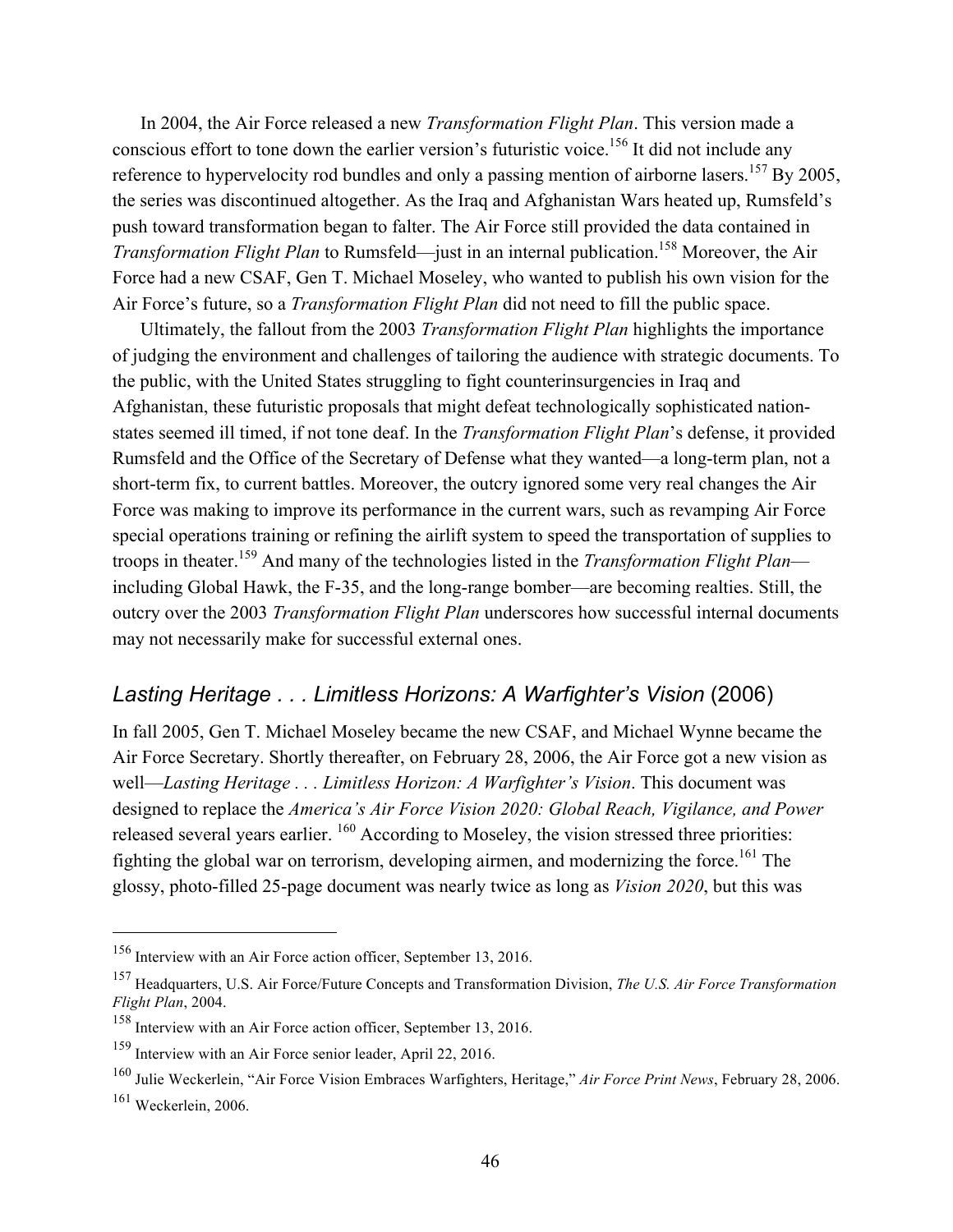mostly devoted to a timeline of the major Air Force milestones and quotes from senior Air Force leaders past and present*.* In the last couple pages, *Lasting Heritage* gave concrete objectives for the Air Force's direction for the next 15 years, including increasing its number of command, control, communications, computers, intelligence, surveillance, and reconnaissance platforms by 70 percent; increasing the number of special operations and combat search and rescue platforms by 88 percent; and reducing the number of fighter aircraft by 25 percent.<sup>162</sup> It also included relatively clear goals, ranging from providing trained and ready airmen to increasing the Air Force's audit readiness.<sup>163</sup> As is often the case, *Lasting Heritage* was accompanied by a press release but seems to have attracted little additional attention.<sup>164</sup> That said, the resource shifts that *Lasting Heritage* predicted ultimately occurred, thanks partially to the next strategic document: the *Air Force Roadmap 2006–2025*.

### *Air Force Roadmap* (2006, 2008)

A few months later, in June 2006, the Air Force published *Air Force Roadmap 2006–2025*, a glossy 159-page monograph. The document's stated purpose was "a capability-based force structure plan that conveys the planned recapitalization and modernization of the Air Force through 2025."165 The *Roadmap* tried to translate the DoD-wide 2006 QDR into programmatic details for the service.<sup>166</sup> Specifically, it charted out how many of the older major Air Force platforms—from aircraft to satellites—would gradually be phased out and what platforms would take their place.

Like the 2003 *Transformation Flight Plan,* the *Roadmap* aimed at transformation but was less radical in its scope. Unlike the *Transformation Flight Plan*, there is no explicit mention of the much-derided "hypervelocity rod bundles" or the EAGLE system in the 2006 document. In fact, the *Roadmap* limits itself to a couple of anodyne references to laser weapons altogether, noting that "[t]he Air Force is investing significant resources in directed energy technology, to include lasers and high powered microwaves" and that "directed energy weapons will allow truly surgical precision, including a variety of non-lethal effects."<sup>167</sup> The Air Force, thereby, avoided much of the popular ridicule that accompanied the 2003 *Transformation Flight Plan*. At the same time, the *Roadmap* failed to generate much positive press.

On January 16, 2008, CSAF General Moseley released a new version of the *U.S. Air Force Roadmap.* Like its predecessor, the *Roadmap* aimed at "recapitalization and modernization of its

<sup>162</sup> U.S. Air Force, *Lasting Heritage . . . Limitless Horizons: A Warfighter's Vision*, February 2006a, p. 23.

<sup>163</sup> U.S. Air Force 2006a, p. 24.

<sup>164</sup> Weckerlein, 2006.

<sup>165</sup> U.S. Air Force, *Air Force Roadmap 2006–2025*, June 2006b, p 6.

<sup>166</sup> U.S. Air Force, 2006b, p. 10.

<sup>167</sup> U.S. Air Force, 2006b, p. 137.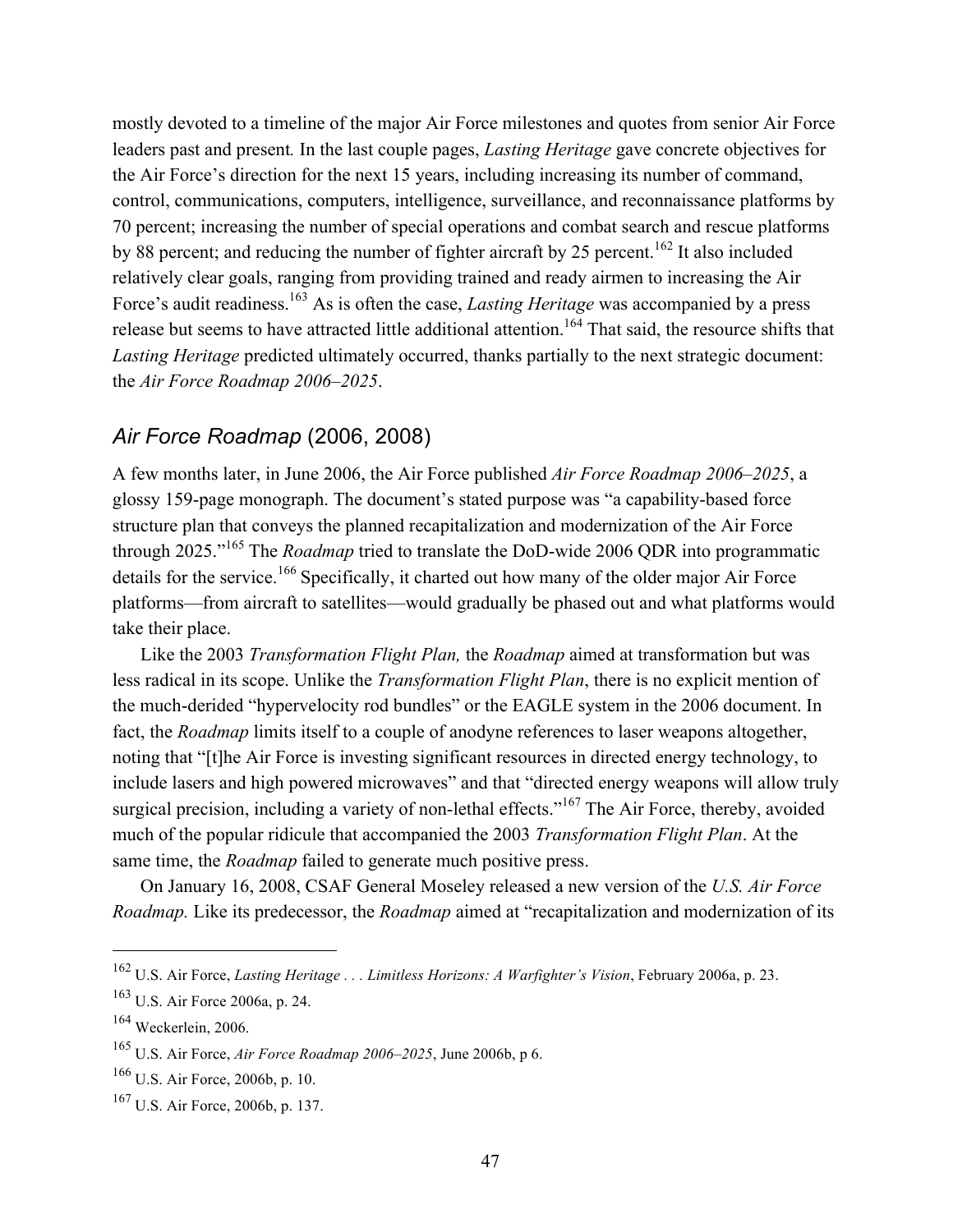aging Air Force fleet" and outlined priorities for next-generation aircraft, including the nextgeneration bomber, tanker, and F-35 Joint Strike Fighter.<sup>168</sup> This version, however, had one key new addition. Organized under General Ryan's grouping of global vigilance, global reach, and global power, the report outlined where in the United States these future aircraft would likely be homebased.169 Although *Wired* referred to the *Roadmap* as the "big map tease," the report may have another, more political purpose in mind.<sup>170</sup> The Air Force Association noted,

> Although senior Air Force leaders won't say so in so many words, the service's new beddown roadmap is a map of constituencies and effectively puts members of Congress on notice that if they want an Air Force mission in their district, they better support the buying of the new systems. If they don't, and inventories continue to shrink, the missions—and the bases, and Air National Guard and Air Force Reserve Command units associated with them—will surely go away.<sup>171</sup>

And in this respect, although the *Roadmap* did not break new strategic ground, it accomplished a more political purpose. Several local newspapers noticed what aircraft might be stationed at their local airbases.172 The influential think tank *Council on Foreign Relations* included a link to the *Roadmap* on its website.<sup>173</sup> More importantly, perhaps, influential U.S. Senator John Thune praised the *Roadmap* for identifying South Dakota's Ellsworth Air Force Base as a potential home for the long-range bomber and Joe Foss Field as a potential base for the F-35 Joint Strike Fighter. He stated,

> Today's report indicates that South Dakota remains an integral part of our national security system. Our people, our communities, our unique geographical location and our commitment to the troops and their missions continue to make South Dakota an ideal location to base and house some of America's top military assets.174

Senator Thune later emphasized his praise for the report when Wynne and Moseley testified before the Senate Armed Services Committee in March 2008.175 If the *Roadmap* wanted to

<sup>168</sup> U.S. Air Force, "Air Force Chief of Staff Releases Future Roadmap," Washington, D.C., Release No. 040108, January 16, 2008.

<sup>169</sup> U.S. Air Force, 2008.

<sup>170</sup> David Axe, "Air Force's Big 'Roadmap' Tease," *Wired*, January 17, 2008a.

 $171$  Axe, 2008a.

<sup>&</sup>lt;sup>172</sup> See, for example, Sue Major Holmes, "Three N.M. Bases Getting New Planes Under USAF 'Road Map,"" Associated Press, January 16, 2008; Ted Jackovics, "MacDill in the Running for New Flying Tankers," *Tampa Tribune*, February 15, 2008; and "Cannon Addresses 'Air Force Roadmap,'" *Clovis News Journal*, January 16, 2008.

<sup>173</sup> Council on Foreign Relations, "Air Force Weapon System Roadmap," January 16, 2008.

<sup>&</sup>lt;sup>174</sup> John Thune, "Senator Thune Hails Air Force Report," U.S. Senator for South Dakota John Thune website, January 14, 2008.

<sup>&</sup>lt;sup>175</sup> "Transcript on Armed Services Committee Hearing on the Air Force Tanker Competition," U.S. Senator for Alabama Jeff Sessions website, March 5, 2008.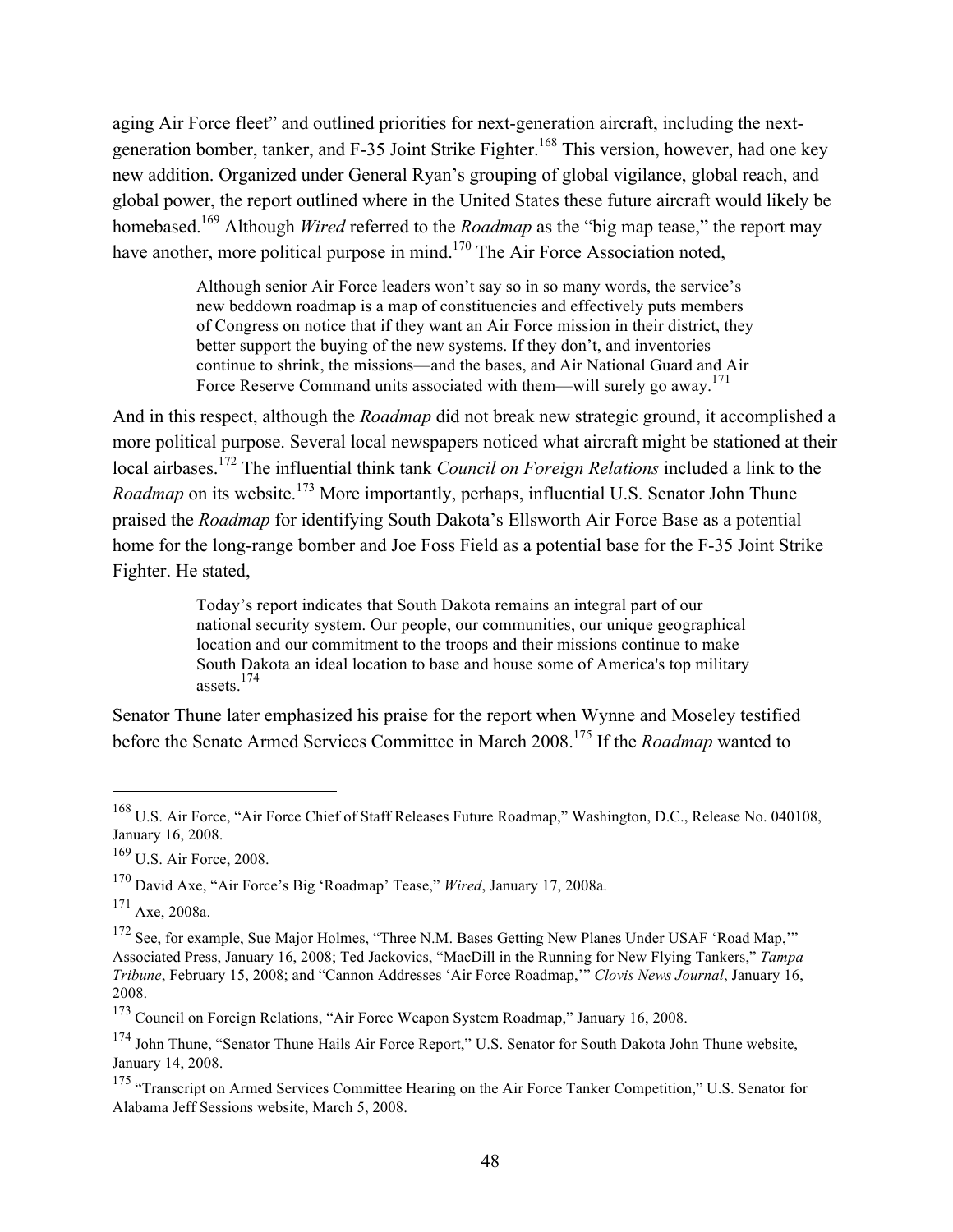generate political support for Air Force procurement, it clearly notched a small but important win.

### *The Nation's Guardians* (2007)

Moseley also penned a CSAF white paper, *The Nation's Guardians: America's 21st-Century Air Force*. It proclaimed,

> Ascendant powers—flush with new wealth and hungry for resources and status are posturing to contest U.S. superiority. These adaptive competitors are translating lessons from recent conflicts into new warfighting concepts, capabilities and doctrines specifically designed to counter U.S. strengths and exploit vulnerabilities.<sup>176</sup>

The white paper cited as evidence gains by other unnamed nations in "fourth generation plus" fighter aircraft, expansion in potential adversaries' integrated air defenses, and the proliferation of unmanned aerial systems.177 It argued that the Air Force "has been in continuous combat since 1990—17 years and counting—taking a toll on our people and rapidly aging equipment" and advocated robust programs to modernize the force.<sup>178</sup>

Despite a mere ten pages and considerably less flashy than other Air Force strategy documents, *The Nation's Guardians* attracted popular attention for its focus on ascendant powers.179 While the statements seem innocuous enough, the press portrayed the white paper as a call for the Air Force to focus more on conventional threats from Russia and China, rather than Secretary of Defense Robert Gates's focus on unconventional warfare.<sup>180</sup> To add to the controversy, the statements occurred also in the midst of a budget battle over purchase of the F-22 Raptor—the sophisticated air superiority fighter that many in the Air Force favored as a hedge against Russia and China, but which Gates felt was ill suited to wars at hand.<sup>181</sup> After all, he noted, "we had been at war for ten years, and the plane had not flown a single combat mission."<sup>182</sup> For his part, Moseley claims he never intended to contradict Secretary Gates. Rather, he wanted to push back on the "interesting assumption in the world of Washington right now that the dominating piece of the air domain, air superiority, is somehow a given, is

<sup>176</sup> T. Michael Moseley, *The Nation's Guardians: America's 21st-Century Air Force*, Chief of Staff, U.S. Air Force white paper, December 29, 2007, p. 4.

 $177$  Moseley, 2007, p. 4.

 $178$  Moseley, 2007, p. 7.

<sup>179</sup> David Axe, "Army Strategy Manual Gets It Right," *Wired*, February 27, 2008b.

<sup>&</sup>lt;sup>180</sup> Peter Spiegel, "Air Force Outlines Strategic Plan: Conventional and Newer Types of Threats Are Both Accounted For," *Los Angeles Times*, February 8, 2008.

<sup>181</sup> Robert Gates, *Duty: Memoirs of a Secretary at War*, New York: Alfred A. Knopf, 2014, pp. 318–319.

 $182$  Gates, 2014, p. 319.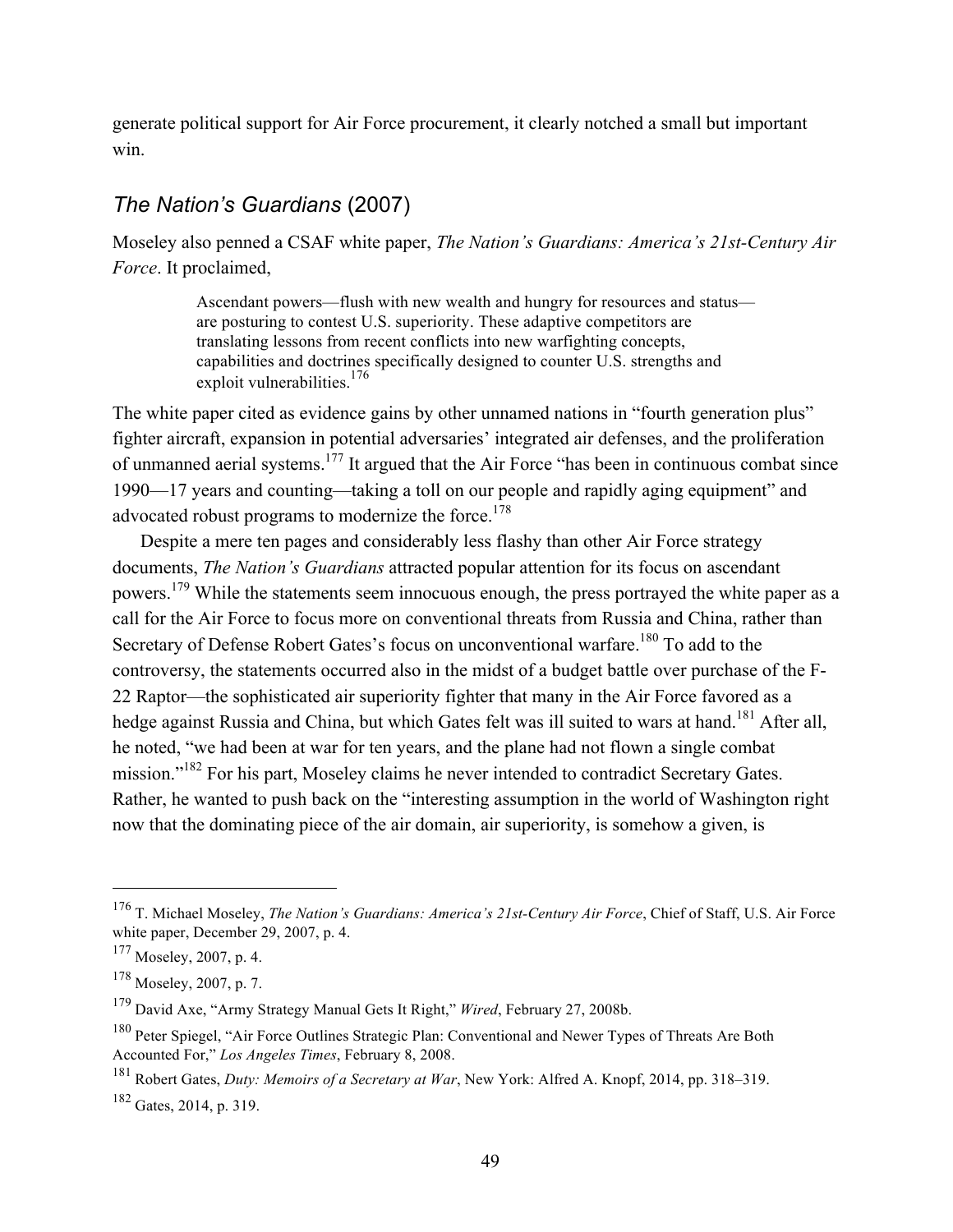somehow a birthright" and stress the need to prepare the Air Force for the full spectrum of conflict. $183$ 

As it turns out, Moseley never fully implemented the new vision. Only four months after unveiling the new plan, Secretary Gates asked for Moseley and Secretary of the Air Force Michael Wynne's resignations after the Air Force was rocked by a series of controversies, including a B-52 bomber accidentally flying six live nuclear warheads across the country, nuclear fuzes accidentally being shipped to Taiwan, and the awarding of a dubious \$50 million contract to a former senior general officer.<sup>184</sup>

# 2008 *Air Force Strategic Plan* (October Version)/*CSAF Vectors 2010* and *2011*

Unlike his predecessors, Moseley's successor as CSAF, Gen Norton Schwartz, was neither a fighter nor a bomber pilot, but rather a mobility pilot who spent much of his career in special operations.185 Coming in after the departure of Wynne and Moseley, he was—according to some observers—tasked with "stopping the bleeding" and steadying a service in turmoil, rather than rocking the boat with new ideas.<sup>186</sup> The task suited his temperament. Skeptical of the utility of long-planning monographs, Schwartz preferred shorter statements issued on a regular basis. Schwartz, along with the new Secretary of the Air Force Michael Donley, released a new version of the *Air Force Strategic Plan* in 2008. Designed for internal consumption, it struck a different, more minimalist and substantive tone. It did not feature photomontages and, aside from a handful of tables and a flowchart, had few visuals. It emphasized five priorities—strengthening the nuclear enterprise, partnering with the joint and coalition team in operations, caring for airmen and their families, modernization, and acquisition reform—with subordinate concrete goals underneath each heading. Importantly, it also included tasks to the Air Staff on how to execute the new strategy.<sup>187</sup>

Schwartz's *CSAF Vector*, however, probably best captured his approach to strategy. Schwartz was not the first CSAF to issue *CSAF Vector* to the force. Ryan issued periodic "Notes to Airmen." Similarly, Moseley, Schwartz's immediate predecessor, issued *CSAF Vector*  periodically during his tenure as well, but these messages typically addressed specific issues. For example, one issued in January 2006 addressed "Advanced Composite Wing Training," and

<sup>183</sup> Spiegel, 2008.

<sup>184</sup> Thom Shanker, "2 Top Leaders of Air Force Pushed Out After Inquiry," *New York Times*, June 6, 2008; Gates, 2014, pp. 239–245.

<sup>&</sup>lt;sup>185</sup> U.S. Air Force, "General Norton A. Schwartz," August 2012.

<sup>&</sup>lt;sup>186</sup> Interview with a retired senior Air Force general officer, May 11, 2016; and interview with retired Air Force general officer, June 27, 2016.

<sup>187</sup> Norton A. Schwartz and Michael B. Donley, *2008 Air Force Strategic Plan*, Washington, D.C.: Department of the Air Force, October 2008.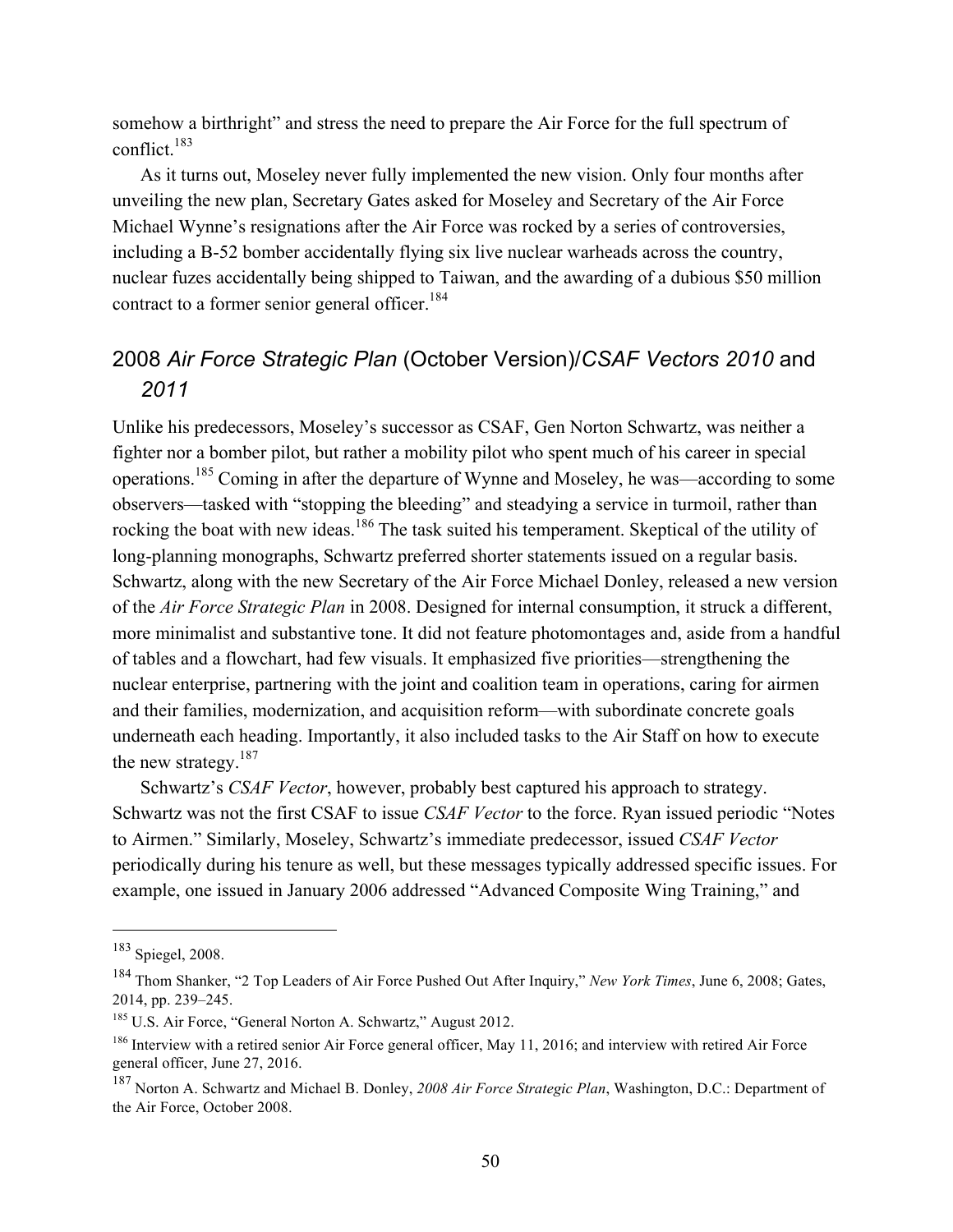another issued in September 2007 addressed "discipline" in the force.<sup>188</sup> Unlike Moseley, Schwartz adopted the vector format to set out his vision and strategy for the Air Force as whole.

Schwartz's *CSAF Vectors* also broke from previous strategic documents in several key ways. First, they were short. The 2010 *CSAF Vector* ran only seven pages long; the 2011 *CSAF Vector* was eight pages. In stark contrast to the overall trend in strategic documents, the *CSAF Vector* texts simply comprised words: no photographs of airplanes or smiling airmen, no graphs, and no visuals of any kind. More subtly, perhaps, the *CSAF Vector* documents also differed in that they were the *CSAF's documents*, rather than an *Air Force* document. The *CSAF Vector* documents were also substantively more focused. The 2010 Vector reinforced the same five major priorities as the October 2008 *Air Force Strategic Plan*, with new concrete tasks underneath each heading.<sup>189</sup> For the most part, the 2011 Vector kept the same format and just updated the subtasks, based on what was accomplished previously.<sup>190</sup> For better or worse, they were General Schwartz's priorities, and although they were coordinated with the civilian leadership, the document bore only Schwartz's (not the Secretary of the Air Force's) signature.<sup>191</sup>

Schwartz signed both the 2010 and 2011 Vectors on July 4 and then publicly rolled out the documents over the following weeks.<sup>192</sup> Apart from the Air Force press release, an article in the *Air Forces Times*, and a cross-post on the popular military analysis blog *Small Wars Journal*, the Vectors attracted little external attention.<sup>193</sup> Inside the Air Force, however, the Vectors garnered more attention. Multiple pieces about the Air Force, penned by Air Force officers, cite the Vectors (although rarely at any length) mostly for their emphasis on building partnership capacity and operating in a joint environment.<sup>194</sup> Internally, the 2011 Vector cites a host of accomplishments—from expanding Joint Terminal Air Controller support to opening a new Deployment Transition Center at Ramstein Air Force Base in Germany to completing the

<sup>&</sup>lt;sup>188</sup> For a content analysis of these and similar messages, see Carolyn Chu, Brandon Dues, and Laura L. Miller, *Cultural Themes in Messages from Top Air Force Leaders, 2005–2008*, Santa Monica, Calif.: RAND Corporation, DB-583-AF, 2010. For press coverage of the vector, see Janie Santos, "Latest 'Vector' Highlights Importance of Discipline," *Air Force News Agency*, September 13, 2007.

<sup>189</sup> Norton A. Schwartz, *CSAF Vector 2010*, July 4, 2010.

<sup>190</sup> Norton A. Schwartz, *CSAF Vector 2011*, July 4, 2011.

<sup>&</sup>lt;sup>191</sup> Schwartz, 2010, 2011.

<sup>192</sup> See Janie Santos, "CSAF Releases 'Vector,'" *Defense Media Activity-San Antonio*, July 13, 2010.

<sup>193</sup> Scott Fontaine, "Schwartz: Way Ahead Includes Modernization, International Cooperation," *Air Force Times*, July 27, 2010, p. 21.

<sup>194</sup> For example, see Thomas K. Livingston, *Building the Capacity of Partner States Through Security Force Assistance*, Washington, D.C.: Congressional Research Service, R41817, May 5, 2011; Chris Wachter, "Air-Mindedness: The Core of Successful Air Enterprise Development," *Air and Space Power Journal*, January– February 2012; and James H. Drape, "Building Partnership Capacity: Operation Harmattan and Beyond," *Air and Space Power Journal*, September–October 2012.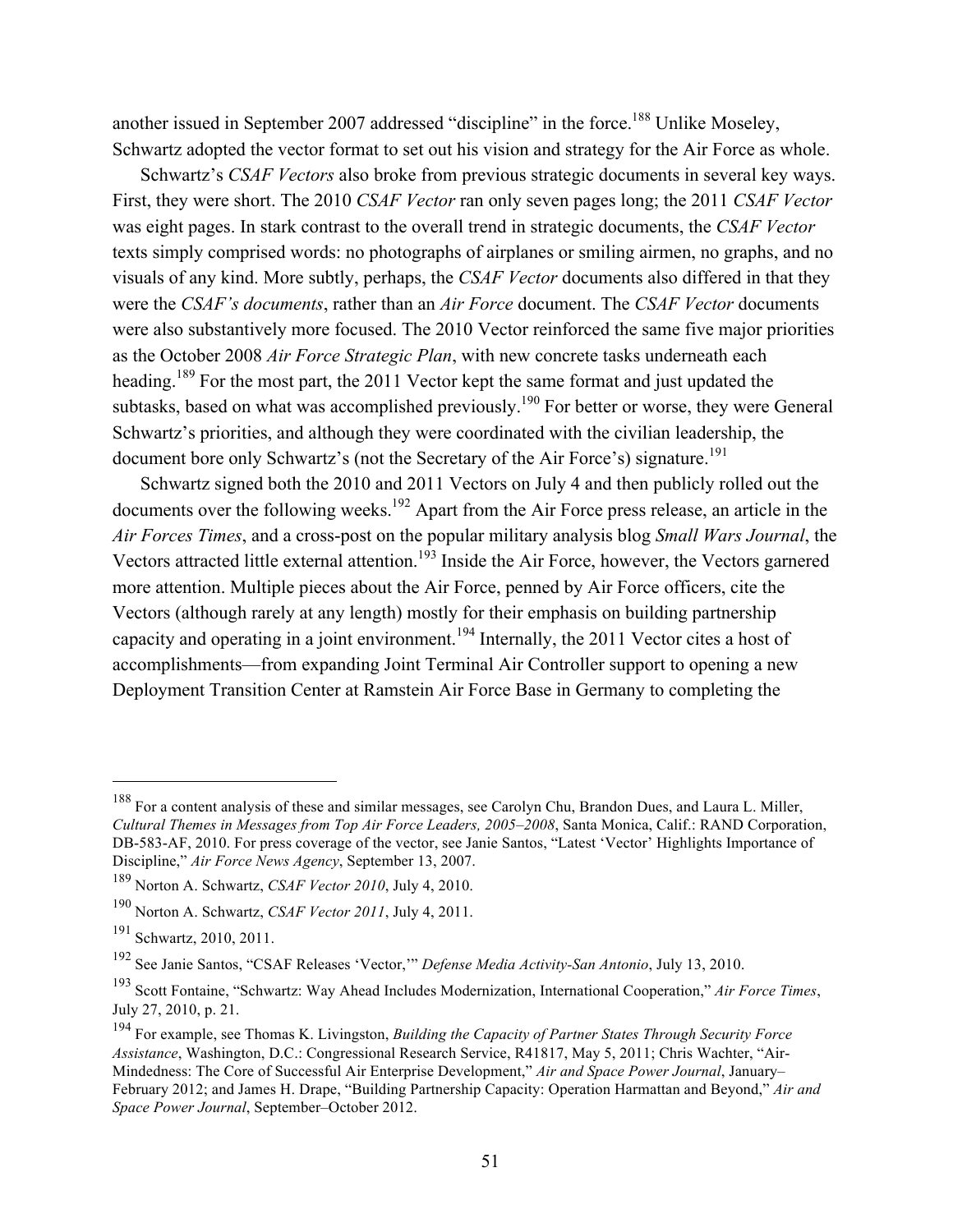competition for a new refueling aircraft—all accomplished since the 2010 Vector.<sup>195</sup> How many of these accomplishments would have occurred without the 2010 Vector is debatable. Ultimately, from their observable effect, Schwartz's *CSAF Vector* documents had a modest effect on the force, with little external effect.

# *The World's Greatest Air Force—Powered by Airmen, Fueled by Innovation* (2013)

Schwartz's successor as CSAF, Gen Mark Welsh III, returned to the previous practice of authoring and releasing strategic documents designed to speak to a wider, public audience. The first was *The World's Greatest Air Force—Powered by Airmen, Fueled by Innovation: A Vision for the United States*, released in January 2013. Only three pages in length, half of which were photographs, the vision statement arguably did not break much new ground. As its name implies, *The World's Greatest Air Force* was less a strategy and more a general statement of principles. It recommitted the Air Force to its core missions and to its airmen. It charged that "every Airman should constantly look for smarter ways to do business."<sup>196</sup> Finally, near the end of the document, *The World's Greatest Air Force* alluded to the forthcoming Air Force publication: *Global Vigilance, Global Reach, Global Power for America*.

# *Global Vigilance, Global Reach, Global Power for America* (2013)

About eight months after *The World's Greatest Air Force*, in August 2013, Welsh issued *Global Vigilance, Global Reach, Global Power for America*. The document was started under Schwartz but completed under Welsh.<sup>197</sup> Its name hearkened back to the Ryan, McPeak, and Fogleman strategy documents. At 12 pages, *Global Vigilance, Global Reach, Global Power* was only marginally longer than Schwartz's vectors, but it struck a different tone. It was not intended as a strategy but rather "a more comprehensive presentation of how USAF [U.S. Air Force] core missions (air and space superiority; intelligence, surveillance, and reconnaissance; rapid global mobility; global strike; and command and control) contribute to the defense of the nation."<sup>198</sup> It contains numerous photographs of airmen and aircraft. Its introductory page features a series of tributes by a variety of senior leaders—from Hap Arnold to Winston Churchill to Lyndon

<sup>195</sup> Schwartz, 2011, pp. 5, 6, 8. Importantly, some of these initiatives were in the works long before the Vector mentioned them. For example, the funding for the Deployment Transition Center started in the mid-2000s (interview with a retired Air Force general officer, August 10, 2016).

<sup>196</sup> U.S. Air Force, *The World's Greatest Air Force—Powered by Airmen, Fueled by Innovation: A Vision for the United States*, January 2013a.

<sup>&</sup>lt;sup>197</sup> Correspondence with an Air Force analyst, May 31, 2016.

<sup>198</sup> Vick, 2015, p. 80.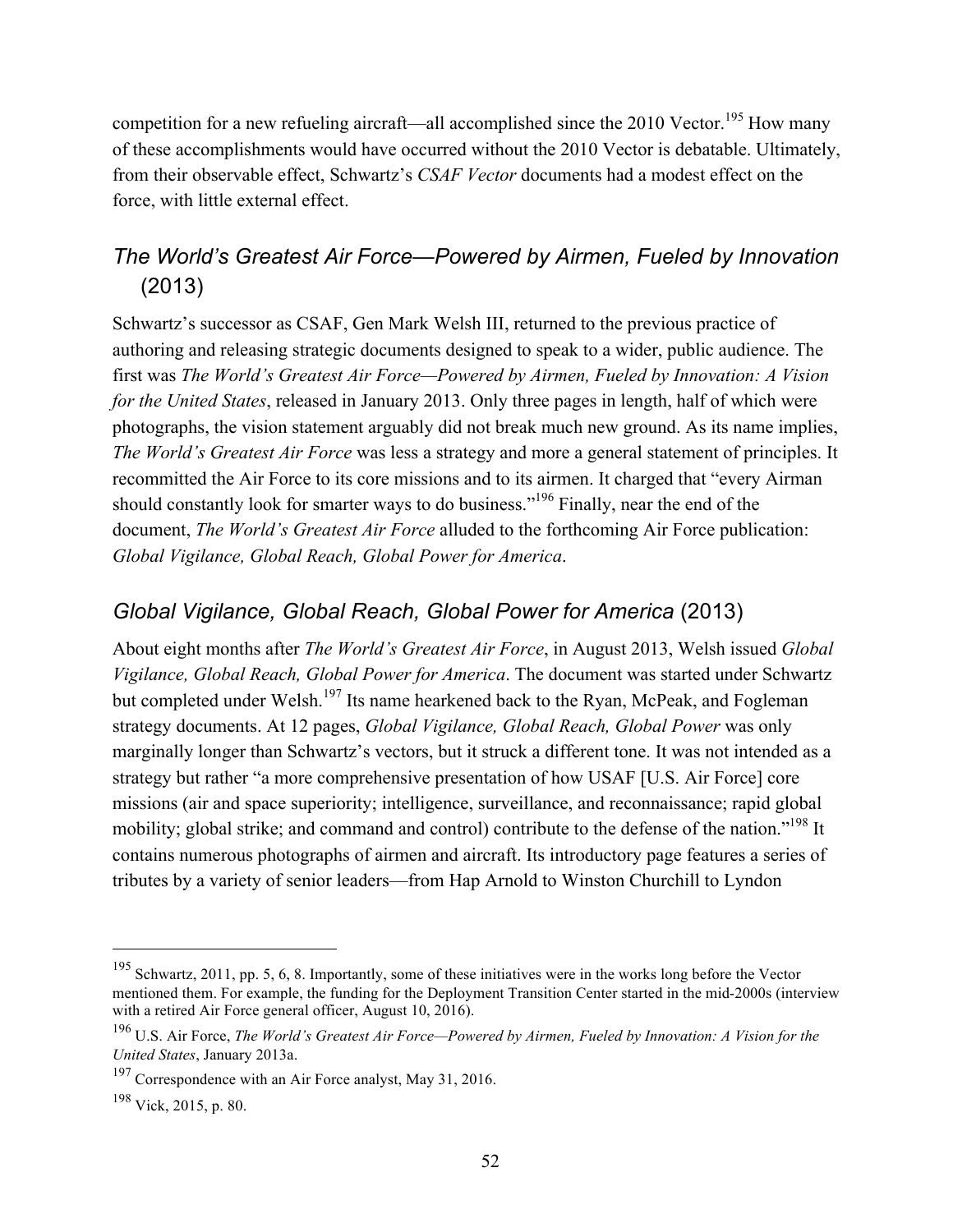Johnson—to the Air Force and its mission.<sup>199</sup> *Global Vigilance, Global Reach, Global Power* was even accompanied by two-minute promotional YouTube video featuring Welsh introducing the document  $200$ 

Substantively, *Global Vigilance, Global Reach, Global Power* highlighted similar themes as previous roles and missions. It stressed airpower's importance as a tool of national power and airmen's role in promoting innovation. Like the *Global Presence* (1995), it also contained an expression of the Air Force's own institutional insecurity and continuous need to defend its existence as an independent service:

> The air arms of the Army, Navy, and Marine Corps are supremely capable at what they do—facilitating their parent Service's respective mastery of operations on the ground, at sea, and in a littoral environment. However, America has only one Air Force that was specifically designed and is precisely employed to exploit the unique global advantages realized from operating in air, space, and  $cy$ berspace.<sup>201</sup>

Indeed, the *Diplomat*'s review of *Global Vigilance, Global Reach, Global Power* noted, "The document is hardly revolutionary, and to some extent serves as an example of how deep concerns about autonomy and independence continue to animate the Air Force."<sup>202</sup>

Underneath the flash, however, *Global Vigilance, Global Reach, Global Power* contained a serious message. Although it never explicitly mentioned the Air Force's fiscal challenges thanks to the Budget Control Act's sequestration cuts in 2013, it argues that the Air Force provides "a flexible, precise, and lethal force that is capable of rapidly responding anywhere on the globe ... at a relatively low cost in relation to the return on investment."203 Importantly, *Global Vigilance, Global Reach, Global Power* concludes with a warning about the Air Force budget:

> Investments in Air Force capabilities and readiness are essential if the Nation is to maintain an agile, flexible, and ready force. To be effective, this force must be deliberately planned for and appropriately and consistently funded. Our highly sophisticated and capable Air Force cannot be reconstituted overnight if it is allowed to atrophy.<sup>204</sup>

Perhaps unsurprisingly then, Assistant Secretary of the Air Force for Acquisition William LaPlante's and the Deputy Chief of Staff for Operations, Plans, and Requirements Lieutenant

<sup>199</sup> U.S. Air Force, *Global Vigilance, Global Reach, Global Power for America*, 2013b.

<sup>200</sup> U.S. Air Force, "Global Vigilance, Global Reach, Global Power for America," U.S. Air Force YouTube channel, August 22, 2013c.

<sup>201</sup> U.S. Air Force, 2013b, p. 2.

<sup>202</sup> "The U.S. Air Force's New Game Plan in the Asia-Pacific," *The Diplomat,* October 9, 2013.

<sup>203</sup> U.S. Air Force, 2013b, p. 2.

<sup>204</sup> U.S. Air Force, 2013b, p. 12.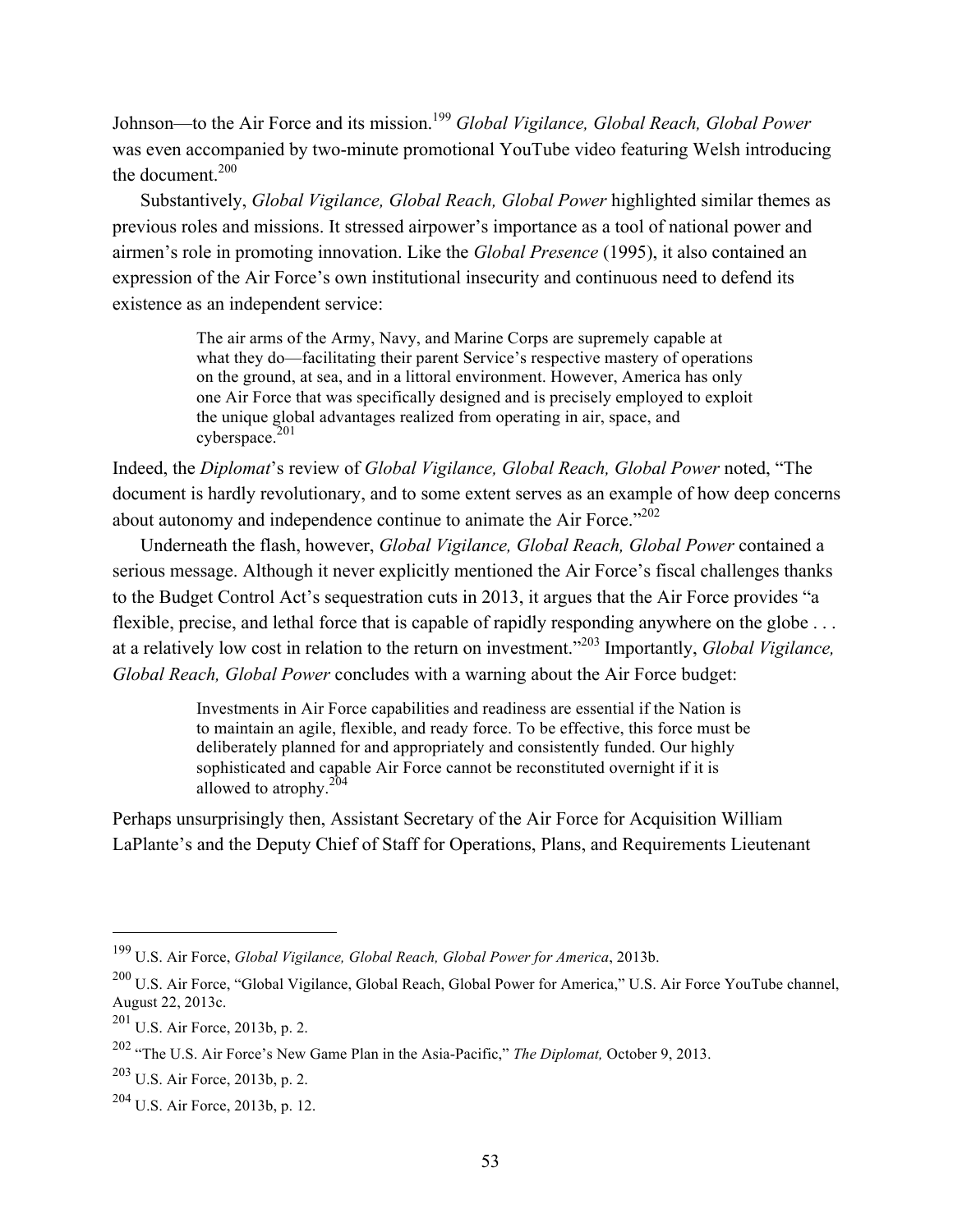Gen Burton Field used language in *Global Vigilance, Global Reach, Global Power* to frame their congressional testimony on the future of combat aircraft purchases.<sup>205</sup>

Like many of the other documents, assessing the effect of *Global Vigilance, Global Reach, Global Power* proves difficult. Like its predecessors, there are mentions of the document in Air Force public relations press releases.<sup>206</sup> The YouTube introduction to the pamphlet also had more than 17,250 views by January 25, 2016.<sup>207</sup> Whether the document actually ensured that the Air Force is "deliberately planned for and appropriately and consistently funded" is, perhaps, more debatable.208 Welsh, however, did use the document as a cornerstone of his later congressional testimony about the damage sequestration was doing to the Air Force.<sup>209</sup> Ultimately, the outcry from Welsh—as well as from his fellow service chiefs and the rest of the defense establishment—helped push Congress to pass the Bipartisan Budget Act of 2013, which provided most sequestration relief.210 In this sense then, *Global Vigilance, Global Reach, Global Power* proved a modest, if indirect, success.

### *America's Air Force: A Call to the Future* (2014)

The next document produced under Welsh's tenure was *America's Air Force: A Call to the Future*, dated July 2014. In his introduction, Welsh explained the logic of how *America's Air Force* fit with the preceding documents:

> Over the last 18 months, we released two foundational documents to help us define the United States Air Force for the twenty-first century. The first, *America's Greatest Air Force—Powered by Airmen, Fueled by Innovation*, describes who we are—an exceptional team of innovative Airmen, grounded in our Core Values, superbly trained and equipped to execute five core missions. The second document, *Global Vigilance, Global Reach, Global Power* explains what we do . . . Building upon "who we are" and "what we do," this *Strategy*

<sup>205</sup> William A. LaPlante and Burton M. Field, "Fiscal Year 2015 Combat Aviation Programs," Washington, D.C.: Department of the Air Force Presentation to the House Armed Services Committee Subcommittee on Tactical Air and Land Forces, March 26, 2014.

<sup>206</sup> For example, see Air Force News Service, "AF Leaders Cite Airmen as Bedrock in New Core Mission Document," August 22, 2013a; Air Force News Service, "Every Airman Matters, Each Story Is Important," August 29, 2013b.

<sup>207</sup> U.S. Air Force, 2013c. By way of comparison, the Air Force's end strength—active, reserve, Guard, and civilians—numbered more than 650,000 during the same period of time. Air Force Personnel Center, "Air Force Personnel Demographics," September 30, 2016; and DoD, "Department of Defense (DoD) Releases Fiscal Year 2017 President's Budget Proposal," Washington, D.C., NR-046-16, February 9, 2016.

<sup>208</sup> U.S. Air Force, 2013b, p. 12.

<sup>209</sup> Mark A. Welsh III, "The Strategic Choices and Management Review," Washington, D.C.: Department of the Air Force Presentation to the House Armed Services Committee, September 18, 2013.

<sup>210</sup> Kristina Wong, "Pentagon Welcomes Budget Deal but Wants More Money," *Washington Times*, December 11, 2013.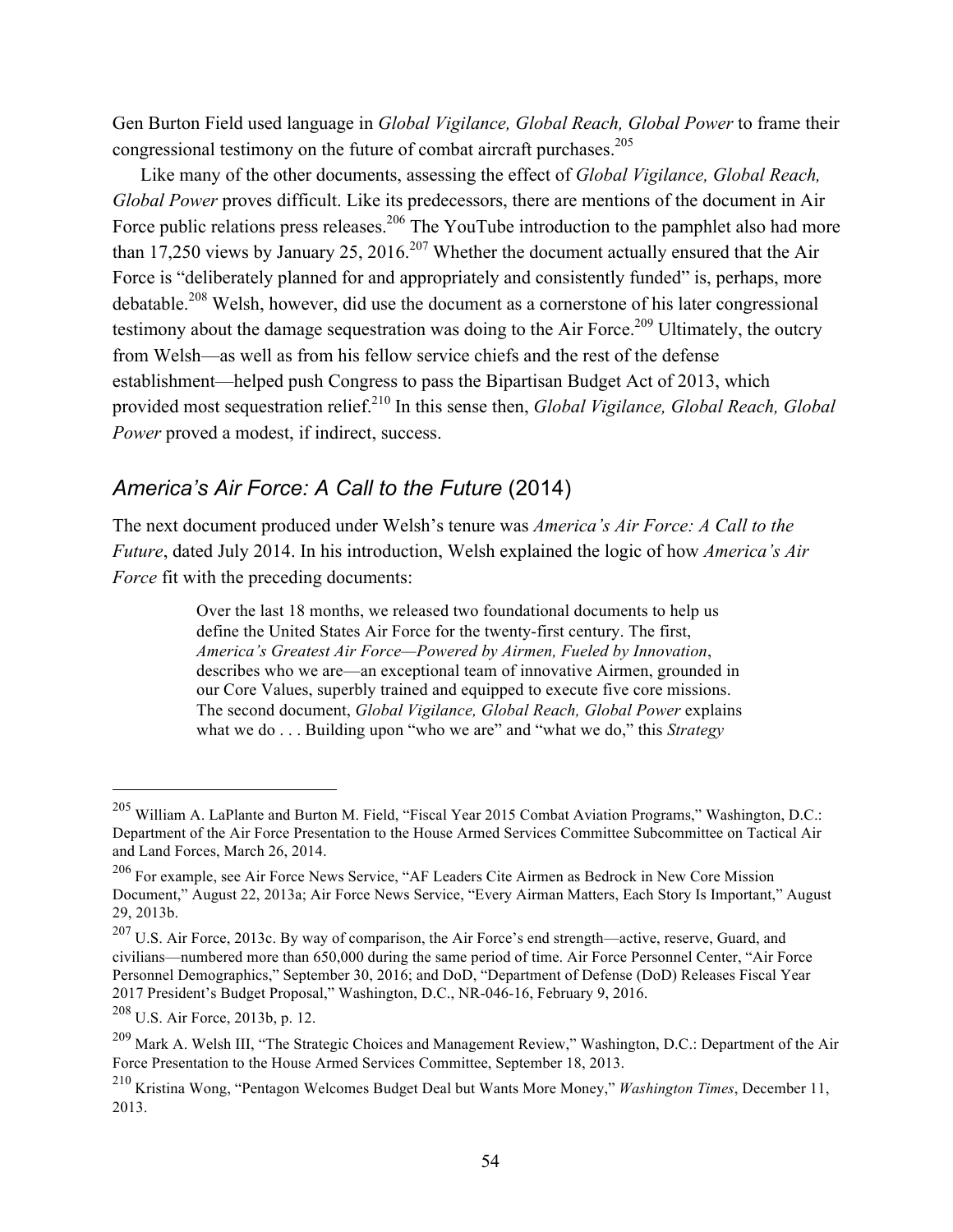provides a general path of "where we need to go" to ensure our Air Force meets the needs of our great Nation over the next 30 years.<sup>211</sup>

Ultimately, *America's Air Force* would be one of five documents produced under Welsh's tenure—including *The World's Greatest Air Force*; *Global Vigilance, Global Reach, Global Power*; *Air Force Future Operating Concept: A View of the Air Force in 2035*; and the *Strategic Master Plan*—that aimed at defining a vision for the future and strengthening the Air Force's enduring contributions to national defense.

The tone of *America's Air Force* was different from that of *The World's Greatest Air Force* and *Global Vigilance, Global Reach, Global Power*. Running about 20 pages, it was longer but clearly written and relatively free of jargon, abbreviations, and photomontages. Instead, it touched on a range of policy priorities going forward—from personnel policies (such as the active-reserve spectrum of service and civil service–military relations) to capability development (in terms of ISR and high-end strike capabilities).212 Finally, *America's Air Force* outlined the service's top research and development priorities—including hypersonics, nanotechnology, directed energy, and unmanned and autonomous systems.<sup>213</sup>

After its release, *America's Air Force* attracted attention outside the Air Force. As with its predecessors, the Air Force issued a press release with its publication.<sup>214</sup> *America's Air Force*, however, also attracted more attention among the policy and defense worlds.<sup>215</sup> Moreover, much of this attention was positive. Sydney Freedberg of the popular defense news service *Breaking Defense* commented:

> The grander the title, the blander the content. That's normally a safe rule in Washington. But if analyzed closely, this afternoon's "State of the Air Force" briefing by service Secretary Deborah Lee James and Chief of Staff Mark Welsh, plus the accompanying pamphlet A Call To the Future, actually do articulate a remarkably clear vision of where the U.S. Air Force wants to be—and where it fears it'll end up instead.<sup>216</sup>

Specifically, Freedberg lauded *America's Air Force* for clearly stating the services' intent to focus on such high-end threats as China.<sup>217</sup> He also noted that *America's Air Force* charted a path forward on acquisition: "Huge, long-term programs limit our options; we are too often left with 'all or nothing' outcomes and 'double or nothing' budget decisions," which subtly reveal a

 $217$  Freedberg 2014.

<sup>211</sup> U.S. Air Force, *America's Air Force: A Call to the Future*, July 2014, p. 5.

<sup>212</sup> U.S. Air Force, 2014, pp. 12–13, 15–16.

<sup>213</sup> U.S. Air Force, 2014, p. 19.

<sup>214</sup> Air Force Public Affairs Agency, "Strategic Agility Is the Future of the Air Force," July 30, 2014.

<sup>215</sup> See, for example, Joey Cheng, "Air Force's 30-Year Plan Seeks 'Strategic Agility,'" *Defense Systems*, July 31, 2014.

<sup>216</sup> Sydney J. Freedberg, Jr., "Air Force to Focus on High-Threat Future, If Congress Lets It: James and Welsh," *Breaking Defense*, July 30, 2014.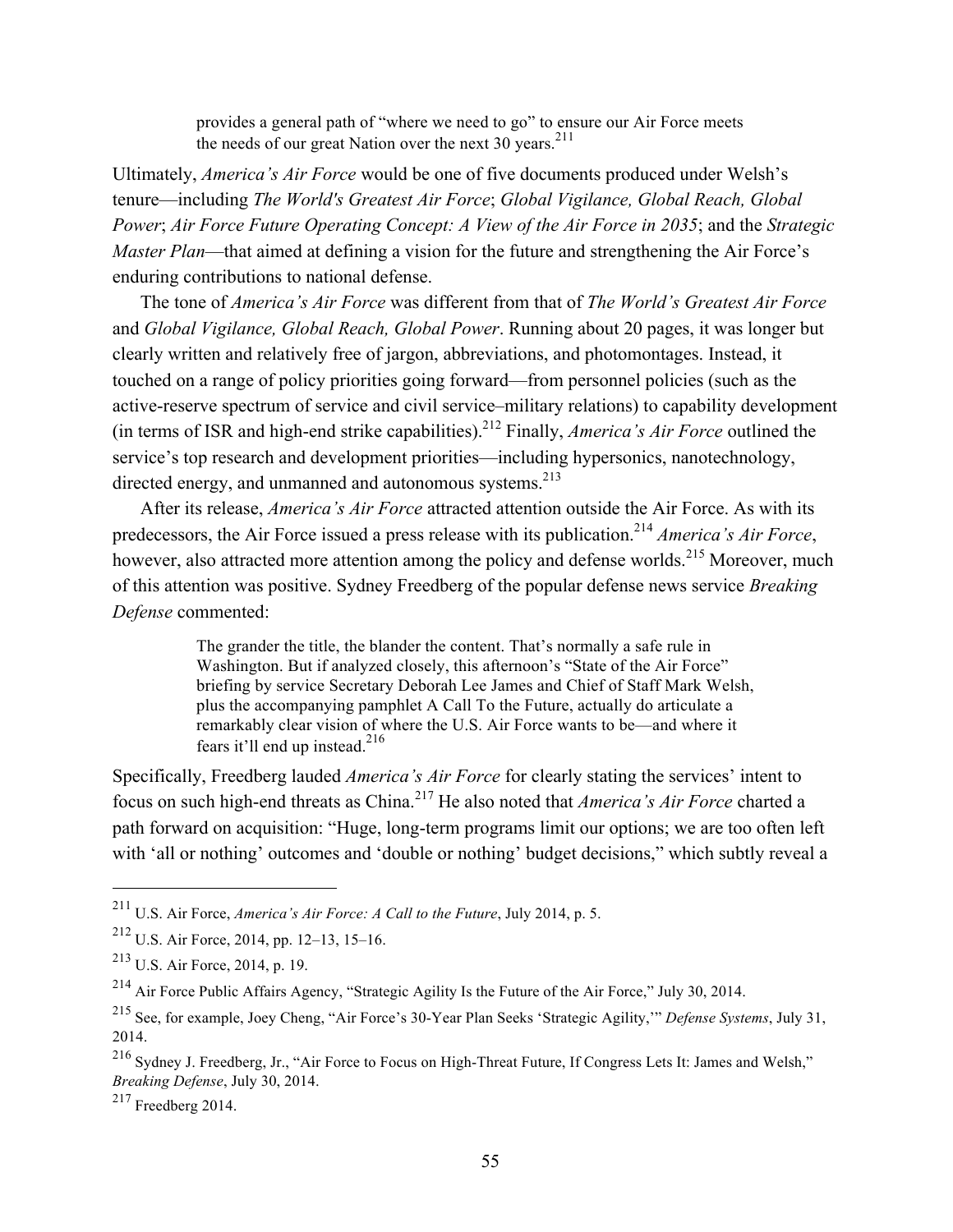reluctance to pursue another large-scale acquisition program, such as the F-35 Joint Strike Fighter. $^{218}$ 

Whether the Air Force will be able to enact this future remains to be seen. For all its desire to focus on high-end threats, the Air Force lost its battle with Congress to retire the A-10 Warthog—the slow, low-flying tank-killing aircraft used in the fight against the Islamic State and replace it with the newer stealthy F-35 Joint Strike Fighter.<sup>219</sup> Still, *America's Air Force* at least forced the conversation.

# *Air Force Future Operating Concept: A View of the Air Force in 2035* (2015)

*America's Air Force* was followed by the *Air Force Future Operating Concept: A View of the Air Force in 2035*, published in September 2015. It aimed to "provide a picture of future operations that informs Air Force Strategy by describing the desired future state for force development."220 Perhaps unsurprisingly given its expanded mandate, the *Future Operating Concept* is considerably longer (47 pages) than the three earlier documents produced under Welsh's tenure as chief, but it strikes some similar themes. It focuses on "operational agility" comprising "flexibility, speed, coordination, balance and strength."221 It underscores the transitional "multidomain operations" wherein cyber, space, and air operations are increasingly integrated.222 The *Future Operating Concept* differed from its predecessors, however, because it went on not only to describe the future operating concept but also to depict a fictional scenario about how the Air Force could respond—across all domains in an integrated fashion—in  $2035.^{223}$ 

The *Future Operating Concept* received mixed reviews. Mackenzie Eaglen, a defense analyst at the American Enterprise Institute, hailed it as "new and innovative." In her review of the paper, she wrote,

> In the sixth year of a decade-long defense spending cut, it is immensely refreshing to read Air Force leadership once again unleashed to consider how they plan to dominate the adversary and achieve operational victory over a much tougher enemy than those of the recent past.  $224$

Air Force officer and strategist Col Michael Pietrucha, however, took a more pessimistic view. He blasted all the services for "future operating concept hubris," expecting that the United

<sup>218</sup> U.S. Air Force, 2014, p. 9; and Freedberg, 2014.

<sup>219</sup> Brendan McGarry, "Congress to Air Force: Push to Retire A-10 'Misguided,'" *DoD Buzz*, September 30, 2015.

<sup>220</sup> U.S. Air Force, 2015, p. 4.

<sup>221</sup> U.S. Air Force, 2015, p. 7.

<sup>222</sup> U.S. Air Force, 2015, p. 8.

<sup>223</sup> U.S. Air Force, 2015.

<sup>224</sup> Mackenzie Eaglen, "Air Force Delivers New and Innovative Vision of Future Warfare," *Real Clear Defense*, September 15, 2015.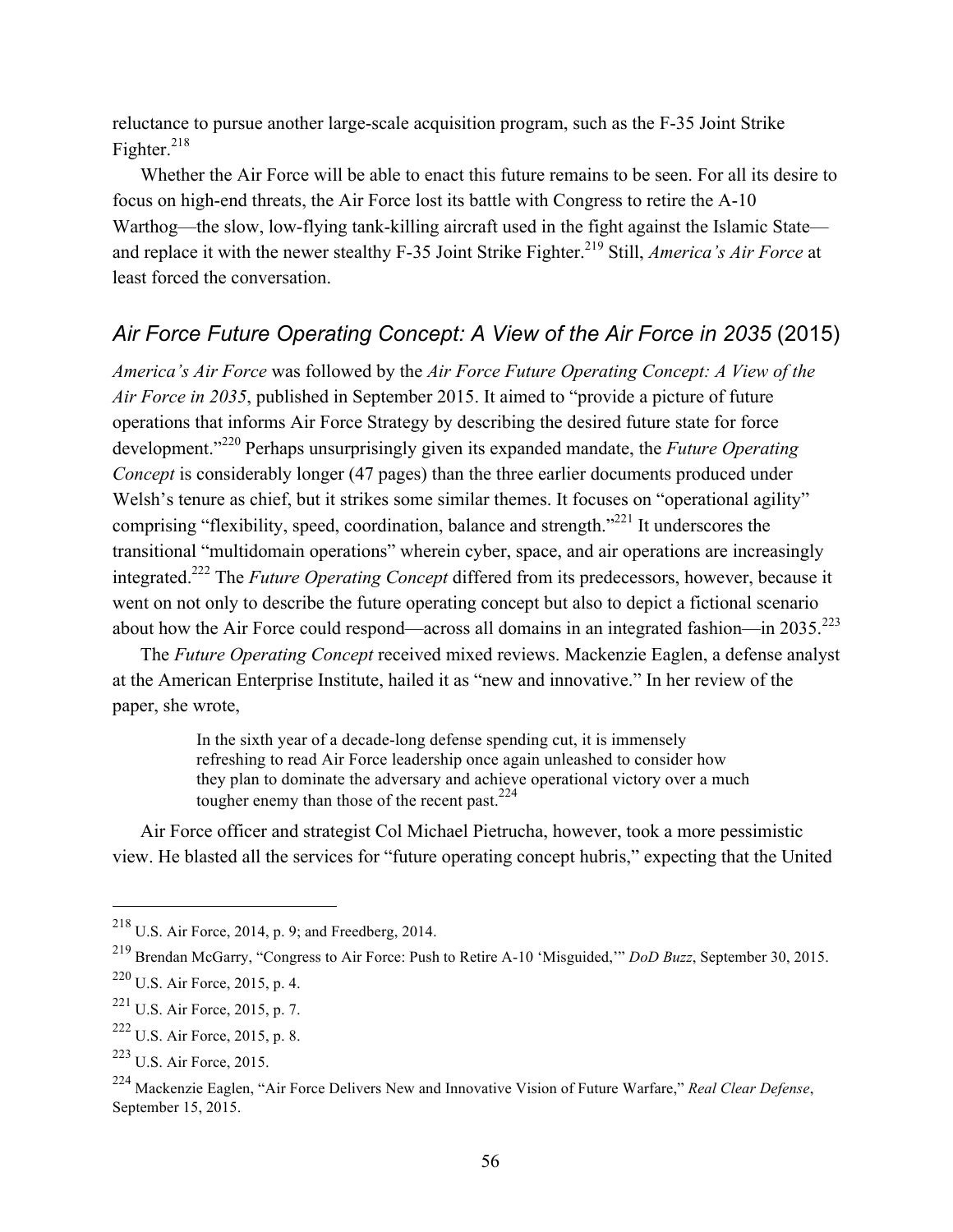States will enjoy decisive superiority over its rivals in  $2035$ <sup>225</sup> He accused the Air Force in particular of expecting that the complex set of systems will run smoothly in the future:

> It is bitterly ironic that a service that still believes in inflicting strategic paralysis on an enemy should so readily champion a concept that sets its own decisionmaking processes up for catastrophic failure when the promised information flows are disrupted, distorted, and deceived.<sup>226</sup>

Perhaps more problematically, while the *Future Operating Concept* showed how the future could look two decades down the road, it was less clear on how the Air Force could get there. In a sense, it was largely an aspirational document rather than a practical plan with a clear way ahead. In fairness, this function—bridging the present to the future—fell to its sister document, the *Strategic Master Plan*, released at roughly the same time.

Ultimately, it is too soon to fully evaluate the *Future Operating Concept* and the *Strategic Master Plan*'s effect on the service. Since both were publicly released at the end of 2015, the degree to which these documents will shape the Air Force's budget and structure remain an open question, and these topics will be evaluated elsewhere in other RAND studies.

### Conclusions from the Period

In the more than a quarter century since *Global Reach—Global Power*, Air Force strategic documents have certainly become stylistically slicker. They now incorporate more photographs and inspirational quotes and are often rolled out with an accompanying public relations campaign, complete with press releases and YouTube videos. Whether today's documents have become more influential and shaped the Air Force more profoundly than those decades earlier is uncertain.

Collectively, however, these documents produced the same benefits as those from earlier periods of Air Force history. First, some documents—such as the *Long-Range Plan,* the *Transformation Flight Plan*, and the *Air Force Roadmap—*have shaped how the Air Force justified and allocated its resources, defining what technologies the Air Force chooses to develop and what systems it procures. Second, other documents helped shaped the structure of the Air Force. For better or worse, *Blueprints for the Objective Force* left a lasting mark on the structure of the service. Third, and perhaps more importantly, these documents have met the 1989 Air Force paper's challenge and given the Air Force a sense of identity and purpose—separate from the other services. Indeed, that the same series of words—*global reach, global power* (now with the addition *global vigilance*)—continue to echo throughout Air Force strategic documents is a sign of a successful branding effort. Finally, in the process, since at least *Global Engagement,*  these strategic documents accomplished yet a fourth task—encouraging a productive dialogue

<sup>225</sup> Mike Pietrucha, "America's Victory Disease Has Left It Dangerously Deluded," *War on the Rocks*, November 18, 2015.

<sup>226</sup> Pietrucha, 2015.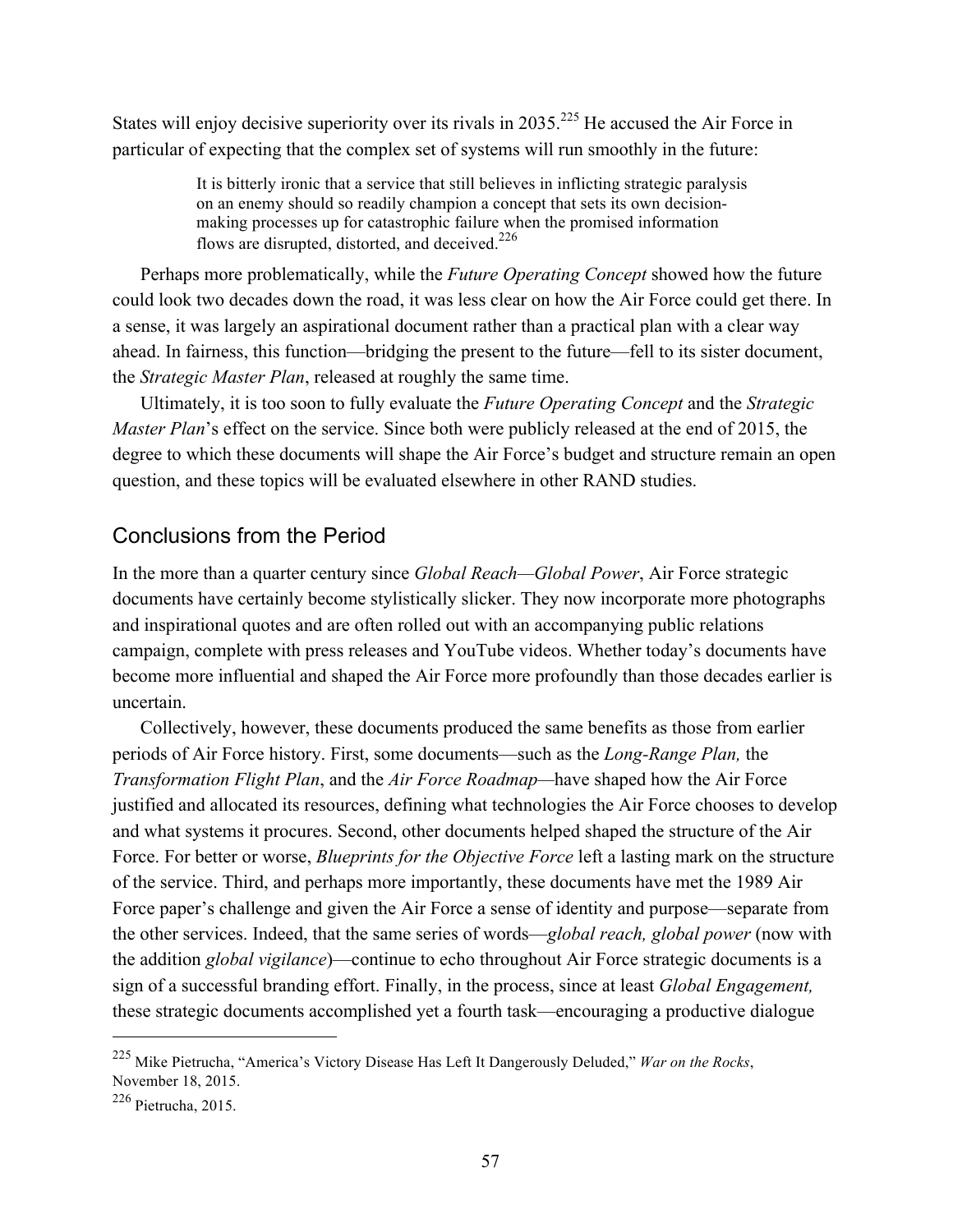about the service's future. While different CSAFs and service secretaries have been more or less interested in publishing documents themselves over the years, that these documents have become ways for the service's senior leadership to discuss the future of the service is, perhaps, a good unto itself.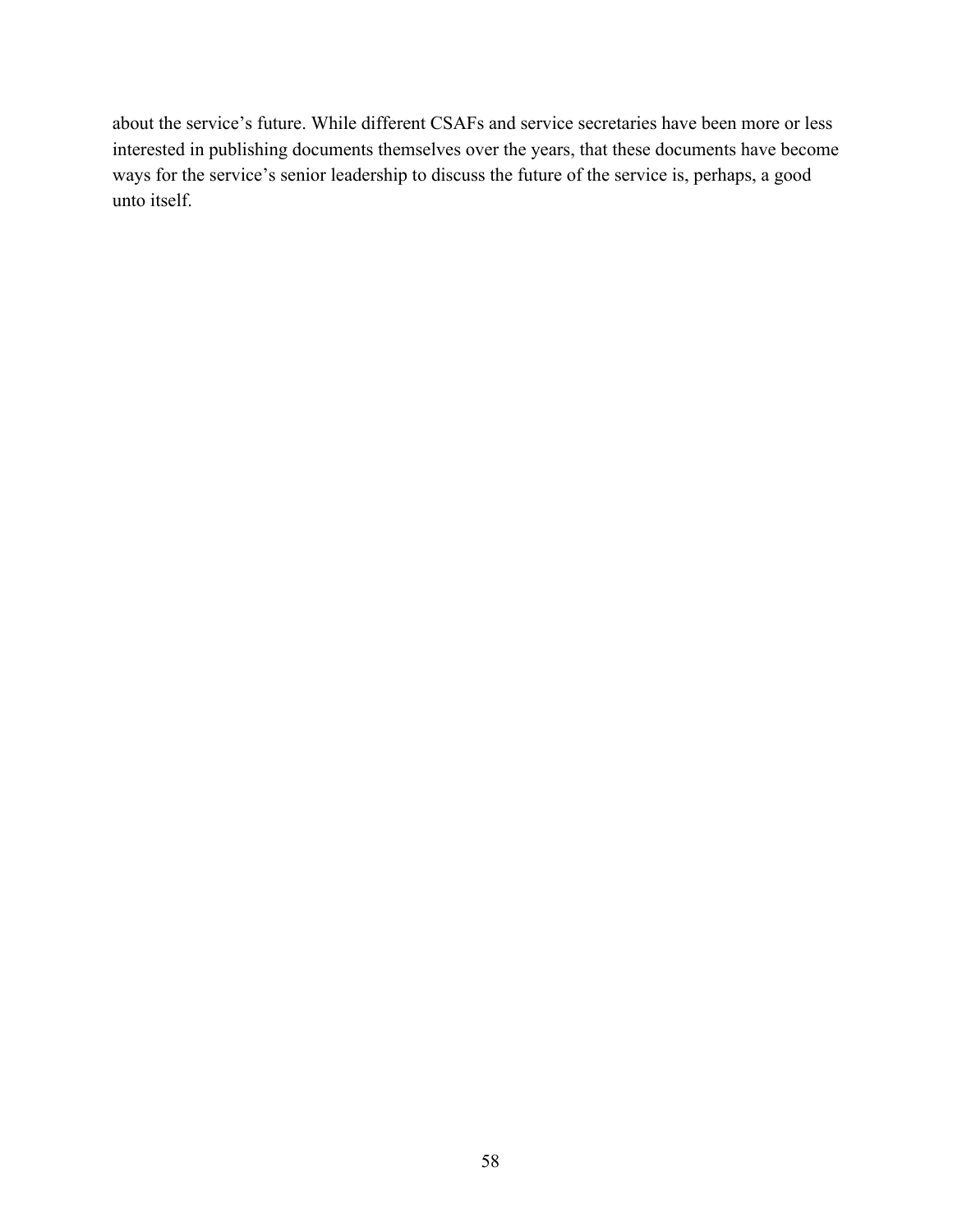The "Airpower Resources" section of the website of the Air Force Association's Mitchell Institute for Aerospace Studies has links to key strategic documents. Most of the documents there are the most recent versions of the latest national strategy documents: the 2015 *National Security Strategy*, the 2015 *National Military Strategy*, and the 2014 QDR. The Mitchell Institute also includes the four Air Force strategic documents completed under Welsh's tenure as chief*— The World's Greatest Air Force*, *America's Air Force: A Call to the Future*, *the Air Force Future Operating Concept*, and the *Strategic Master Plan*. Only two historical documents make the cut in this roster of classic Air Force strategies: *Global Reach–Global Power* (1990) and the War Department's FM 100-20 *Command and Employment of Air Power* (1943), the first doctrinal document that fully acknowledged the equal role of airpower in modern combat. This anecdote provides a telling, if unscientific, reflection of which Air Force strategic documents have stood the test of time: Arguably, only a handful of truly seminal works made a lasting effect on the service  $<sup>1</sup>$ </sup>

In fairness, not all the strategies aimed to be *Global Reach—Global Power.* Indeed, there are powerful arguments in favor of stability as strategy. If the service continuously felt the need to reinvent itself with every new chief and service secretary, it would cause massive disruption to the organization's processes—especially in such areas as acquisition, which can require decadeslong planning horizons. Consequently, more often than not, successive leaders build on the strategies of their predecessors to achieve narrower goals—from influencing Capitol Hill to simply encouraging an open discussion by the Air Force senior leadership about the direction of the service (see Table 5.1). Yet, as detailed above and summarized in the appendix to this report, some Air Force strategic documents proved more successful than others. The reasons for differences in effect vary by case, but, for the most part, they point to five key lessons.

<sup>&</sup>lt;sup>1</sup> Mitchell Institute for Aerospace Studies, "Airpower Resources," undated. Data from February 25, 2016. In fairness, one could argue that such scientific studies as *Toward New Horizons* or *Project Forecast* also had longterm effects on the service by charting where Air Force research and development efforts would go and, by extension, how air warfare would be waged in the future.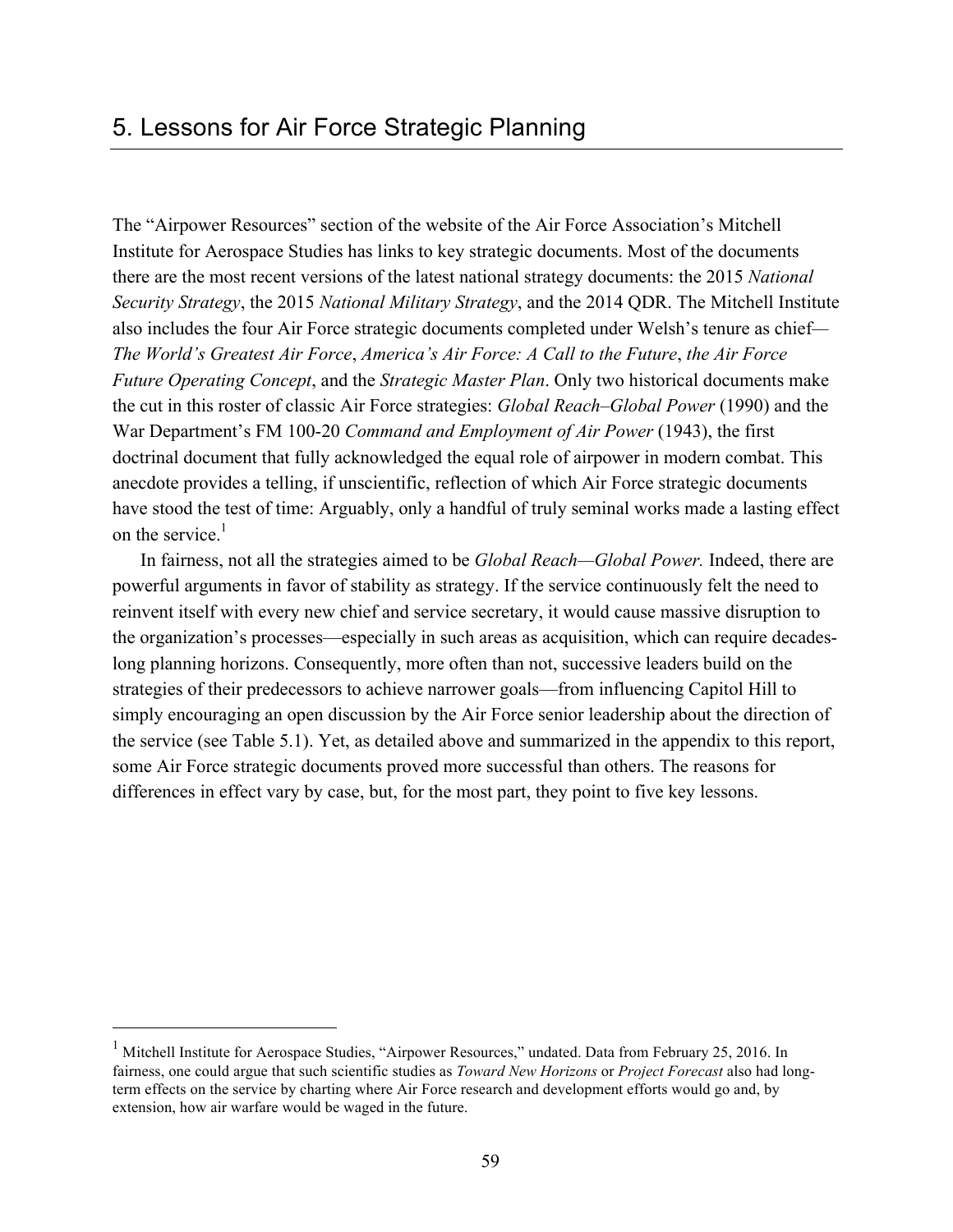|  | Table 5.1. Air Force Strategic Documents' (1990–Present) Specified and Implied Goals |
|--|--------------------------------------------------------------------------------------|
|--|--------------------------------------------------------------------------------------|

| <b>Strategy</b>                                                                                                  | <b>Define</b><br><b>Mission/Purpose</b> | Influence<br><b>Budgets</b> | <b>Structure the</b><br>Force |
|------------------------------------------------------------------------------------------------------------------|-----------------------------------------|-----------------------------|-------------------------------|
| Global Reach-Global Power/Blueprints for the Objective Air<br>Force (1990)                                       | X                                       | X                           | X                             |
| Global Presence (1995)                                                                                           | X                                       | X                           |                               |
| Global Engagement: A Vision for the 21st-Century Air Force<br>(1996)                                             | X                                       |                             |                               |
| The 1997 Air Force Long-Range Plan: Summary (1997)                                                               |                                         | X                           | X                             |
| America's Air Force Vision 2020: Global Vigilance, Reach,<br>and Power (2000)                                    | X                                       |                             | X                             |
| "Rapid Aerospace Dominance" (2001)                                                                               | X                                       |                             |                               |
| The U.S. Air Force Transformation Flight Plan (2002, 2003,<br>and 2004)                                          |                                         | X                           | X                             |
| Lasting Heritage Limitless Horizon: A Warfighter's Vision<br>(2006)                                              | X                                       | X                           | X                             |
| Air Force Roadmap 2006-2025 (2006 and 2008)                                                                      |                                         | X                           | X                             |
| The Nation's Guardians: America's 21st-Century Air Force<br>(2007)                                               | X                                       | X                           |                               |
| 2008 Air Force Strategic Plan (2008)                                                                             | X                                       | X                           |                               |
| CSAF Vector 2010 and CSAF Vector 2011 (2010, 2011)                                                               | X                                       | X                           |                               |
| The World's Greatest Air Force-Powered by Airmen,<br>Fueled by Innovation: A Vision for the United States (2013) | X                                       |                             |                               |
| Global Vigilance, Global Reach, Global Power (2013)                                                              |                                         | X                           |                               |
| America's Air Force: A Call to the Future (2014)                                                                 | X                                       | X                           |                               |
| Air Force Future Operating Concept: A View of the Air Force<br>in 2035 (2015)                                    |                                         |                             | X                             |
| Strategic Master Plan (2015)                                                                                     |                                         |                             | X                             |

# Encourage Ideas from Below

 $\overline{a}$ 

The Air Force has, since its inception, enjoyed a vibrant intellectual culture, but arguably its most important works were not produced in the bowels of its bureaucracies written by committees.<sup>2</sup> To the contrary, historically, the Air Force's strength was its visionaries who went outside the formal confines and challenged the status quo. These free thinkers—such as Mitchell,

 $2$  Similarly, in their study of Air Force innovation, Adam R. Grissom, Caitlin Lee, and Karl P. Mueller found that unlike the other services (and specifically the Army), Air Force innovation tended to be a "more decentralized and diffuse phenomenon," originating from all over the force rather than a product of a few senior leaders at Training and Doctrine Command (Adam Grissom, Caitlin Lee, and Karl P. Mueller, *Innovation in the United States Air Force: Evidence from Six Cases*, Santa Monica, Calif.: RAND Corporation, RR-1207-AF, 2016, p. 88).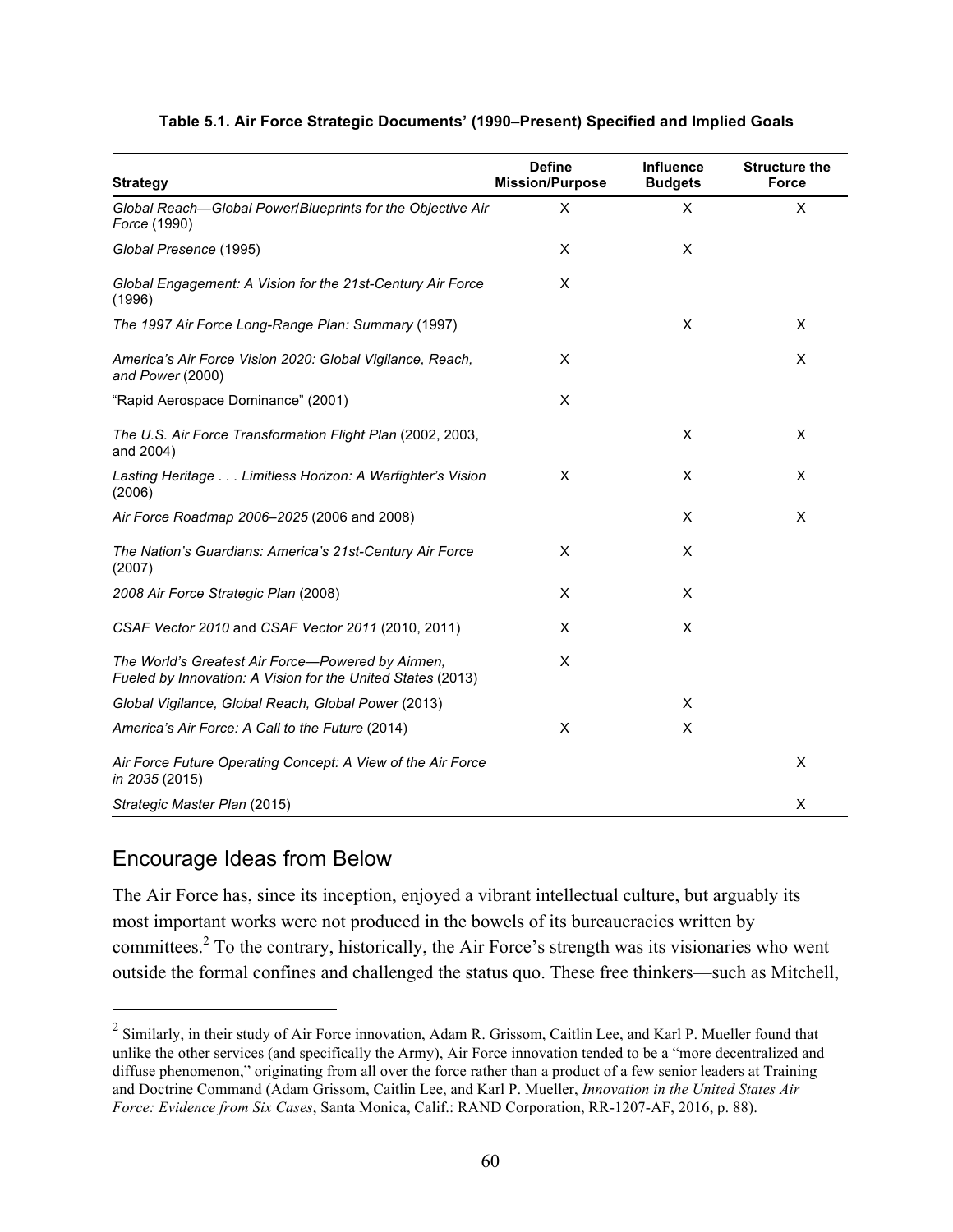Suter, Boyd, and Warden—produced some of the Air Force's most innovative strategic works that still shape the service today.

Cultivating free thinkers who challenge accepted notions is not an easy task for any rigidly hierarchical organization such as the Air Force. As a large organization designed to operate under confusing, dangerous, and risky circumstances, the military needs discipline, rewards conservatism, and admires orthodoxy, but these are precisely the opposite traits needed to encourage innovation. In fact, whether military services are even capable of developing mavericks is the subject of much academic debate.<sup>3</sup> As one senior Air Force officer remarked, "really brilliant thinkers want to push the organization hard . . . [and] more often than not the bureaucracy pushes them down."<sup>4</sup> Another senior Air Force general officer worried, "Has it matured to the point it's becoming dogmatic as we accuse the Marine Corps? Have we matured to the point where we're no longer the creative, innovative force?" $5$ 

To the extent that it is possible, Air Force senior leaders need to be conscientious and protective of out-of-the-box thinkers, giving them room to write, think, and experiment. As one senior Air Force general officer remarked, "we need to encourage mavericks, risk takers, and mistake making."<sup>6</sup> In a performance-oriented, high-stakes organization, this is not always easy to do. Even more difficult, these senior leaders need to hear and try free thinkers' ideas for themselves. The history of Air Force strategy provides a handful of examples of this being put to practice. For example, during the early 1980s, Secretary of the Air Force Verne Orr and CSAF Gen Lew Allen encouraged senior staff to bounce out-of-the-box ideas off of them, before they were fully vetted by the entire staff process.<sup>7</sup> Later, Warden found an intellectual home on the Air Staff. Similarly, Rice enabled McPeak's reforms of the Air Force, and Fogleman encouraged innovation on the Long-Range Planning Board—although both of these initiatives were part of formal, rather than external, reform efforts and arguably less threatening as a result. Historical examples here are few and far between, perhaps a testament to just how difficult cultivating visionaries actually proves to be in practice.

#### Know Your Environment

 $\overline{a}$ 

In addition to thinking through the ideas forming their underlying message, the strategic documents also need to consider their audience. Although the lesson seems self-evident, it proves more difficult in practice. Ideally, each document can be tailored to specific objectives

<sup>3</sup> For the classic debate, see Barry P. Posen, *The Source of Military Doctrine: France, Britain and Germany Between the World Wars*, Ithaca, N.Y.: Cornell University Press, 1984; and Stephen Peter Rosen, "New Ways of War: Understanding Military Innovation," *International Security*, Vol. 13, No. 1, Summer 1998, pp. 134–168.

<sup>4</sup> Interview with a retired Air Force general officer, April 20, 2016.

<sup>5</sup> Interview with a retired senior Air Force general officer, May 11, 2016.

 $<sup>6</sup>$  Interview with a retired senior Air Force general officer, May 11, 2016.</sup>

 $^7$  Interview with a retired Air Force general officer, April 20, 2016.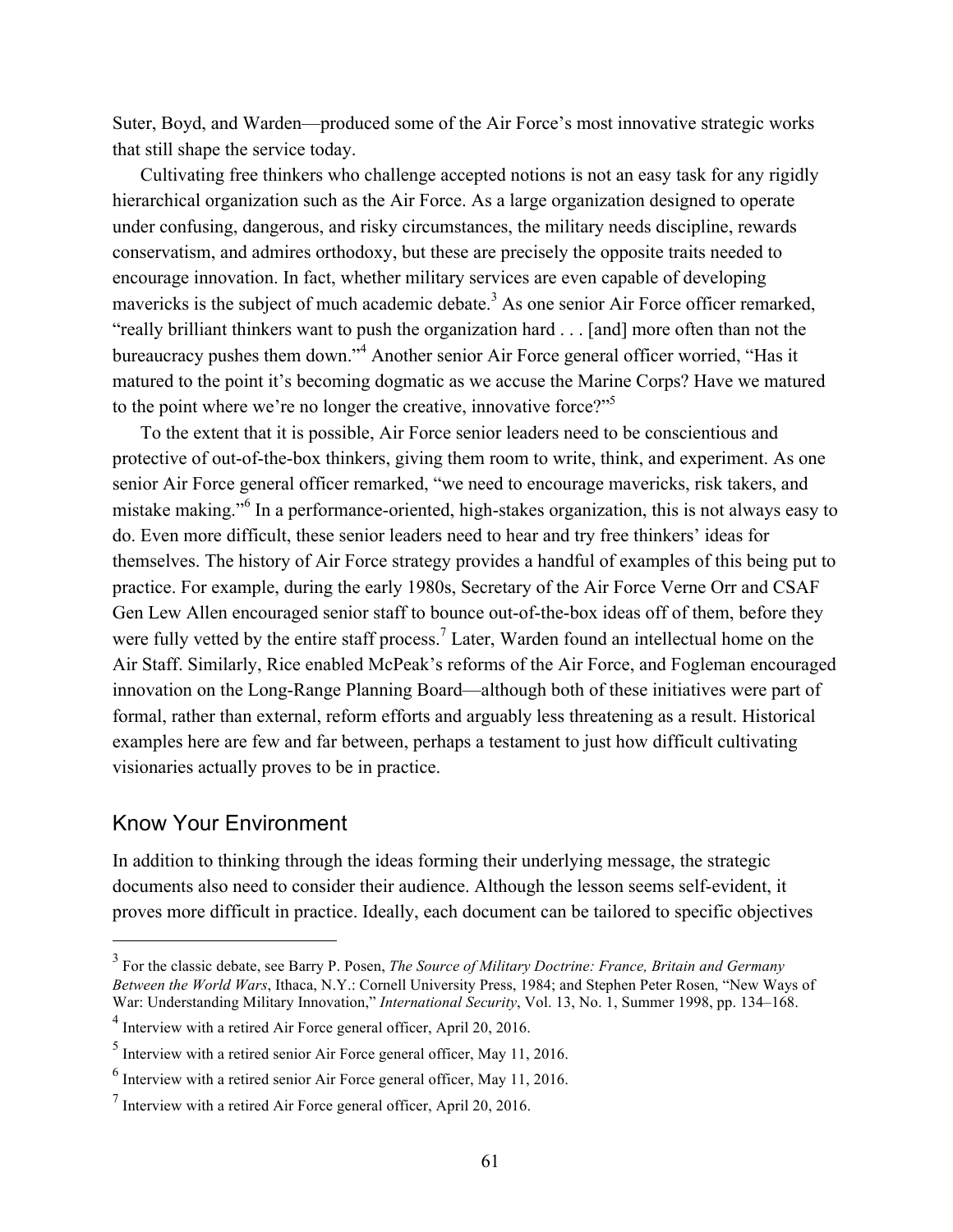with a select audience. In practice, however, these documents are multivocal: They speak to multiple audiences simultaneously, often serving different purposes. Many—such as *The World's Greatest Air Force—*are largely the Air Force senior leadership talking to rank and file. Others—such as *Global Presence*—aimed to influence policy debates in Washington, D.C., and stake out new Air Force turf. Still others—such as *America's Air Force: A Call to the Future* are signals to industry and Congress about Air Force procurement priorities.<sup>8</sup> They also can serve as a signal to foreign audiences about Air Force intentions.<sup>9</sup> Ensuring that the same document can serve all of its intended audiences simultaneously requires nuance, finesse, and, above all, knowledge of the broader policy environment.

For a document to be well-received, particularly outside of the service, it needs to fit with the context of the time in which it is produced. The 2003 *Transformation Flight Plan* suffered because its calls for space-based hypervelocity rods and airborne lasers seemed misaligned and out of touch with the strategic realities of the present time. A similar argument can be made about *The Nation's Guardians'* (2007) call to focus on high-end conventional war at the height of the Iraq War. On the merits, neither the 2003 *Transformation Flight Plan* nor *The Nation's Guardians* (2007) were wrong, per se. Especially given that many major Air Force weapon systems are developed over decades, a technology may seem irrelevant today but prove crucial tomorrow once it is actually fielded. Still, leaders need to be attuned to the seeming mismatch of resources and priorities in the here and now if they want to ensure a warm reception of their written initiatives. In contrast, *Global Presence* provides an example of possible positive effects when a service correctly judges the policy environment. Knowing that DoD and the national security community more broadly were looking for cheaper ways to maintain relationships the world over, *Global Presence* successfully sold the Air Force as being able to fulfill a role traditionally performed by the Navy, but for fewer resources. The broader policy audience took notice, and the Air Force scored a modest but consequential win.

Ultimately, understanding the environment allows strategists to identify *policy windows* times when leaders can push their agenda through.<sup>10</sup> The size of the policy window varies by circumstance. Everything from external crises to the size of electoral mandates can shape how

<sup>&</sup>lt;sup>8</sup> Interestingly, while many of the authors of these strategic documents thought they were talking to the defense industrial base, one former senior executive in a major defense contractor suggested that, for the most part, industry already knows Air Force research and development and acquisition priorities by the time these strategies are published (interviews with a retired senior Air Force general officer, January 6, 2016, and a former senior executive in a major defense contractor, April 21, 2016).

<sup>9</sup> Interview with a retired senior Air Force general officer, January 6, 2016.

<sup>&</sup>lt;sup>10</sup> The term *policy window* comes from the political science literature. It argues that certain external factors make organizations more or less receptive to new ideas and new directions. See for example, Carol S. Weissert, "Policy Entrepreneurs, Policy Opportunists and Legislative Effectiveness," *American Political Quarterly*, Vol. 19, No. 2, April 1991; Jeff Checkel, "Ideas, Institutions, and the Gorbachev Foreign Policy Revolution," *World Politics*, Vol. 45, No. 2, January 1993; and John T. S. Keeler, "Opening the Window for Reform: Mandates, Crises, and the Extraordinary Policy-Making," *Comparative Political Studies*, Vol. 25, No. 4, January 1993.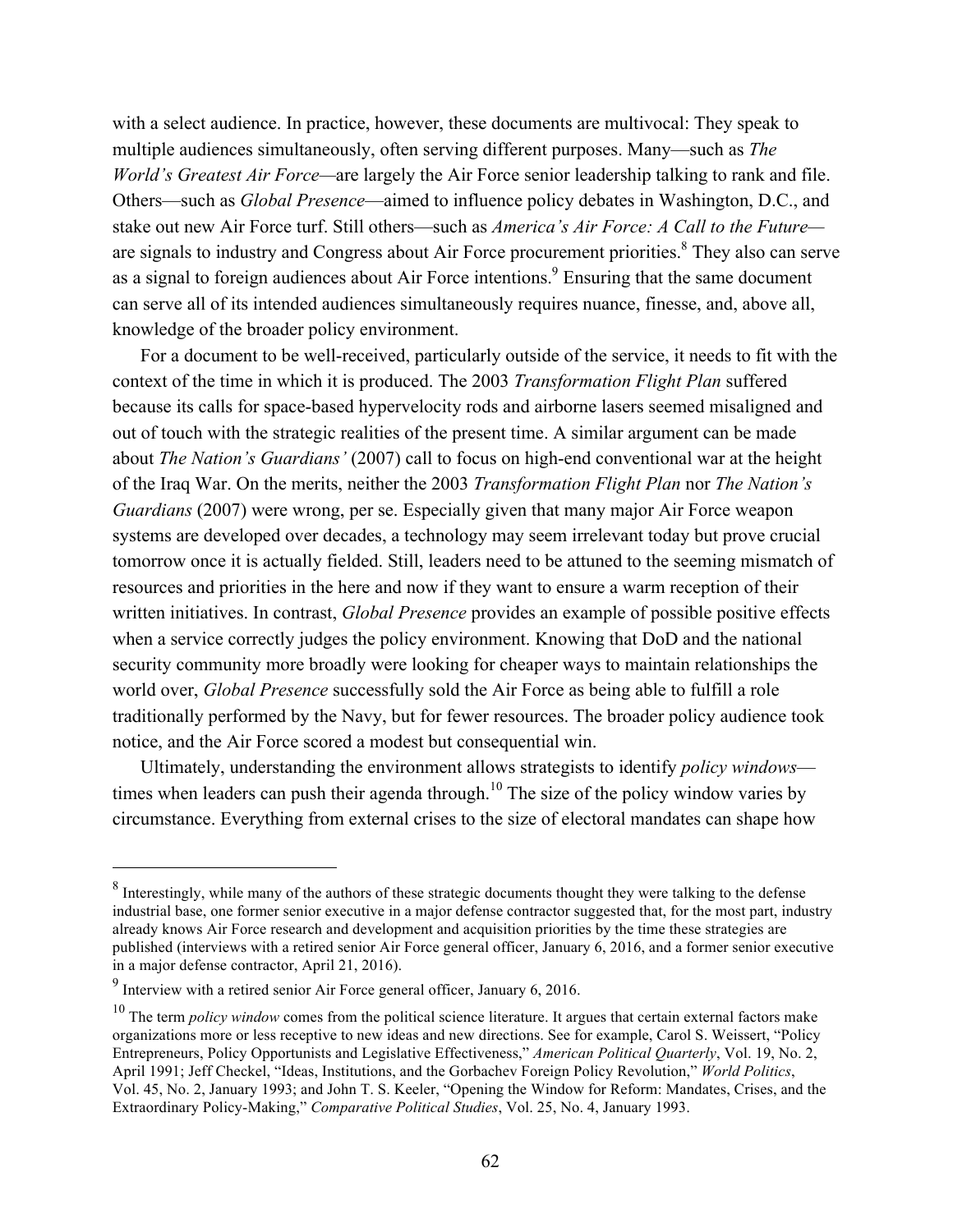large the policy window is and, consequently, how extensive the reforms can be.<sup>11</sup> While the skill and experience of the policymaker who is selling the idea matters, the circumstances also dictate how difficult this task may be. This model has been used to explain everything from state legislators' abilities to pass local law in North Carolina to Mikhail Gorbachev's ability to reform the Soviet Union.<sup>12</sup>

The Air Force is not a legislative body, and the CSAF is not—at least in the traditional sense of the term—a politician.13 Yet, the same dynamics apply. Under certain circumstances, particularly when there is a significant external shock, policy windows open and allow leaders to push forward major reforms. It should come as no surprise then that the Mitchell Institute features the War Department's FM 100-20 *Command and Employment of Air Power* and *Global Reach—Global Power* (1990). The former document was drafted right as the Army Air Corps was about to demonstrate the effects of strategic bombing; the latter came at the end of the Cold War, when the Air Force was restructuring itself for a unipolar age. The historical opportunities do not come around often, but when they do, the Air Force strategic documents can have outsized effect at focusing the future of the force. Conversely, when the service is not at these critical junctures, these documents may be less relevant. Understanding when a "policy window" opens, however, requires strategists to be aware of the dynamics shaping the policy environment beyond their offices and, indeed, beyond the service itself.

### Develop Strategy from the Top

Although ideas can come from anywhere and the knowledge of policy environment can be informed by public and congressional relations staff, strategy—the actual plan for where the service is headed—needs to start at the top.<sup>14</sup> Strategy cannot be delegated out to a division on the Air Staff or outside consulting firms. Indeed, as the death of "Rapid Aerospace Dominance" demonstrates—if the senior-most levels of leadership do not buy the plan, the strategy dies. In fact, in many cases, senior leadership is often integrally involved in the development of a plan from the start. One former CSAF remarked about his tenure, "Everyone kept telling me I had to have a long-range planning staff. I told those people '[expletive] you. I'm doing it myself."<sup>15</sup> Another former Secretary of the Air Force expressed similar sentiments, although with less profane language. During his time, he needed to "own" strategic planning, since only he—and

<sup>11</sup> Keeler, 1993, p. 437.

<sup>12</sup> Weissert, 1991; Chekel, 1993.

 $13$  Arguably, this may prescribe a larger role for the Secretary of the Air Force in crafting these public documents, since as a political appointee, ideally, he or she should be attuned to what "policy windows" are open at the time.

<sup>&</sup>lt;sup>14</sup> Other studies note the importance of strategy in driving Air Force innovation, particularly for connecting the strategic with operational problems and then resourcing the effort accordingly. See Grissom, Lee, and Mueller, 2016, p. 86.

<sup>&</sup>lt;sup>15</sup> Interview with a retired senior Air Force general officer, April 14, 2016.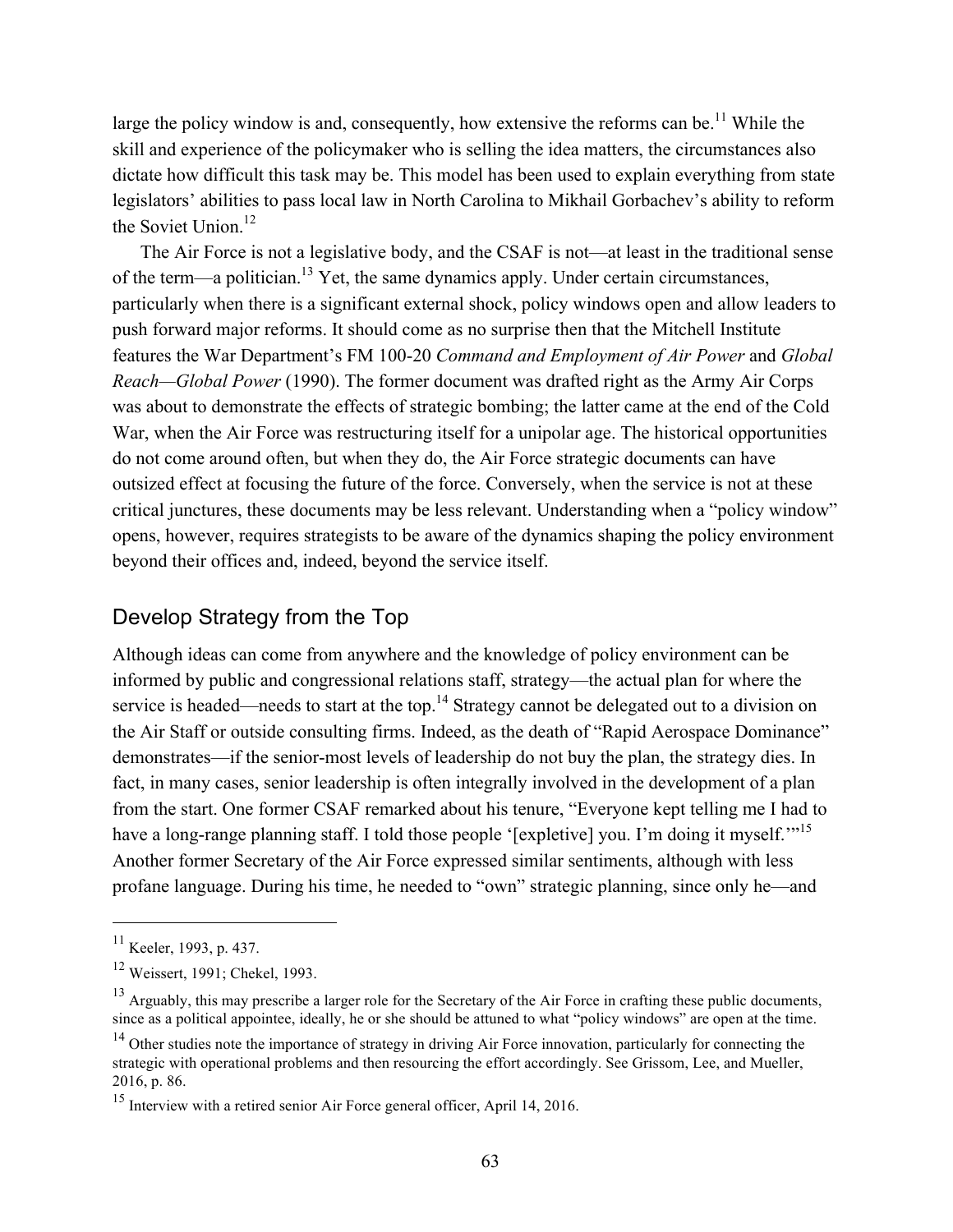the senior Air Force uniformed leadership—had the experience and institutional power to plan and execute long-term strategy. He felt that the staff simply should flesh out what the senior leader already decided.<sup>16</sup>

An interesting question here is: Who at the top should drive strategy? Previous studies often focus on the central role of the CSAF in long-range planning, usually citing Fogleman's part in the creation of *Global Engagement* and the *Long-Range Plan*. 17 While true, Air Force history is also studded with examples of powerful service secretaries—such as Eugene Zuckert, John Stetson, or Donald Rice—driving the process. These civilian leaders rose above the din and pushed the service to confront strategic issues it either could not or did not want to see and articulated a vision that the service could not. By contrast, most of the more recent service secretaries and chiefs interviewed for this project suggested that they shared the role of strategistin-chief among them. Ultimately, history does not necessarily provide a clear guide for what arrangement works best: Theoretically, the chief's deep institutional knowledge should complement the service secretaries' outsider perspectives, but, in practice, this is not always the case.

No matter who at the top drives the strategy-making progress, eventually everyone at the top needs to be on the same page. As a result, the lynchpin for Air Force strategy documents' success often is getting senior leaders to buy into a plan for two reasons. First, to change an organization as large and decentralized as the Air Force, the plan needs to be socialized with the Air Force senior leadership to turn the plan into reality. Perhaps the best example of this need comes from Fogleman's approach to *Global Engagement*. By successfully socializing the proposals with his fellow four stars, Fogleman managed to introduce some controversial reforms, including the Air Force's further embrace of UAVs. Second and perhaps more importantly, the process of getting key leader buy-in may be a good in and of itself. Even if the strategic document produces only marginal changes, there arguably is a benefit to forcing all the Air Force senior leadership to engage in a discussion about where the service is headed.

Although the potential benefits of key leader buy-in are fairly clear, how to gain this universal commitment in practice proves more difficult. Fogleman's experience with *Global Engagement* provides a partial answer. First, Fogleman demonstrated his own personal commitment to the effort by assigning senior staff to develop the work and insisting the Air Forces' major commands do the same. Second, Fogleman included the other Air Force four stars in the development of the strategy via the 1996 Corona conference, which ensured that they were equally vested in the outcome. Fogleman then briefed the concept all over the Air Force. Ultimately, the best test of the degree of key leader buy-in comes only after the CSAF's turnover: When Fogleman's successor, Michael Ryan, stated that he too believed that *Global* 

<sup>16</sup> Interview with a senior Air Force leader, April 21, 2016.

<sup>&</sup>lt;sup>17</sup> For example, Barzelay and Campbell, 2003.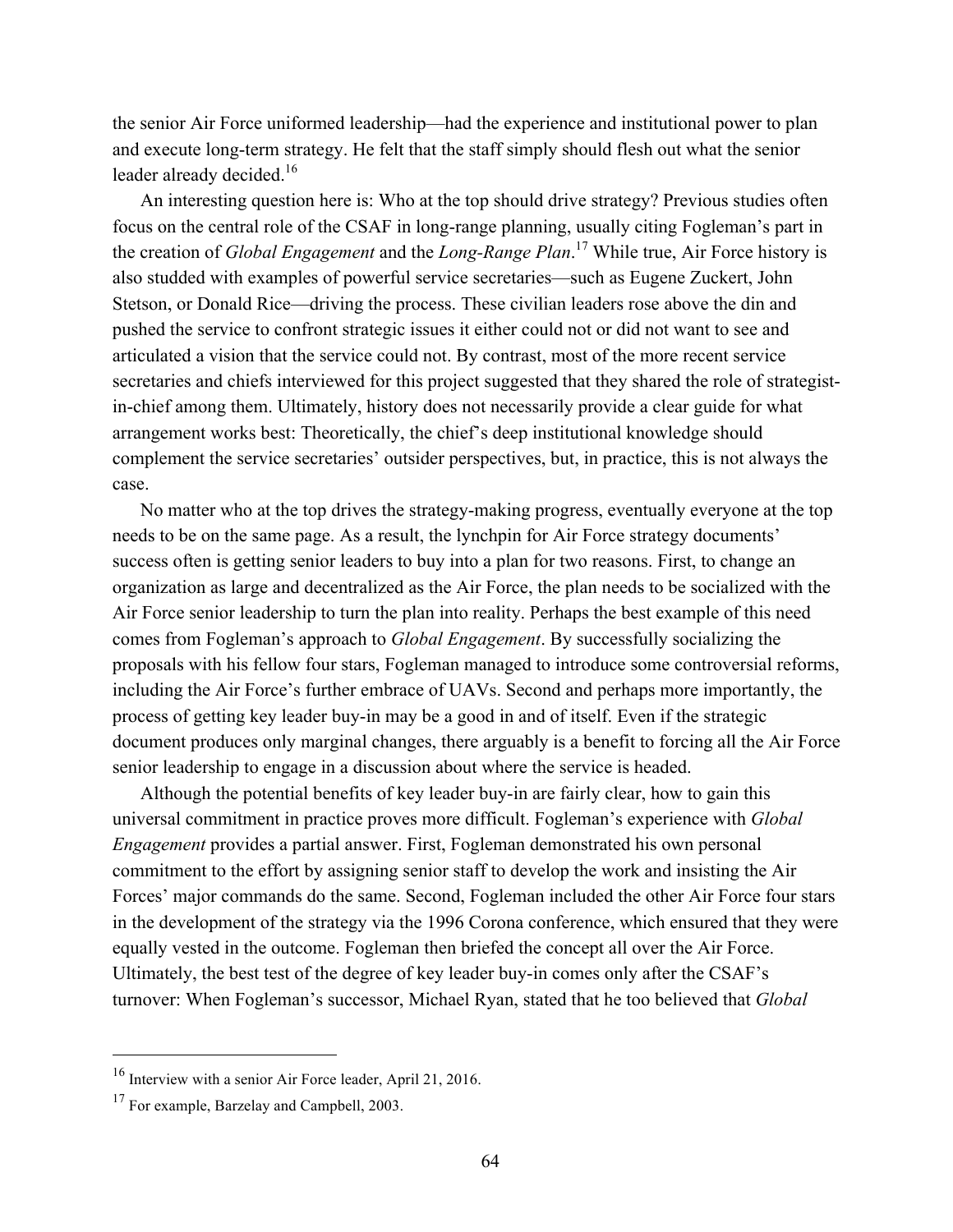*Engagement* was "fundamentally sound" and argued that "it's now up to us to go out and execute it," he demonstrated that the Air Force as whole had accepted *Global Engagement.*<sup>18</sup>

Importantly, while *Global Engagement* provides a model, it does not provide an ironclad recipe for attaining key leader buy-in. Structurally, Ryan tried to follow many of the same steps that Fogleman did in *America's Air Force Vision 2020*, including using the Corona conference to help socialize the ideas within the strategy. And yet, whether it was for reasons of timing or because Ryan did not have Fogleman's passion for strategic planning, Ryan's document generally received lower marks. Ultimately, gaining key leader buy-in may be more art than science.

## Keep the Strategy Succinct, Substantive, and Sharp

Unclassified Air Force strategy documents often need to navigate two extremes—between being too much of a public relations pamphlet and too dry and esoteric. Starting at least with the 1979 version of the *Basic Doctrine* but particularly since the beginning of the 21st century, the Air Force arguably opted increasingly for style over substance—filling these strategic documents with motivational but tangential photographs, quotes from historical Air Force leaders, and strategic platitudes. Although this may make these documents more visibly attention-grabbing and better public-relations pamphlets, this added flash arguably muddles the documents' message and its plan for the way ahead for the service. By contrast, other strategic documents suffered almost from the other extreme. As one senior strategic planner noted, some documents are so detailed that they "sit on the shelf and collect dust" and the "metrics [used to measure progress] were so convoluted that nobody could make sense of them."19 Once the strategic documents balloon to dozens of pages containing hundreds of tasks and subtasks, they lose their clarity and effect. 20

Successful—or at least influential—strategy documents require a clear if blunt vision for the service defended by details and measured by a handful of select documents about how the Air Force will fulfill its priorities, with few additional distractors. Indeed, many of the most influential strategic documents—be it Arnold's *Air Power and the Future* or *Global Reach— Global Power*—were stylistically relatively simple documents. More recently, *America's Air Force: A Call to the Future* is stylistically a simpler document than its two immediate predecessors, *The World's Greatest Air Force* and *Global Vigilance, Global Reach, Global Power*. And yet, *America's Air Force* gives a fairly clear picture of where the Air Force wants to go—and conversely not go—in terms of force structure and procurement priorities and

 $18$  Tirpak, 1998, p. 38.

 $19$  Interview with a retired Air Force general officer, April 27, 2016.

 $^{20}$  Interview with a retired senior Air Force general officer, January 6, 2016; and interview with a retired Air Force general officer, April 27, 2016.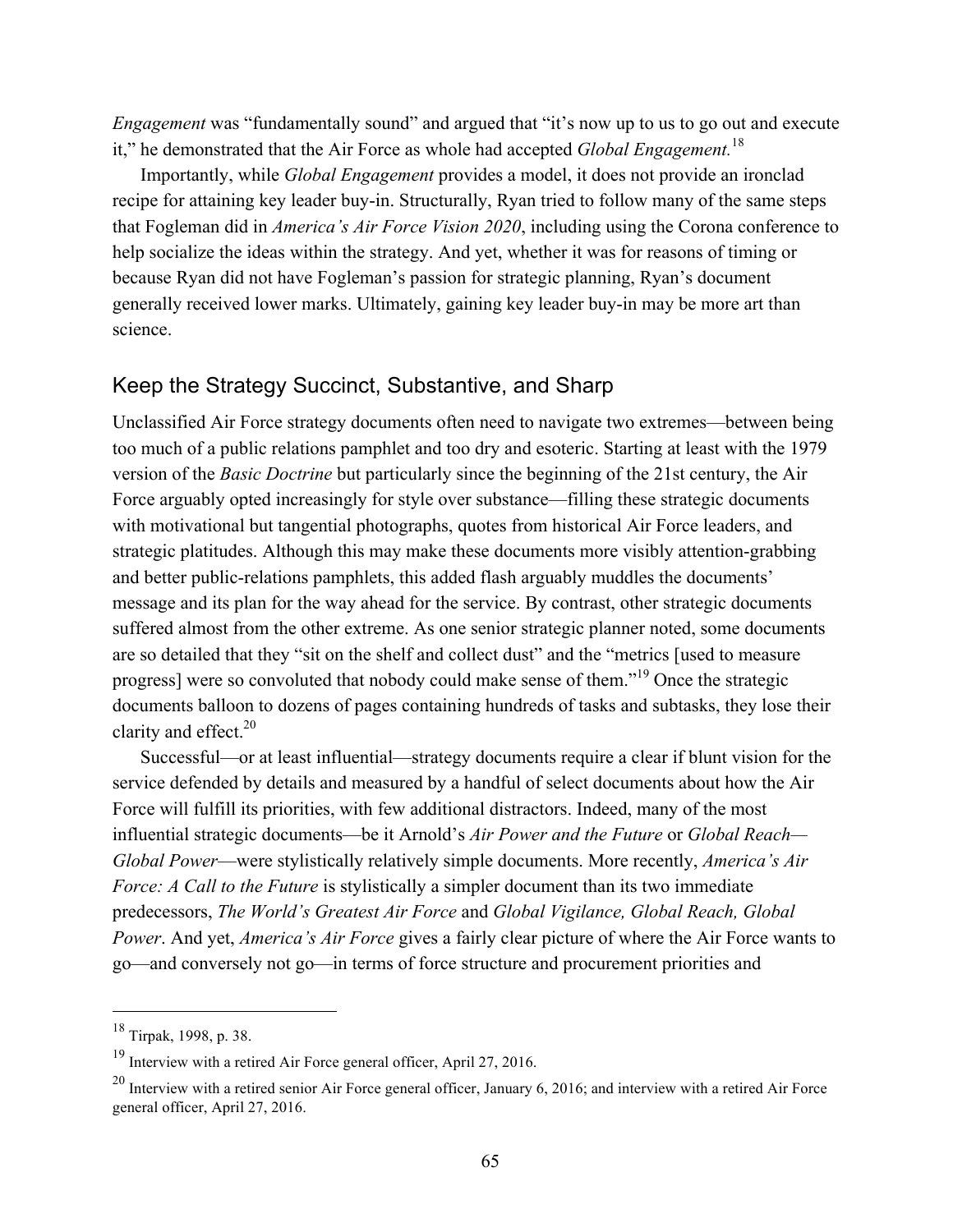consequently was better received and was more effective than either of its predecessors. A similar lesson can be drawn from *The Nation's Guardians*, which attracted attention not for its elaborate layout but for its clear focus on conventional threats and its justification for the need for high-end capabilities—such as the F-22 Raptor—to combat them. If Moseley intended to raise concern about the Air Force falling behind its near-peer competitors, the document proved successful.

Ultimately, as this report has argued, institutional strategies usually have three aims: advocating and providing top-level guidance for future budget priorities, shaping the force, and defining the identity of the service. Writing good strategies also starts with recognizing the objective or objectives the strategy hopes to accomplish and then succinctly, substantively, and sharply writing to those objectives, all the while minimizing the numbers of distractors and extraneous information in the process.

## Focus on the Process as Much as the Product

Finally, Air Force strategists need to recognize that often the value of strategic documents comes as much from the process behind these documents' creation as from the documents itself. Despite the hours of staff work that went into these documents originally, when asked about what they viewed as important in the documents some ten or 15 years later, many senior leaders downplayed much of what is in the documents written under their tenures. Reflecting on *America's Air Force Vision 2020*, one senior leader remarked that much of the value was the single page of the document explaining the Aerospace Expeditionary Force.<sup>21</sup> Another senior leader suggested that most of *Global Engagement*'s true value was the handful of lines on shifting from "air and space" to a "space and air force" and then identifying core values.<sup>22</sup> Others suggested that the most important part of *Global Reach—Global Power* was its title.

Instead, most of the senior leaders interviewed for this report viewed the process as the jewel of strategic planning. Most particularly valued the opportunity for the Air Force senior leadership—from across the disparate parts of the Air Force representing each of its different major commands—to come together and develop, if not a common approach, then at least a common set of messages that could be sold throughout the service. The process, however, should extend beyond the four-star ranks and the Corona gatherings. As Fogleman's experience with *Global Engagement* demonstrates, these documents offer an opportunity to solicit views from across the force and help build a consensus around the direction of the service and to the collective identity of the service itself. Viewed in this light, most of the value of strategic planning may come before one of these documents ever goes to press. So rather than getting caught up in the minutia of these documents, Air Force strategists perhaps should be more

<sup>21</sup> Interview with an Air Force senior leader, May 9, 2016.

<sup>22</sup> Interview with an Air Force senior leader, May 5, 2016.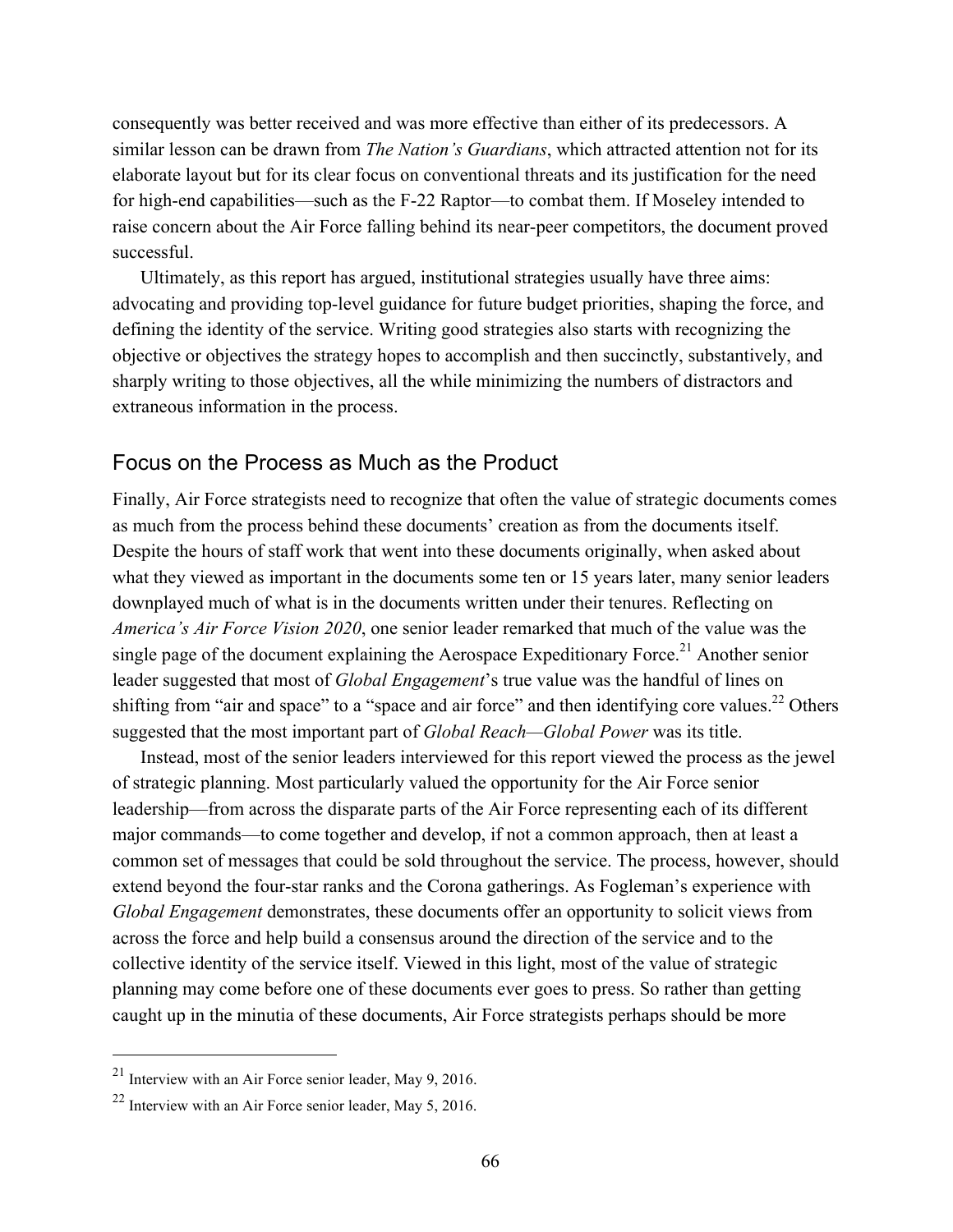concerned about the discussions these documents spark, rather than necessarily what these documents say.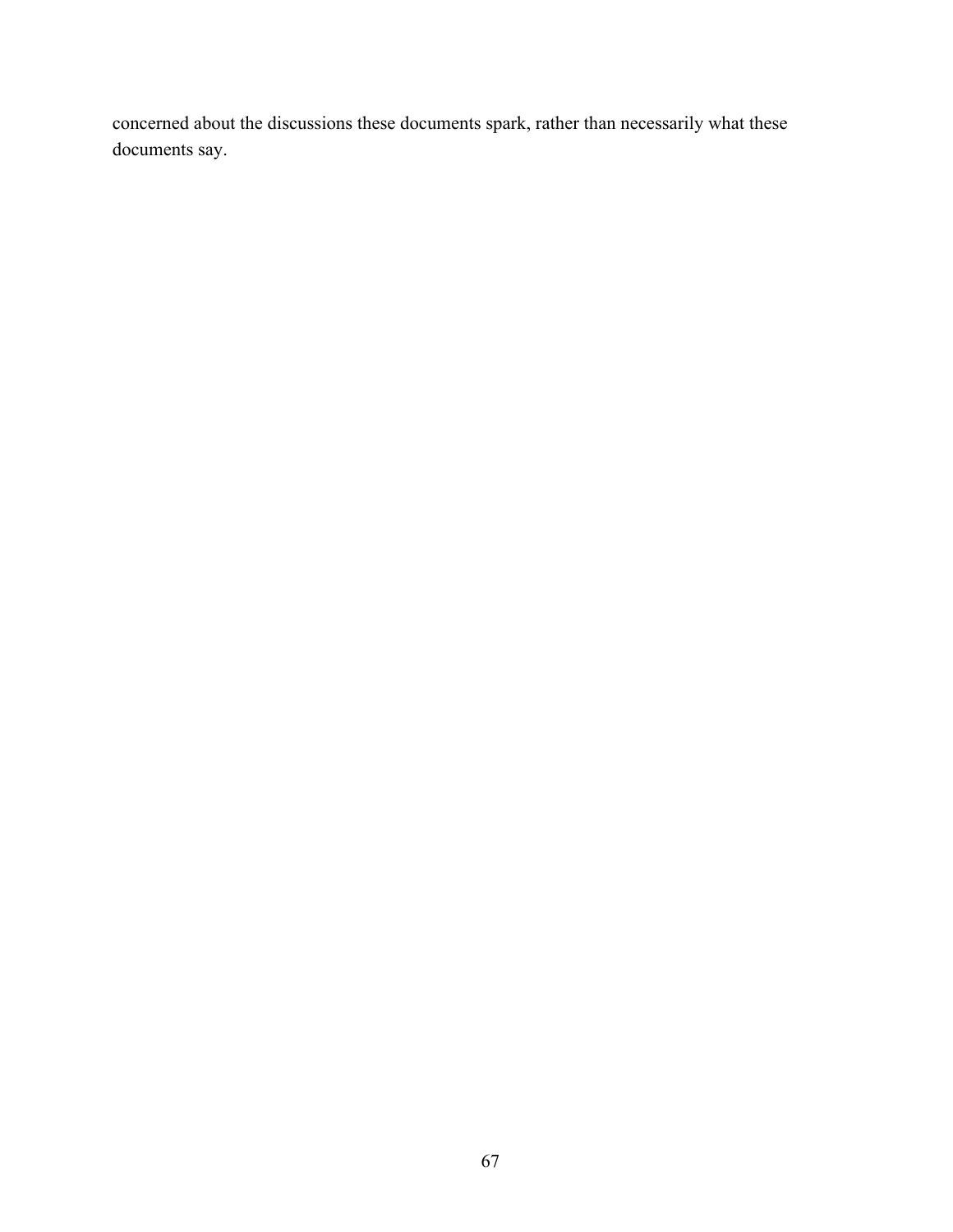Going forward, the Air Force will face new limitations when it comes to producing strategies. Under congressional pressure, the Air Force, like its sister services, will need to cut 25 percent of its headquarters staff.<sup>1</sup> As a result, the Air Force will need to be more strategic about how it uses its limited staffing resources and determine which of these public strategies are actually worth producing. During his tenure as Secretary of Defense, Robert Gates tried to push the entire DoD in that direction and maintained that each report include its full-burdened cost on its cover as a way of prompting the bureaucracy to think about how much each of these reports are actually worth.<sup>2</sup> Gates's effort failed and was ultimately abandoned. That said, there is a question that if resources—in terms of finances and manhours—become scarcer, would DoD as a whole, and the Air Force in particular, need to reconsider the policy?

Even if not pushed, the Air Force should consider reforming the way it does long-term strategy. While many of the former strategic planners interviewed for this project touted the importance of long-term planning and planning processes, many of the service secretaries and CSAFs expressed more skepticism of the endeavor. Indeed, many of these senior leaders doubted their ability to predict and plan decades out in a concrete sense.

This does not necessarily mean that the Air Force should abandon long-term planning altogether, but the service secretaries, CSAFs, and other senior leaders' general skepticism about these strategic documents' utility should warn the service to be more circumspect. Written by committee, formal strategic documents rarely will be as innovative or as creative as documents produced by mavericks free of these bureaucratic constraints. Similarly, formal documents rarely can produce wholesale change. The Air Force is simply too large an institution, beholden to too many different constituencies inside and outside the service, to change quickly. And as with anything that claims to predict the future, strategic documents are often premised on a fair deal of uncertainty.

Yet, Air Force strategic planning has shown that it can accomplish certain, more modest ends. First, strategies can help justify resources. Indeed, the Air Force historically has proven fairly adept at undertaking large-scale scientific reviews—such as *Toward New Horizons* or *Project Forecast*—and then using their results about what technologies are within the realm of possibility to guide research, development, and procurement. Second, strategic plans can help structure the force. Occasionally, the circumstances allow for wholesale changes to Air Force structure, as occurred with the *Blueprints for the Objective Force*. More often, strategies allow for more-modest changes—such as with Aerospace Expeditionary Forces in *America's Air Force* 

 $<sup>1</sup>$  Clark, 2015.</sup>

<sup>2</sup> Interview with a retired senior Air Force general officer, January 6, 2016.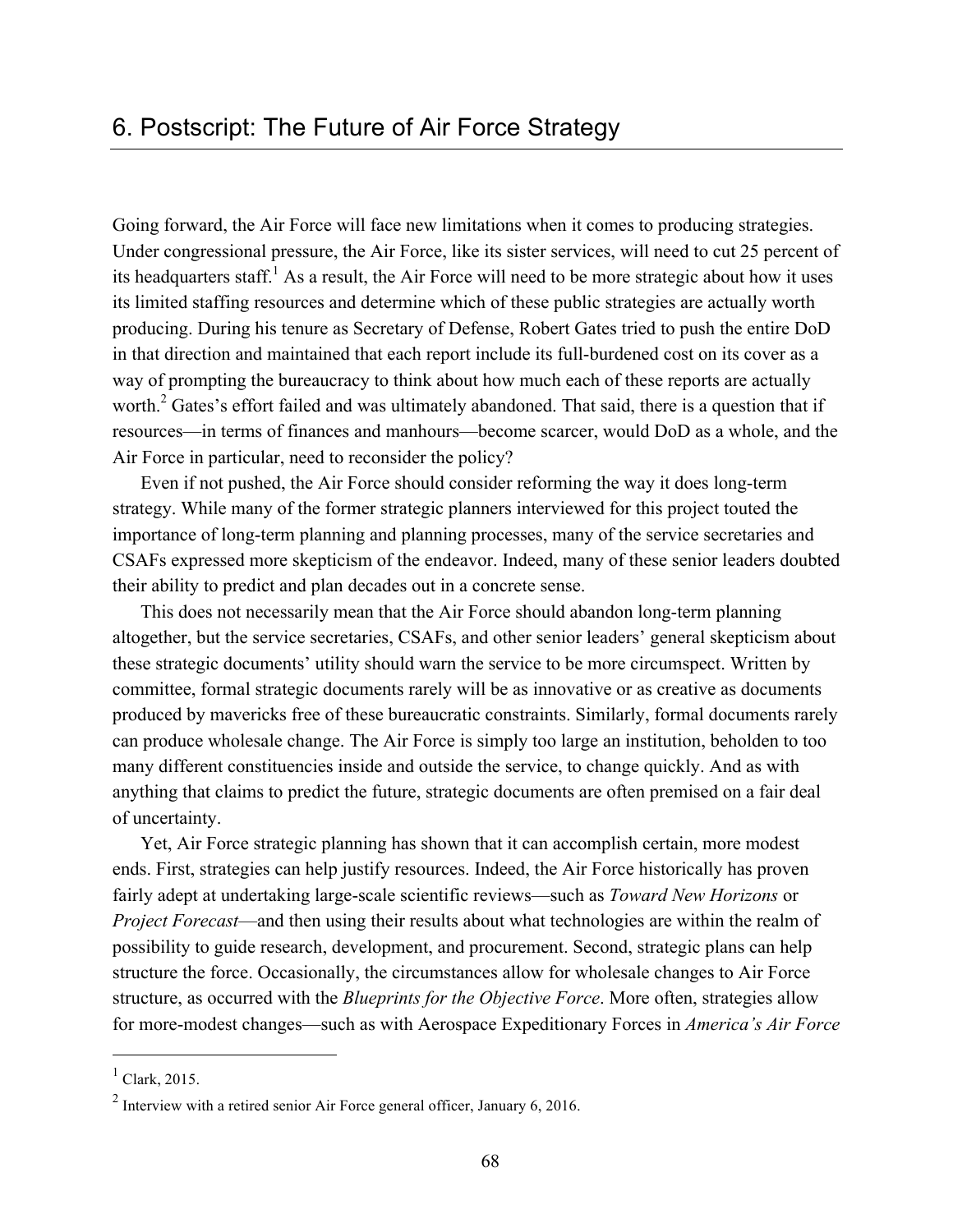*Vision 2020*. Third, strategic documents help explain the institution's roles, mission, and, arguably, even its culture. From its initial attempts to write the need for an independent air branch during World War II in AWPD-1 and FM 100-20 to more-recent attempts to secure the Air Force's uniqueness in *Global Presence* and *Global Vigilance, Global Reach, Global Power for America* (2013), strategic documents have sought to define and defend the Air Force's bureaucratic turf.

Perhaps most importantly, strategic planning creates a helpful dialogue within the service and particularly among its senior leaders about the direction of the service—even if it only yields lackluster results in the end. This is why the lessons outlined in the previous chapter are critical. Understanding these five basic lessons may not allow the Air Force to produce better strategy, but it may allow it to make the most out of the process. And, every so often, when the right confluence of ideas, leadership, and policy windows align, the Air Force strategic plans may, indeed, produce real change.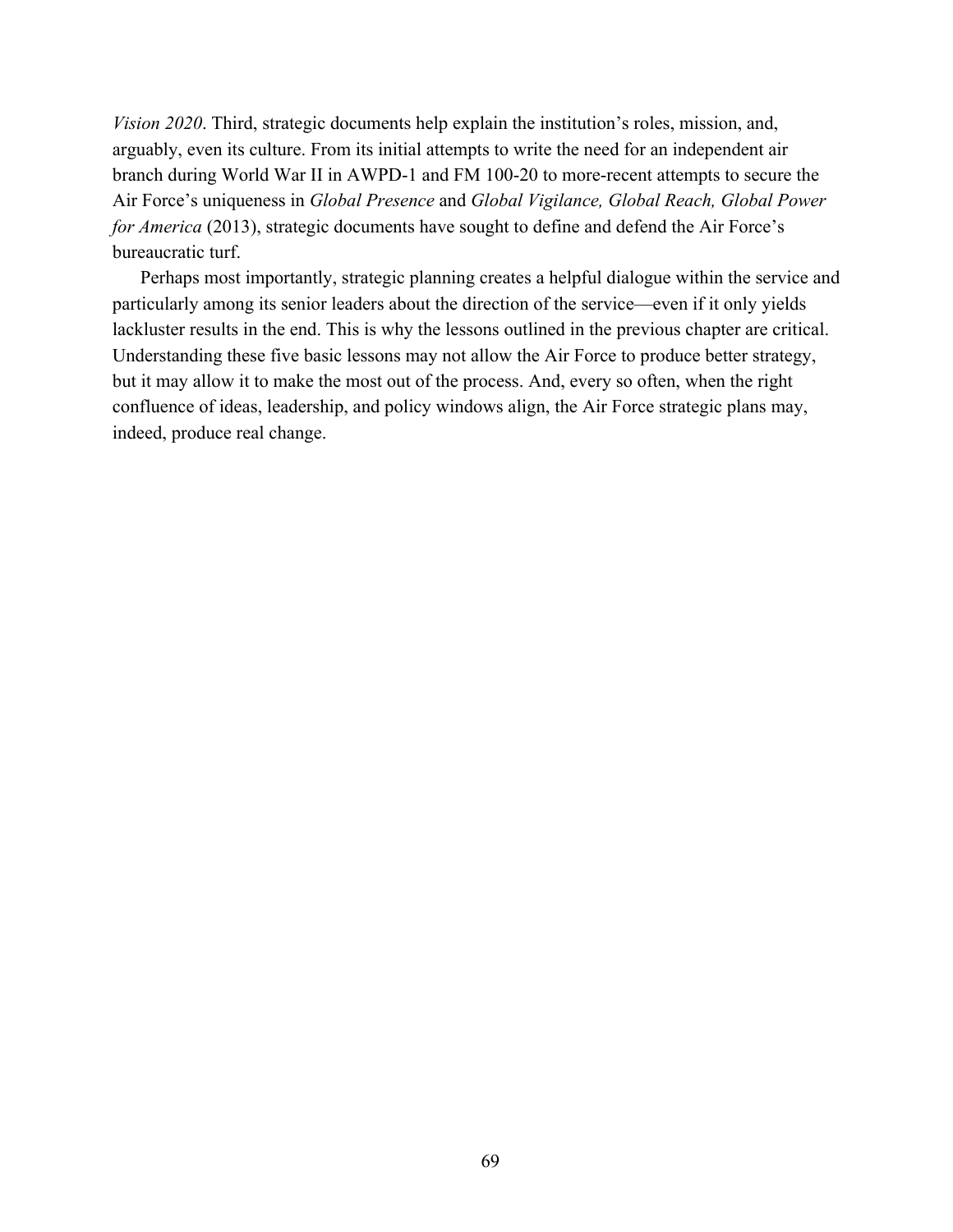This table details the Air Force strategic documents produced after the Cold War and their relative effect as defined in Chapter Five.

| <b>Strategy</b>                                                                  | <b>Results</b>                                                                                                                                         |
|----------------------------------------------------------------------------------|--------------------------------------------------------------------------------------------------------------------------------------------------------|
| Global Reach-Global<br>Power/Blueprints for the Objective<br>Air Force (1990)    | Readership: Widespread readership throughout the Air Force (there were<br>$\bullet$<br>even plans for a bumper sticker)                                |
|                                                                                  | Resource shifts: Major organizational changes to the Air Force; senior<br>officer rank restructure                                                     |
|                                                                                  | Permanence: Many of the resource shifts remain in place today<br>$\bullet$                                                                             |
| Global Presence (1995)                                                           | Readership: Limited policy audience                                                                                                                    |
|                                                                                  | Resource shifts: Carved out policy space to the Air Force to assume the<br>presence mission, but less effect on force structure or resource allocation |
|                                                                                  | Permanence: Not observable                                                                                                                             |
| Global Engagement: A Vision for the<br>21st-Century Air Force (1996)             | Readership: Widespread readership within the Air Force, especially<br>$\bullet$<br>among the senior leadership                                         |
|                                                                                  | Resource shifts: Modest effect on resources (particularly UAVs and space)                                                                              |
|                                                                                  | Permanence: Air Force values and core competencies continue; focus on<br>space and UAVs continued after Fogleman's tenure                              |
| The 1997 Air Force Long-Range<br>Plan: Summary (1997)                            | <i>Readership:</i> Less attention outside of Air Force channels                                                                                        |
|                                                                                  | Resource shifts: Struggled to identify offsets to pay for modernization                                                                                |
|                                                                                  | Permanence: Focus on space and UAVs continued after Fogleman's<br>tenure                                                                               |
| America's Air Force Vision 2020:<br>Global Vigilance, Reach, and Power<br>(2000) | Readership: Less attention than either Global Reach-Global Power or<br><b>Global Engagement</b>                                                        |
|                                                                                  | Resources: Committed the Air Force to the Aerospace Expeditionary Force                                                                                |
|                                                                                  | Permanence: The Aerospace Expeditionary Force exists in some form<br>today                                                                             |
| "Rapid Aerospace Dominance"                                                      | Readership: N/A (never published)<br>$\bullet$                                                                                                         |
|                                                                                  | Resources: N/A (never implemented)                                                                                                                     |
|                                                                                  | Permanence: None                                                                                                                                       |
| The U.S. Air Force Transformation<br>Flight Plan (2002, 2003, and 2004)          | Readership: Negative attention in the popular press; minimal attention in<br>the scholarly press                                                       |
|                                                                                  | Resources: Some of the more futuristic programs were later canceled                                                                                    |
|                                                                                  | Permanence: None                                                                                                                                       |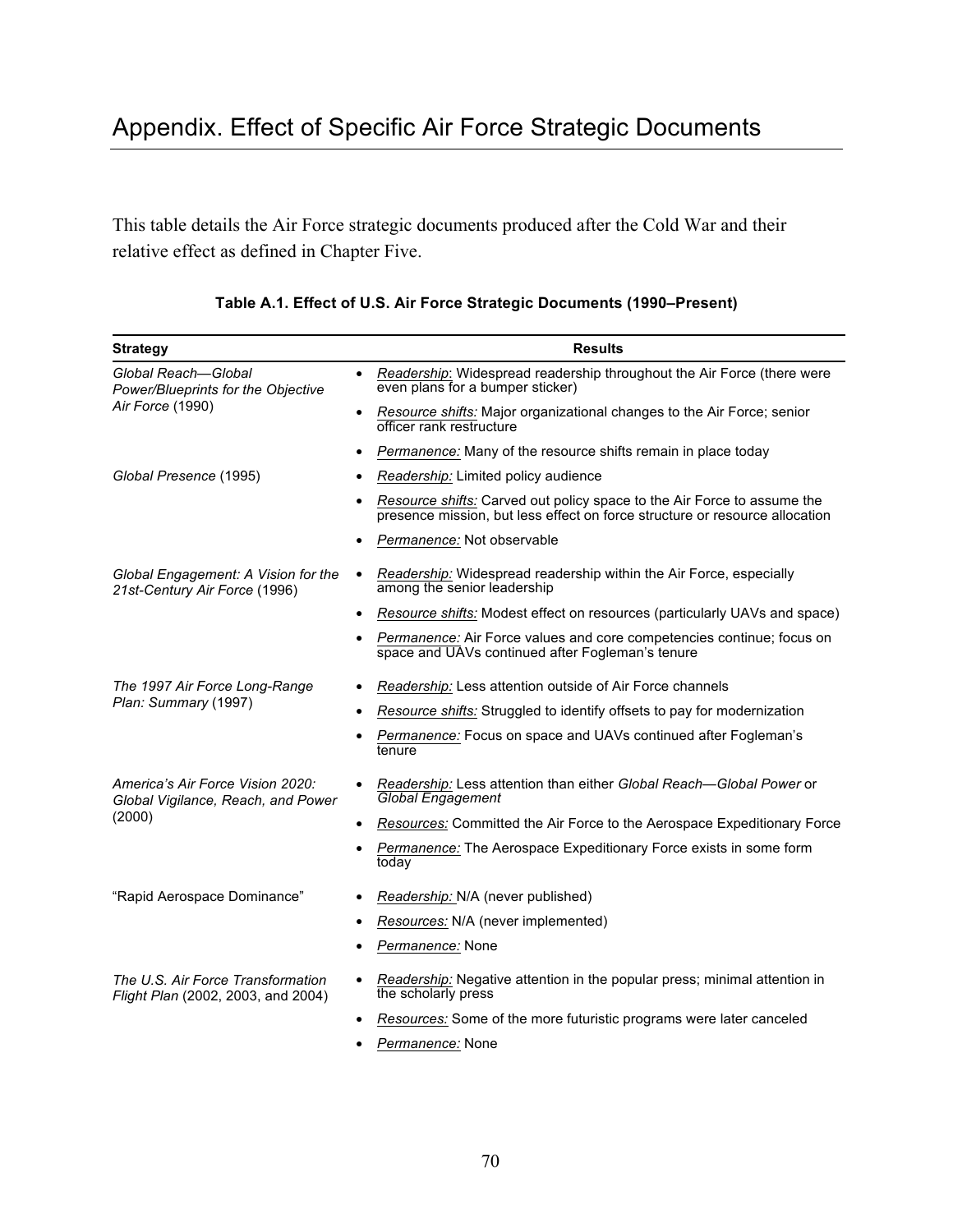| <b>Strategy</b>                                                                                                         | <b>Results</b>                                                                                                    |
|-------------------------------------------------------------------------------------------------------------------------|-------------------------------------------------------------------------------------------------------------------|
| Lasting Heritage Limitless<br>Horizon: A Warfighter's Vision<br>(2006)                                                  | Readership: Internal Air Force audience<br>٠                                                                      |
|                                                                                                                         | Resource shifts: Mandated shifts in resources, which ultimately occurred                                          |
|                                                                                                                         | Permanence: General shifts in resources occurred, but the vision itself has<br>largely been forgotten             |
| Air Force Roadmap 2006-2025<br>(2006 and, 2008)                                                                         | Readership: Generated positive coverage in the local press (helping<br>protect Air Force procurement programs)    |
|                                                                                                                         | Resources: Minimal effect on transforming the Air Force as an institution                                         |
|                                                                                                                         | Permanence: Many of the procurement programs continued                                                            |
| The Nation's Guardians: America's<br>21st-Century Air Force (2007)                                                      | Readership: Ample public attention, mostly because it did not align with<br>the Secretary of Defense's priorities |
|                                                                                                                         | Resource shifts: None                                                                                             |
|                                                                                                                         | Permanence: None                                                                                                  |
| 2008 Air Force Strategic Plan<br>(2008)                                                                                 | Readership: Primarily internal audience                                                                           |
|                                                                                                                         | Resource shifts: None                                                                                             |
|                                                                                                                         | Permanence: No observable effect                                                                                  |
| CSAF Vector 2010 and CSAF                                                                                               | Readership: Primarily internal audience, with some public coverage                                                |
| Vector 2011 (2010 and 2011)                                                                                             | Resource shifts: Modest redirection of resources                                                                  |
|                                                                                                                         | Permanence: No observable effect                                                                                  |
| The World's Greatest Air Force-<br>Powered by Airmen, Fueled by<br>Innovation: A Vision for the United<br>States (2013) | Readership: Primarily internal audience, with some public coverage                                                |
|                                                                                                                         | Resource shifts: None                                                                                             |
|                                                                                                                         | Permanence: To be determined                                                                                      |
| Global Vigilance, Global Reach,<br>Global Power (2013)                                                                  | Readership: Modest readership (based on YouTube views, press<br>releases, etc.)                                   |
|                                                                                                                         | Resource shifts: None                                                                                             |
|                                                                                                                         | Permanence: To be determined                                                                                      |
| America's Air Force: A Call to the<br><i>Future</i> (2014)                                                              | Readership: Inside the Air Force, but also reached a broader policy<br>audience                                   |
|                                                                                                                         | Resource shifts: Laid out clear funding priorities, but less clear if they were<br>ultimately enacted             |
|                                                                                                                         | Permanence: To be determined                                                                                      |
| Air Force Future Operating Concept:<br>A View of the Air Force in 2035<br>(2015)                                        | Readership: Internal with some external audience (to the defense policy<br>world)                                 |
|                                                                                                                         | Resource shifts: To be determined                                                                                 |
|                                                                                                                         | Permanence: To be determined                                                                                      |
| Strategic Master Plan (2015)                                                                                            | To be determined                                                                                                  |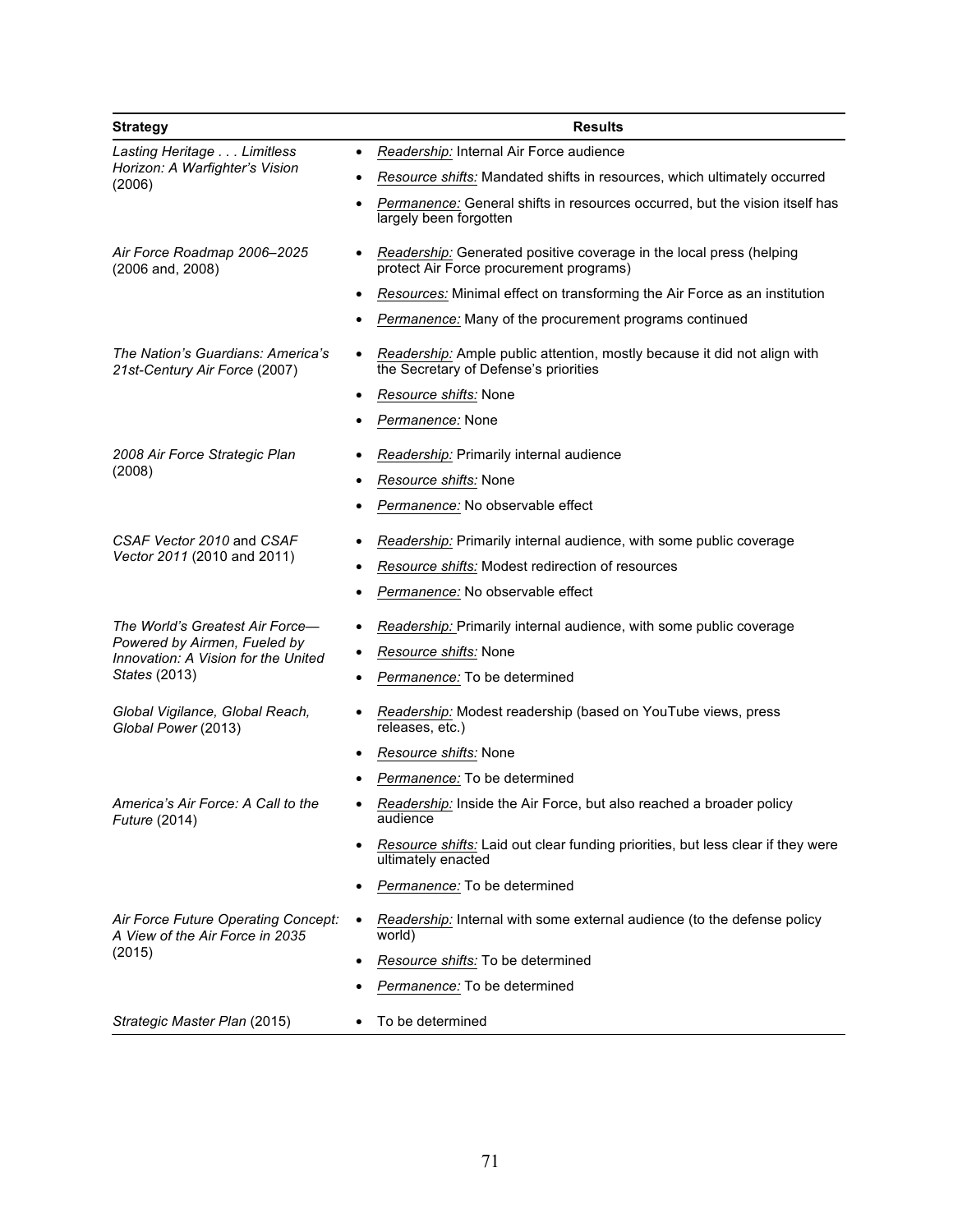## References

- Air Force Association, *Global Reach—Global Power: The Evolving Air Force Contribution to National Security*, Arlington, Va., December 1992.
- Air Force News Service, "AF Leaders Cite Airmen as Bedrock in New Core Mission Document," August 22, 2013a. As of February 24, 2016: [http://www.af.mil/News/ArticleDisplay/tabid/223/Article/466921/af-leaders-cite-airmen-as](http://www.af.mil/News/ArticleDisplay/tabid/223/Article/466921/af-leaders-cite-airmen-as-bedrock-in-new-core-mission-document.aspx)bedrock-in-new-core-mission-document.aspx
	- ———, "Every Airman Matters, Each Story Is Important," August 29, 2013b. As of February 24, 2016: <http://www.hilltoptimes.com/content/every-airman-matters-each-story-important>
- Air Force Office of Scientific Research, "A Brief Organizational History," Wright-Patterson Air Force Base website, July 17, 2016. As of October 27, 2016: <http://www.wpafb.af.mil/Welcome/Fact-Sheets/Display/Article/842007>
- Air Force Personnel Center, "Air Force Personnel Demographics," September 30, 2016. As of October 27, 2016: <http://www.afpc.af.mil/Air-Force-Demographics>
- Air Force Public Affairs Agency, "Strategic Agility Is the Future of the Air Force," July 30, 2014. As of February 25, 2016: [http://www.af.mil/News/ArticleDisplay/tabid/223/Article/486897/strategic-agility-is-the](http://www.af.mil/News/ArticleDisplay/tabid/223/Article/486897/strategic-agility-is-the-future-of-the-air-force.aspx)future-of-the-air-force.aspx
- Allen, Jerrod P., "Institutionalizing Long Range Planning," in Perry M. Smith, Jerrold P. Allen, John H. Stewart II, and F. Douglas Whitehouse, eds., *Creating Strategic Vision: Long-Range Planning for National Security*, Washington, D.C.: National Defense University Press, 1987. As of April 20, 2016: <http://www.dtic.mil/dtic/tr/fulltext/u2/a187043.pdf>
- Arnold, Henry H., "Air Power and the Future," in Eugene M. Emme, ed., *The Impact of Air Power: National Security and World Politics*, Princeton, N.J.: D. Van Nostrand Company, Inc., 1959.
- Aspin, Les, *Report of the Bottom-Up Review*, Washington, D.C.: U.S. Department of Defense, October 1993. As of July 5, 2016: <http://www.dtic.mil/cgi-bin/GetTRDoc?AD=ADA359953>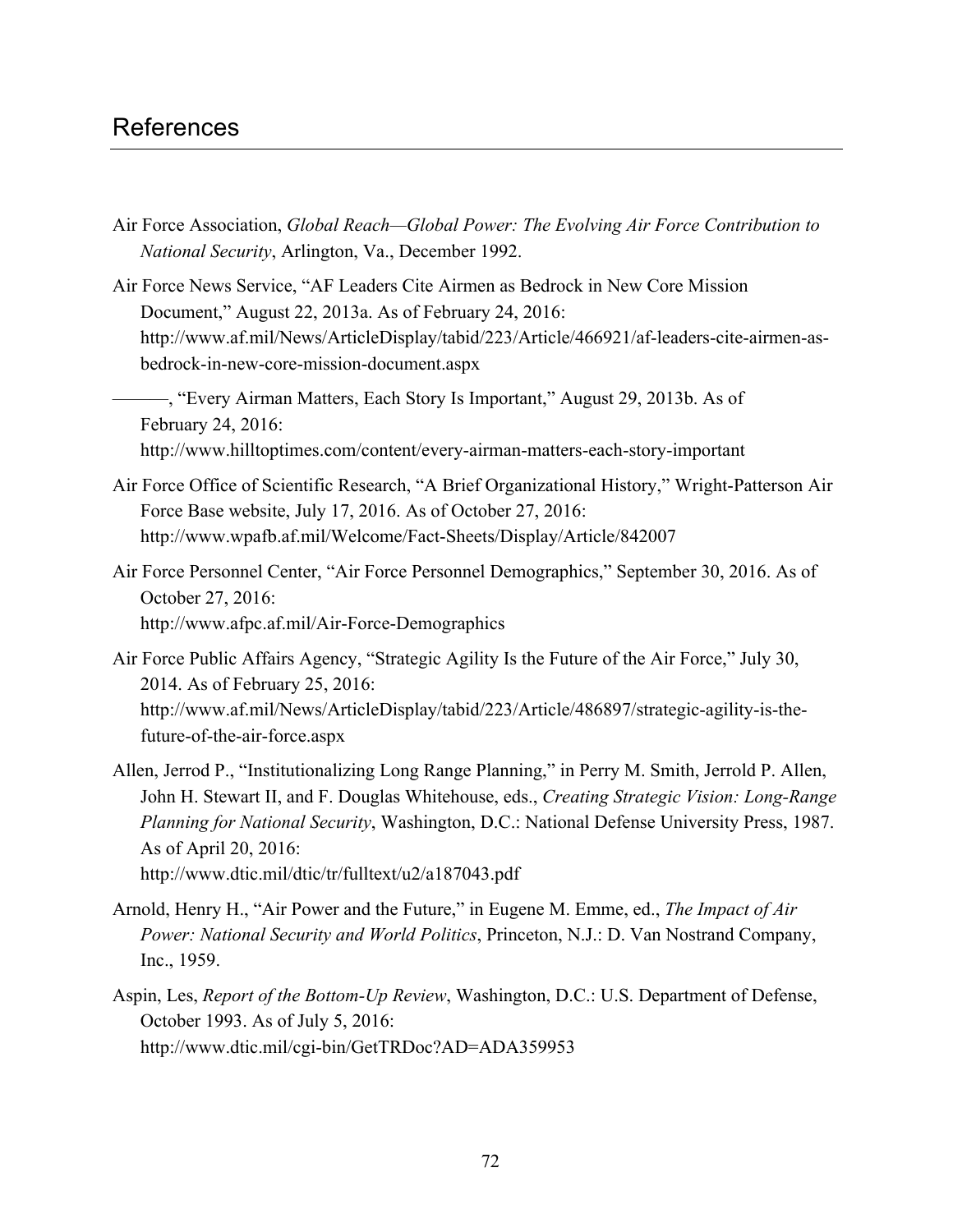- Axe, David, "Air Force's Big 'Roadmap' Tease," *Wired*, January 17, 2008a. As of January 22, 2016: <http://www.wired.com/2008/01/air-forces-big/>
- ———, "Army Strategy Manual Gets It Right," *Wired*, February 27, 2008b. As of January 13, 2016: <http://www.wired.com/2008/02/army-strategy-m/>
- Barry, John, "Rapid Aerospace Dominance: A Unifying Concept for the Air Force," unpublished briefing, July 2001.
- Barzelay, Michael, and Colin Campbell, *Preparing for the Future: Strategic Planning in the U.S. Air Force*, Washington, D.C.: Brooking Institution Press, July 31, 2003.
- Berger, Alexander, "Beyond Blue Four: The Past and Future Transformation of Red Flag," *Air and Space Power Journal*, Vol. 19, No. 2, Summer 2005, pp. 43–54.
- Bookman, Jay, "U.S. Planning for the War It Wishes For," *Atlanta Journal-Constitution*, May 19, 2005, p. 19A.
- Bowman, Tom, "Air Force Chief Resigns over Disputes '97 Terrorist Bombing Was Source of Division," *Baltimore Sun*, July 29, 1997. As of July 11, 2016: [http://articles.baltimoresun.com/1997-07-29/news/1997210031\\_1\\_air-force-fogleman-force](http://articles.baltimoresun.com/1997-07-29/news/1997210031_1_air-force-fogleman-force-chief)chief
- Broder, John M., "Air Force Chief Fired by Cheney," *Los Angeles Times*, September 18, 1990. As of July 15, 2016: [http://articles.latimes.com/1990-09-18/news/mn-585\\_1\\_air-force-official](http://articles.latimes.com/1990-09-18/news/mn-585_1_air-force-official)
- Bronfeld, Saul, "Fighting Outnumbered: The Impact of the Yom Kippur War on the U.S. Army," *Journal of Military History*, Vol. 71, No. 2, April 2007, pp. 465–498.
- Brown, Michael E., "The U.S. Manned Bomber and Strategic Deterrence in the 1990s," *International Security*, Vol. 14, No. 2, Fall 1989, pp. 4–45.
- Butler, George L., "Adjusting to Post–Cold War Strategic Realities," *Parameters*, Spring 1991, pp. 2–9.
- Byman, Daniel L., and Matthew C. Waxman, "Kosovo and the Great Air Power Debate," *International Security*, Vol. 24, No. 4, Spring 2000, pp. 5–38.
- Campbell, Colin, "Long-Range Corporate Strategic Planning in Government Organizations: The Case of the U.S. Air Force," *Governance*, Vol. 15, No. 4, October 2002, pp. 425–453.
- "Cannon Addresses 'Air Force Roadmap,'" *Clovis News Journal*, January 16, 2008. As of April 11, 2016: <http://www.cnjonline.com/2008/01/16/cannon-addresses-air-force-roadmap/>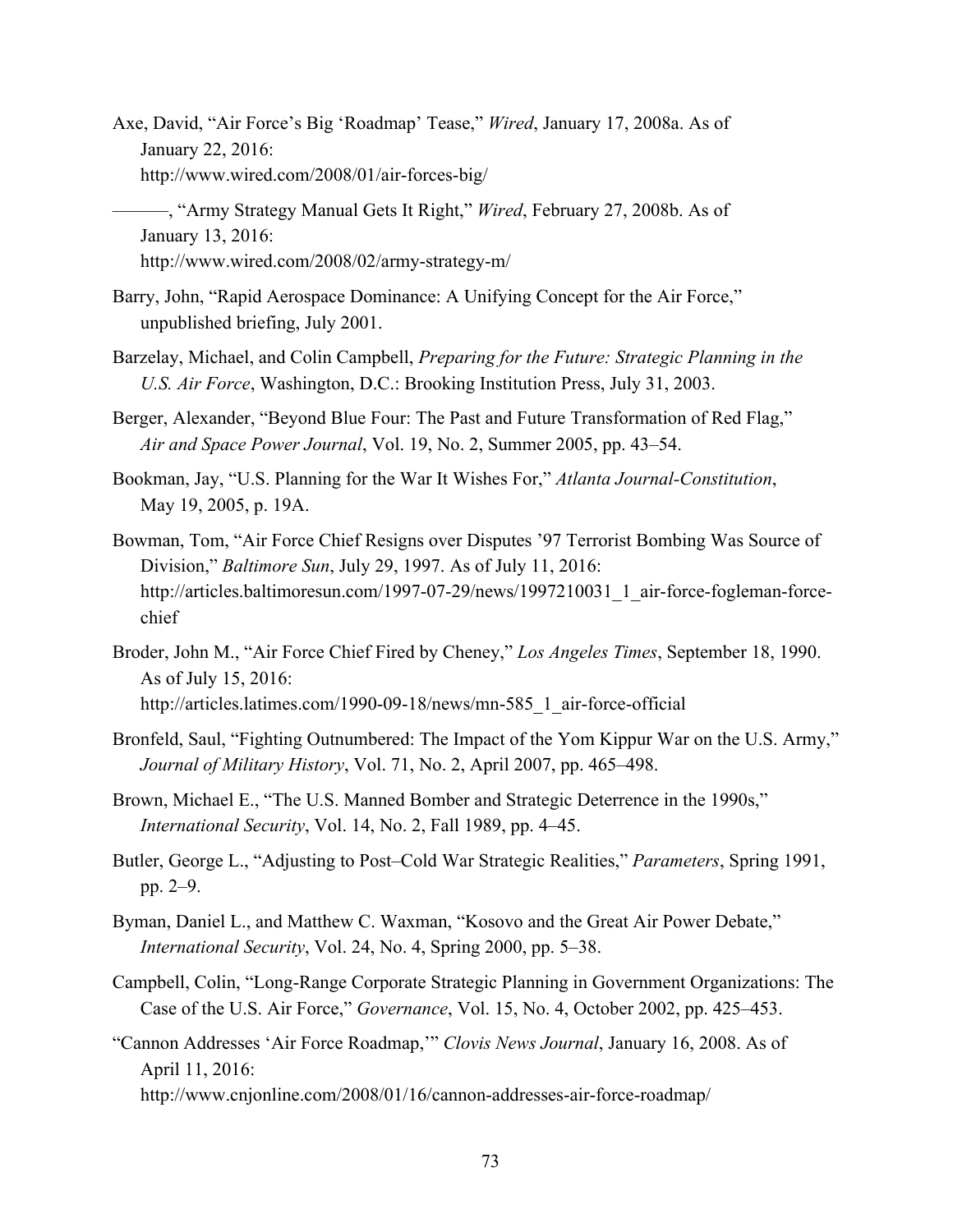- Checkel, Jeff, "Ideas, Institutions, and the Gorbachev Foreign Policy Revolution," *World Politics*, Vol. 45, No. 2, January 1993, pp. 271–300.
- Cheng, Joey, "Air Force's 30-Year Plan Seeks 'Strategic Agility,'" *Defense Systems*, July 31, 2014. As of February 25, 2016: <https://defensesystems.com/articles/2014/07/31/air-force-30-year-strategy.aspx>
- Chu, Carolyn, Brandon Dues, and Laura L. Miller, *Cultural Themes in Messages from Top Air Force Leaders, 2005–2008*, Santa Monica, Calif.: RAND Corporation, DB-583-AF, 2010. As of January 25, 2016: [http://www.rand.org/pubs/documented\\_briefings/DB583.html](http://www.rand.org/pubs/documented_briefings/DB583.html)
- Clark, Charles, "Pentagon Orders Even More HQ Cuts, Infuriating Employees' Union," *Defense One*, September 9, 2015. As of February 26, 2016: [http://www.defenseone.com/management/2015/09/pentagon-orders-even-more-hq-cuts](http://www.defenseone.com/management/2015/09/pentagon-orders-even-more-hq-cuts-infuriating-employees-union/120548/)infuriating-employees-union/120548/
- Cohen, Raphael S., "A Tale of Two Manuals," *Prism*, Vol. 2, No. 1, December 2011, pp. 87–100.
- Coram, Robert, *Boyd: The Fighter Pilot Who Changed the Art of War*, Boston: Little, Brown and Company, 2002.
- Council on Foreign Relations, "Air Force Weapon System Roadmap," January 16, 2008. As of April 11, 2016: <http://www.cfr.org/world/air-force-weapon-system-roadmap/p15307>
- David, Leonard, "Air Force Plans for Future War in Space," NBC News, February 23, 2004. As March 14, 2016: http://www.nbcnews.com/id/4353309/ns/technology and science-space/t/air-force-plansfuture-war-space/
- DoD—*See* U.S. Department of Defense.
- Douhet, Giulio, *Command of the Air*, trans. Dino Ferrari, Washington, D.C.: Air Force History and Museums Program, 1998. As of February 11, 2016: http://www.au.af.mil/au/awc/awcgate/readings/command of the air.pdf
- Dowdy, William L., *Testing the Aerospace Expeditionary Force Concept: An Analysis of AEFs I–IV (1995–97) and the Way Ahead*, Maxwell Air Force Base, Ala.: College of Aerospace Doctrine, Research and Education, Air University, Research Paper 2000-01, 2000. As of January 27, 2016:

<http://www.dtic.mil/cgi-bin/GetTRDoc?AD=ADA381886>

Drape, James H., "Building Partnership Capacity: Operation Harmattan and Beyond," *Air and Space Power Journal*, September–October 2012, pp. 65–93.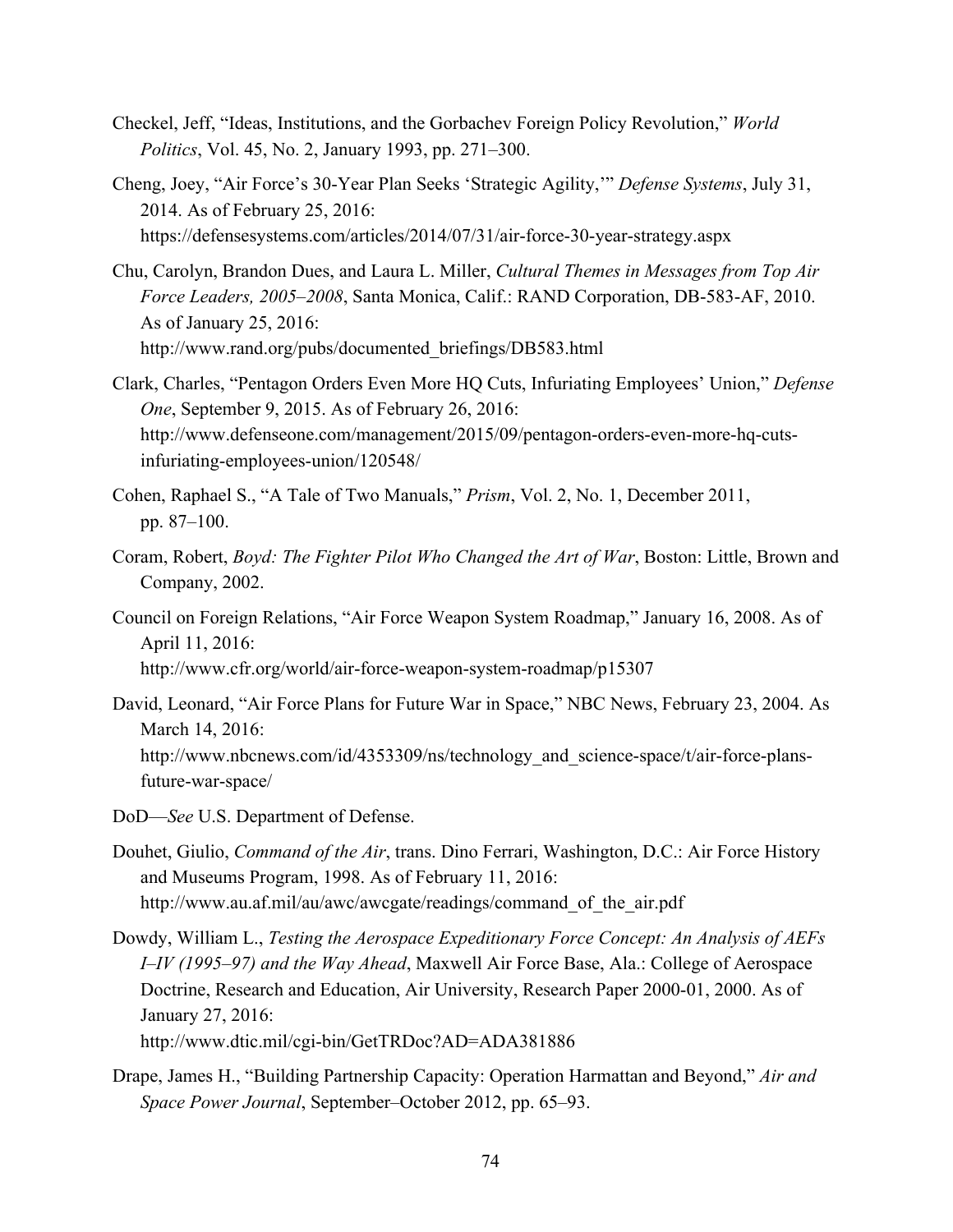- Dryden, H. L., G. A. Morton, I. A. Getting, *Guidance and Homing of Missiles and Pilotless Aircraft: A Report for the AAF Scientific Advisory Group*, Vol. 9, Dayton, Ohio: Wright Field, May 1946. As of November 3, 2016: http://www.governmentattic.org/vonK/ [GuideHomingMissilesPilotlessAcft\\_VKarman\\_V9.pdf](http://www.governmentattic.org/vonK/GuideHomingMissilesPilotlessAcft_VKarman_V9.pdf)
- Dryden, H. L., W. H. Pickering, H. S. Tsien, and G. B. Schubauer, *Guided Missiles and Pilotless Aircraft: A Report Prepared for the AAF Scientific Advisory Group*, Vol. 8, Dayton, Ohio: Wright Field, May 1946. As of November 3, 2016: [http://www.governmentattic.org/vonK/MissilesPilotlessAcft\\_VKarman\\_VB.pdf](http://www.governmentattic.org/vonK/MissilesPilotlessAcft_VKarman_VB.pdf)
- Dubridge, L. A., E. M. Purcell, G. A. Morton, and G. E. Valley, *Radar and Communications: A Report Prepared for the AAF Scientific Advisory Group*, Vol. 11, Dayton, Ohio: Wright Field, May 1946. As of November 3, 2016: [http://www.governmentattic.org/vonK/RadarAndCommunications\\_VKarman\\_V11.pdf](http://www.governmentattic.org/vonK/RadarAndCommunications_VKarman_V11.pdf)
- Eaglen, Mackenzie, "Air Force Delivers New and Innovative Vision of Future Warfare," *Real Clear Defense*, September 15, 2015. As of February 26, 2016: http://www.realcleardefense.com/articles/2015/09/15/ air force delivers new and innovative vision of future warfare 108468.html
- Ehrhard, Thomas P., *An Air Force Strategy for the Long Haul*, Washington, D.C.: Center for Strategic and Budgetary Assessments, 2009.
- ———, *Air Force UAVs: The Secret History*, Arlington, Va.: The Mitchell Institute, 2010. As of January 27, 2016: <http://www.dtic.mil/cgi-bin/GetTRDoc?AD=ADA525674>
- Faulkenberry, Barbara J., *Global Reach—Global Power: Air Force Strategic Vision, Past and Future*, Maxwell Air Force Base, Ala.: Air University Press, 1996.
- Fogleman, Ronald R., "Statement for General Ronald R. Fogleman Chief of Staff, U.S. Air Force," 1997. As of January 12, 2016: <http://fas.org/man/congress/1997/h970522f.htm>
- Fogleman, Ronald. R., and Sheila E. Widnall, *Global Engagement: A Vision for the 21st-Century Air Force*, 1996. As of January 14, 2016: <http://www.au.af.mil/au/awc/awcgate/global/global.pdf>
- Fontaine, Scott, "Schwartz: Way Ahead Includes Modernization, International Cooperation," *Air Force Times*, July 27, 2010, p. 21. As of November 10, 2016: [http://search.proquest.com/military/docview/740985027/920ABE9163164531PQ/25?account](http://search.proquest.com/military/docview/740985027/920ABE9163164531PQ/25?accountid=25333) id=25333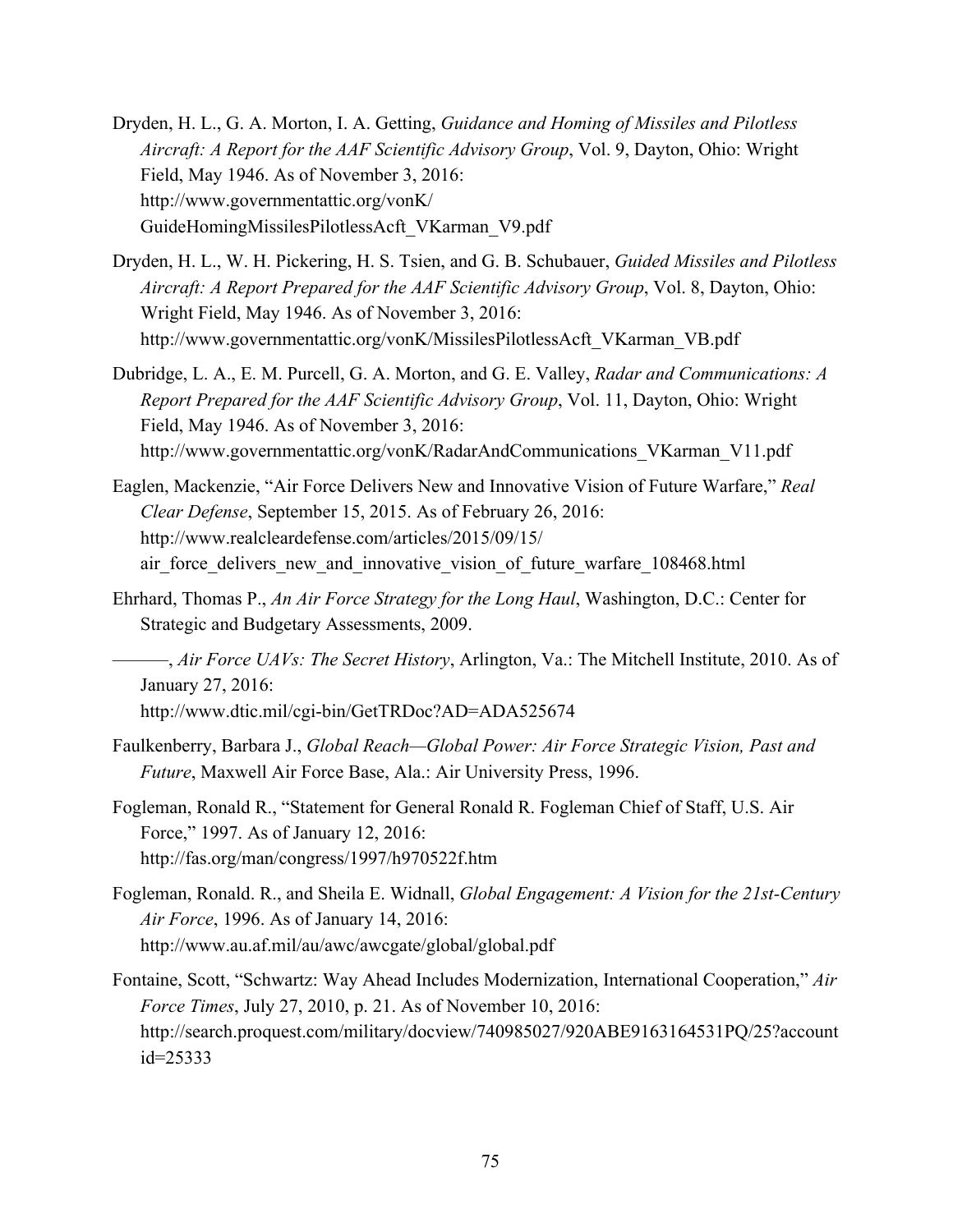- Freedberg, Sydney J., Jr., "Air Force to Focus on High-Threat Future, If Congress Lets It: James and Welsh," *Breaking Defense*, July 30, 2014. As of February 25, 2016: [http://breakingdefense.com/2014/07/air-force-must-focus-on-high-threat-future-if-congress](http://breakingdefense.com/2014/07/air-force-must-focus-on-high-threat-future-if-congress-will-let-it-james-welsh/)will-let-it-james-welsh/
- Futrell, Robert Frank, *Ideas, Concepts, Doctrine: Basic Thinking in the United States Air Force, 1907–1960*, Vol. 1, Maxwell Air Force Base, Ala.: Air University Press, December 1989a.
	- ———, *Ideas, Concepts, Doctrine: Basic Thinking in the United States Air Force, 1907–1960*, Vol. 2, Maxwell Air Force Base, Ala.: Air University Press, 1989b.
- Gates, Robert, *Duty: Memoirs of a Secretary at War*, New York: Alfred A. Knopf, 2014.
- Gordon, Michael R., "Report by Powell Challenges Calls to Revise Military," *New York Times*, December 31, 1992. As of January 14, 2016: [http://www.nytimes.com/1992/12/31/us/report-by-powell-challenges-calls-to-revise](http://www.nytimes.com/1992/12/31/us/report-by-powell-challenges-calls-to-revise-military.html)military.html
- Gorn, Michael H., ed., *Prophecy Fulfilled: "Toward New Horizons" and Its Legacy*, Washington, D.C.: Air Force History and Museums Program, 1994. As of July 5, 2016: <http://www.afhso.af.mil/shared/media/document/AFD-100928-066.pdf>
- Grant, Rebecca, "The Redefinition of Strategic Airpower," *Air Force Magazine*, October 2003. As of May 6, 2016:

[http://www.airforcemag.com/MagazineArchive/Pages/2003/October%202003/1003strategic.](http://www.airforcemag.com/MagazineArchive/Pages/2003/October%202003/1003strategic.aspx) aspx

———, "End of the Cold War Air Force," *Air Force Magazine*, July 2012, pp. 40–44. As of October 27, 2016:

<http://www.airforcemag.com/MagazineArchive/Pages/2012/July%202012/0712coldwar.aspx>

- Grier, Peter, "Air Force Peers into Future; Sees 'Smart' Helmets, Radars in Space," *Christian Science Monitor*, April 24, 1986. As of April 20, 2016: <http://www.csmonitor.com/1986/0424/jforce.html>
- Grissom, Adam R., Caitlin Lee, and Karl P. Mueller, *Innovation in the United States Air Force: Evidence from Six Cases*, Santa Monica, Calif.: RAND Corporation, RR-1207-AF, 2016. As of July 5, 2016: [http://www.rand.org/pubs/research\\_reports/RR1207.html](http://www.rand.org/pubs/research_reports/RR1207.html)
- Hallion, Richard P., *Storm over Iraq: Air Power and the Gulf War*, Washington, D.C.: Smithsonian Institution Press, 1992.
- Hansell, Haywood S., Jr., *The Air Plan That Defeated Hitler*, Atlanta, Ga.: Higgins-McArthur/Longino and Porter, Inc., 1972.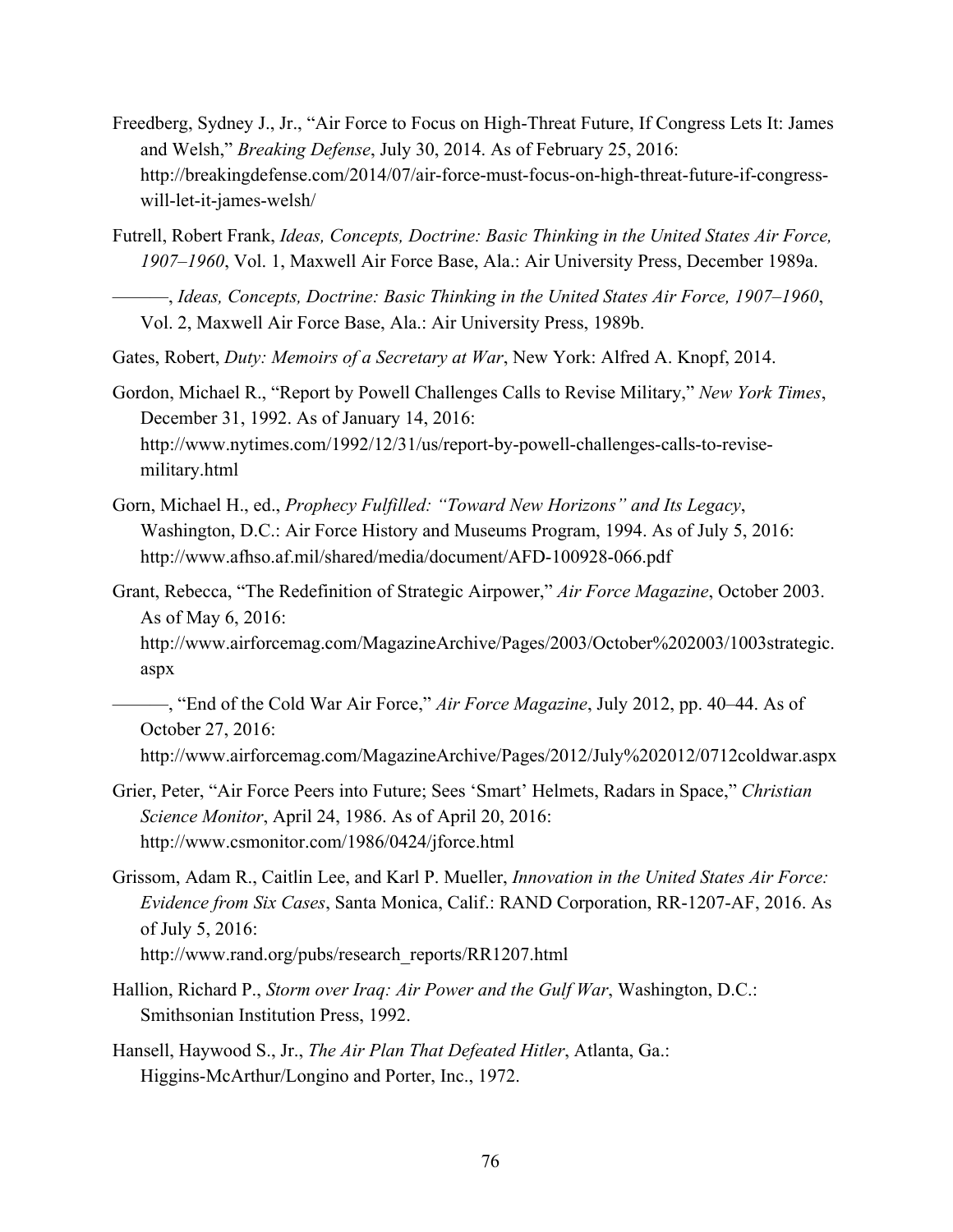———, *The Strategic Air Plan Against Germany and Japan*: *A Memoir*, Washington, D.C.: Office of Air Force History, United States Air Force, 1986.

- Hays, Peter, and Karl Mueller, "Going Boldly—Where? Aerospace Integration, the Space Commission, and the Air Force's Vision for Space," *Aerospace Power Journal*, Spring 2001, pp. 34–49. As of February 11, 2016: <http://www.airpower.maxwell.af.mil/airchronicles/apj/apj01/spr01/mueller.pdf>
- Headquarters, U.S. Air Force/Future Concepts and Transformation Division, *The U.S. Air Force Transformation Flight Plan*, November 2003. As of January 22, 2016: [http://www.au.af.mil/au/awc/awcgate/af/af\\_trans\\_flightplan\\_nov03.pdf](http://www.au.af.mil/au/awc/awcgate/af/af_trans_flightplan_nov03.pdf)

———, *The U.S. Air Force Transformation Flight Plan*, 2004. As of September 13, 2016: <http://www.iwar.org.uk/rma/resources/usaf/transformation-flight-plan-2004.pdf>

- Holmes, Sue Major, "Three N.M. Bases Getting New Planes Under USAF 'Road Map,'" Associated Press, January 16, 2008. As of January 22, 2016: <http://www.abqjournal.com/news/apafmap01-16-08.htm>
- Huck, Peter, "The Race of the Space Warriors," *New Zealand Herald*, September 22, 2006. As of October 27, 2016: [http://www.nzherald.co.nz/world/news/article.cfm?c\\_id=2&objectid=10402555](http://www.nzherald.co.nz/world/news/article.cfm?c_id=2&objectid=10402555)
- Jackovics, Ted, "MacDill in the Running for New Flying Tankers," *Tampa Tribune*, February 15, 2008. As of January 22, 2016: [http://www.tbo.com/news/metro/2008/feb/15/me-aircraft-fuel-military-hopes-planes-part-of](http://www.tbo.com/news/metro/2008/feb/15/me-aircraft-fuel-military-hopes-planes-part-of-mod-ar-153019/)mod-ar-153019/
- Kagan, Fredrick W., *Finding the Target: The Transformation of the American Military Policy*, New York: Encounter Books, 2006.
- Keeler, John T. S., "Opening the Window for Reform: Mandates, Crises, and the Extraordinary Policy-Making," *Comparative Political Studies*, Vol. 25, No. 4, January 1993, pp. 433–486.
- Krepon, Michael, "A Case Study in Policy Entrepreneurship," Washington, D.C.: The Stimson Center, undated. As of October 27, 2016: [https://www.yumpu.com/en/document/view/26749070/a-case-study-in-policy](https://www.yumpu.com/en/document/view/26749070/a-case-study-in-policy-entrepreneurship-the-stimson-center)entrepreneurship-the-stimson-center
- Krick, Irving P., *War and Weather: A Report Prepared for the AAF Scientific Advisory Group*, Dayton, Ohio: Wright Field, May 1946.
- Lallanilla, Marc, "Shooting Stars," ABC News, March 30, 2004. As of March 14, 2016: <http://abcnews.go.com/Health/Technology/story?id=165290&page=1>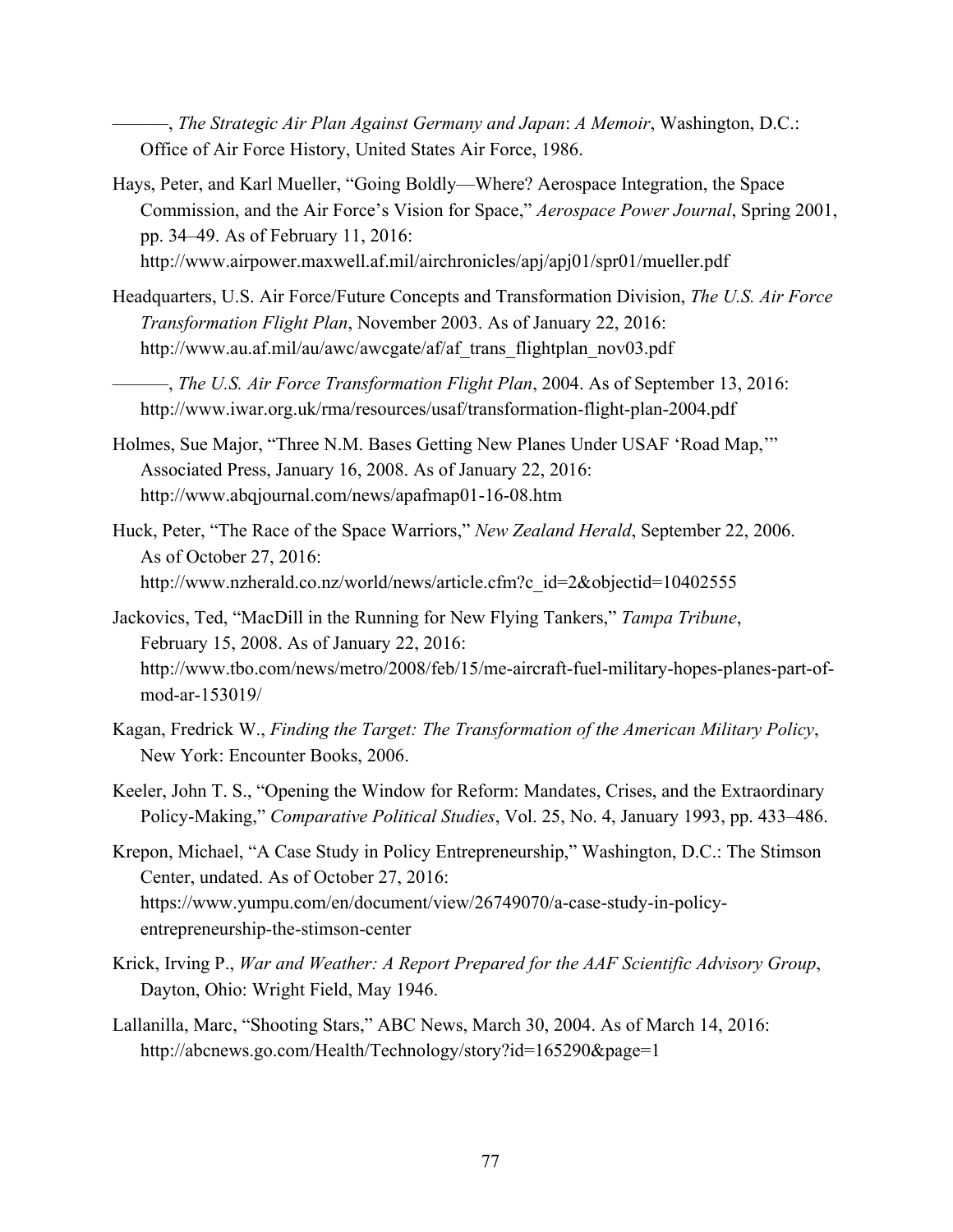- Lambeth, Benjamin S., *The Transformation of American Air Power*, Ithaca, N.Y.: Cornell University Press, 2000.
- ———, *Mastering the Ultimate High Ground: Next Steps in the Military Uses of Space*, Santa Monica, Calif.: RAND Corporation, MR-1649-AF, 2003. As of April 12, 2016: [http://www.rand.org/pubs/monograph\\_reports/MR1649.html](http://www.rand.org/pubs/monograph_reports/MR1649.html)
- LaPlante, William A., and Burton M. Field, "Fiscal Year 2015 Combat Aviation Programs," Washington, D.C.: Department of the Air Force Presentation to the House Armed Services Committee Subcommittee on Tactical Air and Land Forces, March 26, 2014. As of January 25, 2016: [http://docs.house.gov/meetings/AS/AS25/20140326/101954/HHRG-113-AS25-Wstate-](http://docs.house.gov/meetings/AS/AS25/20140326/101954/HHRG-113-AS25-Wstate-LaPlanteW-20140326.pdf)LaPlanteW-20140326.pdf
- Lee, Caitlin, *The Culture of U.S. Air Force Innovation: A Historical Case Study of the Predator Program*, doctoral dissertation, London: Kings College, 2016.
- Levins, Harry, "Flying High . . . 'Big Bomb' Takes a Back Seat in the New Air Force," *St. Louis Post-Dispatch*, September 22, 1991, p. 1C.
- Lewis, Kevin N., *The U.S. Air Force Budget and Posture over Time*, Santa Monica, Calif.: RAND Corporation, R-3807-AF, 1990. As of October 27, 2016: <http://www.rand.org/pubs/reports/R3807.html>
- Livingston, Thomas K., *Building the Capacity of Partner States Through Security Force Assistance*," Washington, D.C.: Congressional Research Service, R41817, May 5, 2011. As of January 25, 2016: <https://www.fas.org/sgp/crs/natsec/R41817.pdf>
- Lovelace, W. R., A. P. Gagge, and C. W. Bray, *Aviation Medicine and Psychology: A Report Prepared for the AAF Scientific Advisory Group*, Dayton, Ohio: Wright Field, May 1946.
- Lowther, Adam, "A Year Later: Responding to Problems in the ICBM Force," *Bulletin of the Atomic Scientists*, February 12, 2015. As of July 15, 2016: <http://thebulletin.org/year-later-responding-problems-icbm-force7984>
- Mac Dougall, D. P., and N. M. Newmark, *Explosives and Terminal Ballistics: A Report Prepared for the AAF Scientific Advisory Group*, Vol. 10, Dayton, Ohio: Wright Field, May 1946. As of November 3, 2016: http://www.governmentattic.org/vonK/ExplosivesTerminalBallistics\_VKarman\_V10.pdf
- Mayer, John D., Jr., and William P. Myers, *Meeting Future Airlift Requirements: Briefing on Preliminary Analysis of Costs of Alternative Approaches*, Washington, D.C.: Congressional Budget Office, March 1984. As of March 10, 2016: https://www.cbo.gov/sites/default/files/98th-congress-1983-1984/reports/1984\_03\_airlift.pdf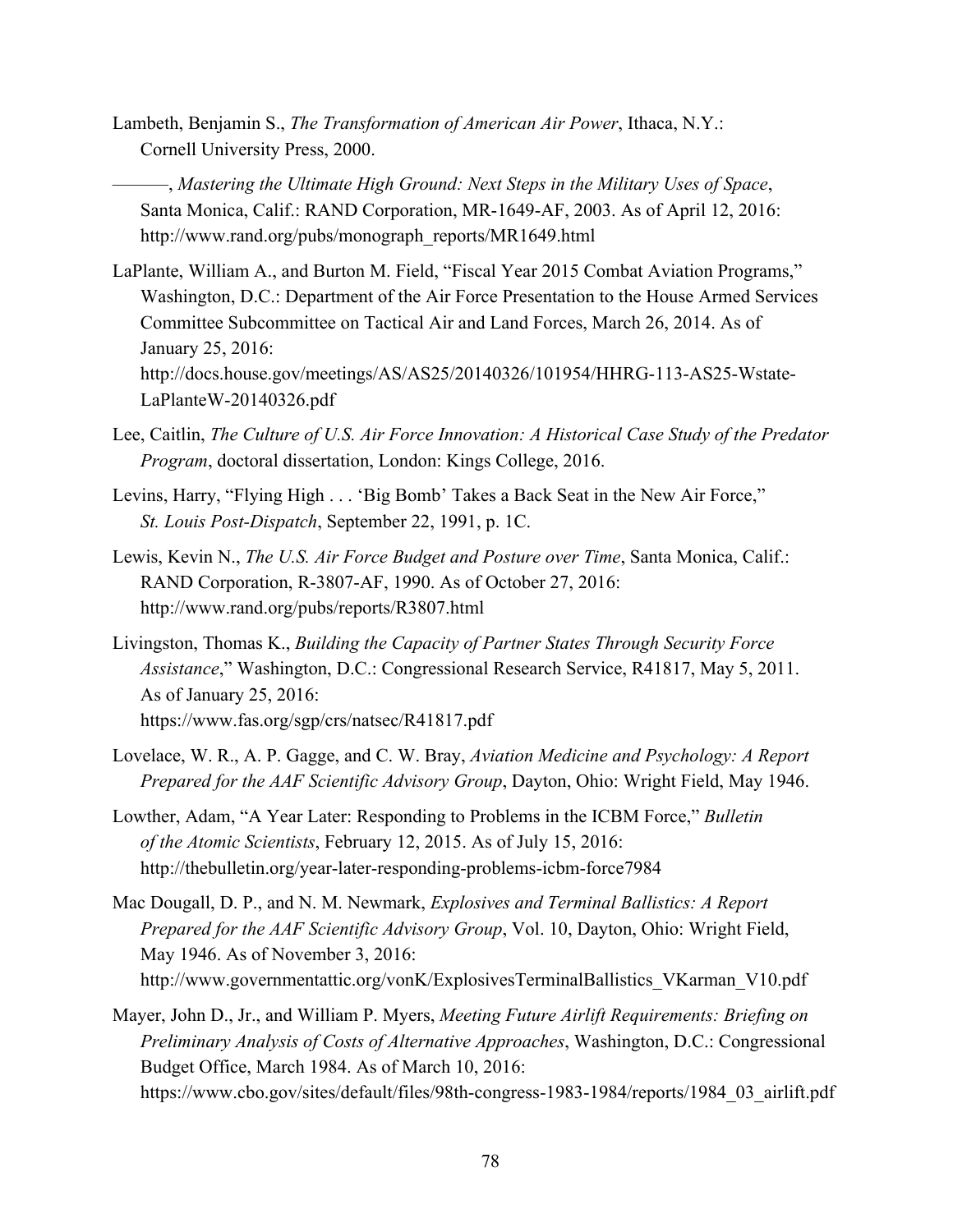- McGarry, Brendan, "Congress to Air Force: Push to Retire A-10 'Misguided,'" *DoD Buzz*, September 30, 2015. As of February 25, 2016: <http://www.dodbuzz.com/2015/09/30/congress-to-air-force-push-to-retire-a-10-misguided/>
- McPeak, Merrill A., *Selected Works of Merrill A. McPeak: 1990–1994*, Maxwell Air Force Base, Ala.: Air University Press, August 1995. As of October 27, 2016: <http://www.dtic.mil/cgi-bin/GetTRDoc?AD=ADA421979>
- Meilinger, Phillip S., "The Problem with Our Air Power Doctrine," *Air Power Journal*, Spring 1992. As of January 12, 2016: <http://www.airpower.maxwell.af.mil/airchronicles/apj/apj92/spr92/meiling.htm>
- Mitchell Institute for Aerospace Studies, "Airpower Resources," undated. As of February 25, 2016: <http://www.mitchellaerospacepower.org/#!resources/c1a4e>
- Moody, Walton S., and Jacob Neufeld, "Modernizing After Vietnam," in Bernard C. Nalty, ed., *Winged Sword, Winged Shield: A History of the United States Air Force 1950–1997*, Vol. II, Washington, D.C.: Air Force History and Museums Program, United States Air Force, 1997.
- Moorhead, Glen W. III, *Global Reach—Global Power and the USAF Tactical Air Forces*, Carlisle Barracks, Pa.: U.S. Army War College, April 15, 1991. As of October 27, 2016: <http://www.dtic.mil/dtic/tr/fulltext/u2/a237060.pdf>
- Moseley, T. Michael, *The Nation's Guardians: America's 21st-Century Air Force*, Chief of Staff, U.S. Air Force white paper, December 29, 2007.
- Mowbray, James A., "Air Force Doctrine Problems: 1926–Present," *Air and Space Power Journal*, Winter 1995, pp. 2–17.
- Murdock, Clark A., "Forging the Vision: An Intellectual History of the Post–Cold War Air Force," draft working paper, 2001.
- ———, "The Search for a Systemic Solution: Air Force Planning Since the Persian Gulf War," working paper, 2002.
- Myers, Gene, "Global Reach—Global Power: A Stillborn Doctrine," *Defense Analysis*, Vol. 8, No. 3, 1992, pp. 319–321.
- Oberdorfer, Don, "Strategy for Solo Superpower: Pentagon Looks to 'Regional Contingencies,'" *Washington Post*, May 19, 1991, p. A1.
- Parnell, Gregory S., Richard L. Eilers, Philip A. Richard, Steve P. Doucet, John A. Rolando, Larry D. Autry, Gregg M. Burgess, Patricia M. Fornes, Patrick J. Thomas, and John L. Burkhart, *Methodology for Analyzing Global Reach—Global Power*, white paper,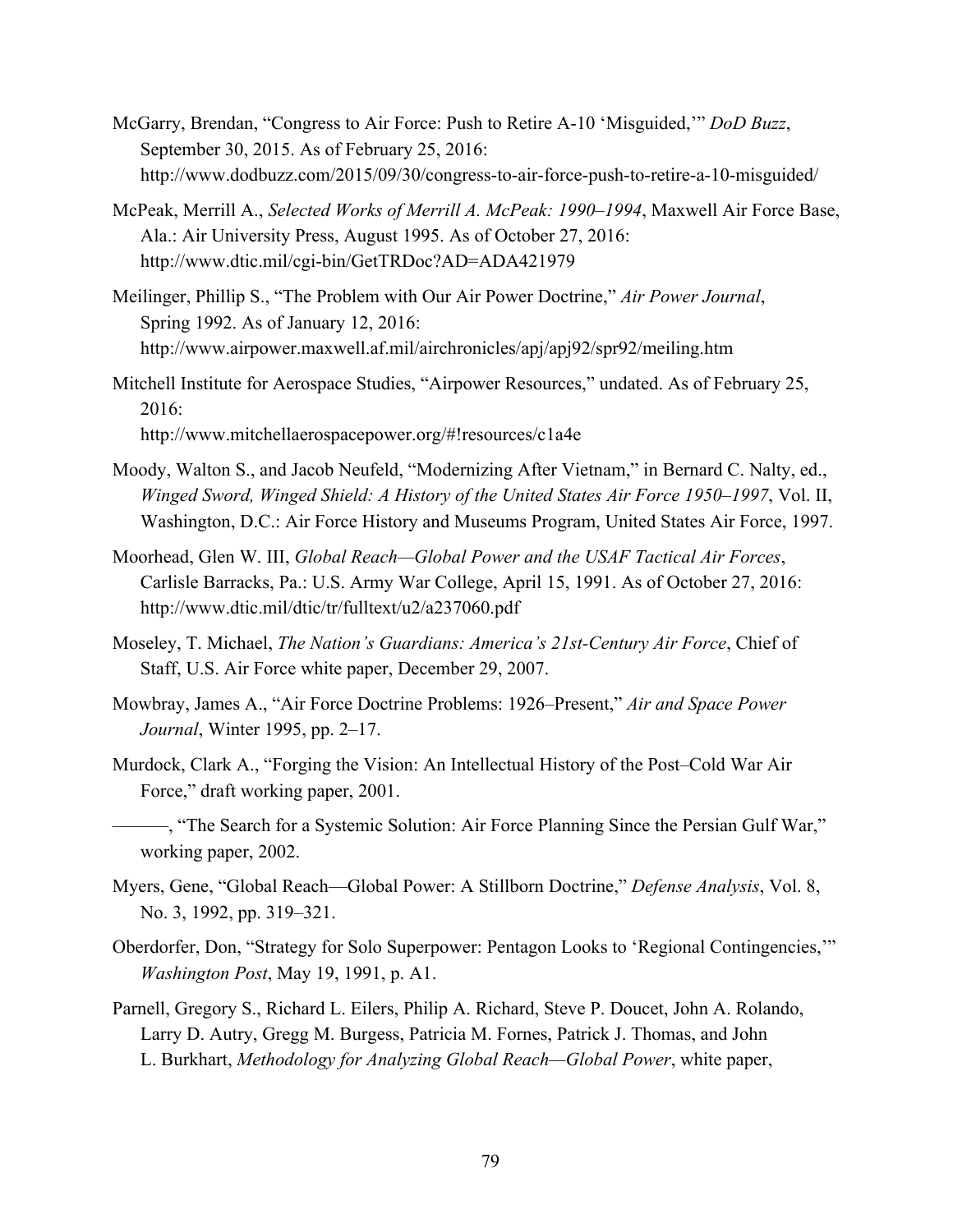Washington, D.C.: Air Force Center for Studies and Analyses, the Pentagon, October 11, 1990.

- Pietrucha, Mike, "America's Victory Disease Has Left It Dangerously Deluded," *War on the Rocks*, November 18, 2015. As of February 26, 2016: <http://warontherocks.com/2015/11/americas-victory-disease-has-left-it-dangerously-deluded/>
- Posen, Barry P., *The Source of Military Doctrine: France, Britain and Germany Between the World Wars*, Ithaca, N.Y.: Cornell University Press, 1984.
- President's Air Policy Commission, *Survival in the Air Age: A Report by the President's Air Policy Commission*, Washington D.C.: U.S. Government Printing Office, January 1, 1948. As of February 18, 2016: <https://archive.org/details/survivalinairage00unitrich>
- Press, Daryl G., "The Myth of Air Power in the Persian Gulf War and the Future of Warfare," *International Security*, Vol. 26, No. 2, Fall 2001, pp. 5–44.
- Reynolds, Richard T., *Heart of the Storm: The Genesis of the Air Campaign Against Iraq*, Maxwell Air Force Base, Ala.: Air University Press, January 1995. As of March 22, 2016: <http://www.au.af.mil/au/awc/awcgate/au/reynolds.pdf>
- Rice, Donald B., *The Air Force and U.S. National Security: Global Reach—Global Power*, white paper, Washington, D.C.: Department of the Air Force, June 1990a. As of March 10, 2016: [https://secure.afa.org/EdOp/2012/GRGP\\_Rice\\_1990.pdf](https://secure.afa.org/EdOp/2012/GRGP_Rice_1990.pdf)

———, "The Manned Bomber and Strategic Deterrence: The U.S. Air Force Perspective," *International Security*, Vol. 15, No. 1, Summer 1990b, pp. 100–128.

- Ricks, Thomas E., "Air Force Says It Can Offer 'Presence' in Peacetime at Lower Cost than Navy," *Wall Street Journal*, February 27, 1995.
- Roche, James G., and Michael E. Ryan, "Joint Statement of the Honorable James G. Roche Secretary of the Air Force and General Michael E. Ryan, Chief of Staff, United States Air Force," July 11, 2001. As of January 12, 2016: http://lobby.la.psu.edu/ 107th/092 C 130 Procurement/Congressional Hearings/ Testimony/H\_ArSer\_Ryan\_071101.htm
- Romjue, John L., "The Evolution of the Airland Battle Concept," *Air University Review*, May–June 1984. As of February 22, 2016: <http://www.airpower.maxwell.af.mil/airchronicles/aureview/1984/may-jun/romjue.html>
- Rosen, Stephen Peter, "New Ways of War: Understanding Military Innovation," *International Security*, Vol. 13, No. 1, Summer 1998, pp. 134–168.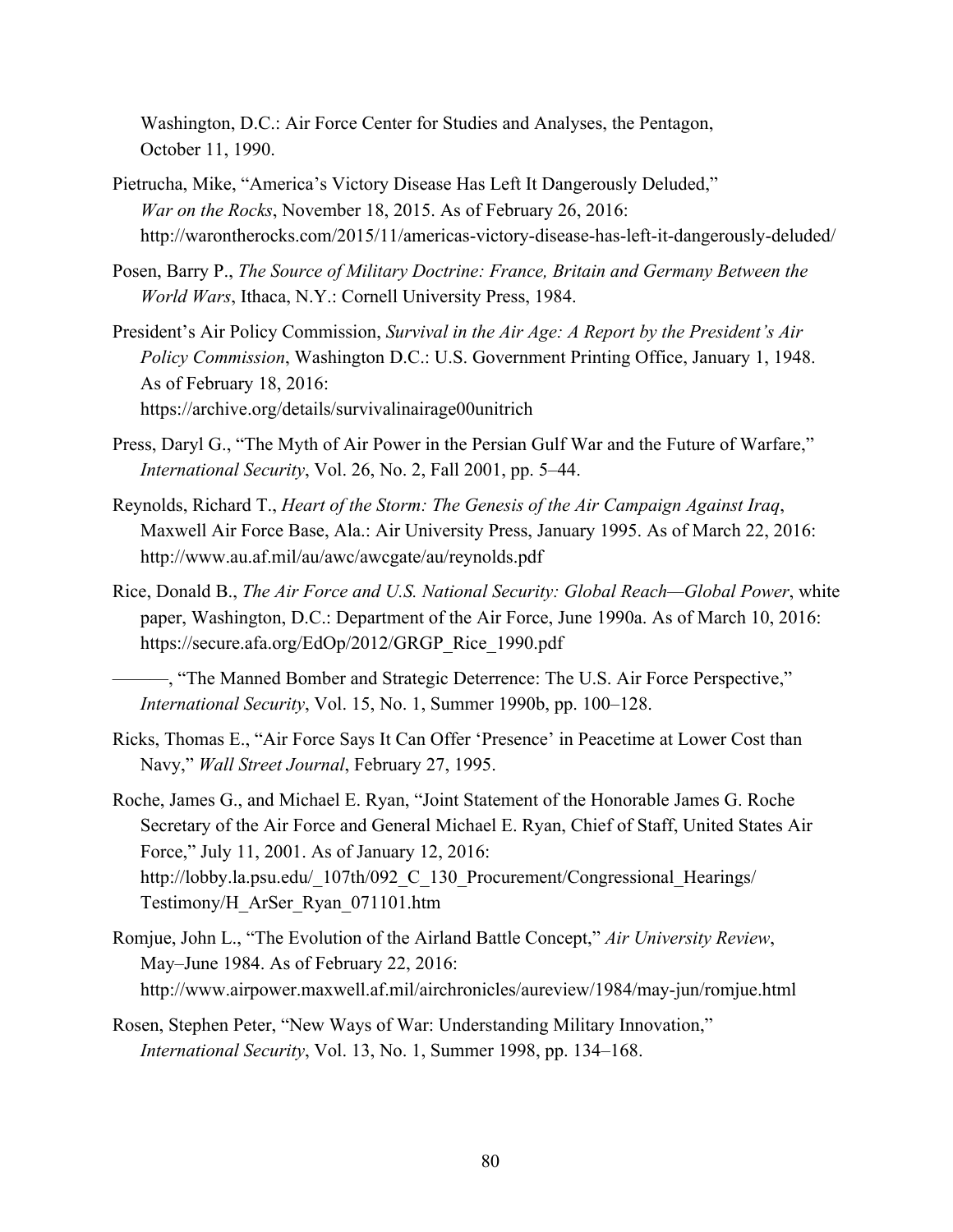- Santos, Janie, "Latest 'Vector' Highlights Importance of Discipline," *Air Force News Agency*, September 13, 2007. As of January 25, 2016: [http://www.af.mil/News/ArticleDisplay/tabid/223/Article/125741/latest-vector-highlights](http://www.af.mil/News/ArticleDisplay/tabid/223/Article/125741/latest-vector-highlights-importance-of-discipline.aspx)importance-of-discipline.aspx
- ———, "CSAF Releases 'Vector,'" *Defense Media Activity-San Antonio*, July 13, 2010. As of January 25, 2016: <http://www.af.mil/News/ArticleDisplay/tabid/223/Article/116162/csaf-releases-vector.aspx>
- Schriever, Bernard A., "Technology and Aerospace Power in the 1970s," *Air University Review*, September–October 1969. As of February 19, 2016: <http://www.airpower.au.af.mil/airchronicles/aureview/1969/sep-oct/schriever.html>
- Schwartz, Norton A., *CSAF Vector 2010*, July 4, 2010. As of January 25, 2016: <http://secure.afa.org/grl/pdfs/CSAFVECTOR2010b.pdf>

———, *CSAF Vector 2011*, July 4, 2011. As of January 25, 2016: [http://www.airforcemag.com/SiteCollectionDocuments/Reports/2011/July%202011/Day05/](http://www.airforcemag.com/SiteCollectionDocuments/Reports/2011/July%202011/Day05/CSAF_Vector_2011_070411.pdf)  CSAF\_Vector\_2011\_070411.pdf

- Schwartz, Norton A., and Michael B. Donley, *2008 Air Force Strategic Plan*, Washington, D.C.: Department of the Air Force, October 2008.
- Shainin, Jonathan, "Rods from God," *New York Times Magazine*, December 10, 2006. As of January 21, 2016: <http://www.nytimes.com/2006/12/10/magazine/10section3a.t-9.html>
- Shanker, Thom, "2 Top Leaders of Air Force Pushed Out After Inquiry," *New York Times*, June 6, 2008. As of October 27, 2016: <http://www.nytimes.com/2008/06/06/washington/05cnd-military.html>
- Shapley, Deborah, "Space: FAS Redefines the Threat," *Journal of the Federation of American Scientists*, Vol. 57, No. 4, Fall 2004.
- Smith, James M., "Air Force Culture and Cohesion: Building an Air and Space Force for the Twenty-First Century," *Airpower Journal*, Fall 1998. As of April 12, 2016: <http://www.airpower.maxwell.af.mil/airchronicles/apj/apj98/fal98/smith.html>
- Smith, Jeffery J., *Tomorrow's Air Force: Tracing the Past, Shaping the Future*, Bloomington, Ind.: Indiana University Press, 2013.
- Smith, Perry McCoy, *The Air Force Plans for Peace, 1943–1945*, Baltimore, Md.: Johns Hopkins Press, 1970.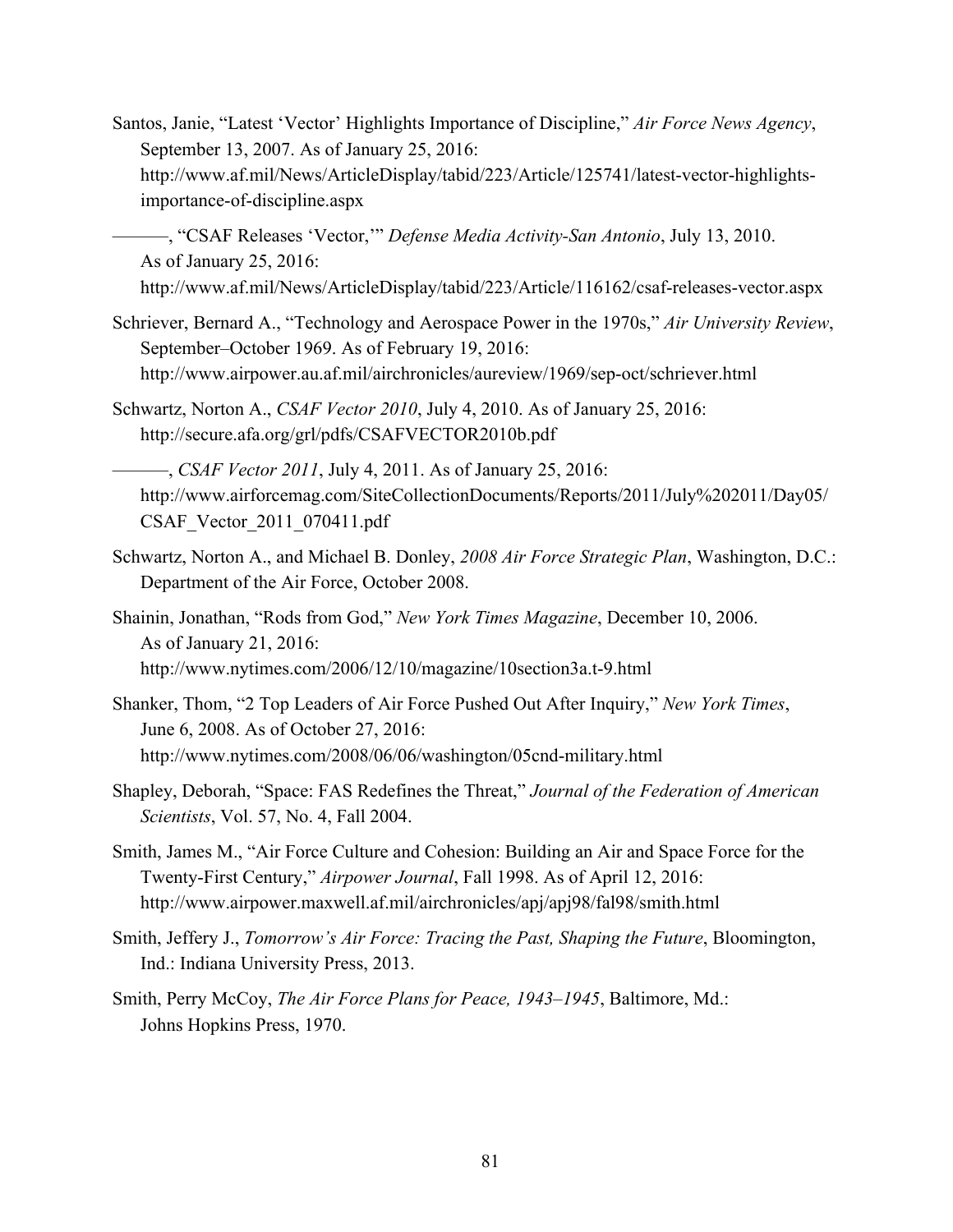———, "Creating a Strategic Vision: The Value of Long-Range Planning," *Air University Review*, September–October 1986. As of April 20, 2016: <http://www.airpower.maxwell.af.mil/airchronicles/aureview/1986/sep-oct/smith.html>

———, "Long-Range Planning: A National Security Necessity," in Perry M. Smith, Jerrold P. Allen, John H. Stewart II, and F. Douglas Whitehouse, eds., *Creating Strategic Vision: Long-Range Planning for National Security*, Washington D.C.: National Defense University Press, 1987. As of April 20, 2016: <http://www.dtic.mil/dtic/tr/fulltext/u2/a187043.pdf>

- Spiegel, Peter, "Air Force Outlines Strategic Plan: Conventional and Newer Types of Threats Are Both Accounted For," *Los Angeles Times*, February 8, 2008. As of January 13, 2016: <http://articles.latimes.com/2008/feb/08/nation/na-airforce8>
- Sugden, Bruce M., "Speed Kills: Analyzing the Deployment of Conventional Ballistic Missiles," *International Security*, Vol. 34, No. 1, Summer 2009, p. 113–146.
- Sweeney, W. J., L. P. Hammett, A. J. Stosick, and H. S. Tsien, *Aircraft Fuels and Propellants: A Report Prepared for the AAF Scientific Advisory Group*, Vol. 7, Dayton, Ohio: Wright Field, May 1946. As of November 3, 2016: [http://www.governmentattic.org/vonK/AircraftFuelsPropellants\\_VKarman\\_V7.pdf](http://www.governmentattic.org/vonK/AircraftFuelsPropellants_VKarman_V7.pdf)
- Tebbs, Jeffrey M., "Pruning the Defense Budget," Washington, D.C.: The Brookings Institution, January 2007. As of March 14, 2016: <https://www.brookings.edu/research/pruning-the-defense-budget/>
- Thomas, Robert McG., Jr., "Col. John Boyd Is Dead at 70; Advanced Air Combat Tactics," *New York Times*, March 13, 1997. As of February 23, 2016: [http://www.nytimes.com/1997/03/13/us/col-john-boyd-is-dead-at-70-advanced-air-combat](http://www.nytimes.com/1997/03/13/us/col-john-boyd-is-dead-at-70-advanced-air-combat-tactics.html)tactics.html
- Thune, John, "Senator Thune Hails Air Force Report," U.S. Senator for South Dakota John Thune website, January 14, 2008. As of April 11, 2016: [http://www.thune.senate.gov/public/index.cfm/2008/1/press-release-2cea76c5-d975-4bb2](http://www.thune.senate.gov/public/index.cfm/2008/1/press-release-2cea76c5-d975-4bb2-bfcc-8962d40432b9) bfcc-8962d40432b9
- Tirpak, John A., "The Chief Holds Course," *Air Force Magazine*, January 1998, pp. 37–40.
- Thornhill, Paula G., *"Over Not Through": The Search for a Strong, Unified Culture for America's Airmen*, Santa Monica, Calif.: RAND Corporation, OP-386-AF, 2012. As of June 2, 2016: [http://www.rand.org/pubs/occasional\\_papers/OP386.html](http://www.rand.org/pubs/occasional_papers/OP386.html)
- "Transcript on Armed Services Committee Hearing on the Air Force Tanker Competition," U.S. Senator for Alabama Jeff Sessions website, March 5, 2008. As of April 11, 2016: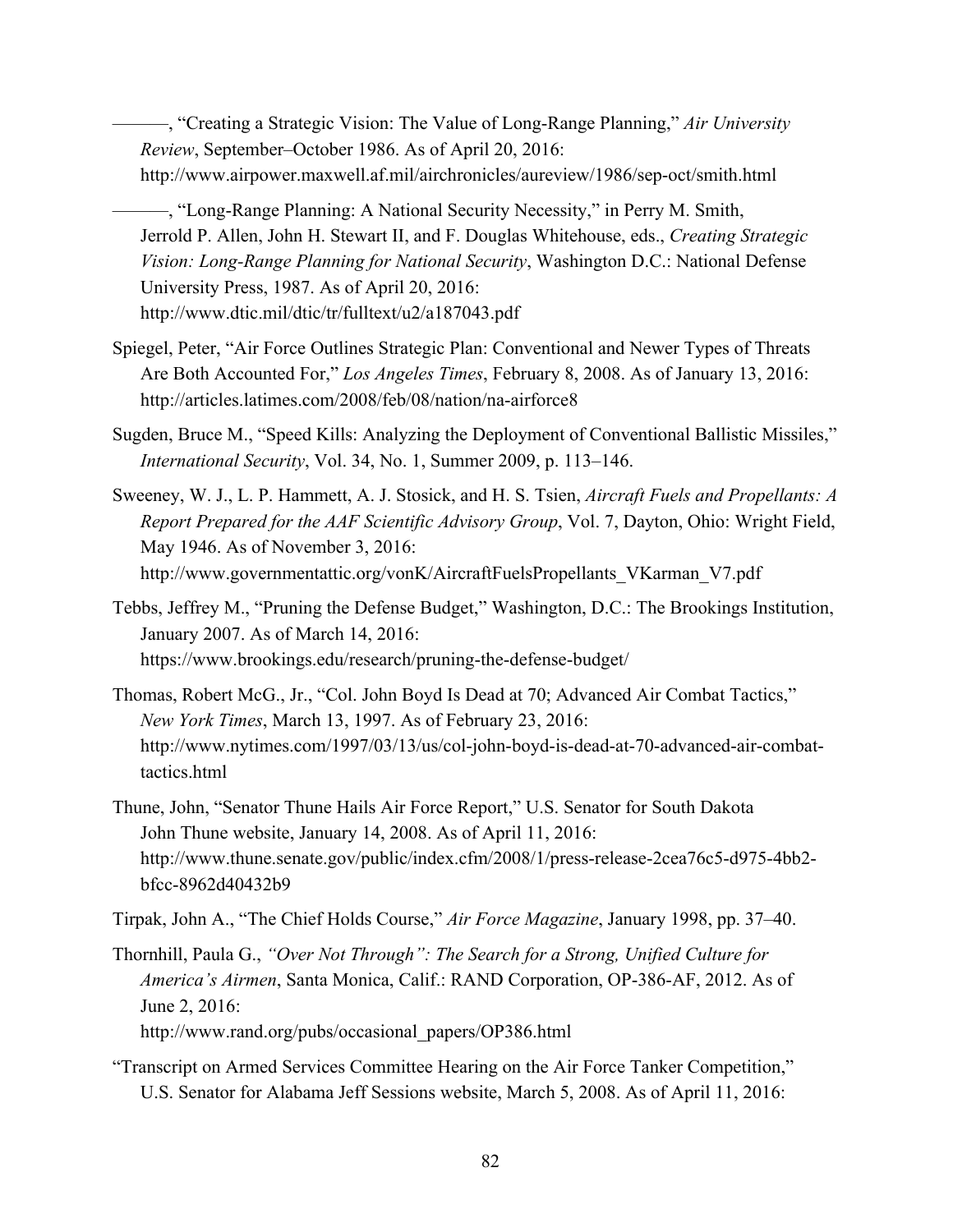[http://www.sessions.senate.gov/public/index.cfm/news-releases?ID=85c23e85-a3bb-8a86-](http://www.sessions.senate.gov/public/index.cfm/news-releases?ID=85c23e85-a3bb-8a86-9ded-2699fc2b38b3) 9ded-2699fc2b38b3

- Tsien, H. S., H. L. Dryden, F. L. Wattendorf, F. W. Williams, F. Zwicky, and W. H. Pickering, *Technical Intelligence Supplement: A Report to the AAF Scientific Advisory Group*, Vol. 3, Dayton, Ohio: Wright Field, May 1946. As of November 3, 2016: [http://www.governmentattic.org/vonK/TechnicalIntelligenceSupplement\\_VKarman\\_V3.pdf](http://www.governmentattic.org/vonK/TechnicalIntelligenceSupplement_VKarman_V3.pdf)
- Tsien, H. S., W. R. Sears, Irving L. Ashkenas, C. N. Hasert, and N. M. Newmark, *Aerodynamics and Aircraft Design: A Report of the AAF Scientific Advisory Group*, Vol. 4, Dayton, Ohio: Wright Field, May 1946. As of November 3, 2016: [http://www.governmentattic.org/vonK/AerodynamicsAcftDesign\\_VKarman\\_V4.pdf](http://www.governmentattic.org/vonK/AerodynamicsAcftDesign_VKarman_V4.pdf)
- Tyler, Patrick E., "Military Chiefs Detail Plans to Cut Troops, Weapons," *Washington Post*, May 12, 1990, p. A1.

U.S. Air Force, *The 1997 Air Force Long-Range Plan: Summary*, Washington, D.C., 1997.

———, *U.S. Air Force White Paper on Long Range Bombers*, March 1, 1999. As of November 7, 2016: <https://fas.org/nuke/guide/usa/bomber/bmap99.pdf>

———, *America's Air Force Vision 2020: Global Reach, Vigilance, and Power*, 2000. As of January 26, 2016:

http://webapp1.dlib.indiana.edu/virtual\_disk\_library/index.cgi/4240529/FID3869/pdfdocs/ 2020/afvision.pdf

———, *Lasting Heritage . . . Limitless Horizons: A Warfighter's Vision*, February 2006a. As of February 25, 2016: [http://www.au.af.mil/au/awc/awcgate/af/vision\\_2025.pdf](http://www.au.af.mil/au/awc/awcgate/af/vision_2025.pdf) 

———, *Air Force Roadmap 2006–2025*, June 2006b. As of January 22, 2016: http://www.au.af.mil/au/awc/awcgate/af/af\_roadmap\_2006-25.pdf

———, "Air Force Chief of Staff Releases Future Roadmap," Washington, D.C., Release No. 040108, January 16, 2008. As of January 22, 2016: [http://www.airforcemag.com/SiteCollectionDocuments/Reports/2008/January/Day17/](http://www.airforcemag.com/SiteCollectionDocuments/Reports/2008/January/Day17/roadmap011608.pdf)  roadmap011608.pdf

———, "General Norton A. Schwartz," August 2012. As of January 22, 2016: [http://www.af.mil/AboutUs/Biographies/Display/tabid/225/Article/104626/general-norton-a](http://www.af.mil/AboutUs/Biographies/Display/tabid/225/Article/104626/general-norton-a-schwartz.aspx)schwartz.aspx

———, *The World's Greatest Air Force—Powered by Airmen, Fueled by Innovation: A Vision for the United States*, January 2013a.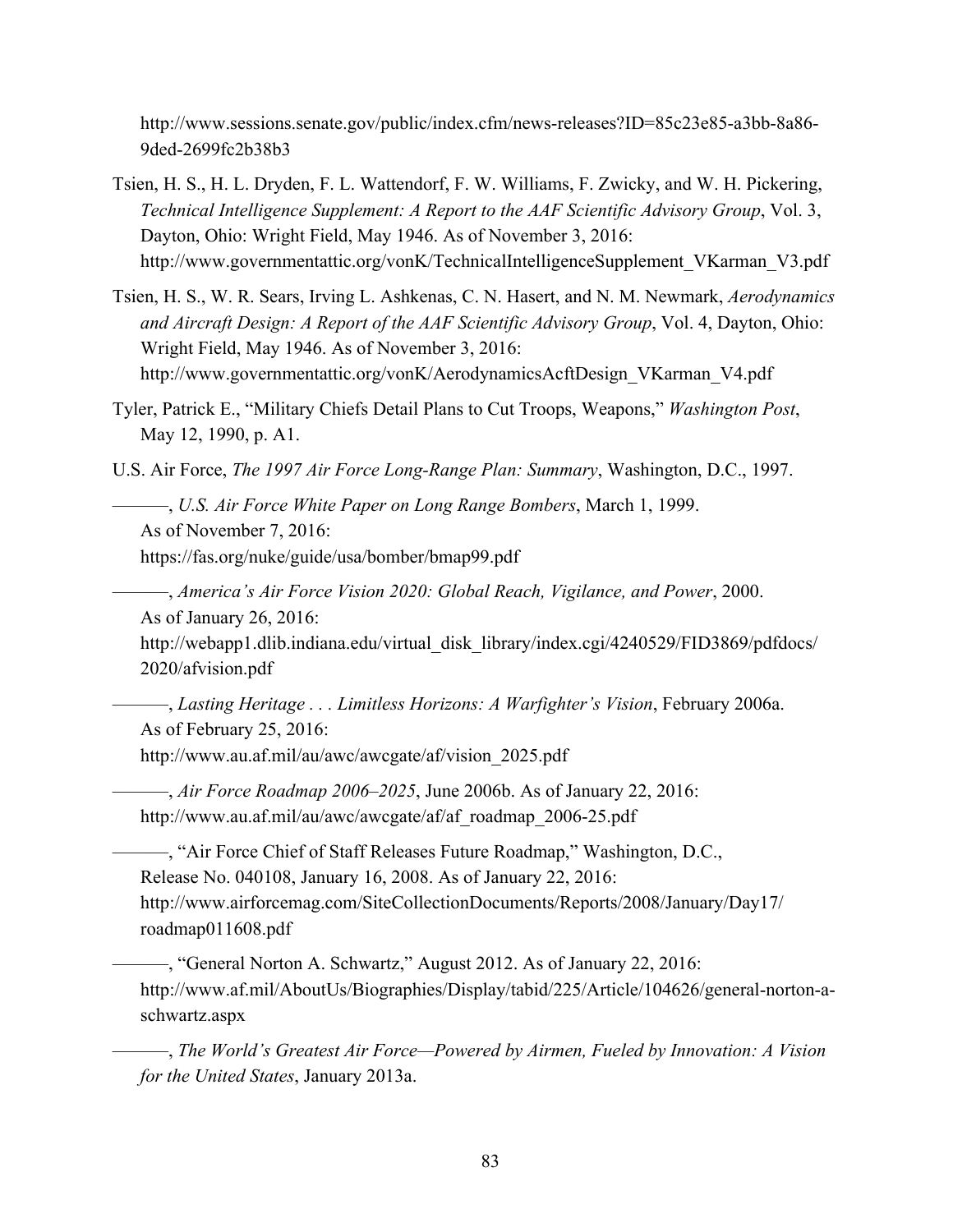———, *Global Vigilance, Global Reach, Global Power for America*, 2013b. As of January 25, 2016:

[http://www.af.mil/Portals/1/images/airpower/GV\\_GR\\_GP\\_300DPI.pdf](http://www.af.mil/Portals/1/images/airpower/GV_GR_GP_300DPI.pdf) 

———, "Global Vigilance, Global Reach, Global Power for America," U.S. Air Force YouTube channel, August 22, 2013c. As of January 25, 2016: <https://www.youtube.com/watch?v=ZvWkNGr8RiQ>

———, *America's Air Force: A Call to the Future*, July 2014. As November 10, 2016: [http://www.globalsecurity.org/military/library/policy/usaf/usaf-30-year-strategy\\_2014.pdf](http://www.globalsecurity.org/military/library/policy/usaf/usaf-30-year-strategy_2014.pdf) 

———, *Air Force Future Operating Concept: A View of the Air Force in 2035*, Washington, D.C., September 2015. As of February 26, 2016: <http://www.af.mil/Portals/1/images/airpower/AFFOC.pdf>

———, *USAF Strategic Master Plan*, May 2015. As of November 10, 2016: [http://www.af.mil/Portals/1/documents/Force%20Management/Strategic\\_Master\\_Plan.pdf](http://www.af.mil/Portals/1/documents/Force%20Management/Strategic_Master_Plan.pdf) 

"The U.S. Air Force's New Game Plan in the Asia-Pacific," *The Diplomat,* October 9, 2013. As of January 25, 2016:

<http://thediplomat.com/2013/10/the-us-air-forces-new-game-plan-in-the-asia-pacific/>

U.S. Department of Defense, "A Commission on Roles and Missions," June 1995, pp. 2–21.

———, "Department of Defense (DoD) Releases Fiscal Year 2017 President's Budget Proposal," Washington, D.C., NR-046-16, February 9, 2016. As of March 14, 2016: http://www.defense.gov/News/News-Releases/News-Release-[View/Article/652687/department-of-defense-dod-releases-fiscal-year-2017-presidents](http://www.defense.gov/News/News-Releases/News-Release-View/Article/652687/department-of-defense-dod-releases-fiscal-year-2017-presidents-budget-proposal)budget-proposal

- U.S. Department of the Navy, *Forward . . . From the Sea*, Washington, D.C., 1992. As of March 14, 2016: <http://www.dtic.mil/jv2010/navy/b014.pdf>
- U.S. Government Printing Office, *Army Air Forces Field Manual: Employment of Aviation of the Army*, Washington, D.C., FM 1-5, 1943.
- Vartabedian, Ralph, "ATF Funding Faces Cut: Defense Firms Plan to Team for Fighter Job," *Los Angeles Times*, July 2, 1986. As of March 9, 2016: http://articles.latimes.com/1986-07-02/business/fi-387\_1\_air-force

Vick, Alan, *Proclaiming Airpower: Air Force Narratives and American Public Opinion from 1917 to 2014*, Santa Monica, Calif.: RAND Corporation, RR-1044-AF, 2015. As of October 27, 2016:

[http://www.rand.org/pubs/research\\_reports/RR1044.html](http://www.rand.org/pubs/research_reports/RR1044.html)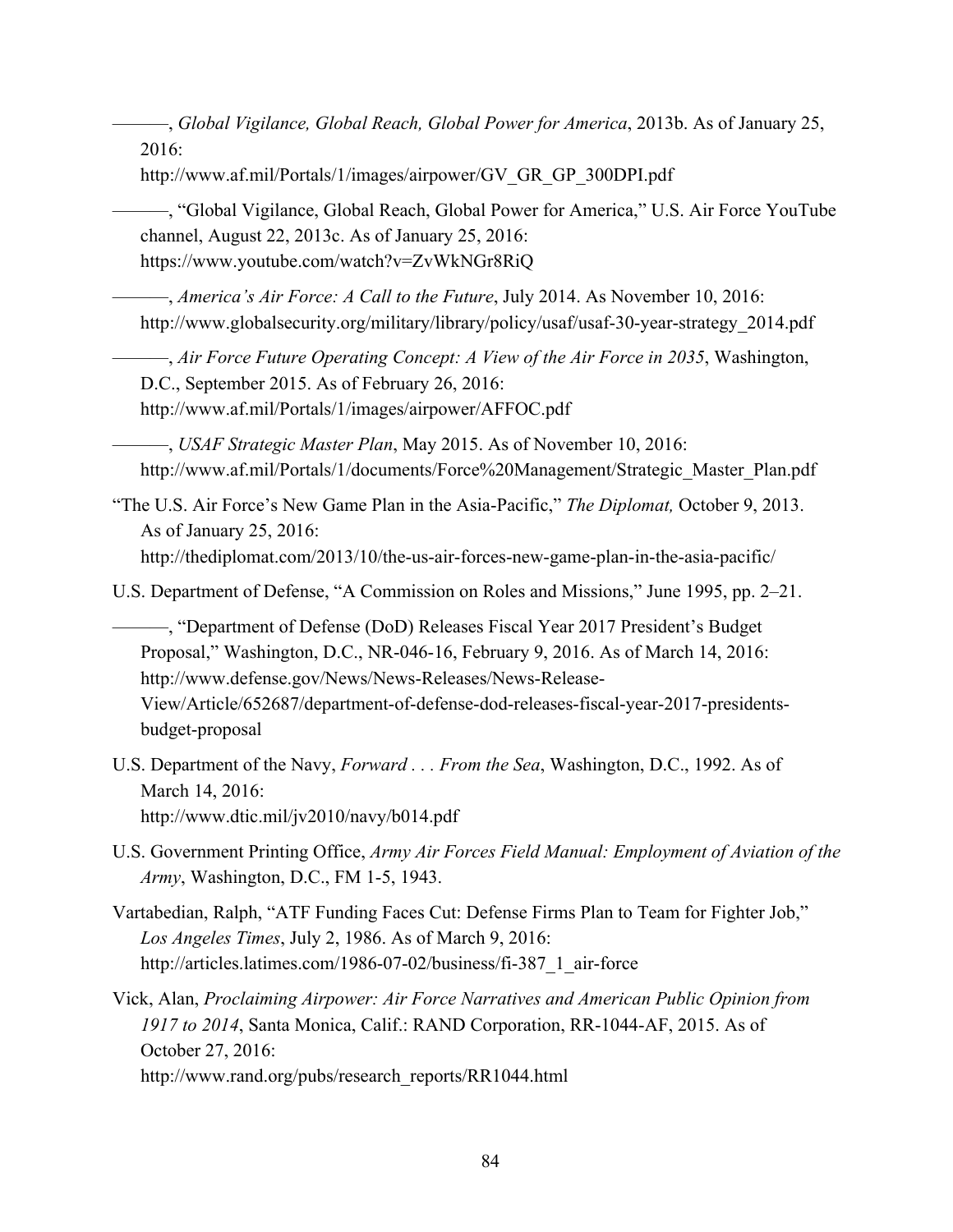- "A View of the Air Force Today," brown paper, Fall 1989.
- Von Karman, Theodore, *Toward New Horizons*, Vol. 1., Cameron Station, Alexandria, Va.: Defense Documentation Center for Scientific and Technical Information, 1945. As of November 3, 2016: [http://www.governmentattic.org/vonK/TowardNewHoriz\\_VKarman\\_V1.pdf](http://www.governmentattic.org/vonK/TowardNewHoriz_VKarman_V1.pdf) 
	- ———, *Where We Stand: A Report Prepared for the AAF Scientific Advisory Group*, Vol. 2, Dayton, Ohio: Wright Field, May 1946. As of November 3, 2016: [http://www.governmentattic.org/vonK/WhereWeStand\\_VKarman\\_V2.pdf](http://www.governmentattic.org/vonK/WhereWeStand_VKarman_V2.pdf)
- Wachter, Chris, "Air-Mindedness: The Core of Successful Air Enterprise Development," *Air and Space Power Journal*, January–February 2012, pp. 1–10. As of January 25, 2016: <http://www.airpower.maxwell.af.mil/digital/pdf/articles/Jan-Feb-2012/Views-Wachter.pdf>
- War Department Training Regulations, *Air Service: Fundamental Principles for the Employment of the Air Service*, Washington, D.C., TR 440-15, January 26, 1926. As of November 9, 2016:

<http://www.au.af.mil/au/awc/awcgate/documents/tr440-15.htm>

- War Department Field Manual, *Command and Employment of Air Power*, Washington, D.C.: U.S. Government Printing Office, FM 100-20, July 21, 1943. As of February 11, 2016: [http://www.au.af.mil/au/awc/awcgate/documents/fm100-20\\_jul\\_1943.pdf](http://www.au.af.mil/au/awc/awcgate/documents/fm100-20_jul_1943.pdf)
- Warden, John A. III, *The Air Campaign: Planning for Combat*, Washington, D.C.: National Defense University Press, 1988. As of February 23, 2016: <http://www.au.af.mil/au/awc/awcgate/warden/warden-all.htm>
- Walkowicz, T. F., *Toward New Horizons*, Vol. 5, *Future Airborne Armies*, Dayton, Ohio: Wright Field, September 1945. As of November 3, 2016: [http://www.governmentattic.org/vonK/FutureAirborneArmies\\_VKarman\\_V5.pdf](http://www.governmentattic.org/vonK/FutureAirborneArmies_VKarman_V5.pdf)
- Wattendorf, Frank L., H. S. Hsien, and Pol Duwez, *Aircraft Power Plants: A Report to the AAF Scientific Advisory Group*, Vol. 6, Dayton, Ohio: Wright Field, May 1946. As of November 3, 2016: [http://www.governmentattic.org/vonK/AcftPwrPlants\\_VKarman\\_V6.pdf](http://www.governmentattic.org/vonK/AcftPwrPlants_VKarman_V6.pdf)
- Watts, Barry D., *Long-Range Strike: Imperatives, Urgency and Options*, Washington, D.C.: Center for Strategic and Budgetary Assessments, April 2005. As of January 21, 2016: <http://www.bits.de/NRANEU/docs/R.20050406.LRPS.pdf>
- Weckerlein, Julie, "Air Force Vision Embraces Warfighters, Heritage," *Air Force Print News*, February 28, 2006. As February 25, 2016: [http://www.af.mil/News/ArticleDisplay/tabid/223/Article/131822/air-force-vision-embraces](http://www.af.mil/News/ArticleDisplay/tabid/223/Article/131822/air-force-vision-embraces-warfighters-heritage.aspx)warfighters-heritage.aspx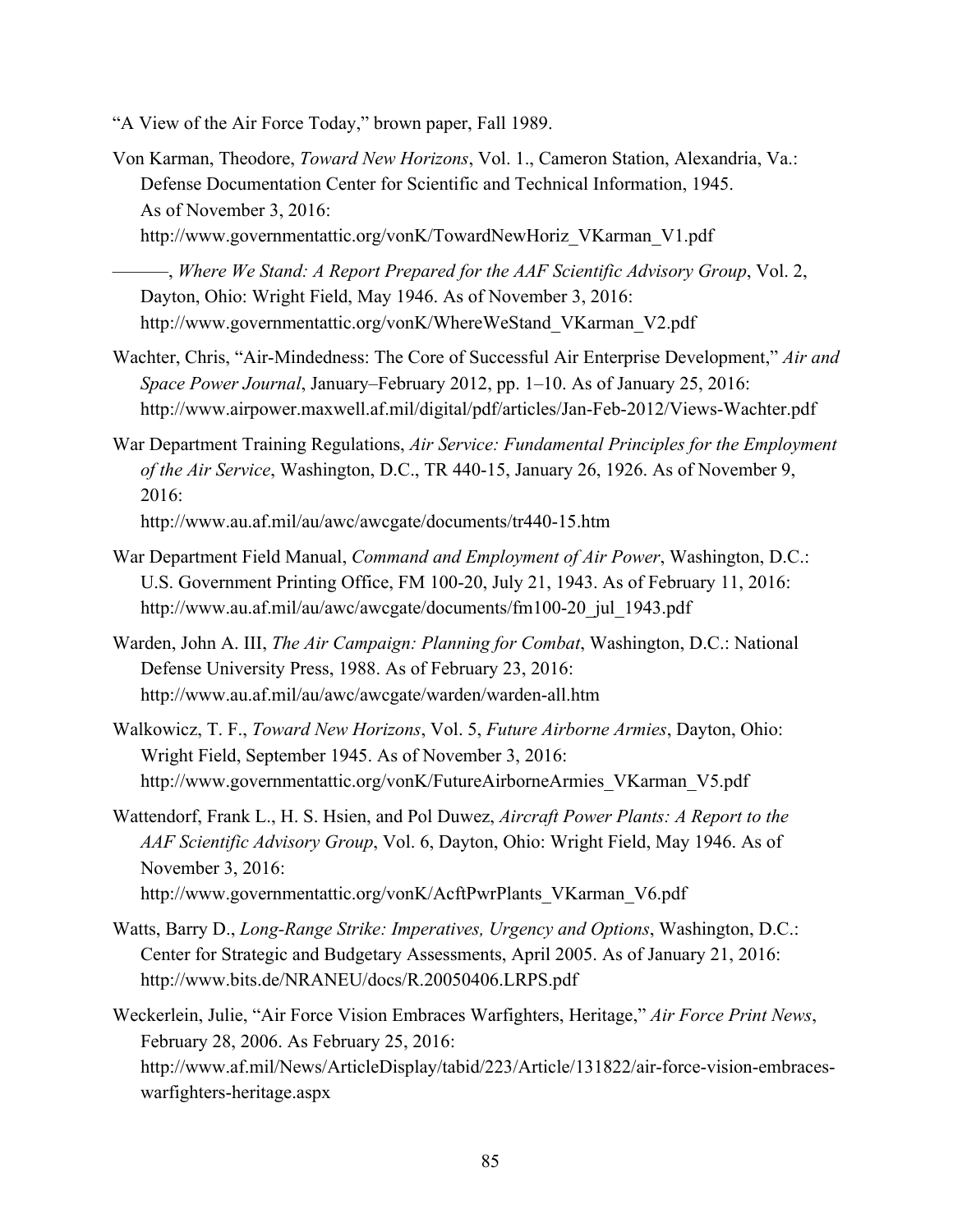- Weissert, Carol S., "Policy Entrepreneurs, Policy Opportunists and Legislative Effectiveness," *American Political Quarterly*, Vol. 19, No. 2, April 1991, pp. 262–274.
- Welsh, Mark A. III, "The Strategic Choices and Management Review," Washington, D.C.: Department of the Air Force Presentation to the House Armed Services Committee, September 18, 2013. As of April 11, 2016: [http://docs.house.gov/meetings/AS/AS00/20130918/101291/HHRG-113-AS00-Wstate-](http://docs.house.gov/meetings/AS/AS00/20130918/101291/HHRG-113-AS00-Wstate-WelshIIIUSAFM-20130918.pdf)WelshIIIUSAFM-20130918.pdf
- Widnall, Sheila E., and Ronald R. Fogleman, *Global Presence*, Washington, D.C.: National Defense University, Institute for National Strategic Studies, Fort Lesley J. McNair, 1995.
- Wong, Kristina, "Pentagon Welcomes Budget Deal but Wants More Money," *Washington Times*, December 11, 2013. As of April 11, 2016: [http://www.washingtontimes.com/news/2013/dec/11/pentagon-welcomes-budget-deal](http://www.washingtontimes.com/news/2013/dec/11/pentagon-welcomes-budget-deal-but-more-defense-spe)but-more-defense-spe
- Worden, Michael, *Rise of the Fighter Generals. The Problem of Air Force Leadership 1945–1982*, Maxwell Air Force Base, Ala.: Air University Press, March 1998. As of July 11, 2016: <http://www.dtic.mil/cgi-bin/GetTRDoc?AD=ADA338755>
- Y'Blood, William T., "Metamorphosis: The Air Force Approaches the Next Century," in Bernard C. Nalty, ed., *Winged Sword, Winged Shield: A History of the United States Air Force 1950–1997*, Vol. II, Washington, D.C.: Air Force History and Museums Program, 1997.